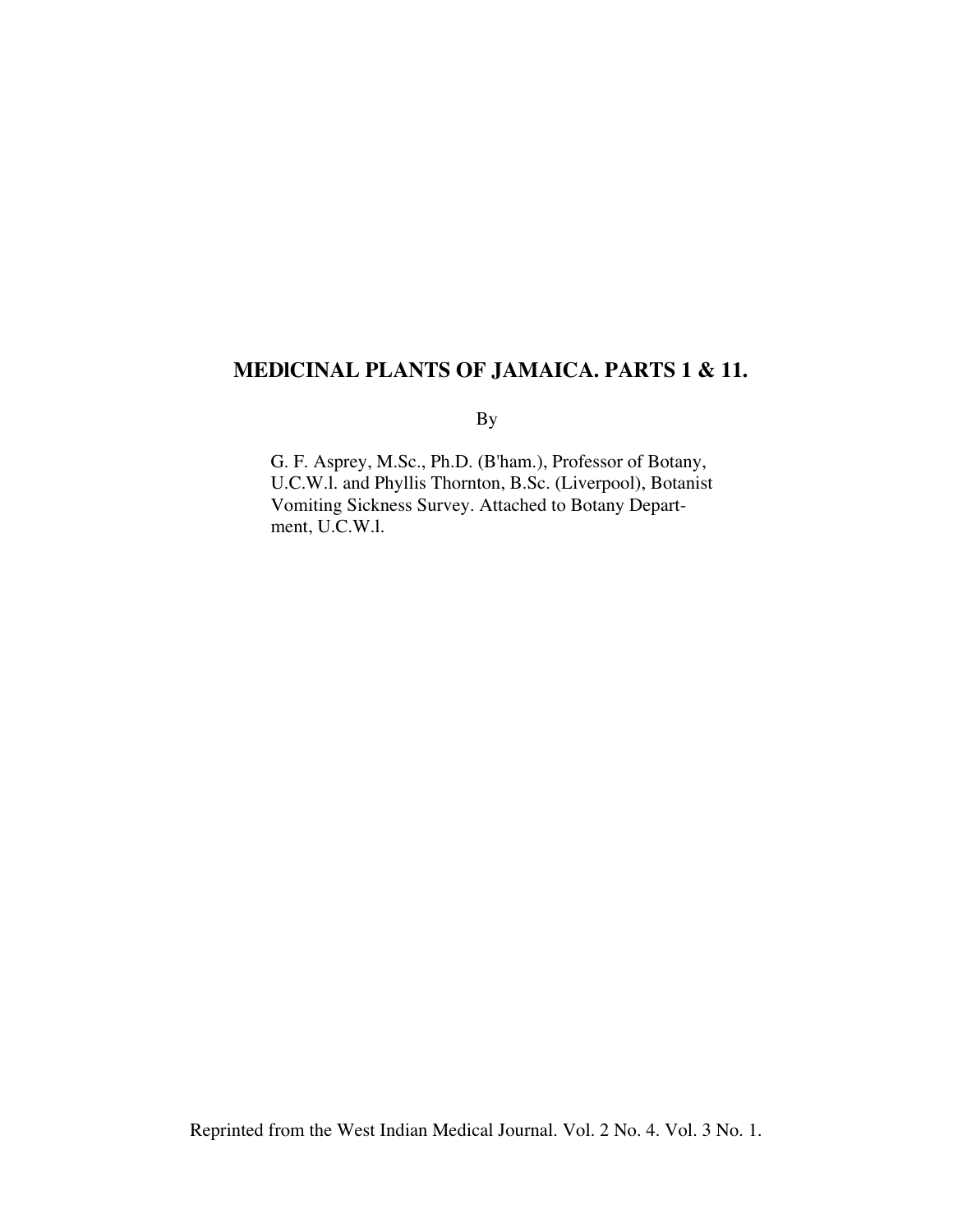## **MEDICINAL PLANTS OF JAMAICA**

#### G. F. ASPREY AND PHYLLIS THORNTON

#### **PART I**

The use of local plants for medicinal remedies is a very prevalent practice in Jamaica. Among the poorer families, the morning meal frequently consists of nothing more than a cup of bush-tea prepared by steeping the leaves in hot water, with perhaps a small piece of bread or a little corn meal porridge. It is perhaps significant that the term breakfast is not used but 'taking' or 'drinking' tea is substituted. Many of the plants used for treatment of colds and indigestion also provide the normal morning drinks. The large number of 'cold', 'fever' (which includes malaria) and 'indigestion' remedies is of some interest as providing a guide to the frequency of these complaints. The claims made for some of the plants may occasionally be justified by their chemical constituents. Some of them are, or have been, in the pharmacopoeias. On the other hand, in many cases the claims either have little justification or remain to be substantiated. Many of the doses used are of an unpleasant and even drastic nature. This may account for their popularity in view of the general impression that medicine must be unpleasant to be efficacious.

The plants used as home remedies are frequently known only by their common names which may vary from district to district. Furthermore, different plants often have the same common name. This difficulty has been met by collecting specimens and determining their correct Latin name. By this means a useful reference herbarium of bush-tea plants is gradually being assembled in the Department of Botany of the University College of the West Indies. In addition to local information on the plants so far identified, reference has been made to the publications cited in the bibliography. Some attempt has been made to record usages in other areas of the Caribbean and in Africa as perhaps showing relationship with Jamaican practices. Upwards of one hundred and sixty species of plants distributed through sixty-two plant families will be dealt with in detail. The families (Acanthaceae to Zygophyllaceae) with the Latin names of the relevant species are arranged alphabetically. Common names .are included with that most frequently used, or that recommended for adoption by the authors, in bold type. Further work will, no doubt, add considerably to this list. In order to obviate constant repetition in the text of references to the literature, it has been decided to number the authors consecutively in the bibliography \*. When an author has dealt with a particular plant from the medicinal or biochemical point of view, the corresponding number appears in parenthesis after the description of the plant.

For purposes of easy reference, it is proposed to issue the following appendices:

I. A list of the botanical names of Jamaican medicinal plants. Their names will be numbered consecutively and arranged in alphabetical order, irrespective of the family to which a plant belongs. The family and the common name or names will, however, be given under separate headings.

II. A list of the common names of the Jamaican medicinal plants with cross reference to the botanical names.

III. A list of 'complaints' arranged alphabetically with the botanical name of the plants known to be used as remedies.

#### REFERENCE LIST OF MEDICINAL PLANTS IN JAMAICA ARRANGED IN ALPHABETICAL ORDER OF FAMILIES

## ACANTHACEAE

A family of some two thousand herbaceous and woody species of warm regions but relatively few appear to have been analysed. Among them are many Javanese medicinal plants.

Small amounts of alkaloids, the nature of which is not precisely known, occur and also bitter principles. The latter include andrographid, kalmeghin and rhinacanthin.

\*The bibliography will appear at the end of Part II.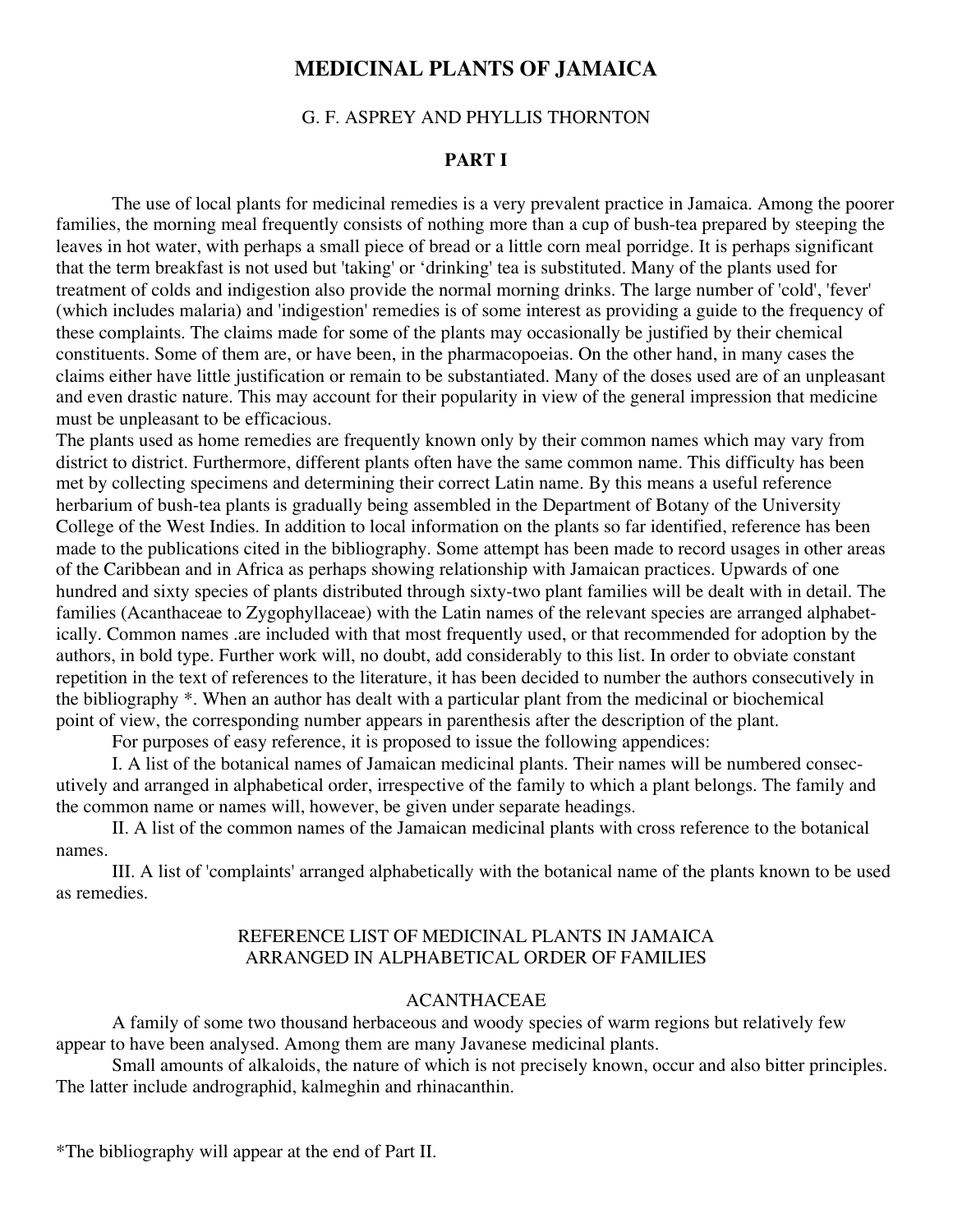## ANDROGRAPHIS PANICULATA Nees. Rice Bitters; Wild Rice.

Used in Jamaica to prepare a general beverage and in treatment of fever and colds. The tops are very bitter and have been said to contain a bitter principle andrographid  $(C_1, H_2, 0_4)$  which is not a glycoside. According to other analyses the bitter is andrographolid  $(C_{20}H_{30}O_5)$  while still others indicate the presence of two bitter principles, one a yellow crystalline substance  $(C_{19}H_{28}O_5, m.-pt. 206^\circ)$  which is not an alkaloid or glycoside and the other called kalmeghin  $(C_{19}H_{51}0_5 \text{ m.-pt. } 180^\circ)$ . The presence of traces of essential oils, tannin and an alkaloid has also been indicated. The tops are rich in potassium. (3, 14, 27).

## BLECHUM BROWNEI Juss. Wild Hops; John Bush.

Steggerda reports the use of this species in baths and for sore feet. (25).

## DIANTHERA PECTORALIS Murr. Fresh Cut; Garden Balsam.

Probably acquired its common name from the use made of it in the treatment of cuts. The leaves are bruised, alone or with rum, and applied as a plaster. Tea made with the leaves is taken for colds. Beckwith reports its use as a tea for colic in babies and for consumption. In the latter case it is boiled with love weed (Cuscula), an orange is added and the drink is sweetened. In Trinidad this plant is called garden balsam and is sold in the markets as a cold remedy. (2).

## AMARANTACEAE

About five hundred species of wide distribution. Many are rich in potassium nitrate and betaine. Some are cultivated as vegetables and ornamental plants.

ACHYRANTHES INDICA Mill. Devil's Horsewhip; Ridingwhip or Backbone; Colic Weed; Hug-me-close.

A common Jamaican weed used to make tea for colic and colds. For the latter purpose it may be mixed with Mimosa pudica. In the Grenadines the leaves and roots are made into a tea for infants with colds and for under-nourished children. Achyranthes spp. are used in Africa for fever, coughs, nausea, pains in the chest and side, and as a diuretic. (2, 25. 13).

AMARANTUS SPINOSUS L. Prickly Calalu; Spinach.

A. TRISTIS L. Spanish Calalu.

A. VIRIDIS L. Green or Garden Calalu; Spinach; Caruru.

A. viridis and A. spinosus and perhaps the third species are among the most common green vegetables in Jamaica. Calalu is said to be 'good for the bowels'. A. viridis contains vitamin C, tannin, resin and reducing sugars. It is similarly used in parts of Africa where the leaves provide poultices for abscesses and boils. A. spinosus is also used as a potherb. All three species are used as spinach in Trinidad, A. viridis being cultivated for the purpose. (15, 17).

## IRESlNE PANICULATA Kuntze. Juba's Bush.

Said, by Beckwith, to be used for colds, pain in the bowels and colic and as a drink for a woman in childbirth. For the latter purpose it is made into tea with Piper nigrinodum, salt, and a few drops of whisky. In other cases either a tea or the juice is used. Steggerda says it is used also for dropsy. (25).

## AMARYLLIDACEAE

A family of about nine hundred and fifty species many of which have poisonous alkaloids especially in the bulbs. Essential oils, fatty oils, saponins, inulin, sucrose and organic acids occur.

## HIPPEASTRUM PUNICEUM (Lam.) Urban. Red Lily; Maroon Lily.

The bulb of this species is used to make a plaster with bread or, with Eryngium foetidum, for use on swellings and sores. (2).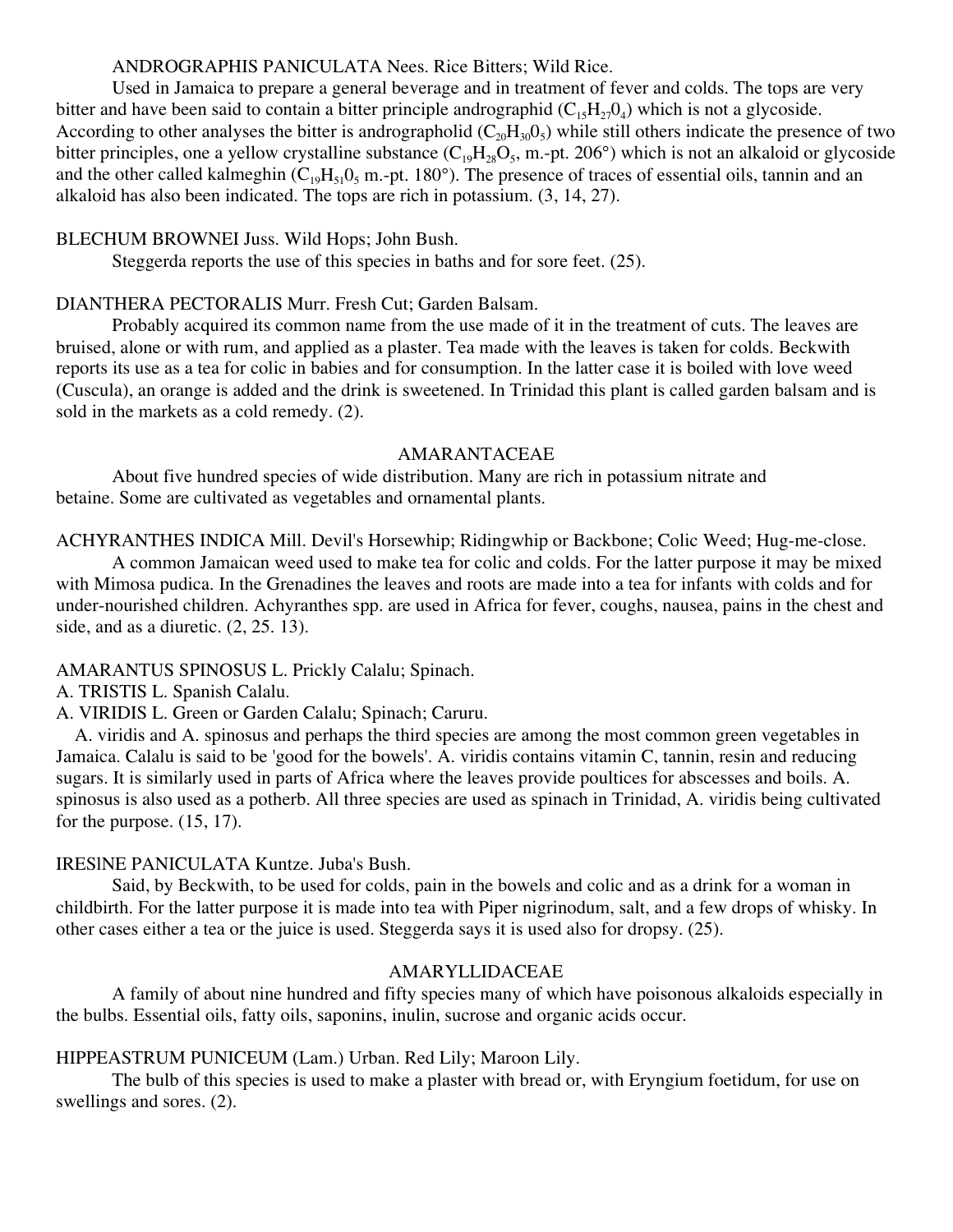#### ANACARDIACEAE

About five hundred species of woody plants of tropical and temperate regions. Resin ducts are present and fats, tannins, resins and pigments are widely distributed in bark, wood, seeds and leaves. Alkaloids, glycosideii, saponins and essential oils are, with few exceptions, absent.

#### ANACARDIUM OCCIDENTALE L. Cashew.

Beckwith reports the use of cashew leaves in combination with Dryopteris sp.. rat ears (Peperomia pellucida, Kth.) and maidenhair fern in the treatment of colds and 'any sickness at all'. A plant of each of the last three is wrapped in a wad with three cashew leaves and boiled in water. Cashew leaves are sometimes used in bush baths for fever, Barham recommended the use of a leaf decoction to bathe ulcers, and in some parts of Africa young leaves are used in the treatment of dysentery, diarrhoea and piles, while infusions of the leaves and bark are used for dysentery, toothache and sore gums. Such infusions are astringent. The bark contains tannin.

In the eighteenth and nineteenth centuries the astringent cashew apple or the expressed juice (fermented or in wine) were considered valuable in treatment of gastric or uterine disorders and dropsy. The ripe fruit is said to be diuretic and antiscorbutic, while some consider that punch prepared from it is an aphrodisiac. The shell of the nut contains gallic acid and an acrid red-brown oil containing cardole  $(C_{32}H_{52}O_8)$  and anacardic acid, (C2~ H:J~08)' This oil is a vesicant and has been used to remove warts, corns, freckles, 'worms in ulcers' (Barham), chigoes, and. in parts of Africa for carious teeth. The pericarp oil is said to contain 10 per cent cardole which is the caustic principle.

Anacardium gum is similar to gum acacia and has been used in a similar manner. The seeds (cashew nuts) contain 40 to 50 per cent fatty oil. (2, 5. 7. 8, 14. 15, 18, 24, 26, 27).

#### MANGIFERA INDICA L. Manqo.

It seems doubtful if this species is much used medicinally in Jamaica but the fruit contains vitamins A. Band C and traces of D. Black mangoes particularly are said to be laxative. Leaves are used in baths. Tannins and resins are present in bark and leaves, and these parts of the plant are used for their astringent properties in Africa and the East. In Africa the juice of the trunk is used as an anti-syphilitic and the seeds are said to be anthelmintic. The bark contains up to 20 per cent tannins. (2, 15, 27).

### SPONDIAS MONBIN L. Hoq Plum.

Beckwith says that the buds are chewed and the juice swallowed or they are boiled for tea in the treatment of colds. while Barham mentioned an infusion of bark and leaves for oedema. In Africa the bark, leaves, and fruit are used medicinally in cases of coughs, fever, constipation, yaws. gonorrhoea, tapeworms. children's stomach troubles. and as tea and lotion in childbirth. The bark contains tannins and gum-resin. (2. 7).

#### ANNONACEAE

A mainly tropical family of about eight hundred species. Essential and fatty oils are found in the flowers and seeds. The fruits contain sugar and organic acids. The essential oils contain phellandrine. limonene. pinene. geraniol. eugenol and cineole.

#### ANNONA MURICATA L. Soursop.

The fruit pulp. which is used in the preparation of drinks and ice-cream. contains vitamin C. It has been used as a febrifuge and the dried unripe fruit in the form of a powder was at one time used for dysentery. The plant (probably a tea made from the leaves) is said to induce perspiration and to be used for colds and 'nerves'. In Africa the whole plant is used for colds. coughs and fever, and the bark and root. which contain tannin. for dysentery and worms. In the Grenadines the leaves are used to make tea for fever, coughs and colds, 'to cool the blood' and as a sedative for vomiting. The leaves contain volatile oil, an alkaloid-like substance. fatty acids. phytosterol. myricyl alcohol and anonol which is isomeric with grindelol  $(C_{23}H_{36}O_2(OH)_2)$ . (5. 10, 13, 25, 27).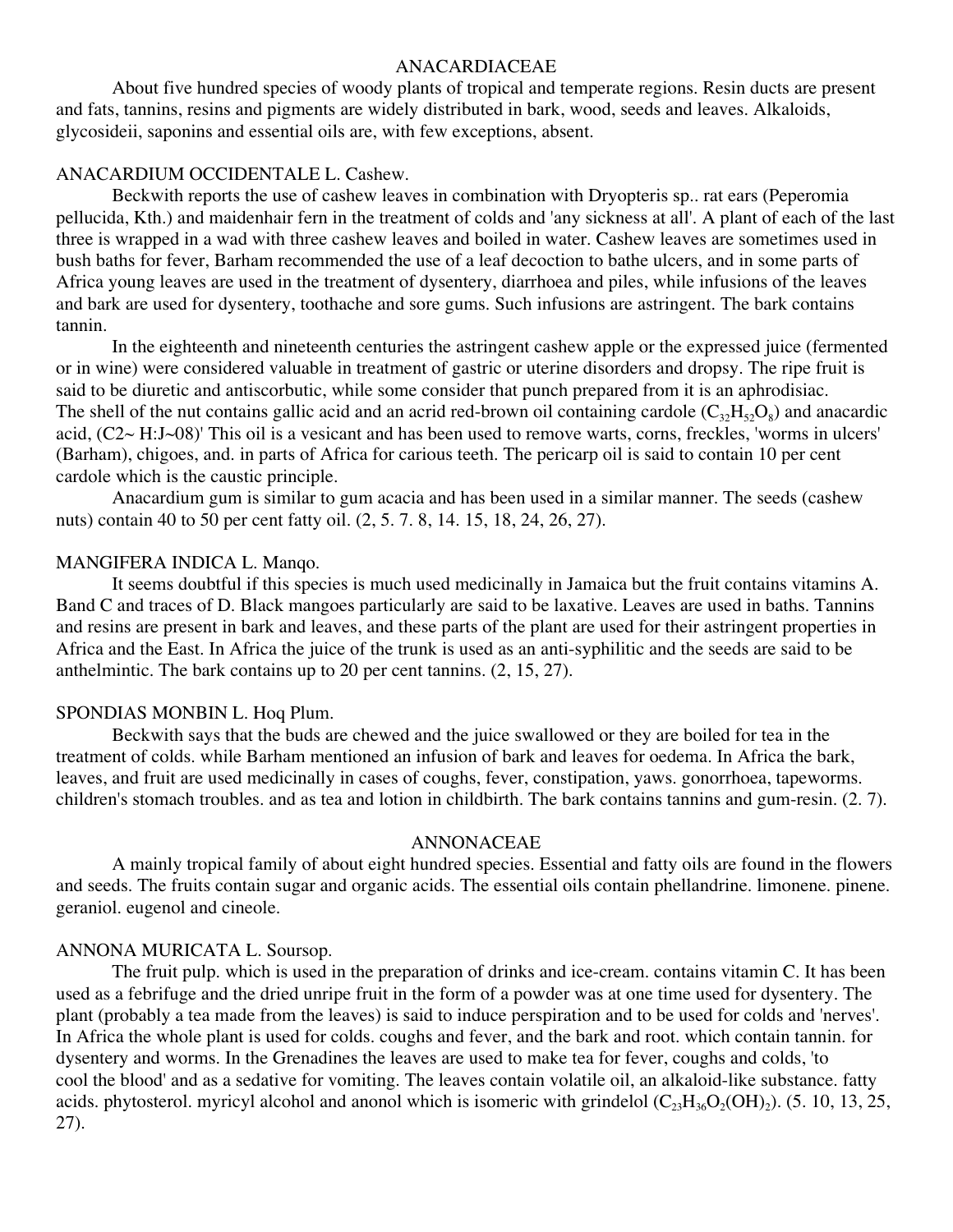#### ANNONA RETICULATA L. Custard Apple.

The stem bark is said to contain an alkaloid, anonain  $(C_{17}H_{16}O_3N)$ , which may be of some use medicinally. It is also said to be present in the fruit which formerly had some reputation in the treatment of dysentery and diarrhoea. In Jamaica the leaves are occasionally used beaten up and applied to sprains. (5, 10, 27).

### ANNONA SQUAMOSA L. Sweetsop.

For coughs sweetsop is said to be used with calabash to make a syrup. The leaves contain resin acids, and probably alkaloids. The fruit contains vitamin C. Tannins are present in the root. In the Grenadines the leaves are used for amenorrhoea. (2, 5, 10, 27).

#### APOCYNACEAE

A family of some thousand woody and herbaceous species including many poisonous and medicinal plants. Among these the best known are the Strophanthus spp. which provide arrow poisons. All species contain milky juices in which are present alkaloids, glycosides, resin, caouchouc and bitter principles. The glycosides and alkaloids are generally toxic. Essential oils are almost unknown and fats. saponins. tannin and organic acids occur in small quantities. The glycosides include strophantin, apocynarin, urechitin, oleandrin. while among the alkaloids are echitenin, quebrachamin and ditamin.

#### ECHITES UMBELLATA Jacq. Maroon Weed: Savannah Flower.

Beckwith says this is used as a poultice for a sore leg and that it will 'cause vomiting if the leg is poisoned'. (2).

#### VINCA ROSEA L. Periwinkle: Ram Goat Rose: Brown Man's Fancy; Old Maid.

This plant enjoys a widespread reputation in the treatment of diabetes. It is so used in Jamaica, the Grenadines, and in Africa. Watt and Breyer-Brandwijk consider that most investigations of this claim have shown negative results and that any advantage obtained can be ascribed to a weak digitalis and purgative action. The plant is said to contain an alkaloid vincarosin which is a cardiac poison. In Jamaica it is also used as tea for colds. The white variety is used for high blood pressure. (2, 10, 13, 26, 27).

#### ARALIACEAE

About six hundred and sixty species. mostly tropical woody plants. They contain oil ducts and many essential and fatty oils; tannins and saponins are present. Alkaloids are not found. The saponins include hederin and araliin. Ginseng root is derived from Panax ginseng, Meyer.

### ARALIA GUILFOYLEI Cogn and March. Aralia.

The leaves are used in Jamaica to prepare tea for colds. It is common in garden as a hedge plant and is not indigenous. In the Grenadines a species of Aralia (A. wilkensiana) is used as a poultice and sometimes as tea for headaches.

#### ASCLEPIADACEAE

This family is mainly tropical in distribution and many species are climbing shrubs. Latex canals are present and resins, bitter principles and toxic glycosides occur. Alkaloids, fats and essential oils are found occasionally. Among the glycosides are vincetoxin, amygdalin and periplocin.

## ASCLEPIAS. CURASSA VICA L. Red Head: Blood Flower; Bastard Ipecacuanha.

In the eighteenth and nineteenth centuries this plant was used in the West Indies as an emetic and vermifuge and to stop bleeding. As a worm medicine for children the juice was made into a syrup with sugar, and a teaspoon to a tablespoonful was administered. The powdered dry root was in common use among poorer people as an emetic and has been found as an adulterant in ipecacuanha. Both Browne and Barham refer to its use to stop bleeding and the latter says that the name blood flower refers to this property.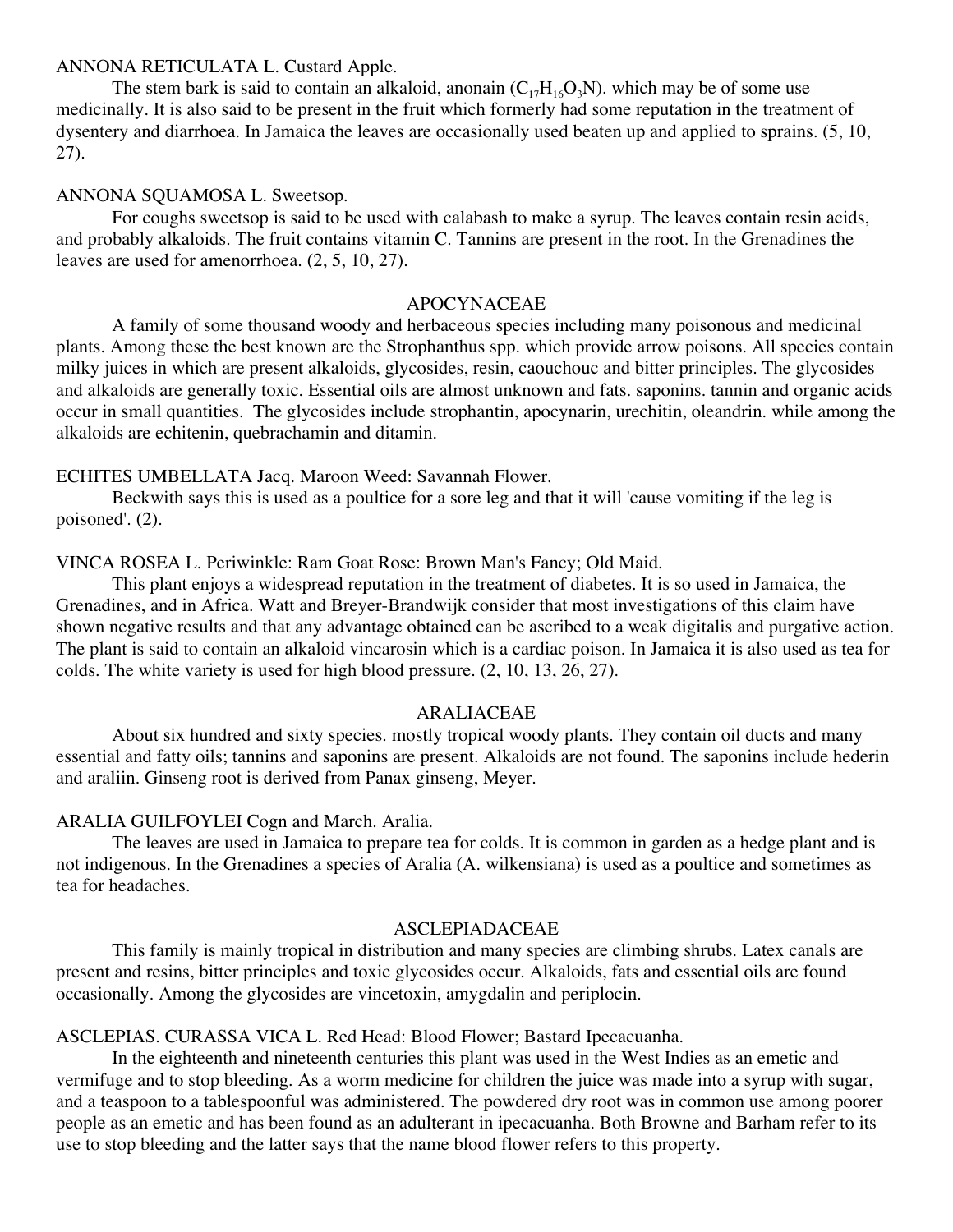More recently these practices appear to have been discontinued but Beckwith reported its use, alone or with laundry blue, as an application for boils. In Africa it is used for intestinal troubles in children, colic, dropsy and to promote sneezing. The tops are said to contain a glycoside asclepiadin and the roots vincetoxin. (2, 5, 8, 14, 15, 24, 27).

## ASCLEPIAS NIVEA L. White Head.

Used similarly to the preceding species and Beckwith records that the juice of this species, squeezed through a clean cloth, provides a worm remedy. (2).

## FUNASTRUM CLAUSUM (Jacq.) Schleder. Milk Wys (Withe).

Used in decoction as a general beverage for adults and children, and as a cold remedy.

## BIGNONIACEAE

A family of some five hundred mostly woody tropical plants of which the chemistry is little known.

## CRESCENTIA CUJETE L. Calabash.

For coughs, colds and 'to clean out the womb' young fruits are roasted, the juice squeezed out and taken with castor oil. 'The fruit pulp is well known, if not too well known, to force the menses, birth and after-birth, (Barham). Beckwith gives a complex recipe for a cough syrup: 'Roast nine young calabashes, strain, add one pound sugar, five sweetsop leaves, five chigger nut leaves. Boil in thick, add a pint of wine and a "quattie" proof rum. Take a wine-glassful three times a day. The fruit pulp is also considered purgative (used with castor oil) and of use as a poultice. It is said to contain crescentic acid and chlorogenic acid. (2, 5, 14, 1 5, 24, 26, 27).

## BORAGINACEAE

A family of about one thousand five hundred and fifty species of herbaceous and woody plants of temperate to tropical regions in which occur alkaloids, glycosides, tannins and pigments. Among the glycosides is consolidin and the alkaloids include cynoglossin and allantoin. Hound's-tongue, alkanet, borage and lungwort are members of this family.

## CORDIA GLOBOSA H.B.K. Black Sage; John Charles; Gout Tea.

This species is used in Jamaica to prepare a tea as a general beverage and for colds and tightness in the chest'. In the Grenadines, where it is called man black sage, the leaves are similarly used to make tea for colds. (13, 25).

## HELIOTROPIUM PARVIFLORUM L. Wild Clary; Dog's Tail: Sage.

Used to make tea for colds, 'for the belly', and as a wash for sore eyes. It may also be used as a general beverage. In Lagos H. indicum L. has similar uses. (25).

## TOURNEFORTIA HIRSUTISSIMA L. Chiqqer Nut; Crocus Bush: ?Hog Hook.

Used both internally and externally in the treatment of colds, coughs and fever. Both leaves and stems are used to make the decoction. A bath containing this plant is also used after childbirth as also is the tea 'to clear the system'. Beckwith says that for coughs it is used in conjunction with sweetsop and young calabashes, while for 'gentleman's complaint' it is used with wild sage (?) and a dose of salts. (2, 25).

## CACTACEAE

A family of about one thousand five hundred mostly succulent species mainly of tropical and subtropical America. They contain a series of characteristic alkaloids.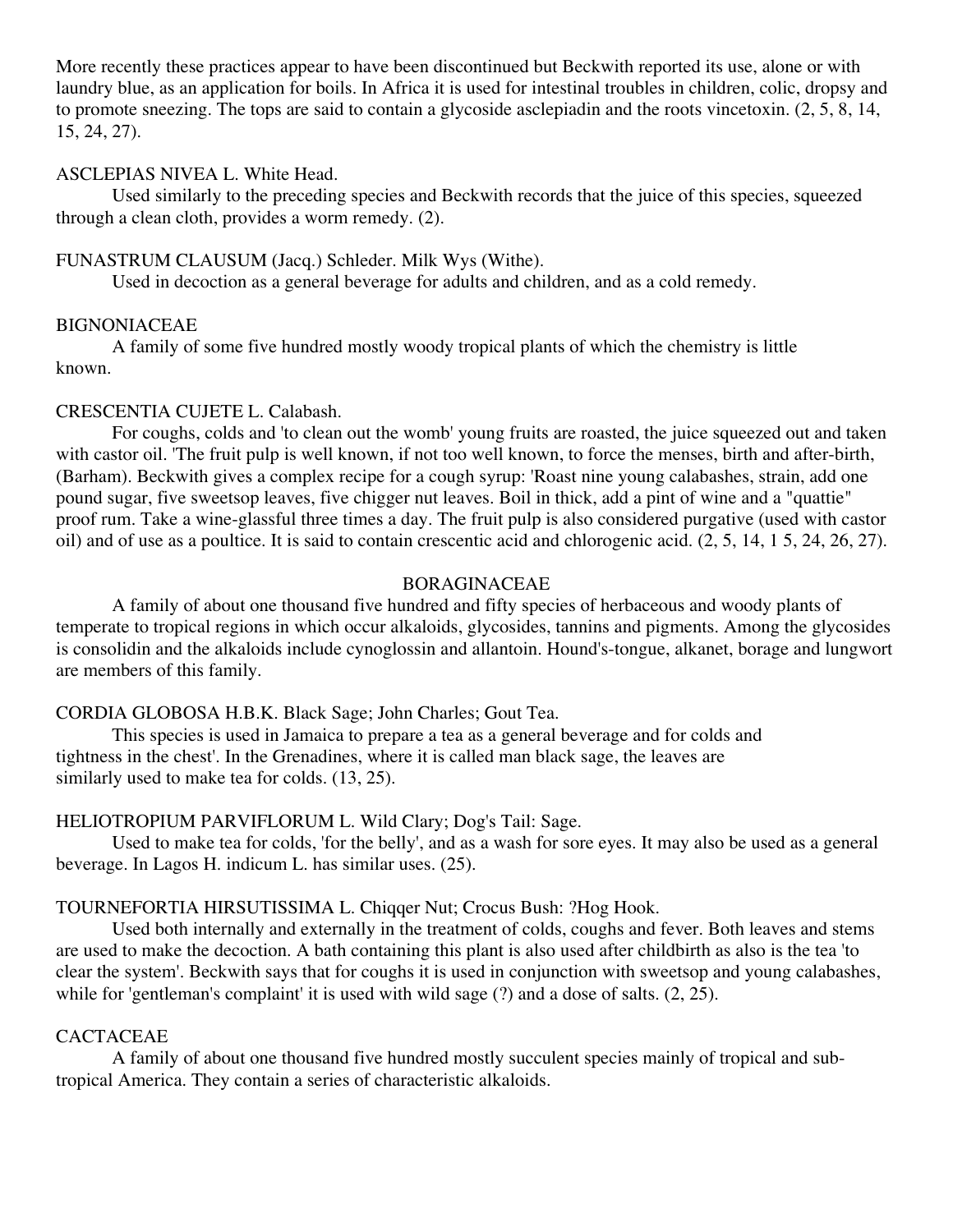OPUNTIA TUNA Mill. Tuna: Indian Fig; Prickly Pear.

The 'leaves' (stems) of tuna are used to make a decoction used 'to keep away inflammation inside'. The baked sliced stem is applied to swellings and bound on the head and put in the bed for vomiting and fever. For headaches the sliced stem is bound on the head and for soreness, pains and constipation it is rubbed with salt and applied as a poultice. The stem is said to contain calcium oxalate and calcium malate. It also produces tuna gum which contains a substance called bassorin. The fruit is astringent. (8, I5, 26).

#### CAESALPINIOIDEAE\*

## CAESALPINIA BONDUC Roxb. Yellow Nicker: Nicker; Bonduc.

## C. BONDUCELLA Flem. Grey Nicker: Nicker; Bonduc.

Although grey nicker is considered superior, the seeds of both species are dried and ground and used like coffee to prepare a drink which is thought useful for kidney trouble, diabetes and high blood pressure. In India the seeds of C. bonducella are regarded as tonic and anti-periodic. They are also said to be emetic and anthelmintic and were at one time used in Dominica as a diuretic and cathartic. The seeds contain a bitter principle, bonducin, which is not a glucoside but is probably of a resinous nature. Recent data indicate that alkaloids and tannins are absent but that saponin (about which earlier data were contradictory) is present. Also present are sugars, starch, fatty oil and, it is said, a phytosterol glucoside which on cleavage gives phytosterol and a reducing sugar. (3, 8, 10, 15, 24, 26, 27).

## C. CORIARIA Willd. Divi-divi: Libi-dibi.

The fruits contain 30 to 50 per cent tannin and tannic acids. They are astringent and are used to make a gargle for sore throat. A decoction of the leaves and stems is similarly used and also for stomach-ache. The pod, powdered, is also said to be tonic and antiperiodic. (8, 27).

CASSIA OBOVATA Collad. Jamaica Senna: Port Royal. Dog, Senegal. Tripoli, or Italian Senna: Senegal Cassia.

Stated to have been introduced into Jamaica in the seventeenth century by a slave, this senna is still said to be used here as a substitute for the official sennas. At one time it was official in the British Pharmacopoeias as an ingredient of Alexandrian senna. Both pods and leaves contain oxymethylanthraquinone (1.1 to 1.15 per cent in the leaves and about 1.2 per cent in the pods) and also probably emodin. At one time it was cultivated on the Palisadoes with a view to exporting the senna. In Africa in addition to its use as a cathartic the leaves are used as a dressing for burns and ulcers. (3, 7, 10, IS, 19, 23, 26, 27).

## C. OCCIDENTALIS L. Wild Senna: Dandelion; Stinking Weed or Wood; John Crow Pea: Wild Coffee.

The seeds of this species are dried, beaten up, and used as a coffee substitute. The drink prepared from them has a reputation for usefulness in kidney and bladder troubles and malaria. it is also said to be useful for palpitations and high blood pressure. The leaves are probably used for constipation, pain, fever and colds. The root is said to be diuretic and used for colds. The seeds contain tannic acid, mucilage, fatty oil. emodin and a toxalbumin. The roots, leaves and pods contain traces of oxymethylanthraquinone. Similar uses of the plant are found in Africa. C. ligustrina L. and possibly other cassia species also go under the name of dandelion and are used in the same way. (2, 3, 7, 8, 10, 14, 15, 19, 24, 25, 26, 27).

## HAEMATOXYLUM CAMPECHIANUM L. (Campeachy) Logwood.

Beckwith says that the chipped bark is used with sugar to make a drink. The wood and bark were formerly used by Jamaican medical men as an astringent for diarrhoea and dysentery.

\*See also LEGUMINOSAE.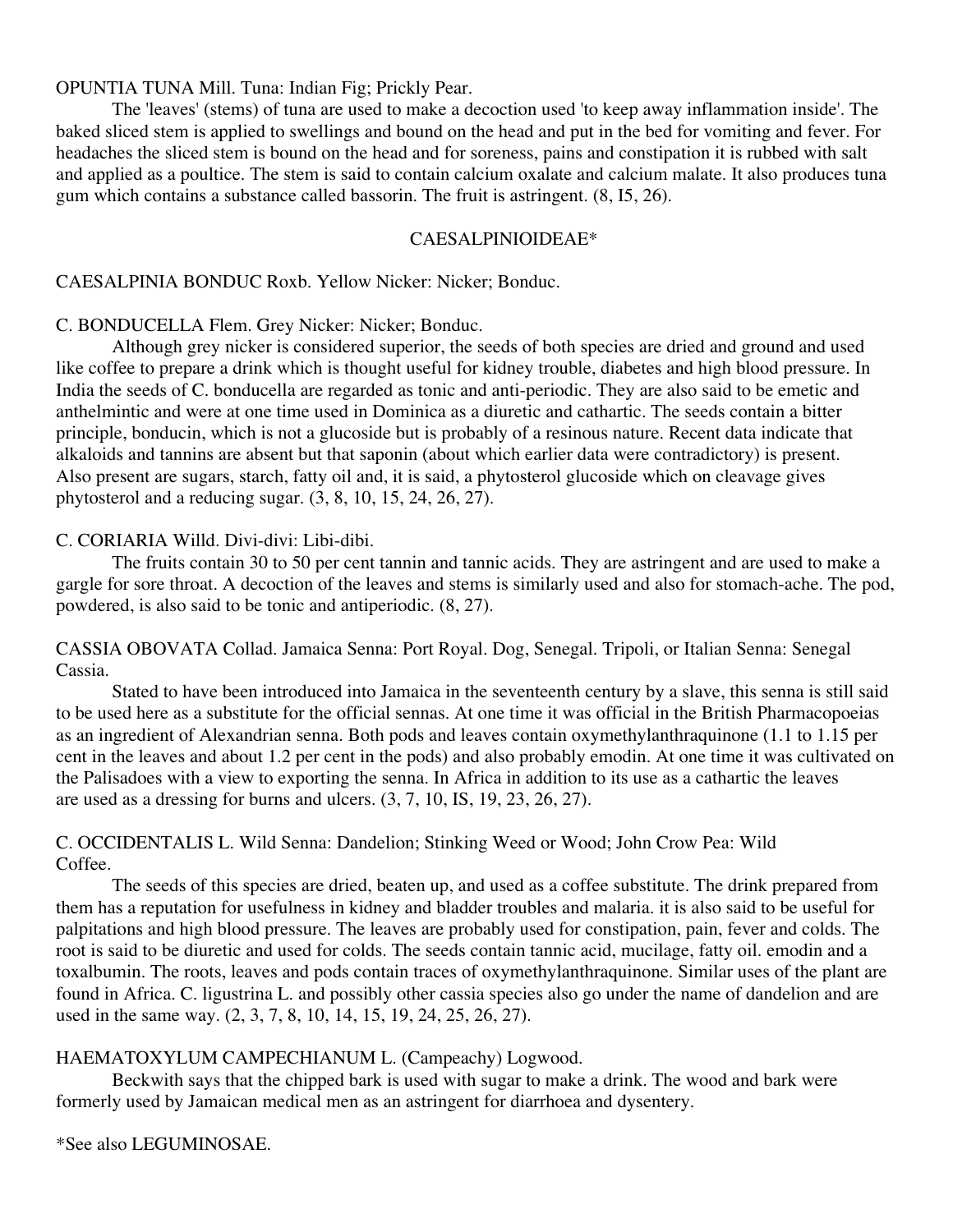The wood yields haematoxylin, haematin, tannin and traces of volatile oil. (2, 3 5, 8, 14, 15, 19, 23. 27).

## TAMARINDUS INDICA L. Tamarind.

The pulp of the tamarind fruit is used in Jamaica in the making of sweetmeats, in chutneys and to prepare a cooling drink. It is known and used as a laxative and to prepare a gargle for sore throat. The pulp has a considerable organic acid content of which the principal constituents are tartaric acid-free and as potassium salts-and malic acid. The presence of citric acid seems doubtful. The tree also produces a gum containing galactan. The leaves are made into a tea for treatment of measles. In Africa the pulp or leaves are used to make poultices for sores. (3, 5, 7. 14, 15, 23, 25, 27).

## CAPRIFOLIACEAE

A small family of temperate and sub-tropical woody plants. A few glucosides and alkaloids occur and also some essential oils, fats, tannins, resins, bitter principles and organic acids. Elder-flower oil is obtained from Sambucus nigra.

## SAMBUCUS SIMPSONII Rehder. Elder.

Naturalized in Jamaica in the cooler parts, this plant is said to be used for coughs, colds, fevers and constipation. For constipation or a chronic cough Beckwith gives the following remedy:- 'Boil the flowers with chipped hog plum bark and trash from Cecropia peltata and drink the tea with sugar: The flowers probably contain volatile oil. Steggerda mentions the use of the leaves as a poultice for ringworm. (2, 25).

## CARICACEAE

A very small family confined to tropical America, the members of which contain a milky latex. An alkaloid, carpain; a sinigrin-like glucoside; and the enzyme, papain, are common.

## CARICA PAPAYA L. Papaw.

The juice of the plant contains papain, malic acid, calcium malate, fat, protein, wax, resin and sugar. That of the leaves (especially the young ones) and stems contain the alkaloid carpain. The root. stem and leaves contain a sinigrin-like glucoside, (?carposid). The juice is said to be used for boils and was also used for ringworm, warts. worms, and in the treatment of enlarged liver and spleen. (2).

## CHENOPODIACEAE

A widely distributed family of some five hundred and fifty herbaceous species. The leaves particularly are rich in chlorides and oxalates; betaine, ascaridol and trimethylamine are also found.

## CHENOPODIUM AMBROSIOIDES L. Semicontra (Semen Contra); Worm Weed; Worm Seed;

Mexican Tea; Bitter Weed; Hedge Mustard.

This species is the source of oil of chenopodium, the well-known anthelmintic. It is fairly commonly employed in Jamaica as a vermifuge. It contains about 0.35 per cent volatile oil with an ascaridol content of about 45 to 70 per cent, and also p-cymene, a-terpinene and l-limonene. An infusion of the plant is also used in Trinidad as a vermifuge. (3. 13, 14, 18, 19, 23, 26, 27).

## COMMELINACEAE

About three hundred of which the chemistry is little known.

## COMMELINA ELEGANS H.B.K. Water Grass.

## C. LONGICAULIS Jacq. Water Grass.

These species are mucilaginous and are used to boil tea for colds and malaria, and as a drink for babies. In Africa C. longicaulis is used to make an eye lotion. (2, 25).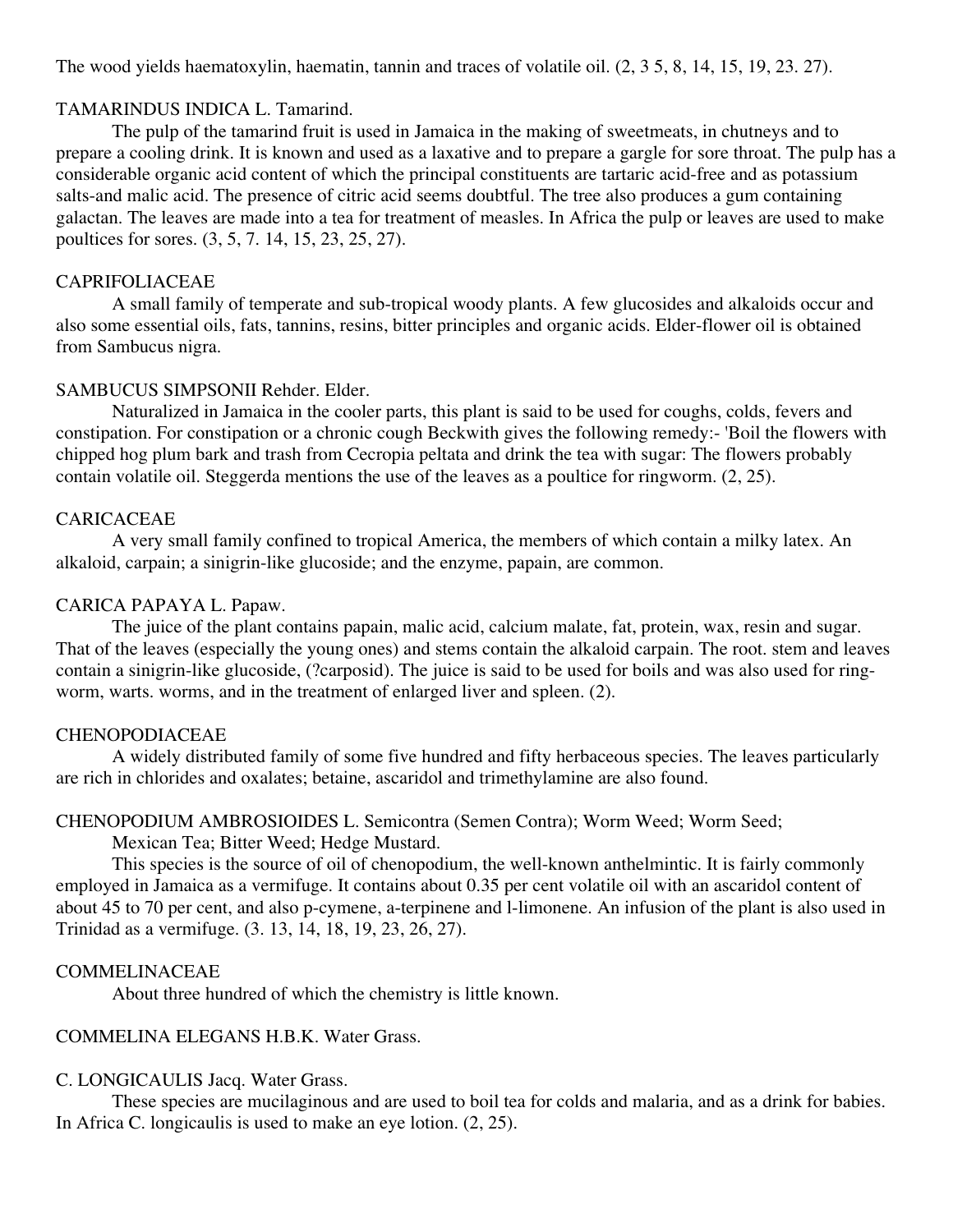ZEBRINA PENDULA SClhnitzl. Red Water Gmss; Wandering Jew; Creeping Jennie; Rolling Calf Bed. Another mucilaginous species with considerable reputation as a cold cure. (25).

## COMPOSITAE

A very large family of mostly herbaceous plants with wide distribution. Latex and oil canals are often present. Numerous essential oils and bitter principles occur as well as alkaloids and glycosides. Among the oils are camomile, tansy and wormseed oils; the glycosides include absinthin, quercitrin, vernonin, pelargonin; some of the alkaloids are senecin, arginine, betaine and choline. Among the many drugs obtained from this family are camomile, santonica, coltsfoot and arnica.

## ARTEMISIA SP, Garden Bitters.

Under this name Beckwith mentions a remedy for stomach-ache and, with chicken weed (Salvia serotina L.) and salt, for constipation. No species of Artemisia is recorded in Jamaica by Fawcett and Rendle so that this, if correctly identified, must be a garden plant. Steggerda says that worm weed (Artemisia absinthium L.) is mixed with pimento and starch for worms and diarrhoea. I! is possible that garden bitters and abainth are identical as Browne says that the latter was introduced into Jamaica and cultivated. He speaks of it as a 'wholesome bitter much used as a stomachic in vinous and other infusions'.

This herb is said to contain the bitter glycoside absinthin, and the bitter principle anabsinthin, up to 0.5 per cent essential oil, and some resin.

It is of interest to note that one of the names of the drug Santonica (Artemisia cina Bg.) is semen contra and that in Jamaica this name has been transferred to Chenopodium ambrosiodes L. usually in the corrupt form semicontra.

The essential oil of A. absinthium was at one time used in the treatment of fevers, as a tonic and vermifuge but is no longer official. (2, 3, 14, 15, 18, 25, 27).

## BIDENS PILOSA L. Spanish Needle; Spanish Nettle.

Sometimes used in Jamaica, when young, as a green vegetable or potherb. It is boiled like calalu, occasionally with lard, and is said to be good for the bowels. Tea is prepared from it and used in the treatment of worms and as a general beverage. The juice of the fresh plant is also used, as in parts of Africa, as a styptic for cuts. It is also used in Africa as a potherb; infusions of the leaf and root for colic; the powdered leaf in water as an enema for abdominal complaints; and the juice as drops for earache and ophthalmia. Steggerda also mentions its use in Jamaica for colds. (2, 7, 10, 25, 26).

## BIDENS REPTANS (L.) G. Don. Marigold; GOlden Rod; Honeysuckle; McKitty or McCathy Weed.

The shoots are used in decoction as a cold remedy and Beckwith said it was also used in cases of menstrual troubles. In this case it was boiled with cerasee (Momordica charantia) to make tea. 'If menstruation ceases drink as tea for nine mornings'. (See use of M. charantia as an abortifacient). (2).

## CALEA JAMAICENSIS L. Bee-Bee.

Beckwith reported the use of this species as a cold remedy. (2, 14).

#### CHAPTALIA NUTANS (L.) Polak. Kema Weed; Dandelion; White Back; Heal-I-and-Draw; Lion's Tail.

Browne, 'It is reckoned an excellent diuretic and is used as such by many people'. Sloane believed the decoction to be of value for colic and wind, colds, convulsions; as a drink for women at childbirth and to provoke the menses. More recently Beckwith reports the use of the leaf, either boiled or fresh, ground up with oil or fat as a dressing for boils. (2, 5, 15, 25).

## CHRYSANTHELLUM AMERICANUM (L.) Vatke. Strong Back.

According to Beckwith, used to prepare tea with Desmodium sp. and Mimosa pudica to induce sleep in case of pain. (2),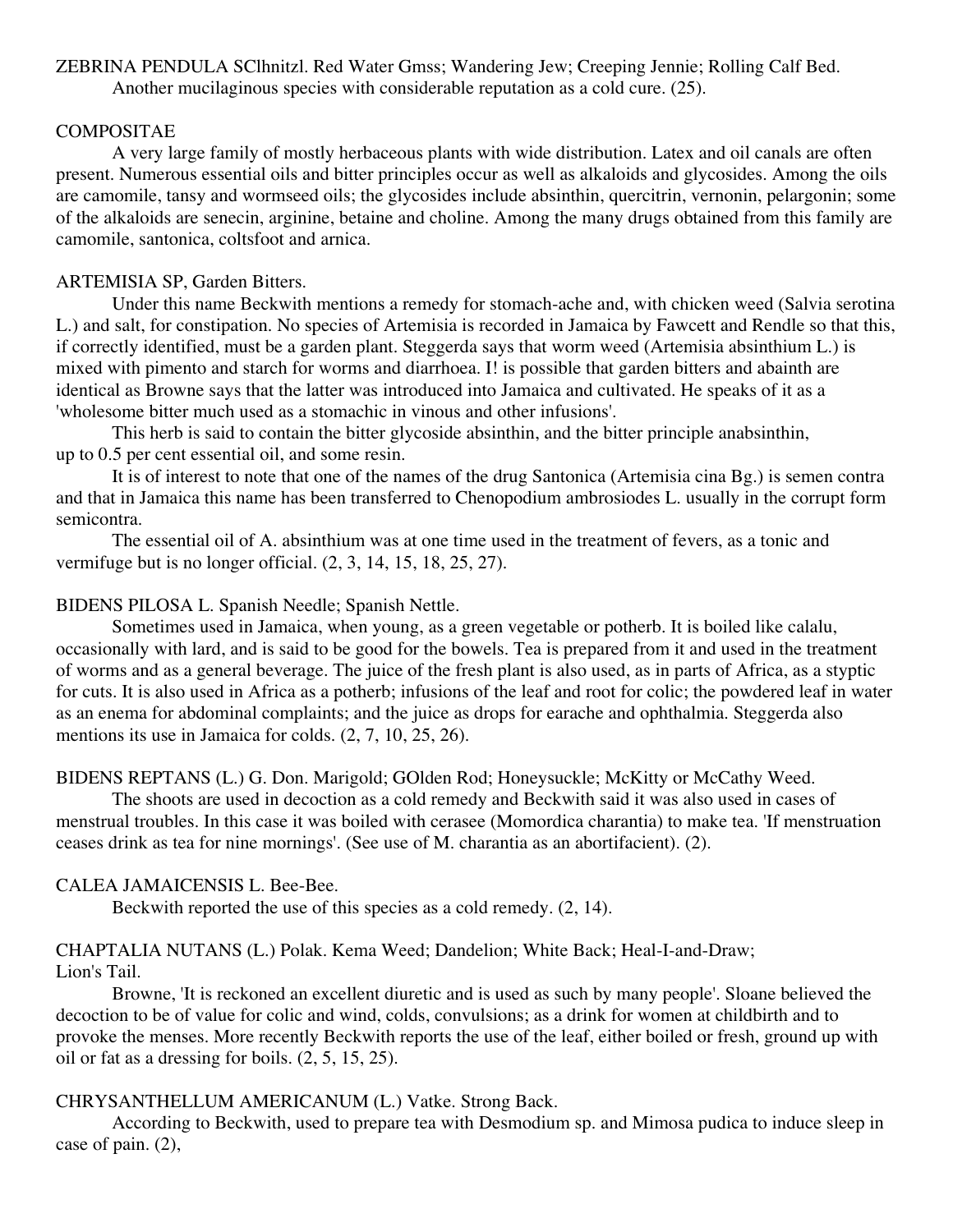## CLIBADIUM SURINAMENSE L. Jackass Breadnut.

Said to be used as a cold remedy (Beckwith). The plant contains chlorogenic acid. (2, 27).

### EMILIA SAGITTATA (Vahl) DC. Consumption Weed; Grease Bush,

Much used in the country parts as a general beverage and for coughs and colds. The whole plant is used to make a decoction. In Africa it is used as a salad and green vegetable and in some parts as a remedy for sore eyes. (2, 7).

#### ERIGERON BONARIENSIS L. Asthma Weed.

Said by Beckwith to be used with Cuscuta sp. to make tea for asthma.

### ERIGERON CANADENSIS L. Canada Fleabane; Dead Weed.

Said by Beckwith to be used as tea for babies. In America it has been used as a haemostatic, for diarrhoea and for dropsy. In Africa the Sutos employ it for skin diseases, sore throats and as a wash for sick children. The leaves contain tannic and gallic acids and essential oil. The latter is said to contain limonene, d-aterpineol. dipentene and, apparently, methylethylacetate. (3, 8, 26, 27).

#### EUPATORIUM MACROPHYLLUM L. Hemp Agrimony: ?Musk Melon; Herbe Chat (Trinidad).

Used medicinally in Trinidad to some extent, presumably in a similar manner to other Eupatorium spp. Probably also used in Jamaica. (25).

EUPATORIUM ODORATUM L. Jack-in-the-Bush; Bitter Bush; Archangel; Christmas Rose; Hemp Agrimony.

This is a popular plant for the preparation of a tea used as a general beverage and in the treatment of colds. The shoots are boiled to make the tea. In the Grenadines it is similarly used for coughs and colds and is considered very effective. For bronchitis in children it is given in milk. Sloane reports 'It is counted an admirable vulnerary, being only beaten and applied, having cured one who was lanced through the body at the taking of the Island.

The plant is also used as a cold remedy in Trinidad. (2, 13, 25).

## EUPATORIUM TRISTE DC. Bitter Bush; Old Woman Bitter Bush; Hemp Agrimony.

## E. VILLOSUM Sw. Bitter Bush; Old Woman Bitter Bush; Hemp Agrimony.

Beckwith reported the use of these species to make tea for constipation and fever and, boiled with Vernonia arborescens (L.) Sw., to bathe a woman after childbirth. At one time these species were regarded as efficaceous in cholera, typhus and typhoid fevers and as good cholagogues. (2).

## MIKANIA SPP. Guaco or Gwaco Bush.

Guaco bush is used as a cold remedy and a decoction of the leaves is also used to bathe the skin for itch or the fresh leaves are merely rubbed on. Several Mikania species have a reputation in Africa and South America as antidotes for snake bites, venereal disease, ophthalmia, rheumatism and gout and dysentery. Both Beckwith and Steggerda reported its use in Jamaica for diarrhoea, while the former mentioned the use of a heated wad of leaves to relieve local pain and of a decoction for chest and stomach pains. The leaves contain a resinous substance guacin and tannins. (2, 7, 27).

PARTHENIUM HYSTEROPHORUS L. Wild Wormwood: Dog-flea Weed; Whitehead; Mugwort; Bastard Feverfew.

Some of the old writers, including Browne, speak of the use of this herb in resolutive baths and infusions and for treatment of wounds. Country people use it to prepare a decoction for colds and to make a bath for fleas on dogs. The plant is said to contain a bitter glucoside. (15, 27).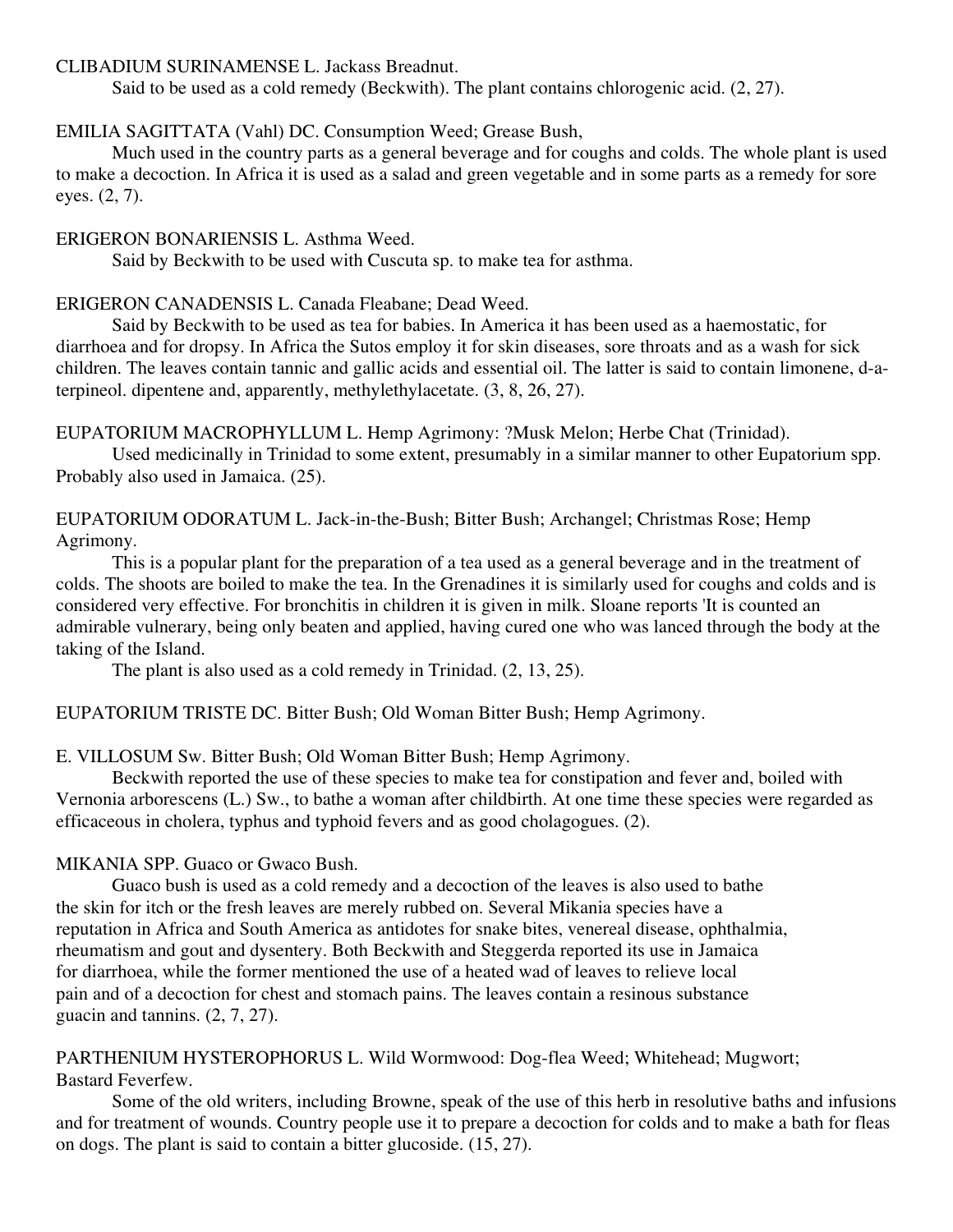PECTIS SP. Stink Weed.

Beckwith states this is used as a tea for fever. (2).

PLUCHEA ODORATA (L.) Cass Riverside Tobacco: Wild Tobacco; Sweet-scented Fleabane.

Contains chlorogenic acid. Said by Steggerda to be applied to sores and used for women in labour. Fawcett and Rendle quote from Descourtils its use by negroes as an antidote and Etomachic. (25, 27).

VERNONIA DIVARICATA Sw. (Old) Man Bitter Bush; Fleabane.

Steggerda states this is used as a tea for colic.

# WEDELIA TRILOBATA (L.) Hitchc. Wild or Running Marigold; Gold Cup; Creeping Ox-eye;

## Water Weed.

Used to make tea for fever and colds. (25).

## CONVOLVULACEAE

About one thousand mainly herbaceous species. Many contain latox. A number of purgative drugs are obtained from the family and include jalap and scammony. The medicinal value lies in the presence of resin and a number of glucosides including convolvulin and jalapin (scammonin). Alkaloids are absent and, with few exceptions, so are fats and essential oils.

## CUSCUTA SPP. Love Weed or Bush: Dodder; Hell Weed; Devil's Guts.

This plant, well known as a love charm both here and in Africa. is also made into a tea used as a general beverage and for colic in children. See also Erigeron bonariensis. Browne stated that it enjoyed a reputation as a diuretic and laxative and had been used in 'some of the compositions of the shops'. (5, 15).

## IPOMOEA DISSECTA (Jacq.) Pursh. Know You.

Said by Steggerda to be used as a cathartic. An undetermined species of Ipomoea, called by Steggerda hog meat, is said to be used as a poultice. Browne stated that a decoction of the leaves of I. jamaicensis Don (wild potato slip) forms a moderate purge and removes worms. 15, 7, 25, 27).

## CRASSULACEAE

About five hundred herbaceous species, many of which are succulents. Free malic acid and its salts are widely distributed. Tannin, mucilage and resin also occur.

## BRYOPHYLLUM PINNATUM Kurz. Leaf of Life.

The leaves of this succulent are much used for colds. A decoction may be used, or the juice, alone or with goat's milk or salt, is taken. It may also be mixed with yam leaves to boil tea. The bruised leaves are said to make a soothing dressing for insect bites, bruises, boils and ulcers. Apart from the fact that the plant contains free malic acid and calcium malate little seems to be known of its constituents. In Africa it is used for more varied purposes including coughs (the root), headaches, ophthalmia, earache, abscesses and swellings, and as a diuretic. (2, 7, 25).

## CUCURBITACEAE

About seven hundred and sixty species, mostly annual climbing herbs of warmer regions. Seeds contain fatty oil; glucosidal bitters such as colocynthin, bryonin and myriocarpin; the alkaloids bryonicin, cholin and emetin; and simple billers such as momordocin.

## CUCURBITA PEPO L. Pumpkin.

The reputation of pumpkin seeds as a vermifuge is known in Jamaica but there is little evidence of their use. The seeds contain large amounts of protein and oil. Both these and the fruit pulp and rind are said to contain an anthelmintic substance.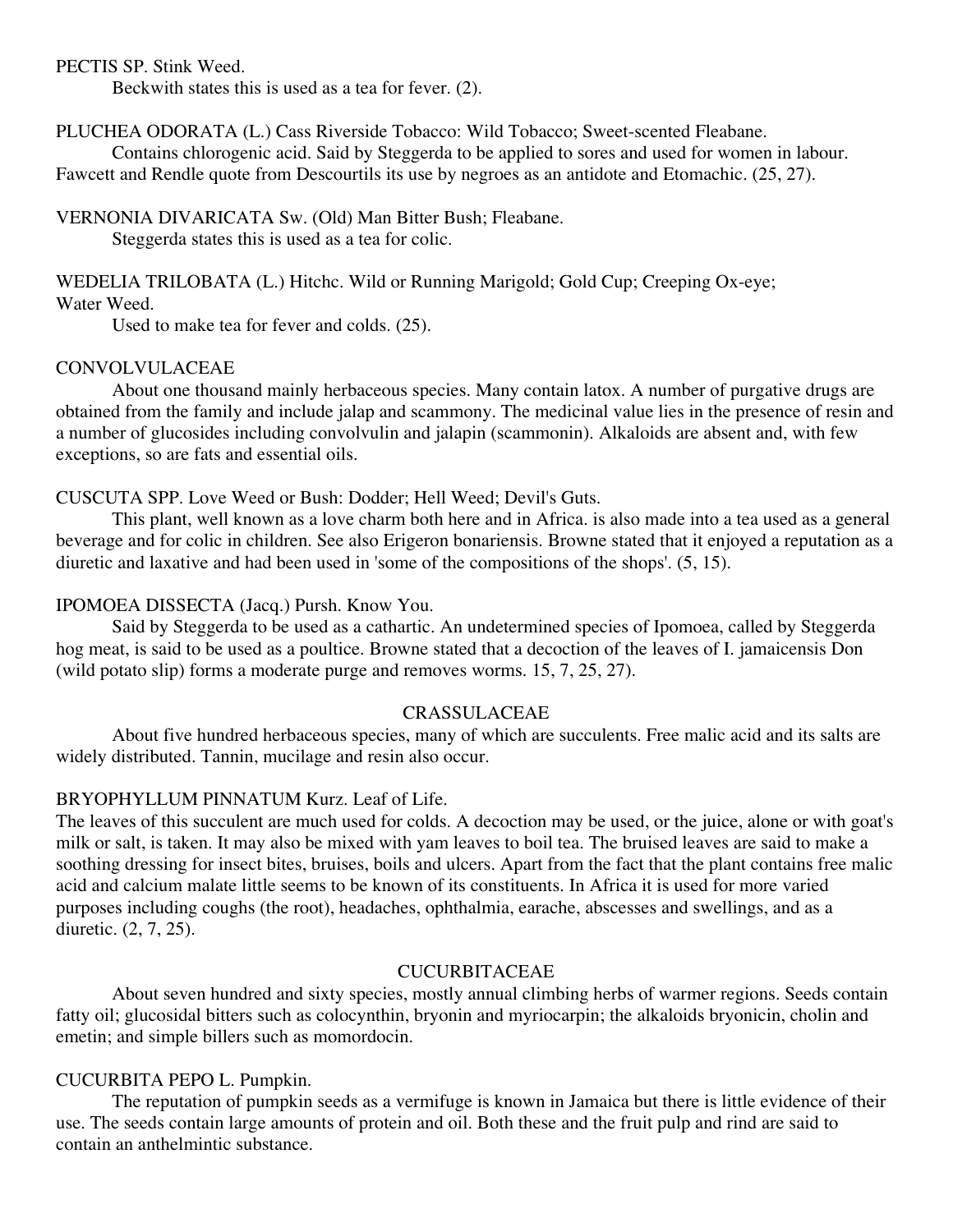Steggerda said that pumpkin was reputed, in Jamaica, to be a diuretic. (3, 10, 15, 25, 27).

### FEVILLEA CORDIFOLIA L. Antidote Cocoon; Segra Seed; Nhandiroba.

The seeds are purgative and contain a bitter principle fevillin, tannin compounds and resins. From the early days it has had the reputation in Jamaica as an antidote for poison (probably due to its emetic and purgative properties), a wound dressing and a useful bitter. Beckwith found it still in use in the 1920's, the grated nut being used as a plaster for wounds and lameness and also as an emetic. (2, 5, 8, 14, 15, 24, 27).

### MOMORDICA CHARANTIA L. Cerasee.

One of the most widely used medicinal herbs of Jamaica, the fruits of a large variety also being used especially by the Chinese in cooking. The aerial parts of the plant, either dry or fresh and free of large fruits are used to make a decoction which is very bitter, or in some cases to make an infusion. The tea is used for colds and fever (including malaria), for stomach-ache, constipation in children, and as a general tonic beverage. An infusion of cerasee alone or with Bidens reptans is used for menstrual troubles. This is of interest in view of Howard's (1952) statement that M. charantia is widely used in the West Indies as an abortifacient. He says that in a similar manner it is used monthly by the women of the Grenadines as a method of birth control. It is possible that similar use of the plant occurs in Jamaica. It was in use in Browne's days to promote discharge after childbirth. The plant is said to be laxative, the seeds anthelmintic, and the fruit is used in the East to cure wounds. The leaves contain fatty oil, a bitter principle momordocin and resin. (2, 5, 7, 8, 10, 13, 15, 25, 26, 27).

#### CYPERACEAE

About two thousand six hundred herbs of cold and temperate to tropical regions. Apart from much silica (20 to 40 per cent of the ash) lillIe is known of specific chemical constituents.

## CYPERUS ARTICULATUS L. Adrue (Hadrue).

Beckwith's hadrow is probably this species which has an aromatic smell and flavour and was at one time used in Jamaica to check vomiting in yellow fever and other diseases, for diarrhoea and as a stimulant. The 'root'. probably more correctly the rhizome. was made into a strong decoction or infusion. Beckwith said that had row was used with proof rum for pains in the bowels. In Africa it is used for toothache, headache and as a cough medicine. (8, 10, 15, 19).

#### EUPHORBIACEAE

The family contains some four thousand five hundred woody and herbaceous species, with widespread acrid latex. Tannins, resin, alkaloids, simple bitters and poisonous albuminous compounds are present. The seeds are often oily. Ricin, crotin and curcin are among the toxic albuminous compounds, while the alkaloids include acalyphin, jatrophin and ricin in. Among the products of the family are castor oil and cascarilla bark.

CROTON WILSONIl Gr. Pepper Rod; Doctor John; ?John Charles. Beckwith states that this plant is taken as tea for colds. (2).

EUPHORBIA HIRTA L.

E. HYPERICIFOLIA L.

E. HYSSOPIFOLIA L.. Spurge; Milk Weed or Tea; Mapempe; Pempe.

E. LASIOCARPA Klotzsh.

## E. PROSTRATA A.H.K.

It is possible that all these herbaceous Euphorbia species are used in a similar manner to make tea for colds and indigestion. The latex is made into a dressing for cuts.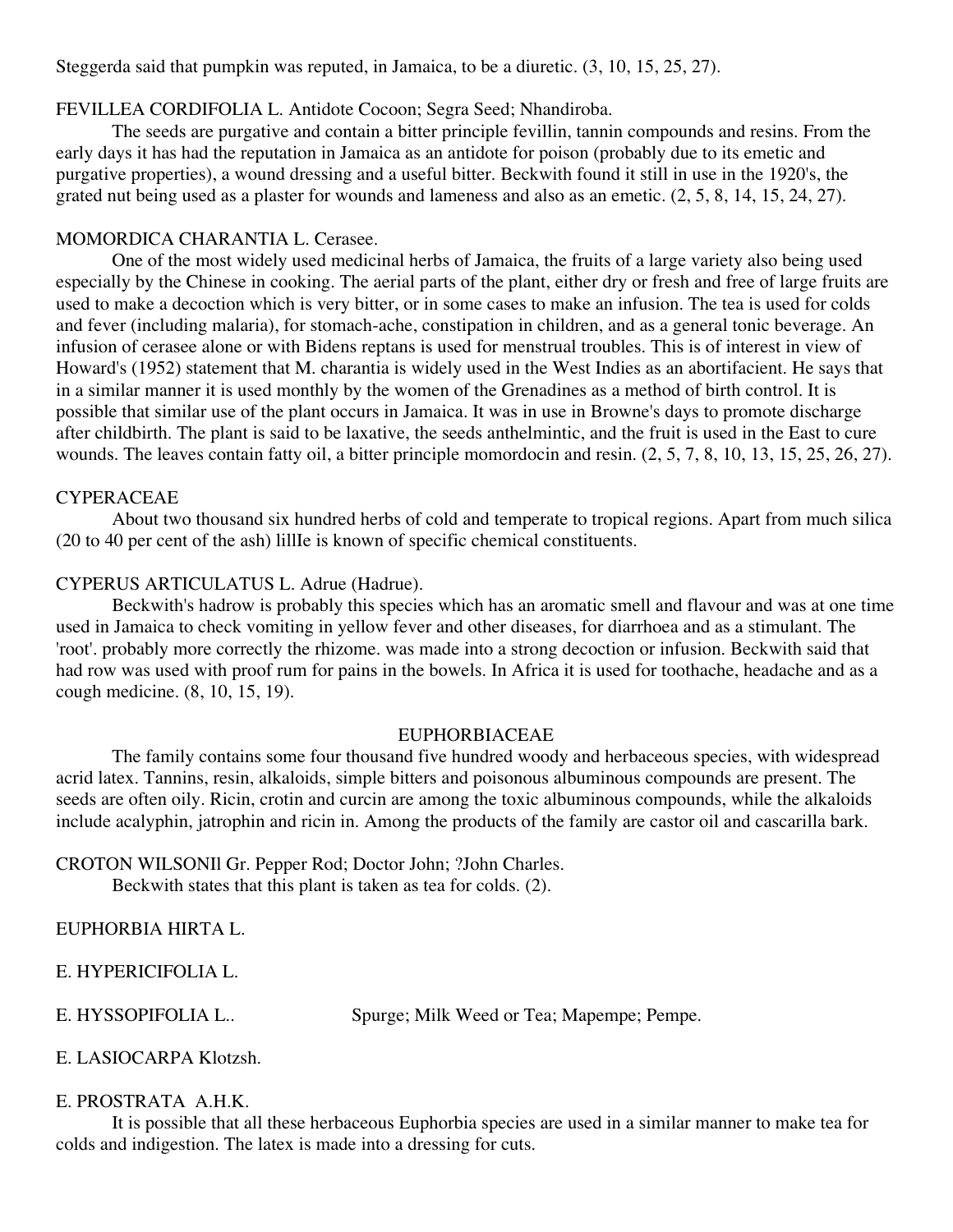Beckwith mentions the use of the first three species to make tea for pains in the back and for use as a tonic. The juice is also said to remove warts. For gonorrhoea the plants are boiled with Phyllanthus niruri to make tea. In some parts milk weed tea is said to be good for high blood pressure. In the Grenadines E. hirta is thought to be a reliable cure for diarrhoea, and E. prostrata is used for the same purpose.

Dalziel writes of E. hirta as known in medicine to be a remedy for asthma and inflammation of the respiratory tract, and called Australian or Queensland asthma weed.

The tops contain gallic acid, quercetin, a phenol-like substance  $(C_{28}H_{18}O_{15})$  sugar, triacontan, traces of ceryl alcohol. fatty acids, and traces of alkaloid. (2, 7, 13, 15, 27).

## JATROPHA CURCAS L. Physic Nut.

According to Beckwith used in Jamaica as a purgative. In the Grenadines the leaves but rarely the seeds are so used. Curcas oil obtained from the seeds contains one or more toxic principles. At one time the toxic principle was said to be a toxalbumin named curcin similar to ricin and later work has assigned the toxicity to curcinoleic acid. (2, 5, 7, 10, 13, 14, 15, 23, 26, 27).

## JATROPHA GOSSYPIFOLIA L. Wild Cassada; Cassada Marble; Belly-ache Bush.

Most of the old writers speak of the use of the leaves of this plant, either in decoction or boiled like spinach, as a purgative remedy for 'dry belly-ache'. Beckwith says it is used to prepare tea for constipation, the part used not being specified but it is probably the leaves. as given in the old remedies. The seeds are said to be purgative. the oil being similar to castor oil. Analyses of J. gossypifolia L. var. elegans Mull. indicate the presence in the bark of an alkaloid, jatrophin, (C14Hzo06N), which is slightly toxic. Resins, tannins and phytosterin (CZ7H460) are also present. (2, 5, 7, 15, 27).

#### PHYLLANTHUS NIRURI L. Carry-me-seed; Quinine Weed.

This plant is commonly used throughout the West Indies and in India as a remedy for fevers. It is also sometimes used for genito-urinary infections and, in Jamaica. in combination with milk weed, it is said to be good for gonorrhoea. The root and leaves have also been made into infusions as a cure for dysentery, diabetes. jaundice, stomach-ache, as a diuretic, and in dropsical complaints. The bark contains a crystalline bitter principle. phyllanthin  $(C_{30}H_{37}O_8)$  and the leaves are rich in potassium salts. (2. 7. 13, 14. 27).

### RICINUS COMMUNIS L. Castor Oil Plant.

Castor oil is used in the usual manner, in Jamaica. as a purge. It is also used with Capsicum leaves as a dressing for boils. and the leaves of the plant are tied on as a cool dressing for a headache. Similar use is made of the oil and leaves in the Transvaal. Browne said that the root was regarded as a diuretic. In some parts of Africa leaf infusions are used for stomach-ache, as a lactagogue and emmenagogue, and as a purge. A root paste is made by the Zulus for treating toothache, and some tribes use the leaves to make eye lotion, a lotion for fevers and a poultice for swellings.

The principle constituents of the oil are the glycerides of ricinoleic (?isoricinoleic) stearic, dihydroxystearic, oleic and linoleic acids. The purgative action has been ascribed to free ricinoleic and its isomeric acid produced by hydrolysis in the duodenum. The seed also contains various albuminous compounds, an alkaloid, ricin in (CsHS02N2); and the toxic principle, ricin, which is a severe irritant and agglutinant and has been variously described as an alkaloid, toxalbumin and phytalbumose. The leaves are said to contain, in addition to the alkaloid ricinin, a crystalline bitter substance (C24HH2N70) which is not an alkaloid. (3, 5, 7, 10, 15, 18, 23, 24, 26, 27).

## FILICINEAE

#### DRYOPTERIS SP. White Stick.

Said, by Beckwith, to be used for colds and as a general panacea. (See Anacardium occidentale). (2).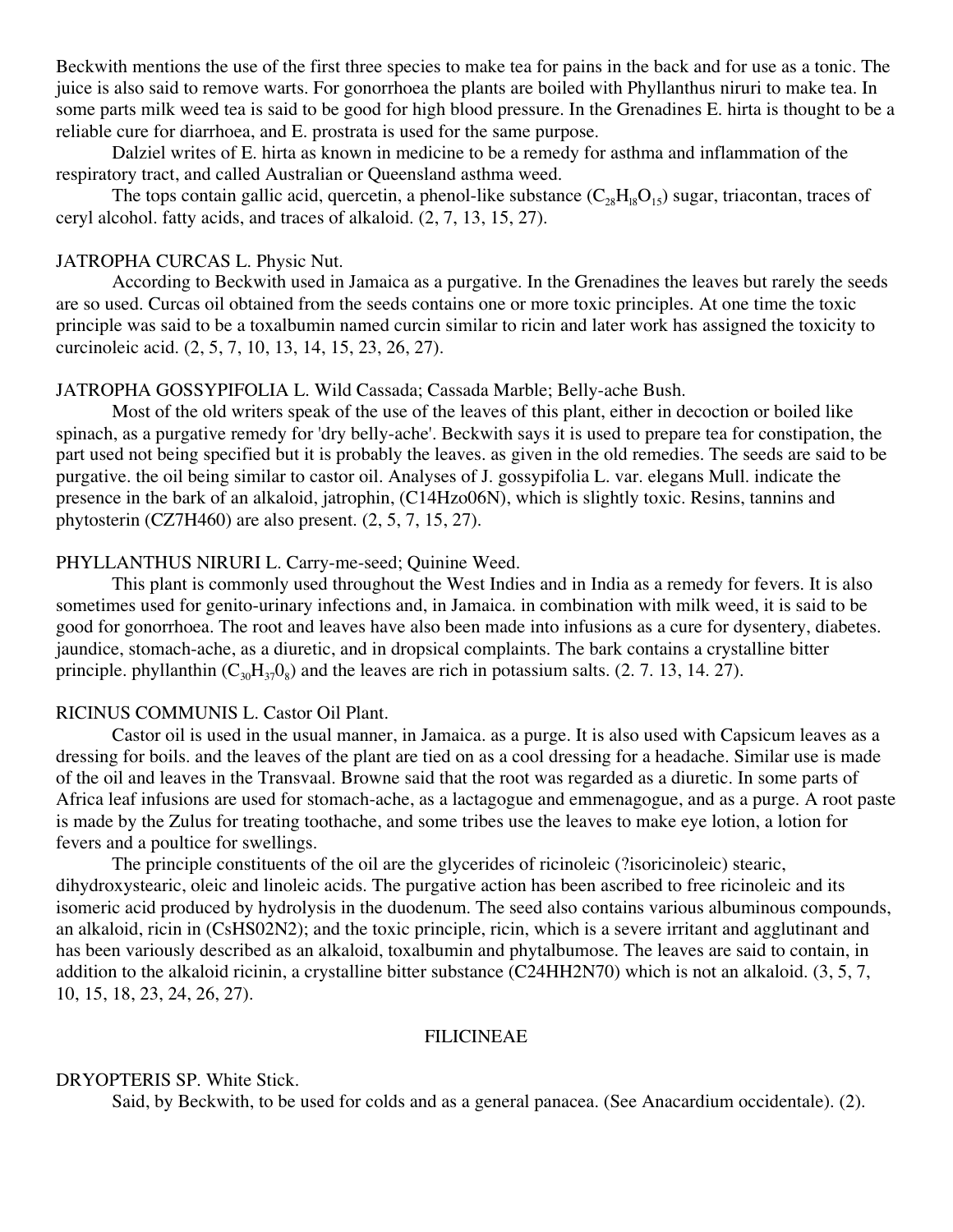#### POLYPODIUM EXIGUUM Hew. Hug-me-tight.

According to Beckwith, used in a bath for 'female weakness'. (2).

#### GESNERIACEAE

#### GESNERIA SP. Rock Bush.

Steggerda mentions this species as being in use to induce perspiration in fever. (25).

#### RYTIDOPHYLLUM TOMENTOSUM Mart. Search-my-heart.

Used as a general drink and for colds.

## GRAMINEAE

About four thousand five hundred mostly herbaceous species of wide distribution, among which are many important economic plants such as cereals, sugar cane and pasture grasses. The plants have a high silica content in the vegetative parts and the seeds contain starch, protein and fats. The vegetative parts contain much sugar. Valuable essential oils are produced by some species. Specific carbohydrates and proteins occur, organic acids and alkaloids are rare, resin is absent. Waxes and vitamins are present.

#### CENCHRUS SPP. Burr Grass.

This species appears to be used to some extent to make tea for fever, colds and vomiting.

#### CYMBOPOGON CITRATUS (DC.) Stapf. Fever Grass; Lemon Grass.

This is one of the important oil grasses, producing lemon grass oil which is used medicinally and in perfumery. Lunan says it was introduced into Jamaica about 1800 and that it was used in his day to make a cooling drink for fevers and nervous headaches. A decoction of the leaves and roots is still a favourite treatment for colds and fevers. The leaves of lemon grass contain up to 0.37 per cent essential oil of which citral is the main constituent. Other aldehydes end terpenes are present in the oil. (7, 8, 27).

#### CYNODON DACTYLON Pers. Bahama or Bermuda Grass; Dog's Tooth Grass.

In some parts of the Island, at least, a tea made by boiling the roots is thought to be good for the kidneys. It is used in the Transvaal by Europeans for indigestion and wounds. The ash has a high potash content (40.4 per cent K20) and 29.6 per cent calcium oxide. (10, 23, 26, 27).

#### SACCHARUM OFFICINARUM L. Suqar Cane.

The leaves are sometimes boiled to make a beverage.

#### LABIATAE

A family of about three thousand herbaceous and shrubby species in which essential oils are universally present. Many are drug plants. Resins are present. the seeds contain fat, scattered tannins and saponins are found, while alkaloids and glycosides are rare.

#### HYPTIS PECTINATA (L.) Poit, Piaba.

Used to prepare tea for stomach-ache, sometimes with H. suaveolens. The juice of the plant is used for sores and cuts. The tea is also said to be good for colds and headaches, as a drink for a woman in labour, and as an appetizer. In Africa the plant is used for fever, chest complaints, child birth and as a children's remedy for roundworms. The leaves contain 1.0 per cent of a crystalline bitter, hyptolid  $(C_{18}H_{26}O_8)$  (7, 27).

### HYPTIS SUAVEOLENS (L.) Poit. Spikenard: Pig Nut.

Browne speaks of this species as being of use in nervous and visceral disorders and it seems likely that it is still in use for stomach-ache (see H. pectinata) and indigestion (alone or with Cissus sicyoides) and for 'a fluttering heart'. It is used in Africa for stomach-ache and colic, headaches, fever and as a general beverage. The principle constituent of the essential oil is menthol. (5, 27).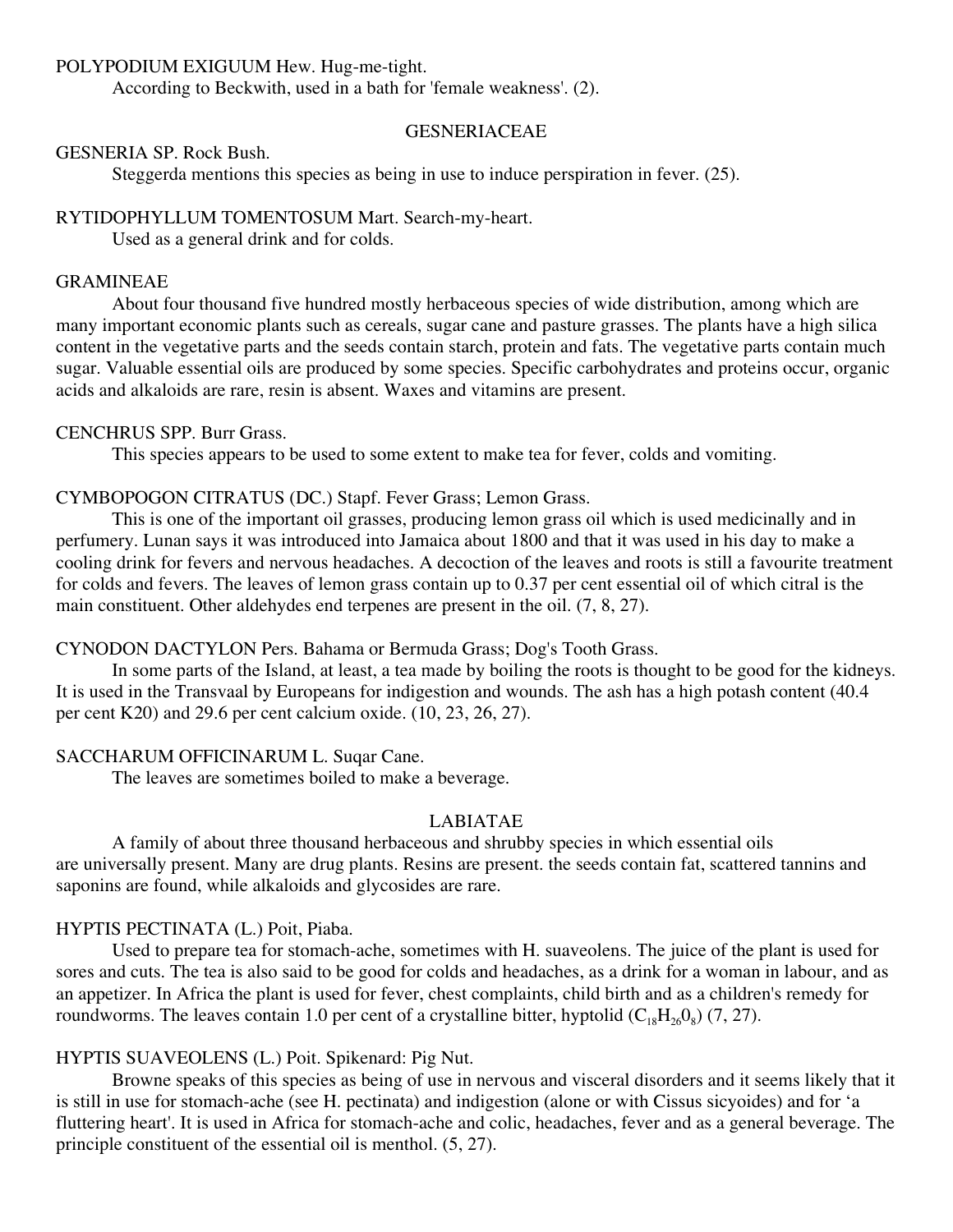#### MENTHA VIRIDIS L. Garden Mint: Black or Sweet mint.

The plant, introduced into the gardens of Jamaica, is much used as a medicinal herb. Tea is prepared by infusion or decoction and is used as a general beverage and for stomach trouble. It is sometimes used with gin or rum for stomach-ache and vomiting. These uses can be traced back to the early writers on Jamaican medicinal plants. The essential oil contains l-carvone (about 54-66 per cent). I-limonene and phellandrine and d-pinene. (2, 3, 14, IS, 23, 26, 27).

## MICROMERIA BROWNEI (Sw.) Benth. Pennyroyal (Pennyrial).

The leaves are used to make tea for stomach pains. Beckwith does not mention this use but gives a number of other uses including a rather curious 'cure' for a catarrhal cold in which a poultice of beaten leaves moistened with rum is applied to a small bare patch on top of the head. 'The water will run out of your nose and cure the complaint'. It would also seem that pennyroyal has some reputation as an abortifacient either in conjunction with cerasee and marigold or 'boiled with a rusty nail'. (2, 15).

#### MICROMERIA VIMINEA (L.) Urb. Peppermint.

Beckwith, identifying this species as peppermint, says that it is used with ginger to make tea for colic. (2, 15).

#### OCIMUM MICRANTHUM Willd. Wild Barsley: Mosquito Bush, Wild Basil.

Used as a general beverage. For fever and pain the decoction is taken as a drink and also as a bath. Alternatively the body may be rubbed with the leaves. For colds the leaves may be ground up to provide a snuff, and a bath with ginger root added may be used. It is also probably used as a laxative for babies. In the Grenadines and in Jamaica it is considered valuable for difficult menstruation. In Antigua it was, and may still be, used for bronchitis, colic, and convulsions in children. (2, 13, 27).

#### OCIMUM BASILICUM L. Barsley.

This plant is grown in gardens and, in addition to its use in cooking, it is employed in a similar manner to the wild species. Ocimum spp. are used in Trinidad, where they are called mosquito bush, in the treatment of colds and are hung in the houses to keep away mosquitoes. O. micranthum is a native Trinidadian species. (13, 15).

## SALVIA SEROTINA L. Chicken Weed or Bitters: Wild Sage.

Used to make tea as a general beverage for colic, biliousness. constipation, fever and for the blood'. It is also used, 'rubbed up', as an application to scratches, especially for a baby. It may also be used for skin complaints such as eczema. In Africa a number of Salvia species are used for these purposes. In Jamaica it is considered to be good for night sweats. (2).

#### LAURACEAE

About a thousand woody and herbaceous species mainly of warmer regions. All possess oil cells in most parts, producing volatile oils of commercial importance, e.g. oils of camphor, cinnamon and sassafras. The volatile oils contain aldehydes, alcohols, hydrocarbons, esters, free acids and other constituents. Mucilage, fats (in the fruits and seeds). and alkaloids such as beeberine and laureline occur.

#### CINNAMOMUM ZEYLANICUM Breyn. Cinnamon.

Cinnamon twigs and leaves are sold in Jamaican markets. Boiling water poured on to them makes a drink which may also be taken on corn meal porridge. It is said to be good for the stomach. It is thought to have been introduced into Jamaica in 1782 by Admiral Rodney. The bark gives 0.8 to 2 per cent volatile oil which is a carminative, an antiseptic and a stimulant. The oil contains 50 to 65 per cent cinnamic aldehyde; 4 to 10 per cent phenols of which eugenol is the principle one; hydrocarbons including pinene, phellandrene, and caryophyllene; and small amounts of alcohols, ketones and estels. The leaf oil, of varying composition, contains a high percentage (70-95) of eugenol.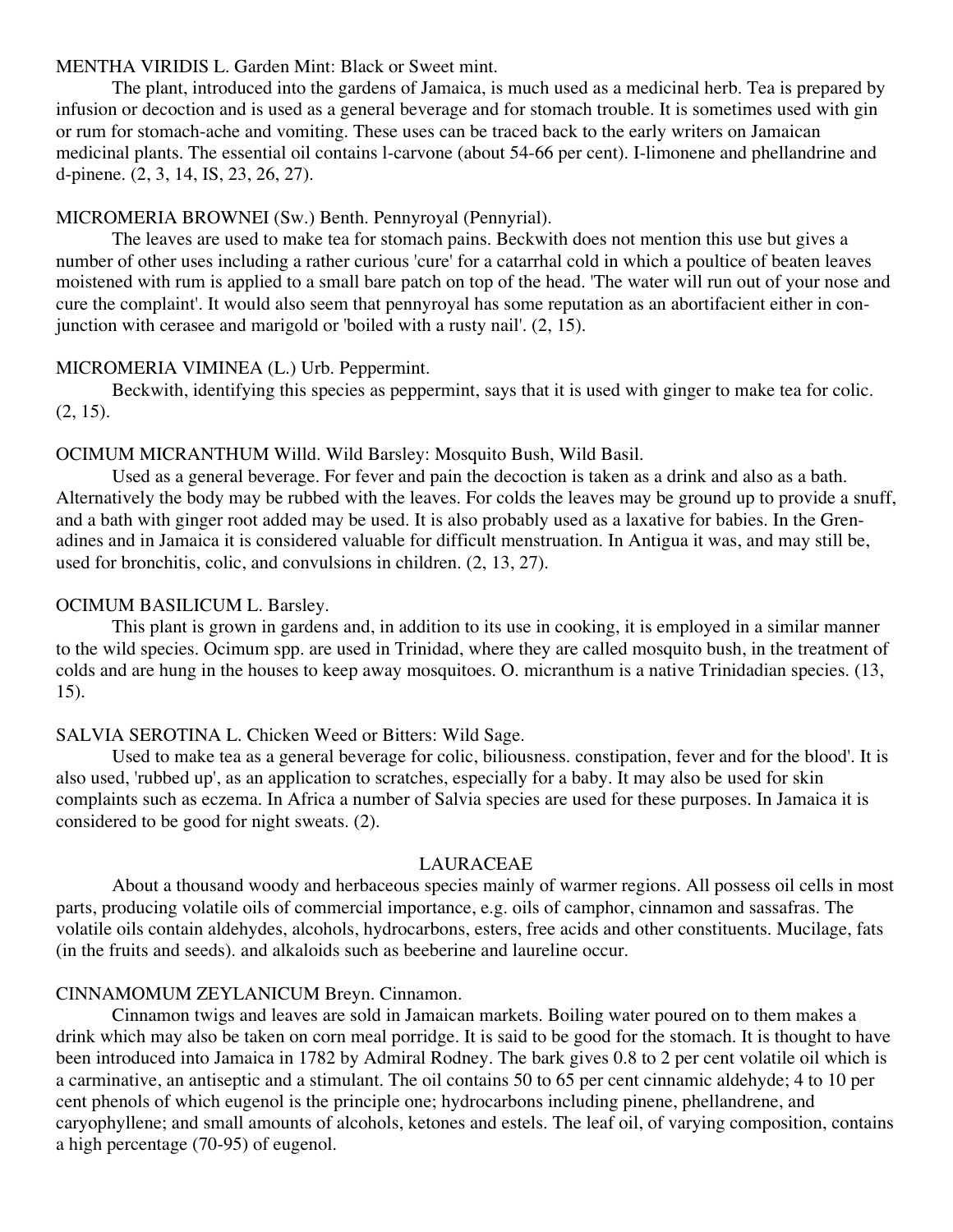Also present in the bark are tannin, mucilage, starch and calcium oxalate. (3, 8, 10, 15, 27).

#### PERSEA AMERICANA Mill. Avocado or Alligator Pear.

The leaves are boiled to make tea which is thought to be 'good for the blood'. This may perhaps be interpreted to mean for anaemia, as one informant spoke of low blood pressure qualifying this with the phrase 'when you need more blood'. Other information gave its use as being for high blood pressure! The tea is also used as a drink for colds and as a lotion for pains. The leaves contain about 0.5 per cent volatile oil with methylchavicol as the chief constituent and also d-a-pinene, a paraffin and a substance called 'perseil'. The fruit is a source of vitamin B. (27).

### LEGUMINOSAE

About twelve thousand woody and herbaceous species of worldwide distribution now divided into the families Caesalpinioideae, Mimosoideae and Papilionateae which are arranged in alphabetical sequence in the text. Many are of economic importance. Tannins are widely distributed in the bark and fruit of the Mimosoideae and Caesalpinioideae but are unusual in the Papilionateae. The last family yields numerous alkaloids and glucosides, including cytisine, lupinine, sparteine, phytostigmine, phaseolunatin and rutin. The gums of the Mimosoideae (e.g. gum acacia, gum arabic) and the balsams of the Caesalpinioideae are not found in the third family. The numerous drugs of the family include senna, copal. copaiba balsam, tamarind, bonduc, logwood dye, and oil of acacia flowers.

#### LILIACEAE

About two thousand usually herbaceous species of wide distribution, many of them contain poisonous compounds and are used medicinally. A series of alkaloids including colchicines is found, particularly in the underground parts and seeds of members of the family. Numerous oils (often sulphur oils). resins with characteristic constituents as in aloe, saponins and a variety of carbohydrates, including inulin and the usual sugars, are present. Products of the family include squill, colchicum and aloes.

#### ALLIUM SATIVUM L. Garlic.

Garlic trash is sometimes used to make a drink which is given to both adults and children. The plant has been used medicinally from early times and its action may be explained by the presence of a small amount of a volatile sulphur oil, said to contain a disulphide  $(C_6H_1,S_2)$  which is probably allyl-propyldisulphide, diallyl disulphide and a trisulphide  $(C_6H_{10}S_4)$  and also another sulphide  $(C_6H_{10}S_4)'$  Many virtues have been ascribed to garlic in the past and Lunan lists its value as an expectorant, diuretic, sudorific and emmenagogue, and its use for dropsy. asthma. skin diseases and rheumatism. In Africa a decoction of the leaf and root is said to be useful as a sudorific. Garlic is said to have a depressant effect on the heart, slowing the rate and reducing contractility. (3. 26. 27).

### ALOE VULGARIS Lam. Aloes; Semper Vivum (Simple or Sinkle Bible).

This species yields the Barbados or Cura~ao aloes of commerce. Despite, or perhaps on account of. its unpleasant smell and bitter taste the plant is much esteemed in Jamaican peasant medicine. A small piece of the leaf is boiled to make tea for biliousness and colds. For colds the peeled leaf is cut up and steeped in proof rum, half a wineglassful being taken in the morning for several days and followed the next day with a dose of salts and senna. The split leaf is applied to wounds and tied on for headaches. As a purgative dose the slime may be scraped out and beaten up with an egg. Similar uses are made of aloe species by various African tribes. Curacao aloes contains 10 to 20 per cent of aloin (barbaloin and isobarbaloin). 86 to 88 per cent resin. emodin and a little volatile oil. In the past aloes has also been used in Jamaica to improve the digestion and appetite, for worms, and to promote menstrual flow. (2. 3. 5. 15. 24. 27).

## SMILAX BALBISIANA Kth. China Root.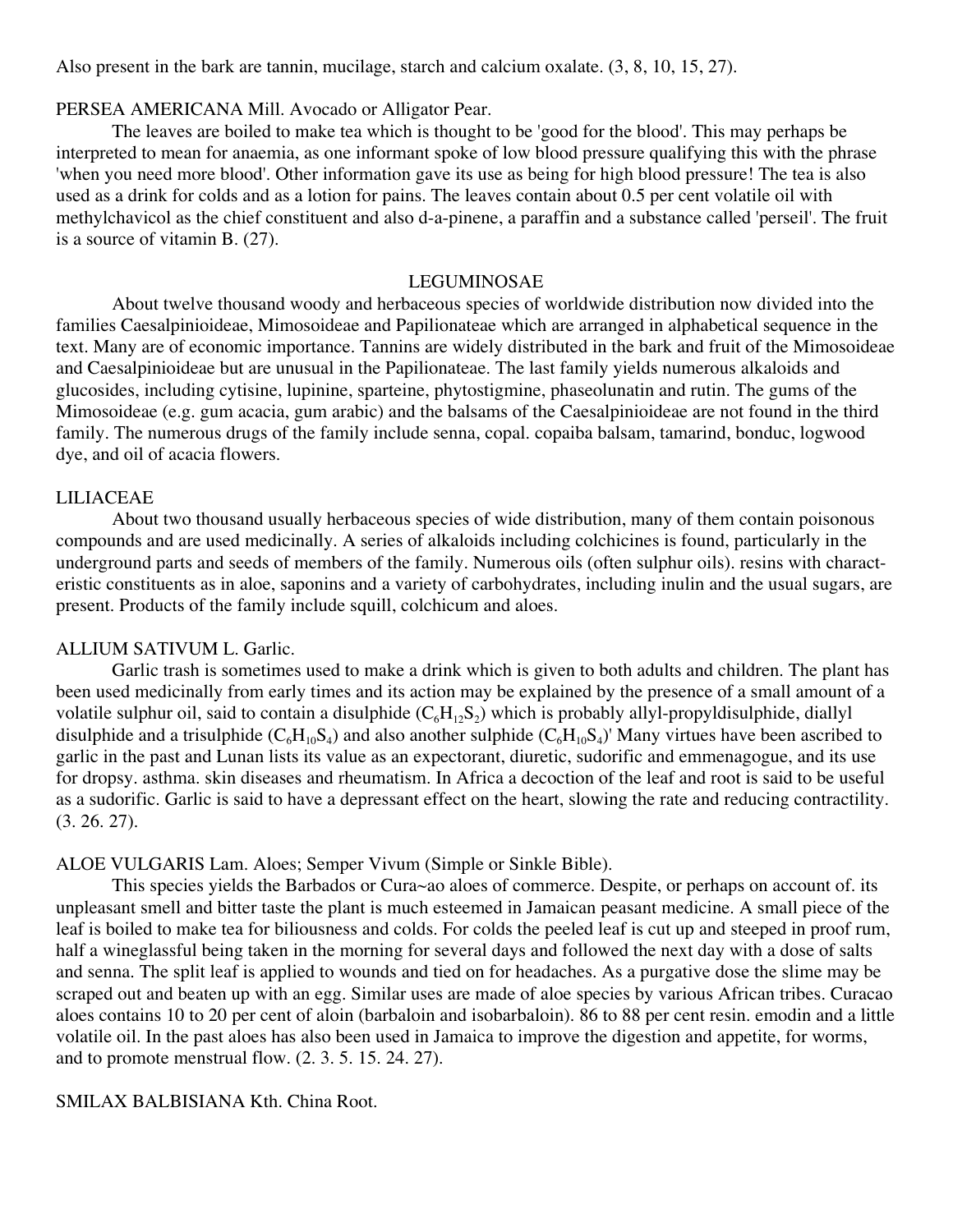#### S. ORNATA Hook. Jamaican Sarsaparilla.

The roots are the parts of the plants which are used. Sarsaparilla is official and occurs in the pharmacopoeias of Britain and India. It was formerly imported from Central America via Jamaica. Sarsaparilla is very commonly used with china root and other plants (see Desmodium supinum to make a tonic. It may also be used alone for the same purpose and for general pain. The principle constituents appear to be sarsaponin  $(C_{44}H_{76}O_{20})$ , sterols, sarsapic acid  $(C_6H_40_6)$  and a glucoside. (3. 15, 23, 27).

## LOGANIACEAE

A family of some five hundred and fifty species occurring mainly in warmer regions. Many species containing poisonous alkaloids which include strychnine, brucine, curarine and spigeline. Glycosides occur sporadically but there is little detailed information about them. The same is true of essential oils. fats. bitters. tannins and saponins. Products include Nux vomica, pink root and curare.

## SPIGELIA ANTHELMIA L. Pink Root; Worm Grass; Indian Pink; Pink Weed.

This is used for worms, especially in small children. Beckwith says that a few drops of turpentine are added to the tea made from the plant. The mode of administration as given by Browne is as follows:. 'two moderate handfuls' of the fresh or dry plant are boiled in two quarts of water until reduced to one quart. The strained decoction is sweetened and a little lime juice added. Adult dose:- half a pint at bed-time for two or three days or smaller doses every six hours for 36 to 48 hours. For children smaller doses. The medicine is to be followed by a laxative such as senna or rhubarb. Browne also claims that the plant induces sleep almost certainly in an equal degree with opium; but the eyes seem distended and appear bright and sparkling after the sleepy effects are over'. Similar use is made of the herb in Africa. It contains the alkaloid spigeline and has been used medicinally in Europe since the mid-eighteenth century. (2. 3. 5. 8. 10. 14, 15, 27).

## LORANTHACEAE

A small group of semi.parasitic. mainly tropical. plants. Chemical data are obtainable for only a few species. Of characteristic compounds a rubbery latex. quercitrin. viscin. choline, resins and alcohols are known. So far as the group has been investigated no alkaloids, saponins, glucosides or essential oils have been identified. There are two species given which have been definitely identified as being used for 'bush' tea at the present time, although there are twenty-four species in Jamaica which would qualify as mistletoe.

## ORYCTANTHUS OCCIDENTALIS Eichl. God Bush: Scorn-the-Earth; Mistletoe.

## PHTHIRUSA PAUCIFLORA Eichl. Mistletoe; Scorn-the-Earth.

From the leaves of a number of mistletoes a drink is prepared which is said to be of use for fever and pains, and for high blood pressure. (18, 27),

## LYTHRACEAE

A family of about four hundred and fifty herbaceous and woody species. mainly tropical in distribution. Numerous tannins, fatty and essential oils occur in the family.

## CUPHEA PARSONIA R. BI. Milk Weed: Strong Back.

Said, by Beckwith. to be mixed with Euphorbia sp. to make tea and to be used with marigold for menstrual pain. Grisebach refers to Cuphea species as being 'acrid medical plants',

## MALVACEAE

A family with numerous representatives in Jamaica. The group is characterised by the presence or mucilage, the emollient properties of which have been employed in medicine. Fatty oils are common in the seeds. some glycosides occur and essential oils appear sporadically. Alkaloids, resins. tannins and saponins are rare. Mallow and cottonseed oil are products of the Malvaceae.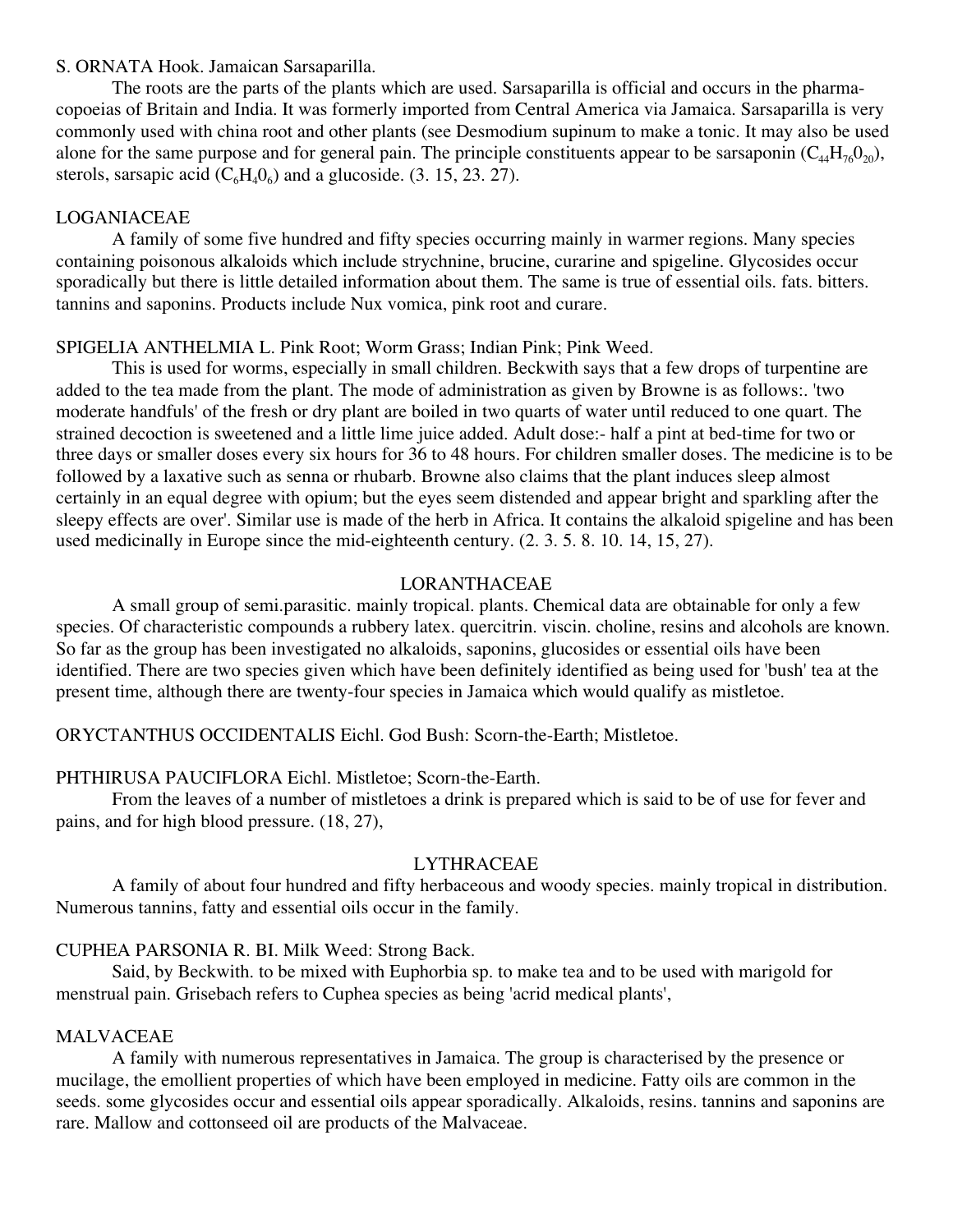## GOSSYPIUM SPP. Cotton; White Cotton Bush.

A number of Gossypsium species occur in Jamaica and it is probable that all are similarly employed. The leaves are used to make a decoction for colds. In the days of Browne and Lunan, an emulsion of the seeds was similarly employed, while it was also thought to be of use for dysentery. An infusion of the leaves was used for diarrhoea and as an application for insect bites. The oil was stated to remove spots and freckles and the leaves steeped in vinegar were applied for headaches. Cotton root bark is said to be used in Africa as an emmenagogue and abortifacient. It has a weak ergot-like action. A leaf infusion is used for dysentery. The root bark is said to contain resin and a small amount of essential oil and vitamin E. Among other compounds the aerial parts contain the following compounds:- some essential oil containing furfurol. quercetin. betaine, choline, phytosterine, various terpenes; formic, acetic. succinic. salicylic. palmitic. butyric, valerianic and capronic acids. The seeds contain a toxic subtance gossypol (C;wH2SOs)' (3. 5, 10, IS. 27).

## HIBISCUS ELATUS Sw. Blue or Mountain Mahoe; Cuba Bark.

Early writers comment on the mucilaginous nature of the young parts and mention its use for dysentery. Beckwith identifies mahoe as H tiJiaceus L. and says that boiled with Cissus sicyoides it is used for colds. (2, 8).

## HIBISCUS SABDARIFFA L. (Red, French or Indian) Sorrel: African Mallow.

Sorrel is used in Jamaica to make a drink which is reputed to be cooling and diuretic. It is a sweetened decoction of the fleshy calyces and the ovary without the seeds and may be flavoured with ginger and wine or rum added. The calyces are said to be antiscorbutic. They contain various pigments including gossypetin  $(C_{15}H_{28}O_8)$  an anthocyanin  $(C_{20}H_{19}O_{10}Cl)$  and a glycoside hibiscin. The roots are said to be laxative, contain tartaric acid and may also contain a saponin. In some parts of Africa a leaf infusion is used for coughs and colds. (7. 8. 26. 27).

## MALVASTRUM COROMANDELIANUM Garcke. Mallow: ?Broomweed.

Beckwith reports its use for pains in the stomach.

## MELASTOMACEAE

A large family of herbaceous and woody plants of warmer regions. well represented in Jamaica. Few have been analysed but benzaldehyde. a yellow glucosidal pigment, malic, tartaric and hydrocyanic acids have been found.

CLIDEMIA HIRTA D. Don. Indian Currant Bush: Soap Bush.

Said. by Beckwith. to be used to make tea. (2).

## MICONIA LAEVIGATA DC. Chicken Net: Indian Currant Bush; Johnny Berry.

Steggerda mentions the use of this for sores and itch. and Beckwith says it is used in bush baths. (2. 25).

## MELIACEAE

About six hundred mostly woody tropical species with fatty seeds. Bitter principles, gums and tannins widely distributed. Alkaloids and essential oils occasional.

## SWIETENIA MAHOGONI Jacq. Mahogany.

The bark is said to be astringent and has been used in decoctions for diarrhoea. as a bitter and febrifuge. For colds and fevers Beckwith said a leaf decoction was used as tea and as a bath. The bark is said to yield a catechin-like extract while the wood contains catechin. (2, 15, 27).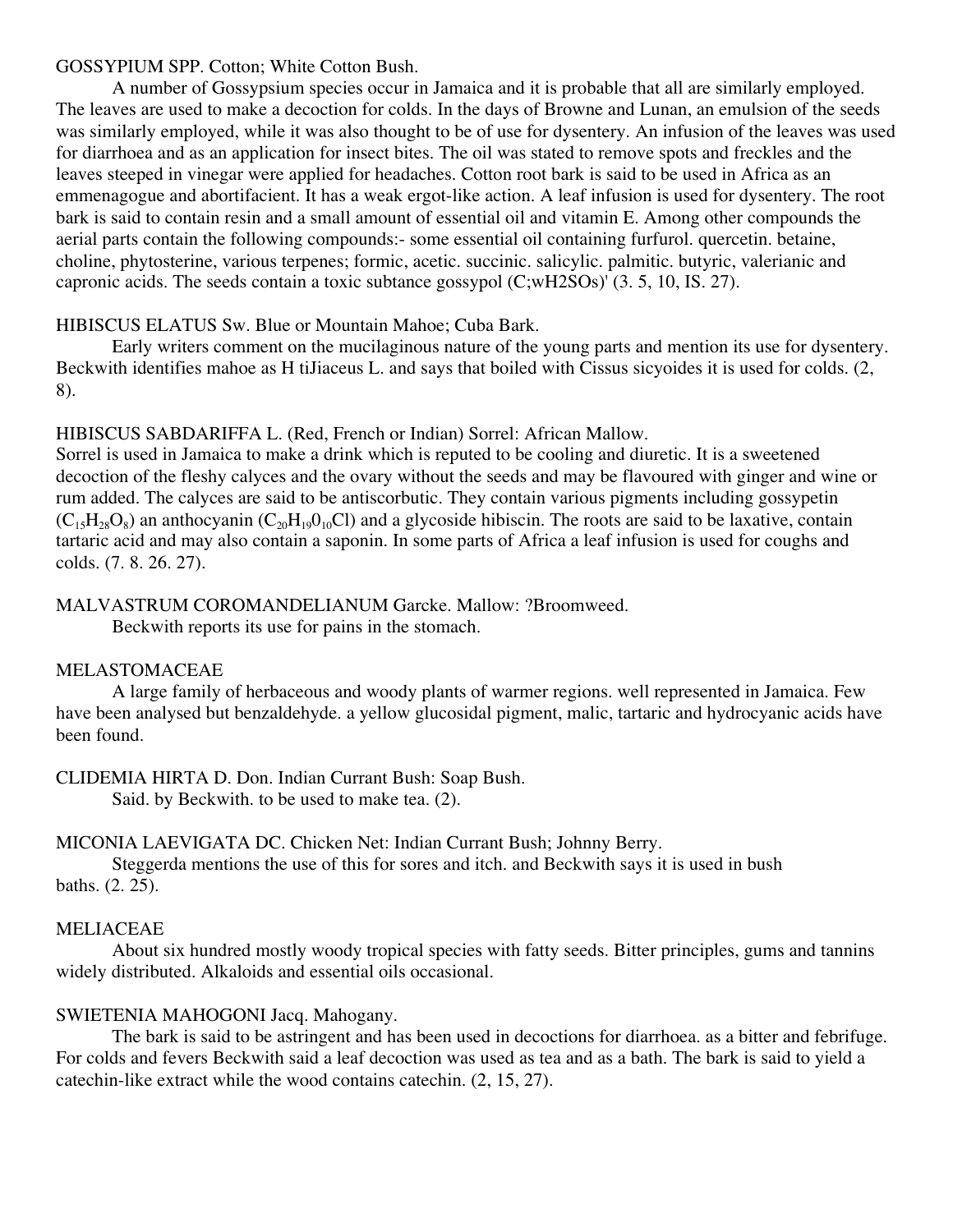#### MENISPERMACEAE

A small tropical family distinguished by the presence of a number of characteristic alkaloids. including bebeerine. pelosine and cissampeline. Bitter principles are also present.

## CISSAMPELOS PAREIRA L. Velvet Leaf or Bush; False Pareira-brava.

The shoots are used in Jamaica principally to make tea for colds. It was used in earlier times as a bitter tonic and for a diuretic effect, also for skin diseases. gonorrhoea. and as a plaster for sores. At one time this species was confused with the true Pareira brava derived from another member of the same family. It appears probable that it contains the same, or some of the same. alkaloids. An alkaloid (sepeerine) which, according to some authorities. is identical with the bebeerine of the true Pareira brava. is present and a second alkaloid (cissampeline) has also been recorded. The plant is used by some African tribes for purposes similar to those already mentioned. (2, 3, 5, 7, 8, 10, 14, 15, 27).

## MIMOSOIDEAE\*

MIMOSA PUDICA L. Shame Weed; Shut Weed; Shama; Shama Lady (many variations); Dead and Awake; Sensitive Plant.

The root. particularly in combination with plants such as Desmodium sp. and Achyranthes indica is used to make tea for colds. It contains 10 per cent tannin. The plant is also said to be used for gonorrhoea and as a sedative. In Africa a leaf decoction is used for dysentery, as a tonic, and as an application for guinea worm. (2, 7, 27).

## MORACEAE

A family of some nine hundred temperate and tropical species with latex widely distributed. Cystoliths of calcium carbonate also occur in the leaves and bark. Rubber wax and resinous compounds are common in the latex, especially in *Ficus* species, and tannins are found especially in the bark. Only scattered representatives of groups of compound such as alkaloids and essential oils are present.

## ARTOCARPUS INCISA L. Breadfruit.

The belief in the efficacy of a tea made from breadfruit leaves in cases of high blood pressure is widespread in Jamaica. (27).

## CECROPIA PELTATA L. Trumpet Tree: Snake Wood.

The latex of this tree is said to contain an alkaloid, cowleyin. A decoction of the leaves is used for colds and is said to be a sovereign remedy for a sore throat and hoarseness. It is also said to be good for 'nerves'. Beckwith mentions the use of trumpet (no identification) in baths. (15, 27).

## MYRISTICACEAE

A small tropical family of woody plants, many of which have oil cells in the leaves, stems and seeds. and in which tannin sacs are common. Essential oils and fats are found but alkaloids and glucosides are, apparently, absent.

## MYRISTICA FRAGRANS Houtt. Nutmeg.

This plant produces the nutmeg and mace of commerce. It is official in the pharmacopoeias. The dried seed kernals of nutmeg contain 5 to 15 per cent of volatile oil and up to 40 per cent of fats. The volatile oil contains d-camphene, d-pinene, dipentene, d-borneol, I-terpineol, geraniol, safrole and a toxic substance myristicin. A saponin is also said to be present in nutmeg. Beckwith says that powdered nutmeg is given to women in labour. (3, 8, 10, 14, 27).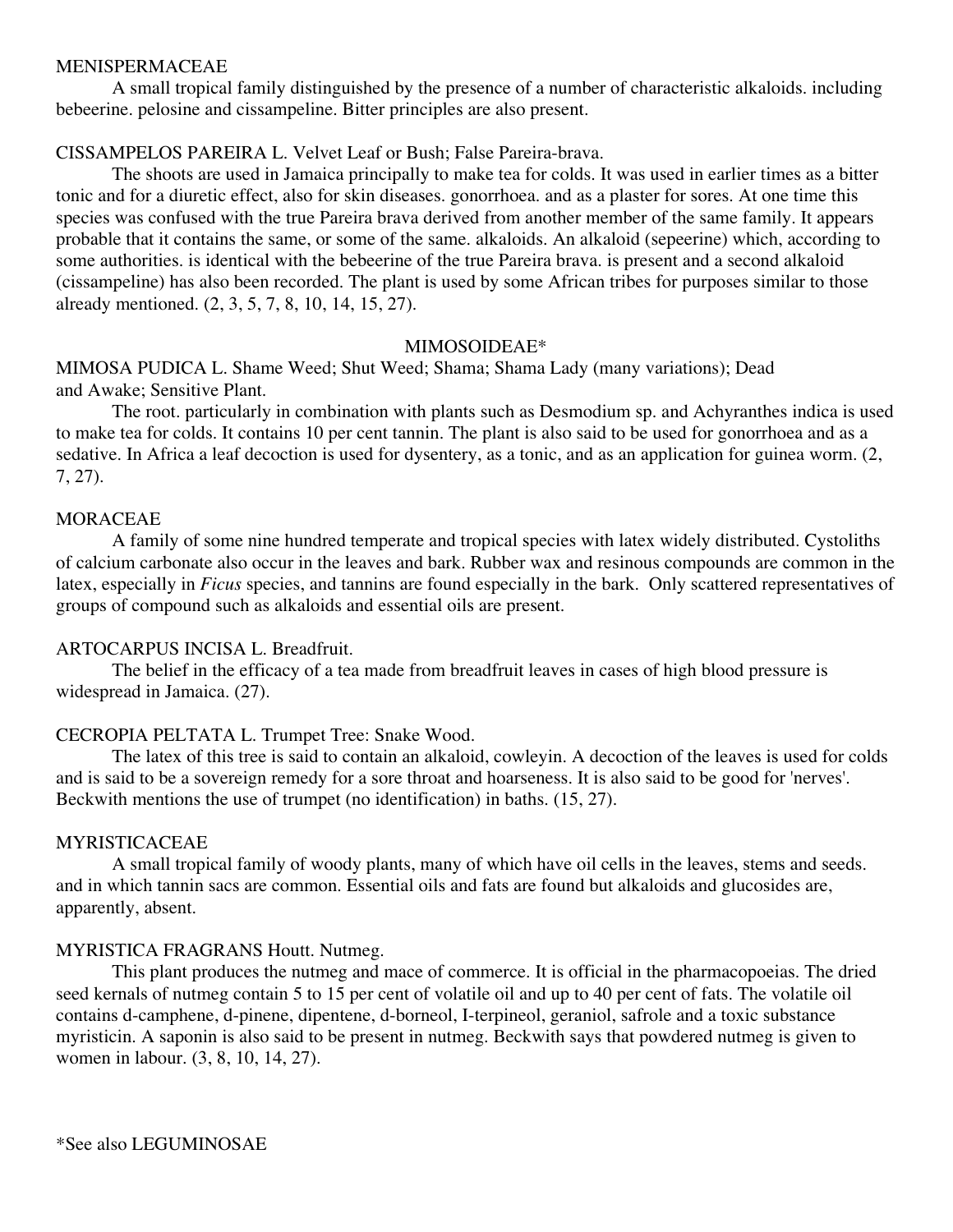#### MYRTACEAE

About two thousand seven hundred woody tropical species distinguished by the presence of essential oils in the leaves and fruits and tannins in the bark. Alkaloids, fatty oils and saponins are uncommon. The large genus Eucalyptus has received considerable attention from the chemists. Oils of cloves, eucalyptus and pimento are among the products of the family.

#### PIMENTA OFFICINALIS Lindl. Pimento: Allspice.

This species produces the well-known spice, which is used in Jamaica in the preparation of the liqueur pimento dram. This has some reputation for the relief of stomach-ache and painful menstruation. The unripe berries contain 3 to 4.5 per cent oil, tannin, resin, sugar, fat and a conine-like alkaloid. The essential oil is said to contain l-a-phellandrene, cineole, caryophyllene. and more than 70 per cent eugenol. palmitic acid. The leaves are used to make tea which is 'good for the blood'. These contain much essential oil with a high percentage (96.6) of eugenol. caryophyllene and traces of aldehydes and ketones. (3, 10, 14, 23, 24, 27).

### **OCHNACEAE**

A family of about four hundred woody species of warmer regions of which the chemistry is little known.

## SAUVAGESIA BROWNEI Planch. Strong Back: Iron Shrub.

According to MacFadyen this species, which is mucilaginous, was at one time used in the West Indies in cases of irritation of the bladder, in Peru for dysentery and in Brazil for eye complaints. Beckwith says it is used in Jamaica for a weak back, a little tea being taken daily. (2, 16).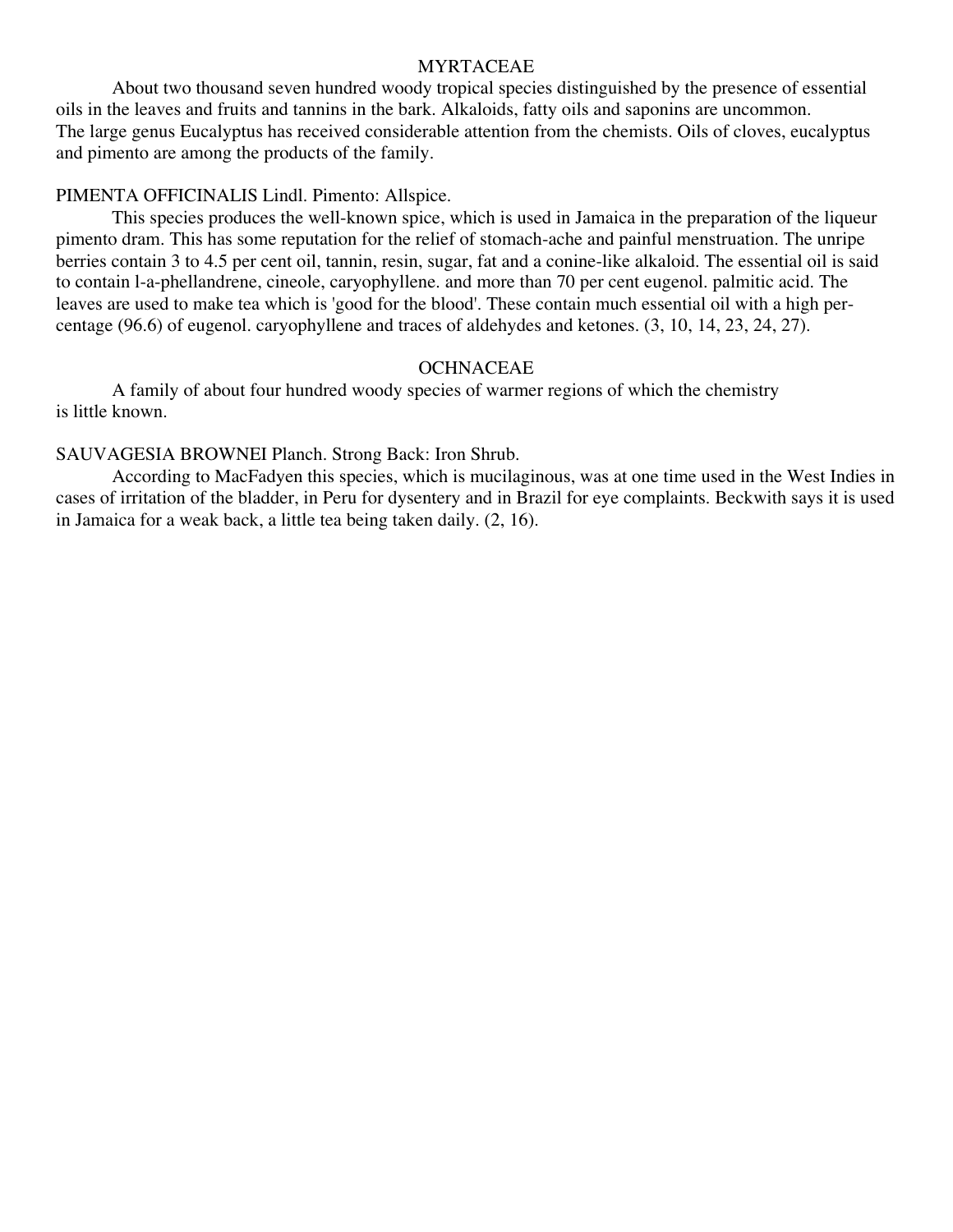# **MEDICINAL PLANTS OF JAMAICA**

### G. F. ASPREY AND PHYLLIS THORNTON

#### PART II

#### PALMAE

A family, occurring mainly in the tropics, which includes many important economic plants such as the coconut, oilnut and date palms. Fats are common, especially in the endosperm of the seeds, together with mannan-like carbohydrates. Few glucosides, alkaloids, essential oils or resins are known.

### COCOS NUCIFERA L. Coconut.

Coconut water, a favourite drink of Jamaicans, is said to be good for tbe bladder. It consists of a dilute solution of sugars and mineral salts with proteins and fats. In the fully grown but unripe nuts, called water coconuts, there is about 4.6 per cent. glucose. The coconut root is said to be astringent. In Lunan's time the outside shining part of the nut and 'branch' were scraped off as a fine powder which was used as a dressing for sores and ulcers. An emulsion of coconut oil was used for coughs. (15, 27).

#### PAPAVERACEAE

A family of some three hundred herbaceous and shrubby species which is well known for the presence of a great number of alkaloids including the opium alkaloids. Many species possess a milky latex. Fats are found in the seeds together with glycosides and many organic acids in combination with the alkaloids or minerals.

ARGEMONE MEXICANA L. Mexican Poppy or Thistle: Prickly Poppy; Gamboge or Yellow Thistle.

Steggerda reported that this plant is used for colds, especially in children. Browne also reported that it is sudorific when used in infusions and that the juice could be used for eye diseases. The seeds, in a dose of one to five, were used by the country people for diarrhoea and dysentery. It is reputed, by Lindley, that in the island of Nevis 'the oil obtained from the seeds is used as a substitute for castor oil'. The foliage contains the alkaloids berberine and protopine. No morphine is present. (5, 7, 8, 14. 15. 18, 25, 26, 27).

#### PAPILIONATEAE\*

ABRUS PRECATORlUS L. Red Bead Vine: John Crow Beads; Crab's Eyes; Wild Liquorice; Liquorice Vine; Lick Weed.

The root has long been used in India, Africa and the West Indies as a substitute for true liquorice. Seeds, leaves and roots contain a toxalbumin, abrin (ClzH140zNz) which is slowly absorbed from the gastro-intestinal tract. It is most concentrated in the seeds, which are fometic. purgative, anthelmintic and toxic. One to three grains of the powdered seeds boiled in milk are said to provide a tonic, though several writers report that one or two seeds are a fatal dose especially if chewed. The toxalbumin is said to be destroyed by cooking. The seeds, under the name of 'jequirity' have long been known for their effect in granular conjunctivitis. They are also said to contain a bitter amorphous substance, abralin (C13H1407)' Dalziel reports that the root has 1.5 per cent glycyrrhizine and the leaves 9 to 10 per cent.

\*See also LEGUMINOSAE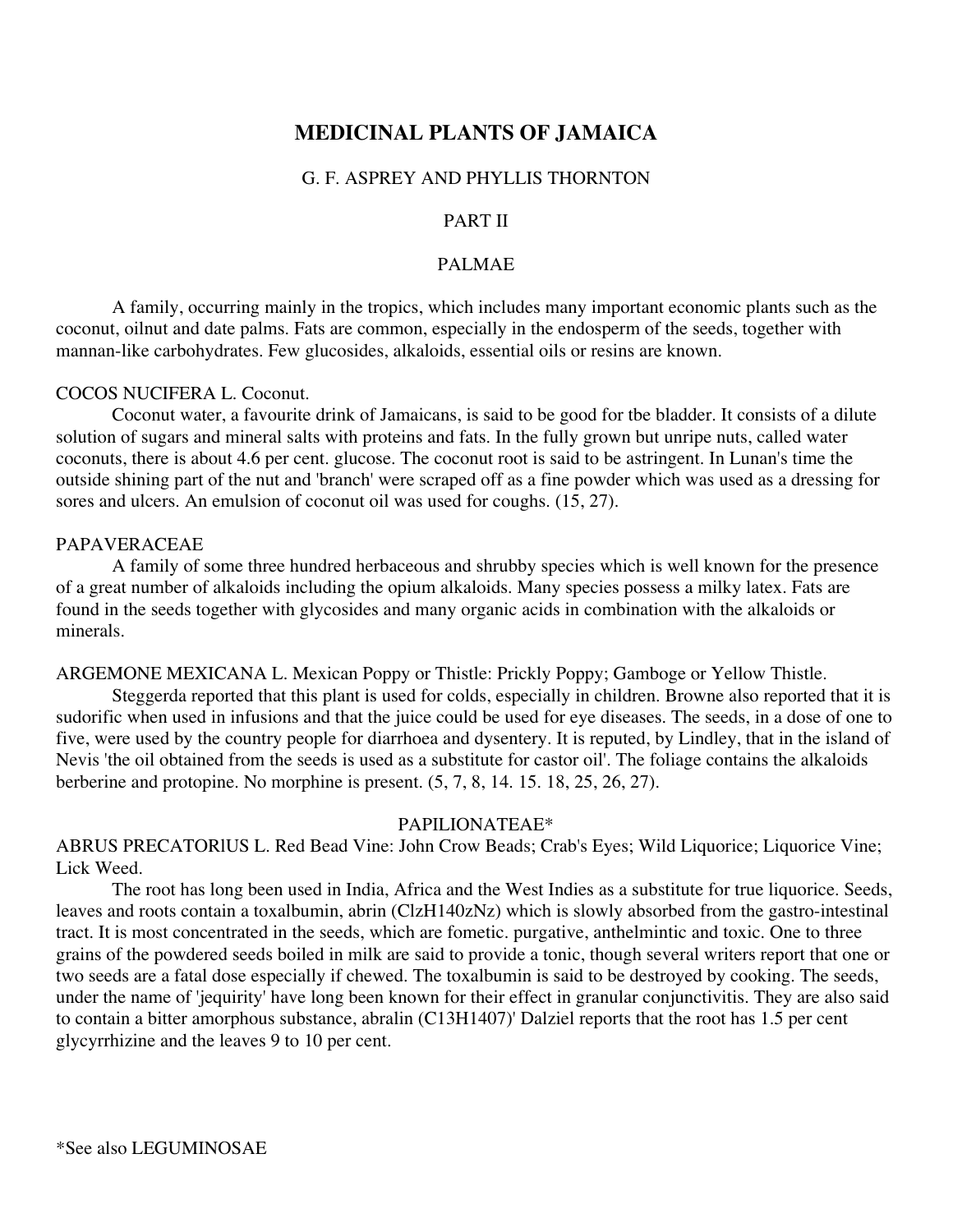In Jamaica the plant is said to be used for constipation. The vegetative parts are beaten and boiled to make tea to which a little castor oil or grease is added. This is also thought to be a 'purge for the blood'. For colds the plant is said to be used alone or with rattle weed (? Crotalaria). Browne and other early writers speak of the use of the shoots to prepare a drink for fevers, coughs and colds. It is still used in this way in the Grenadines. In Africa the leaves and roots are used for coughs and colds; the leaves to make an infusion for colic; the powdered leaves with palm oil for convulsions in children; the powdered leaves alone for conjunctivitis and to make a paste for boils; tho seeds for ophthalmia, snakebite, ulcers and worms. Similar use is made of the plant in India and Ceylon. (2, 3, 5, 7, 8, 10, 13, 14, 15, 18, 23, 24, 26, 27).

### ANDIRA INERMIS H. B. K. Cabbage Bark Tree: Cabbage Tree; Bastard Cabbage; Angeleen Tree; Worm Wood.

For worms and phlegm Beckwith quotes a recipe which has more than a touch of magic in it, 'Take one chip where the sun rises, two where it goes down, boil as tea and sweeten. Eat a little piece of salt herring and drink the tea'. For wounds a plaster made of the grated 'nut' has been used but seems to be a somewhat painful remedy 'only some can stand it'. The bark is said to contain an alkaloid, berberine, and a methyltyrosin (andirin). It was at one time used in European medicine as a vermifuge but it is dangerous in large doses, producing vomiting with fever and delirium. (2, 7, 10, 14, 19, 27).

## CAJANUS CAJAN Millsp. Gungo (Congo) Pea: Pigeon or No-eye Pea.

The seeds are a favourite food in Jamaica while the leaves are sometimes used to make tea for colds. Both the leaves and roots are said to contain tannins. In Africa the leaves have been used to prepare a gargle and mouthwash: for diarrhoea and for smallpox. (8, 10, 15).

## DESMODIUM SPP: including D. SUPINUM DC. Wild Pinder: Strong Back; Man Back; Bee Bur or Bush.

D. supinum and probably other Desmodium species are used quite commonly to make tea for pains in the back. The whole plant is boiled either alone, or with other plants such as china root (Smilax sp.) sarsaparilla (Smilax ornata) Mimosa pudica and Chrysanthellum arnerkanum. The last two are said to be used to induce sleep in case of pain, while the first two together with unidentified species are used to make a tonic drink. Steggerda reports the use of Desmodium for colds and kidney troubles. In Lunan's day a decoction of Desmodium was considered to be a stomachic and. vermifuge, and the smoke from the burning leaves was used for headaches. Analyses of Desmodium show tbe presence of resins. (10).

## STYLOSANTHES HAMATA Taub. Donkey Weed: Pencil Flower: Lady's Fingers; Cheesy Toes. S. VISCOSA Sw. Poor Man's Friend.

It is possible that these species are not distinguished by those using them medicinally. Both species are used in decoction for t1:e treatment of colds. In the Gambia S. viscosa is used for colds and as an ingredient of aphrodiasiac preparations. Beckwith says it is used In Jamaica for kidney trouble. (2, 7).

## PASSIFLORACEAE

About three hundred and fifty species of warmer regions, including many tropical vines. The leaves and roots contain various compounds which yield hydrocyanic acid. These do not occur in the fruit pulp, however, which is often edible. They also contain salicylic acid.

## PASSIFLORA FOETIDA L. Love-in-a-Mist: Granadilla.

The dry plant is used in some parts to make tea which is said to be 'good for the kidneys', as leaves contain 0.009 per cent hydrocyanic acid. (7, 10, 14, 27).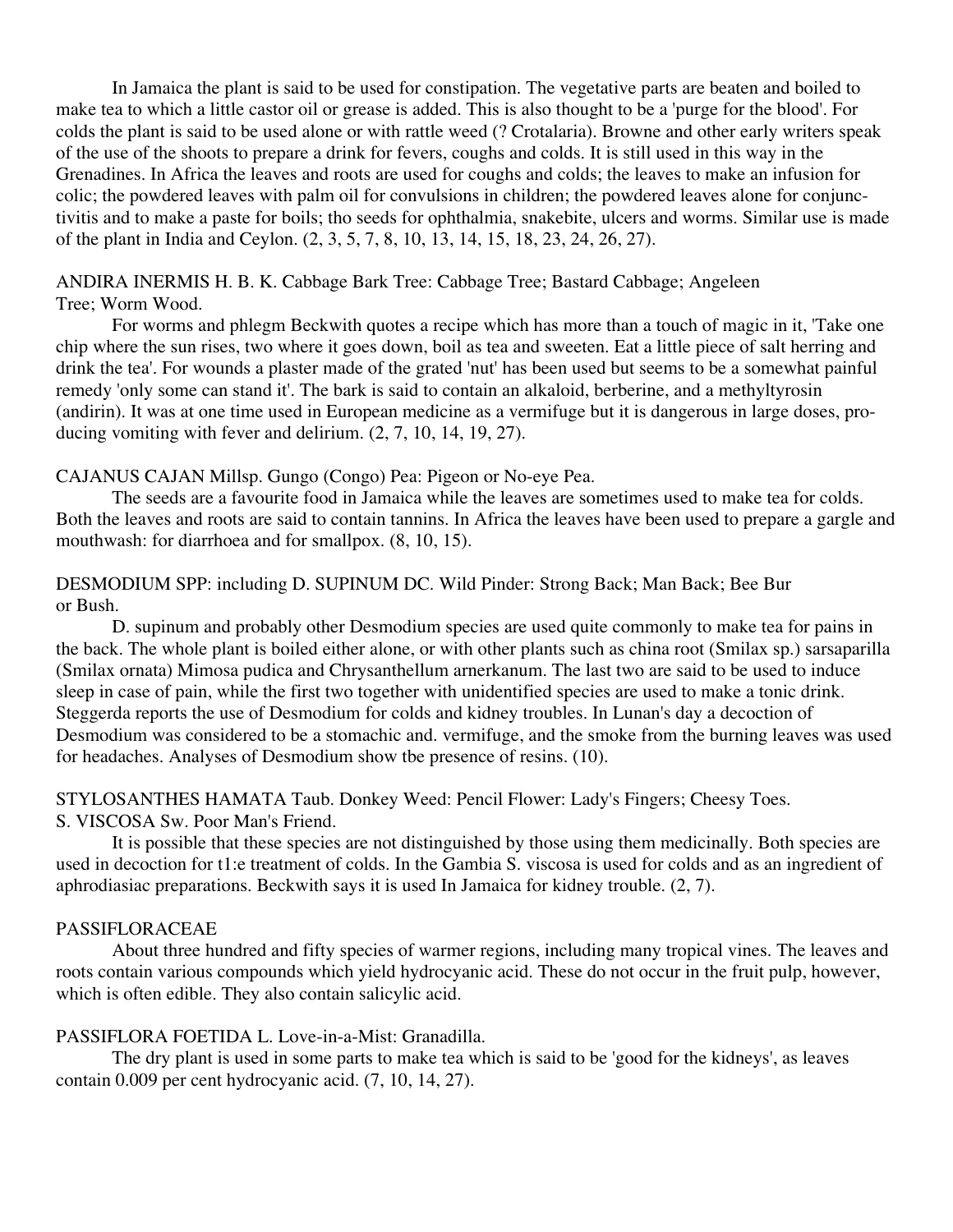## PASSIFLORA SEXFLORA Juss. Duppy Pumpkin: Bat Wing; Goat or Duck Foot; Passion Flower.

Beckwith states that this plant is used for colds, either alone or with Cissampelos pareiras and as a plaster for sores, a lame foot or a stiff neck. (2).

## PHYTOLACCACEAE

A small family consisting for the most part of shrubby plants of the warmer regions of the world about which there are chemical data for only a few individual species. Mustard oil, saponins and 'phytolaccic acid' are among the compounds known for the group.

## PETIVERIA ALLICAEA L. Guinea Hen Weed: Strong Man's Weed.

This plant has a strong smell of garlic and the meat and milk of cattle feeding on it acquire a very disagreeable smell and taste. The plant contains mustard oil. The leaves are rubbed up and sniffed or tied on the head for headaches while the roots, steeped in white rum, are similarly used. Beckwith records the use of a decoction with Eryngium foetidum for fever and headaches. Lunan mentions the use of the juice for hysterical fits. (2, 7, 14, 15, 19, 24, 25, 27).

#### PIPERACEAE

A large family widely distributed in the tropics of the old world. The leaves contain oil cells. The genus Piper, for wtich the majority of chemical data are available, contains characteristic pungent principles. Also found in members of the family are alkaloids, essential oils, resin and bitter principles.

PEPEROMIA PELLUCIDA Kunth. Pepper Elder (Pepper Helda); Rat Ears; Ratta Temper; Silver Bush; Shinv Bush.

According to Beckwith this plant is used as a tea for a loose cough. In the Grenadines, where it is called silver bush, it provides a tea for undernourished children. In Africa it is frequently employed in infusions for convulsions. In Trinidad, where it is called shiny bush, it is used for colds and as a cooling medicine for children. (2, 28, 13).

## PIPER AMALGO L. Joint Wood: Pepper Elder.

The young stem and leaves of this species provide a decoction for flatulence and, according to Steggerda, serve as a tonic for the blood. Browne says the root is sudorific, diaphoretic and good for dropsy, and that the leaves and shoots were used in baths and fomentations. The fruits provide an alternative to commercial pepper. (5, 15, 26).

## PIPER NIGRINODUM C.DC. Jointer Bush: Black Joint (Giant); Black Jointer.

For fever and colds the twigs are boiled, the resulting decoction being used as a tea and for a bath. The bath is also taken for pains and the tea, with ginger added, is used for stomach-ache and as a general beverage. (2).

## PIPER UMBELLATUM L. Cow or Colt's Foot.

For colds this plant is made into a tea, either alone or with other cold bushes. The leaves are tied on the head for headache and Beckwith says the warmed leaf is applied for lameness, In Lunan's time the root was used for boils. In parts of Africa the leaves are boiled as a vegetable, and as a remedy for tapeworm while the roots are used for rheumatism. The leaves and berries contain a pungent volatile oil about which little is known. (2, 7, 10, 15, 27).

## PLANTAGINACEAE

A small family of mainly herbaceous temperate region species. A glycoside aucubin, together with choline, adenine and succinic acid bas been found in members of the family.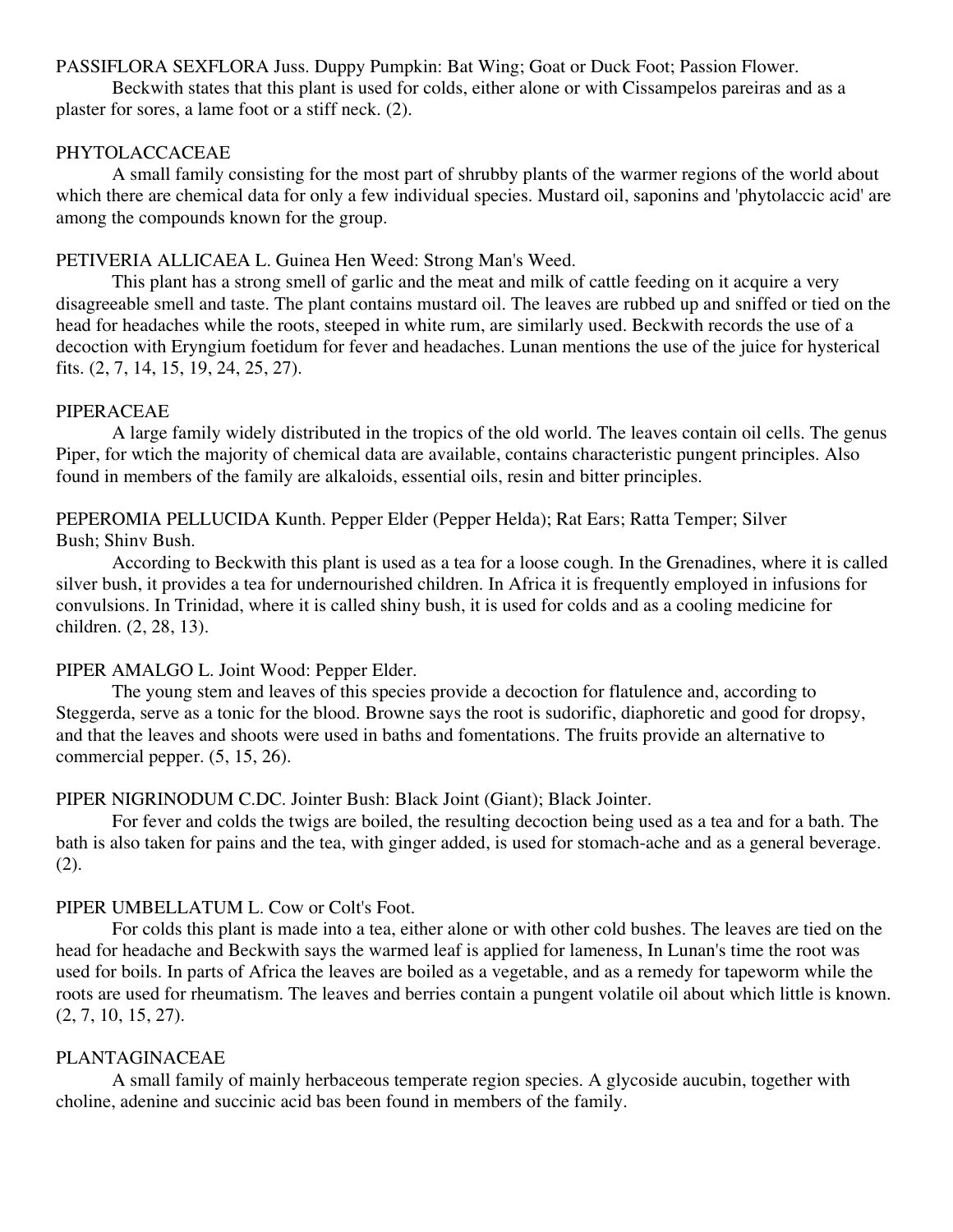### PLANTAGO MAJOR L. English Plantain.

The leaves of this species are rich In potassium salts and contain citric acid, and the alkaloid aucubin. The latter is also present in the roots and flower stalks. According to Beckwith, the juice of the baked leaf or a decoction is used as an eye lotion. In Browne's time the leaves were used by poor people to dress sores and wounds. Europeans in South Africa are said to use them as a dressing for ulcers. In Africa, also, the leaf juice is used for malaria and given to newborn infants. (2, 15, 26, 27).

## RHAMNACEAE

A family of about five hundred species of warm and tropical regions. Glycosides, including quercitrln, occur together with fats, saponins, tannins, resins and organic acids. Cascara sagrada is a product of the family.

## GOUANIA LUPULOIDES Urb. Chew or Chaw Stick.

Chew Stick is still in use as a toothbrush and as flavouring for ginger beer. It has been used as a dentifrice and mouthwash, as a stomachic, to stimulate the appetite and for dropsy. Its composition is unknown. (8, 15, 19).

## RUBIACEAE

A family of some four thousand five hundred species of warmer regions. Numerous alkaloids occur, the best known being quinine, together with glucosides, saponins, bitters and anthra-quinone derivatives.

## BORRE RIA LAEVIS (Lam.) Griseb. Button Weed or Bush.

B. VERTICILLATA (1.) Meyer. Button Weed or Bush.

Said to be used to make tea for constipation. In Africa B. verticilIata is used to make a lotion for children with fever. (2, 7).

MORlNDA ROYOC L. Red Gal: Yaw Weed; Duppy Poison; Yellow Ginger; Strong Back.

In some districts the root is used with sarsaparilla and china root to make a tonic which is supposed to be good for the blood.

## RUTACEAE

A family of some eight to nine hundred species with volatile oils and glucosides such as hesperidin, rutin and diosmin as the most characteristic constituents. Alkaloids, including berberine, are found in the leaves, the bark and seeds of some species while the fruits may be rich in citric and other acids. Bitters such as angosturine also occur.

## CITRUS AURANTIFOLIA Swingle. Lime.

Considerable use is made of the lime in Jamaican household medicine. As a beverage, and for colds, tea is made by boiling a few lime leaves in a little water. The leaves are also used in 'bush baths'. Lime juice mixed with salt or with soda water is said to provide a remedy for stomach-ache; mixed with ink or with pounded berries of Solanum aculeatissimum it is applied to ringworm. The latter mixture seems to be effective. According to earlier writers lime was formerly used for a great variety of purposes, the pulp of the roasted fruit providing a dressing for ulcers, and root and bark decoctions being used for weakness and fevers. African native medicine makes much use of the lime. The juice of the fruit is used for skin diseases, sore throat, thrush, as a mouth wash, for dysentery and to apply to wounds: a leaf decoction provides a lotion for fevers and eye diseases. Lime leaves yield an essential oil which contains as much as 43 percent citral. The fruit juice contains about 9 per cent citric acid. Oil of limes contain citral, I-a-terpineol and a bitter principle called limettin. (13, 15).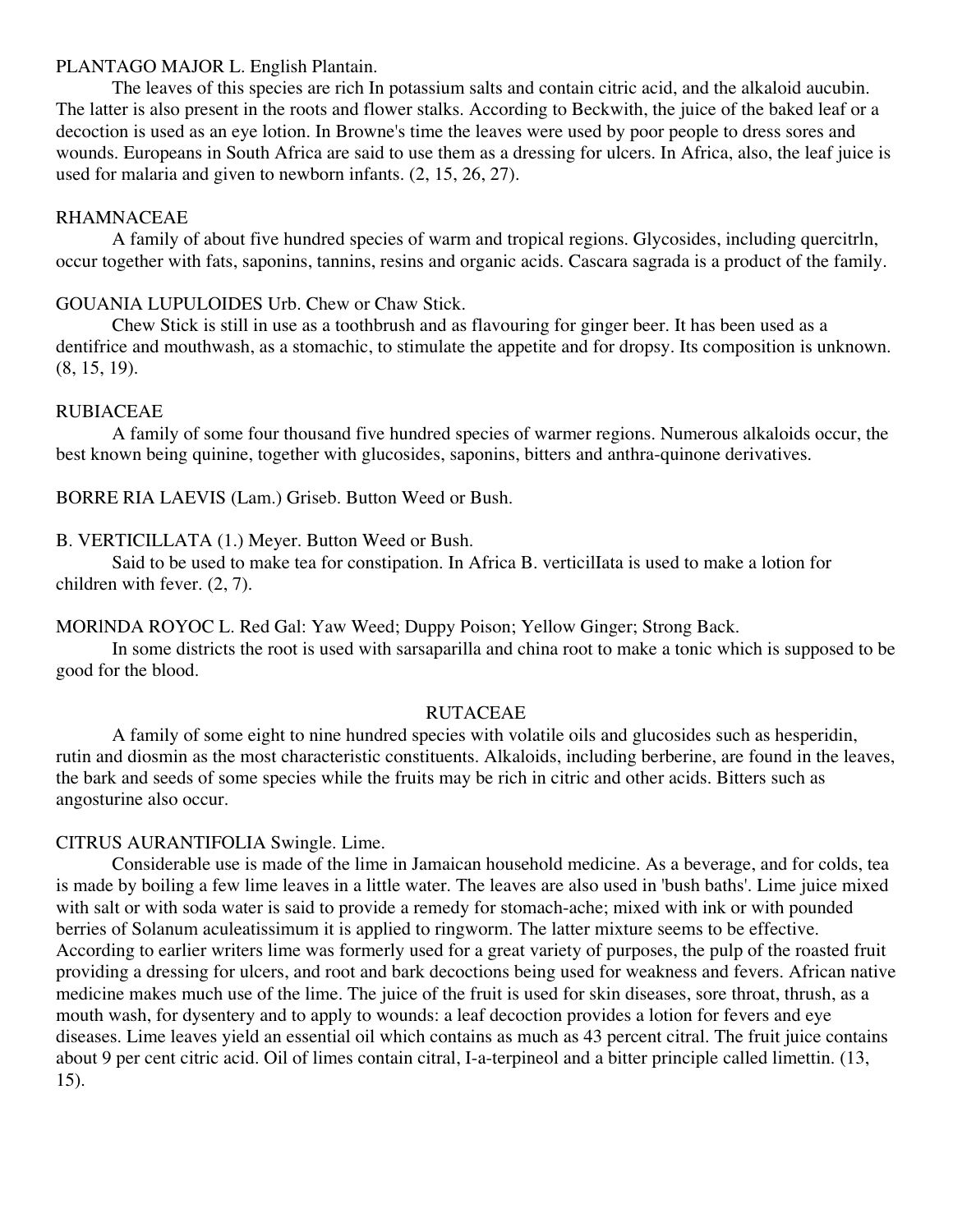## CITRUS AURANTIUM L. Sweet Oranqe.

## C. VULGARIS Risso. Seville, Biller, Sour or Biqarade Oranqe.

A decoction of orange leaves or peel is used for stomach-ache and as a bitter tonic. The juice of sour oranges is used for colds and sore throat. Leaves, twigs and fruit peel contain essential oil with d.limonene, dcamphene, l-linalol. geraniol, methyl anthranilate and citral.

The glucoside hesperidin is found in leaves, peel and fruit juice; vitamins A, C and the B complex, together with, acids such as citric acid (and their salts) are present in the fruit juice. In Africa roasted orange is sometimes applied to ulcers and yaws. Bitter orange is thought to be a remedy for rheumatism.  $(3, IS, 26, 27)$ .

## SAPINDACEAE

About one thousand and fifty. mainly woody, species of warm regions. with widely distributed saponins and tannins. Of the alkaloids only caffeine is found.

## BLIGHIA SAPIDA Koenig. Akee.

In some parts of Jamaica akee leaves are boiled to make a 'rub' for pains. In the Gold Coast of Africa the bark is ground up with Capsicum to rub on the body as a stimulant. It is also said that in Jamaica tea made with the leaves is used for colds. (7, 27).

## SAPOTACEAE

Six hundred tropical woody species with latex canals in the leaves, bark and pith. Saponins, tannins, bitter principles and glucosides occur.

## SAPOTA ACHRAS Mill. Naseberry: Sapodilla.

Browne reports that the bark of this and several other species was known as Cortex jamaicensis and was at one time used instead of cinchma. He was of the opinion, however, that while it is astringent it is of no use for malaria. The leaves are said to provide a nerve tonic. They contain a little alkaloid, one or more bitter principles, resins and tannic acid. The bark is reputed to contain an alkaloid 'sapotin' which, according to others, is a saponin, and various tannin compounds. (5, 14, 27).

## SIMARUBACEAE

About one hundred and fifty species of woody plants with bitter bark and fatty seeds. Some glucosides, including cedrin. castelin, valdivin. are found; biller principles such as quassin and simarubin occur.

## PICRAENA EXCELSA Lindl. Jamaica Quassia: Bitter Wood; Bitter Ash.

The wood provides the Jamaican Quassia of commerce. The bitter principle, thought at one time to be a mixture of substances called 'picrasmin', was later shown to be the single bitter quassin  $(C_{20}H_{30}O_6)$ . It is both a tonic and an insecticide. Quassia is used as a home remedy for threadworms in children, as a tonic and appetite stimulant, and for malaria. Cups hollowed out from pieces of the wood were, at one time, used to prepare the medicine. Water left to stand in the cup for even a short time becomes bitter. (8, 14, 19, 27).

## PICRAMNIA ANTIDESMA Sw. Maioe Bitters: Macary or Old Woman's Bitter; Tom Bontrin's Bush; Bitter Wood; Honduras Bark; Cascara Amarga.

This plant is still in use in Jamaica for the preparation of home remedies. It is said to make a good tea for a teething baby. Barham says that the name 'Majoe' is that of an old negro woman who used the plant with considerable success in the treatment of yaws and venereal diseases. It has also been used for colic, intermittent fevers and skin ulcers. A Picramnia species is stated to have been introduced into medicine as Honduras Bark or Cascala Amarga (19). Macfayden mentions that the bitter is less intense than quassia. (8, 15, 19, 27).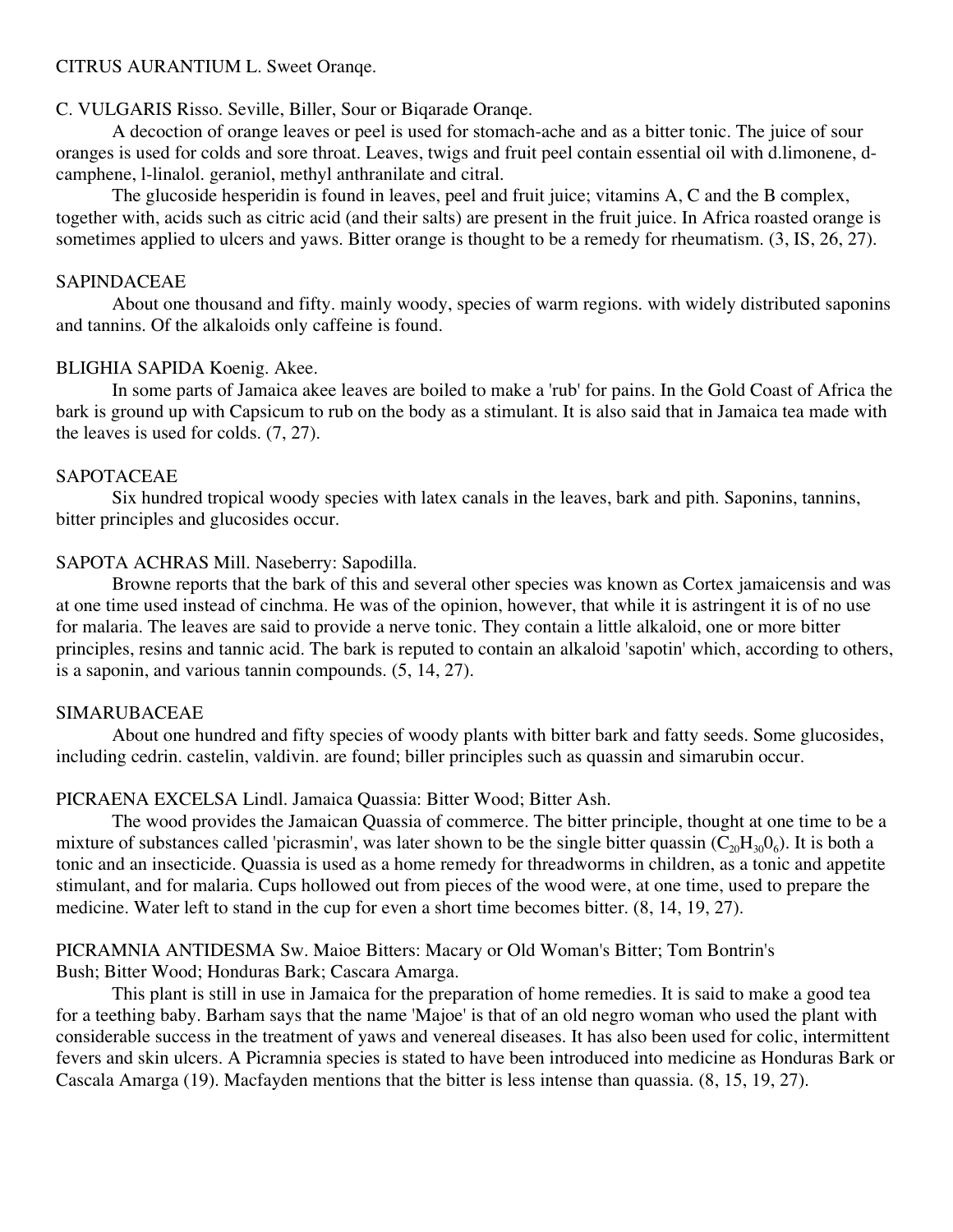#### SOLANCEAE

A family of about one thousand seven hundred shrubby and herbaceous species of temperate and warm regions, many of which contain poisonous alkaloids. Some of the alkaloids are widely distributed within the family while others are confined to certain genera. They include such well-known substances as atropine, solanine, nicotine, scopolamine and hyoscyamine. Scattered glycosides, such as petunine and scopoline, and many organic acids occur. There are few essential oils and little is known of saponins, tannins and resins. Drugs include belladona, stramonium and capsicum.

## CAPSICUM SPP. including C. FRUTESCENS L. Bird Pepper.

Capsicum fruits are much used as condiments in the tropics and contain a pungent principle capsaicin, which is said to be of a phenolic nature. The vitamins A, C and the B complex, essential oils and fats are also present. Medicinally they have value as a stimulant and carminative end for their ascorbic acid content. They have been used externally as a counter-irritant for rheumatism and lumbago. In Africa, infusions of the ripe fruit are used for dysentery, yaws, fevers, and as a lotion for ringworm of the scalp. The leaves are used for wounds and soreg. In Jamaica the leaves are commonly used with vaseline or castor oil as a dressing for boils while one leaf boiled in a little water is thought to increase urine in babies. Lunan gives a prescription for influenza and sore throat: '-2 tablespoons of small red peppers or three common Cayenne peppers, 2 tablespoons of fine salt; beaten together to a paste, infused in half a pint of boiling water, strained and half a pint of very sharp vinegar added when cold'. The dose is I tablespoon every half hour. He also recommends pepper vinegar with honey and barley water as a mouth wash and gargle. (3, 8, 15, 23, 27).

## DATURA STRAMONIUM L. Thorn Apple; Trimona; Jimson or Jamestown Weed; Devils' Trumpets.

This well-known drug plant is used to some extent in Jamaica for asthma and sinus infections. 'It palliates the distressing paroxysms of pure spasmodic asthma when smoked'. (Lindley). The leaves are rubbed up and applied externally to swellings, burns and ulcers. Similar uses are made of the plant in South Africa. The leaves are also used for headaches, haemorrhoids and running sores. Browne reports that in his day the plant was seldom used internally as its use was accompanied by 'dreadful perturbations of the mind', though it was tben used for scalds and sores. The leaves have a total alkaloid content of 0.2 to 0.6 per cent, the content increasing with the age and size of the leaves. The principle alkaloid is hyoscyamine with smaller quantities of atropine and hyoscine. (2, 3, 5, 7, 10, 14, IS. IB, 19, 23, 26, 27).

## PHYSALIS ANGULATA L. Poisonous Cape Gooseberry; Hog Weed; Winter Cherry.

Said by Beckwith to be ground up and mixed with water as a drink for gonorrhoea. In Northern Nigeria an infusion is given as a drink at child birth, the fruit crushed with milk is taken in cases of sterility (probably a magical use) and a lotion for ophthalmia in children is prepared from it. (2, 5, 7, 10).

## SOLANUM ACULEATISSIMUM Jacq. Cockroach Poison.

In some parts of Jamaica the plant is pounded with lime juice and used for ringworm, the treatment appearing to be successful. In Africa the fruits of S. nigrum are used for this purpose. The fruits and roots are used in Africa in the treatment of coughs, dysmenorrhoea and constipation. Dalziel states that the plant contains solanine 'an alkaloidal glucoside with a physiological action like the saponins, but much less poisonous'. (7, 10, 26, 27).

## SOLANUM MAMMOSUM L. Sou8umba; Mackaw Bush; Turkey Berry.

## S. TORVUM Sw. Sousumba; Turkey Berry.

Under the name of sousumba tr.e berries of both species provide a vegetable eaten with salt fish. 1t seems probable that the leaves of both are collected indiscriminately and made into a tea which is used chiefly as a cold remedy. In Africa the berries of S. torvum are eaten raw or cooked and in Sierra Leone a decoction of them provides a children's cough remedy. Solanine is said to be present in the berries, together with malic and gallic acids and saponin. (2, 7, 15, 27).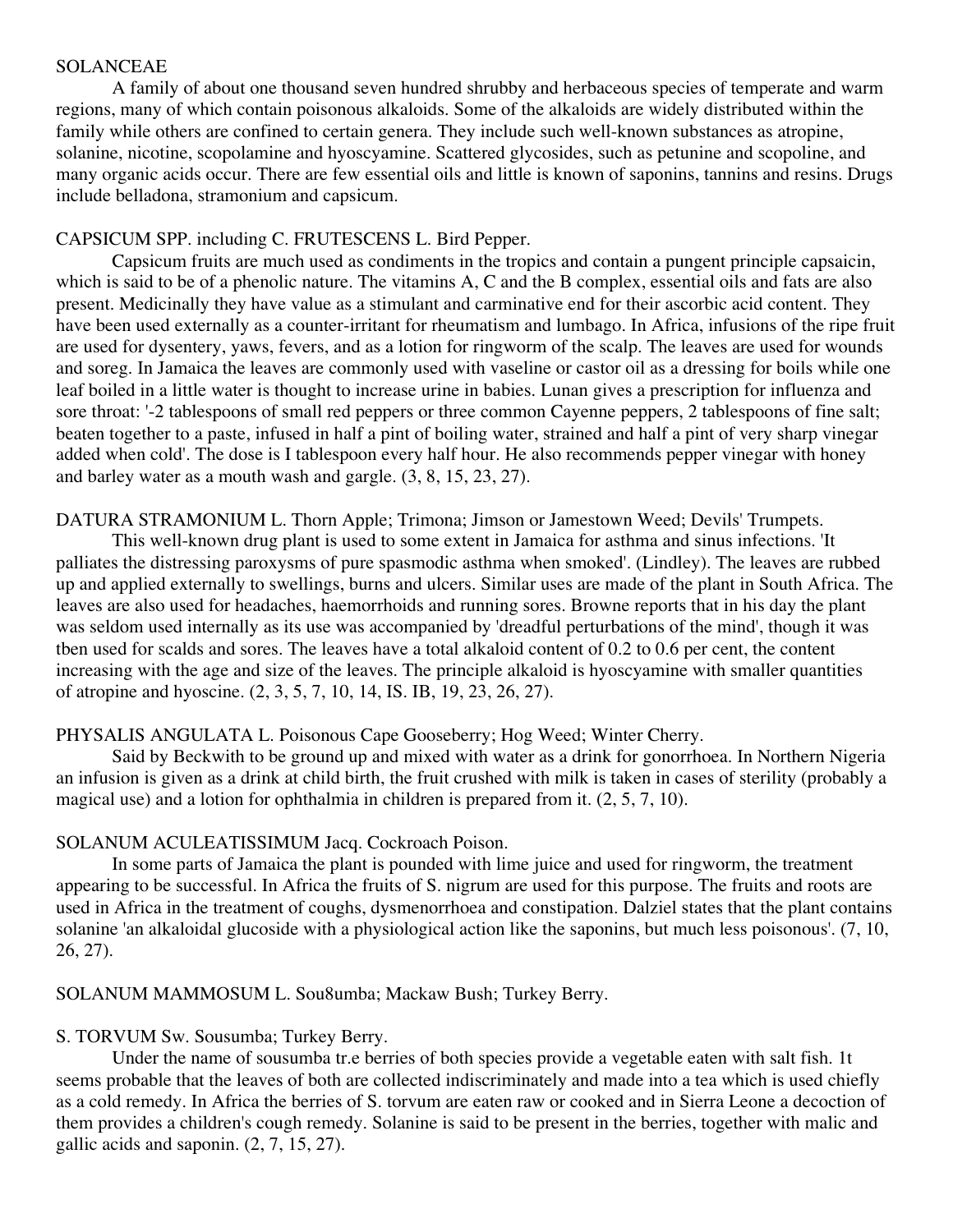SOLANUM NIGRUM L. Branched Calalu; Guma; Black Nightshade.

This plant has long been in use in Jamaica as a green vegetable and potherb. Both Browne and Lunan mention it under the common name of branched calalu. It is said to be good for the blood and as an aperient. Steggerda mentions its use for mouth sores. The leaves and berries, especially when unripe, contain the alkaloid solanine and the plant, although poisonous in Europe, appears to be harmless in Jamaica and South Africa. In Africa both this and a number of other species of Solanum are used like spinach. In addition to solanine the plant is said to contain an unidentified alkaloid, saponin and betaine. In Africa and Jamaica the leaves have, or have had, a reputation as a local anodyne for inflammation. The plant is also employed for treatment of fevers of various kinds. A paste of the green berries is used by the Zulus for ringworm. (See S. aculeatissimum). (2, 5, 15, 25, 26, 27).

#### STERCULIACEAE

About one thousand, mainly tropical. woody and herbaceous species are contained in this family. Only the genera Cola and Theobroma, which contain characteristic alkaloids, are chemically well known. The principle alkaloids are caffeine (theine) and theobromine. It has also been said by some workers that glucosides occur. Other substances which have been identified are kolatannin, tannins, asparagine, kola and cacao red, organic acids, gums and a variety of enzymes. Fats are in some cases of commercial importance, e.g. cocoa butter.

COLA ACUMINATA Schott and End!. Cola (Kola); Bissy (Bichy, Busy) Nut.

Cola nuts are used in Jamaica for stomach pains and as a purge when poison is suspected. The nuts are grated and boiled like coffee or taken with strong rum. A little cola is sometimes added to country chocolate and it is considered to allay hunger. The plant is said by Lunan to have been brought to Jamaica from the Guinea Coast and planted out near Guanaboa by one Mr. Goffe. In Africa the nut is chewed to promote digestion, is considered to be a tonic, stimulating and antiperiodic, and is also used in dysentery. The chemical composition of cola nuts appears to be complex and a matter for some difference of opinion. 11 is stated that I to 2.35 per cent of caffeine and a small amount of the bromine are present. Starch makes up about 46 per cent of the dry nut; glucose and sucrose are present; fats (up to 3 per cent) tannin and gum are found. Early work indicated the presence of a compound called kolatine said to be a tanno-glucoside or a catechin compound but this has not been found by subsequent investigators. Kolanine, described in earlier work as a glucoside splitting up into caffeine, glucose and kola red. and occurring principally in fresh nuts, was later said to be a mixture of caffeinetannate and theobromine-tannate, the latter being a glucoside. Kola red may also be a glucoside, giving rise to phloroglucin. In 1929, Casparis found that the drug contained kolacatechin  $(C_{20}H_{20}H_83H_20)$  and free caffeine the kolacatechin being mainly oxidised to kola red. Kolatine was not found in the fresh nuts but caffeinekolacatechin  $(C_{28}H_{30}N_4O_{10})$  was said to be present.  $(2, 7, 8, 10, 15, 23, 24, 27)$ .

#### HELICTERES JAMAICENSIS Jacq. Corkscrew; Screw Tree.

With the wood and leaves, which are bitter, a tea is made for biliousness. Beckwith mentions the use of corkscrew, an unidentified plant but probably this species, as an emetic. In MacFadyen's day an infusion was used for fever, coughs and tuberculosis. (2, 16, 8).

#### MELOCHIA TOMENTOSA L. Tea Bush; Raichie.

Used to make tea for colds.

#### WALTHERIA AMERICANA L. Raichie.

This plant provides a tea for colds. In the Grenadines it is said 'to increase the blood'. In Africa it has a varied reputation, being used as a remedy for sterility and internal haemorrhage and by others to cause abortion. It is a common children's remedy and is also used for coughs, as a restorative, and for the prevention of syphilis. It is said to contain tannin, mucilage and sugar. (7, 13).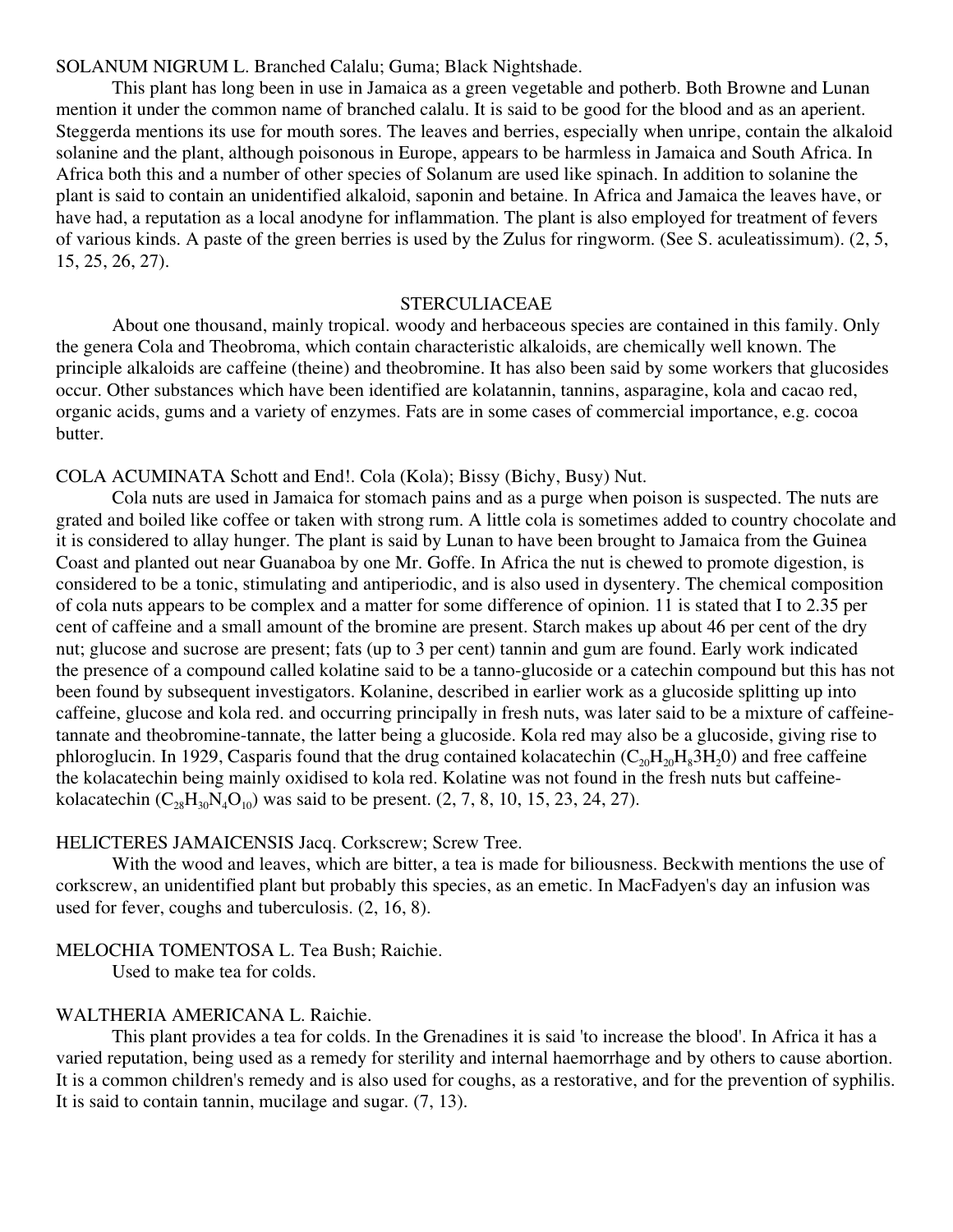#### TILIACEAE

A small family of mainly woody plants principally found in warmer regions. Tannins are found, some glucosides, including corchorine, occur but alkaloids, saponins and resins are absent.

#### CORCHORUS SILIQUOSUS L. Broom Weed: Slippery Bur.

Beckwith says that for colds and asthma a tea made by boiling with Piper umbellatum is sweetened with sugar. (2).

#### TRIUMFETTA SPP. Bur Weed or Bush.

Beckwith described the use of the fresh scraped root with or without camphor to check bleeding and to heal cuts. Browne says the species is mucilaginous and hence emollient, and it may also contain tannins. In Africa species of Triumfetta are used as potherbs, for diarrhoea and dysentery and to facilitate childbirth. (2, 5).

#### TURNERACEAE

A family containing about one hundred and five herbaceous and woody species, mostly tropical and subtropical. It has been little investigated chemically but is known to contain essential oils and a bitter principle.

TURNERA ULMIFOLIA L. Ram-goat Dash Along, Ram-goat National, Ram-goat Rational, National Ram-goat; Holly or Sage Rose.

The leaves of this species, boiled to make tea, are a favourite beverage and cold remedy in all parts of Jamaica where the plant can be found. Beckwith says it is also used for general weakness, constipation, fever and prickly heat and is reputed to cause abortion. Turnera species are known to contain essential oils and a bitter principle. Damiana which consists of the dried leaves of T. diffusa var. aphrodisiaca and probably other species contains essential oils. resins, gum and 'damianin'. (2, 25).

#### UMBELLIFERAE

A large family of herbaceous plants of temperate regions, most of the members containing essential oils in the oil ducts of the fruit, leaves and roots. Fats are widely distributed in the seeds; numerous organic acids, usually as salts and esters, are found; resins and bitter principles occur. Alkaloids and glucosides are not widely distributed though they are present and include quercitrin, hesperidin and daucin. The family has many drug plants including coriander, dill, caraway, fennel and assafoetida.

#### ERYNGIUM FOETIDUM L. Fit Weed or Bush; Spirit Weed.

A decoction of the plant is used for colds and fits in children. The plant is also rubbed on the body for fainting fits and convulsions. Since it is said to have magical properties in connection with protection from duppies (ghosts) this may explain its use in convulsions, fainting and hysteria for which it has long been employed in Jamaica. It contains essential oil (0.02 to 0.04 per cent) and saponin has been found in the root. In Africa it is used for ulcers and headaches. (2, 5, 7, 8, 15, 19, 24, 25, 27).

#### URTICACEAE

A family of some five hundred, mainly herbaceous, temperate and tropical plants of little chemical significance. Silicic acid. formic acid, methyl alcohol and d-sabinene occur in the family.

PILEA MICROPHYLLA Liebm. Wild Thyme (Tim); Baby Puzzle; Lace Plant; Artillery Plant.

In Jamaica this plant is said to provide relief in cases of asthma. Beckwith reports its use with 'egg trash' to make tea for a woman in labour and for both mother and child after the birth. In the Grenadines it is used for diarrhoea in children. (2, 13, 25).

#### VERBENACEAE

A family in which, numerous essential oils are found together with little known glycosides, alkaloids, saponins, pigments and fats.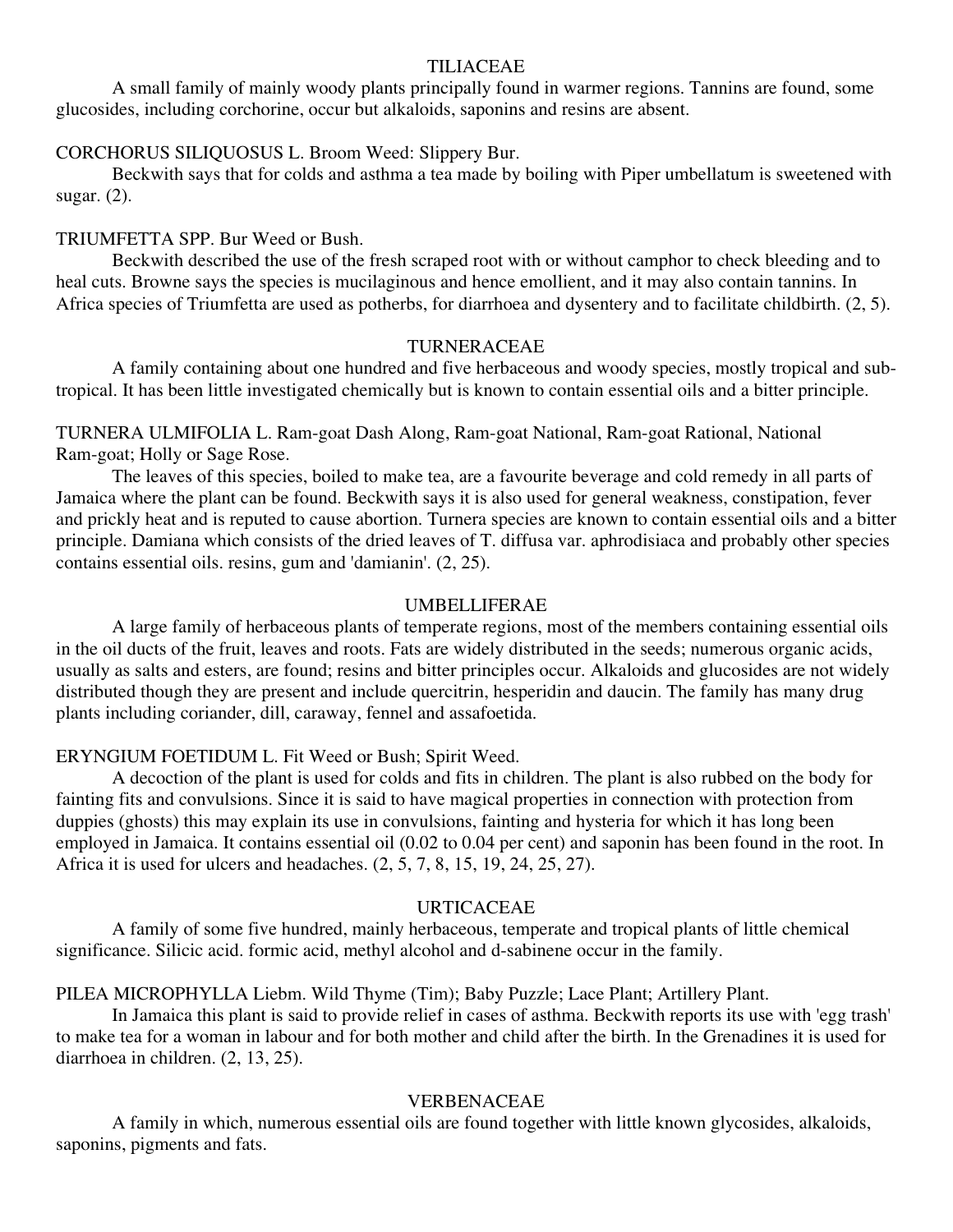LANTANA CAMARA L. Wild Sage: White Sage.

L. CROCEA Jacq. Wild Sage: Black Sage.

L. INVOLUCRATA L. Wild Sage; Wild Mint.

L. TRIFOLIA L. Wild Sage: Goat Weed.

It is highly probable that leaves of the above species of Lantana, together with others, are used indiscriminately to make a tea as a cold and fever remedy. Several of them are said to contain an alkaloid lantanine which has an action similar to quinine and if this is so it would explain why they prove efficacious. The plants are astringent and aromatic, containing up to 0.22 per cent of essential oils. The leaves of Lantana camara provide the drug Herba Camara. This plant is commonly employed in African native medicine for coughs, colds and fevers. With leaves of banana and Morinda lucida it is also used in steam baths for the treatment of yellow fever. In the Grenadines Lantana camara is a common remedy for dysmenorrhoea and for morning sickness in pregnancy. Both in Jamaica and West Africa use is made of the astringent properties of Lantana spp. in the treatment of sores. (2, 7, 10, 13, 25, 27).

## LIPPLA GEMINATA Kth. Colic Mint: Guinea Mint; ?Cat Mint; Cullen Mint.

The fresh leaves of this species contain about 0.12 per cent volatile oil and resin. They are commonly made into a tea to provide a drink which is also considered valuable for indigestion and flatulence. The leaves are used either dry or fresh. In African Lippia spp. are employed for a variety of complaints, including colds, fevers, colic, dysentery, as a laxative and tonic. (27).

## PRIVA LAPPULACEA L. Clammy Bur; Rattle Weed; Styptic Bur; Velvet Bur.

Said, by Beckwith, to be used alone or with liquorice to make tea for colds. The tea is sweetened with sugar or honey. In the Grenadines it is used as a 'health tea' for under-nourished children. (2, 13).

## STACHYTARPHETA JAMAICENSIS Vahl. Vervain (Vervine, Verryvine).

In Browne's day the plant was '. . . . kept in most of the shops of America where it is much in use among the poorer people'. Its uses were similar to those for which it is em played to-day. A morning drink either alone or with castor oil provides a remedy for colds, 'cleaning the system', and for dysmenorrhoea. In Africa it has similar uses but is also employed for the treatment of gonorrhoea, eye disorders, sores in the ears of children and for heart trouble'. The plant is said to contain glycosidal compounds. A leaf infusion is used in Trinidad as a cooling medicine. (5, 13, 14, 15, 18, 24, 28).

## VITACEAE

A family of both warm and temperate regions containing upwards of four hundred and fifty climbing shrubs of which the best known is the grape vine Vitis vinifera. Chemical data are mostly for Vitis spp. So far as is known saponins, alkaloids and essential oils are absent.

## CISSUS SICYOIDES L. Pudding Wys (Withe); Snake Withe (Wys) or Bush; Wild Yarn; Mary Bush; Yaws Bush; Bastard Bryony; Scratch Wys.

The leaves, chopped and mixed with fat or 'quailed' and rubbed with castor oil, provide a plaster for boils and bruises. For colds a decoction is taken and the leaves may be used as snuff to relieve a headache. As a tonic the stern is boiled with sarsaparilla, Morinda royoc, china root and Desmodium supinum. A root decoction, sometimes with Desmodium spp.. is used for pains and particularly for back pains. Similar use is made of the plant in Africa where it is also recommended for the treatment of gonorrhoea and rheumatic swelling. (2. 8, 26)

#### ZINGIBERACEAE

Essential oils often associated with pungent principles are a feature of this family which yields a number of condiments including ginger, grains of paradise and cardamon. Starchy rhizomes are common and often these are aromatic and pungent. Alkaloids and glucosides appear to be absent.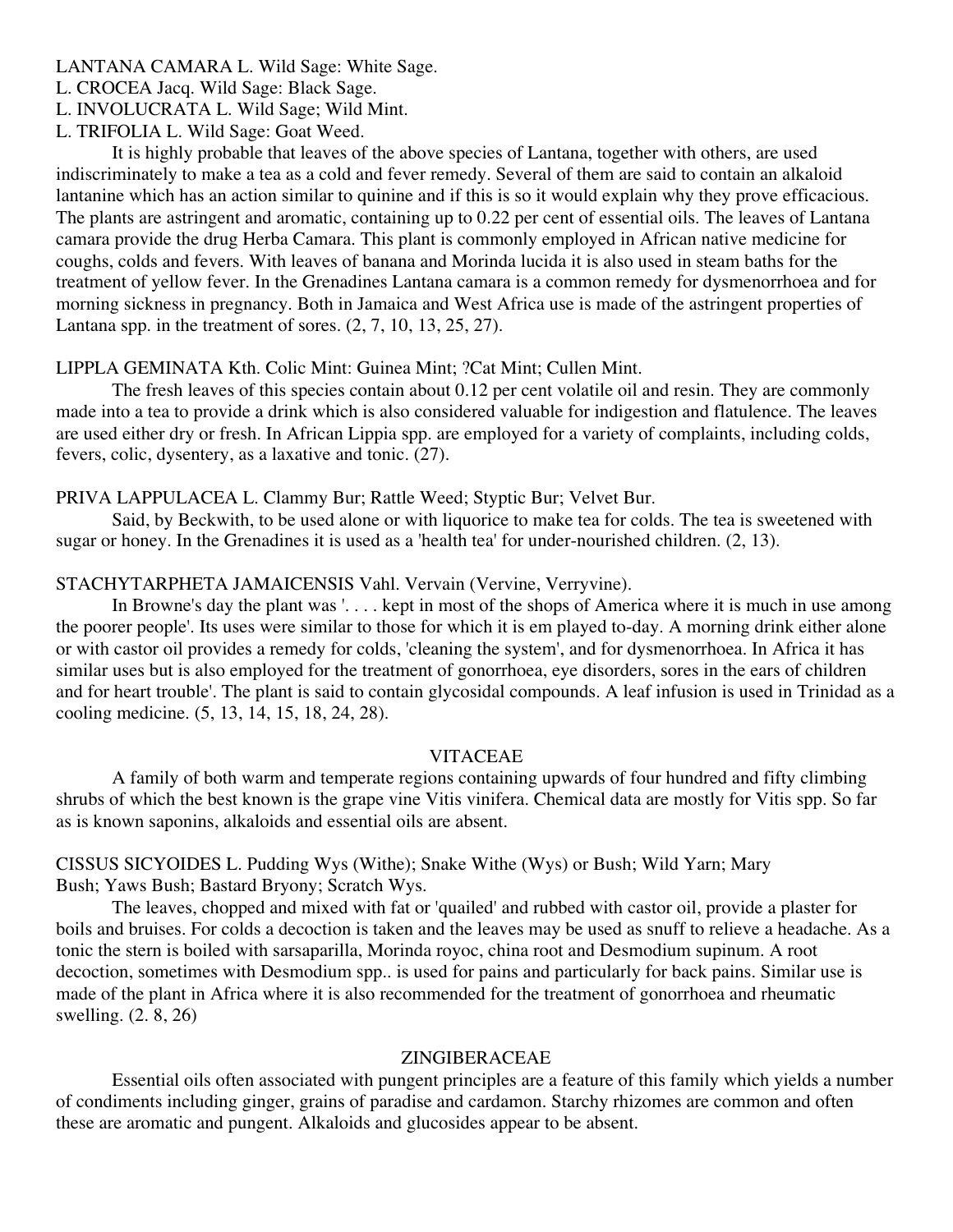## ZINGIBER OFFICINALE Rosc. Ginger.

The rhizome ('root') of this species is the ginger of commerce now used mainly as a spice but formerly much used in medicine. The rhizome contains up to 64 per cent starch with essential oils and fats, a little sugar and a pungent tasting principle which has been variously identified as an oleo-resin gingerol (an oily aromatic mixture of homologous phenols) and as a ketone called zingeron  $(C_1,H_{14}0_3)$  Resins and mucilage are also found. Oil of ginger (1 to 3 per cent of the dry rhizome contains as its principal constituents a sesquiterpene zingiberine  $C_{15}H_{24}$ ) d-camphene, b-phellandrine, cineole. citral, borneol and, according to some analyses, a sesquiterpene alcohol zingiberol, which is responsible for the aroma.

Ginger is used in Jamaica, alone or with Momordica charantia, as a carminative and digestive stimulant. It was formerly recommended for gout and. mixed with coconut oil, applied to wounds. It bas also been used in baths and fomentations for fevers and pleurisy. In West Africa in addition to its use as a stomachic it is also employed for rheumatic pains, toothache, neuralgia and catarrh. (3, 5, 7, 10, 15. 23, 27).

## ZYGOPHYLLACEAE

A small family, principally of woody species, found in warm and tropical regions of the northern hemisphere. The wood contains resins, alkaloids and saponins. A number of the species are used medicinally.

## GUAIACUM OFFICINALE L. Lignum Vitae: Pockwood Tree.

The wood and resin (gum guaiacum) were at one time officially included in the pharmacopoeias. The wood and bark are said to contain a saponin which yields a sapogenin identified with that of sugar beet  $(C_3H_4, 0_3)$ . Gum guaiacum is a hard resin which, in Jamaica, is soaked in rum and used as a gargle for sore throat, as a drink for 'bellyache' and as an application to cuts and bruises. For the latter purpose the bruised leaves are sometimes added to the plaster. The juice of the leaves is also taken for biliousness. In earlier times the resin, wood and bark were considered of value in treating venereal diseases, gout. rheumatism and sometimes in intermittent fevers. (2, 3, 5, 8, 14, 15, 23, 24, 27).

## TRIBULUS CISTOIDES L. Jamaica or Kingston Buttercup; Police Macca; Turkey Blossom; Kill Buckra.

In Jamaica this plant is used for colds and malaria, and also apparently for kidney and bladder infections. In some parts of Africa another species, T. terrestris L. is thought to be of value for cystitis and in the wilted state is said to cause a disease in sheep called geeldikkop. This species contains a glucoside, phlobaphene and an oil. (24. 25. 27).

## **REFERENCES**

I. Barham, H. (1794), Hortus Americanus. Kingston, Jamaica.

2. Beckwitb, M. W. (1927), Notes on Jamaican Ethnobotany. Vassar College Folklore Foundation. Pub. 8. New York.

3. Bentley, R. and Trimen, H. (1880), Medicinal Plants. I-IV. London.

4. Britton, N. L. and Wilson, P. (1923-30), In Scientific Survey of Porto Rico and the Virgin Islands.

5 and 6. New York.

5. Browne. P. (789), The Civil and Natural History of Jamaica, 2nd Ed. London.

6. Burrowes, W. D. (1943), Notes on Poisonous Plants of Jamaica. Nat. Hist. Notes of the Nat. Hist. Soc. Jamaica, 10 and 11.

7. Dalziel. J. M. (1937), The Useful Plants of West Tropical Africa. London. B. Fawcett, W. (lB91), Economic Plants. An Index to Economic Products of the Vegetable Kingdom in Jamaica. Jamaica.

- 9. Fawcett, W. and Rendle A. B. (1914-36), The Flora of Jamaica. 3. 4. 5. 7. London.
- 10. Githens, T. S. (948), Drug Plants of West Africa. Philadelphia.
- 11. Grisebach. A. H. R. OB64), The Flora of the British West Indian Islands. London.
- 12. Hill, A. F. (937). Economic Botany. New York.

13. Howard, R. A. (952), Vegetation of the Grenadines, Windward Isles, B.W.I. Pub. No. 174. Cambridge, Mass.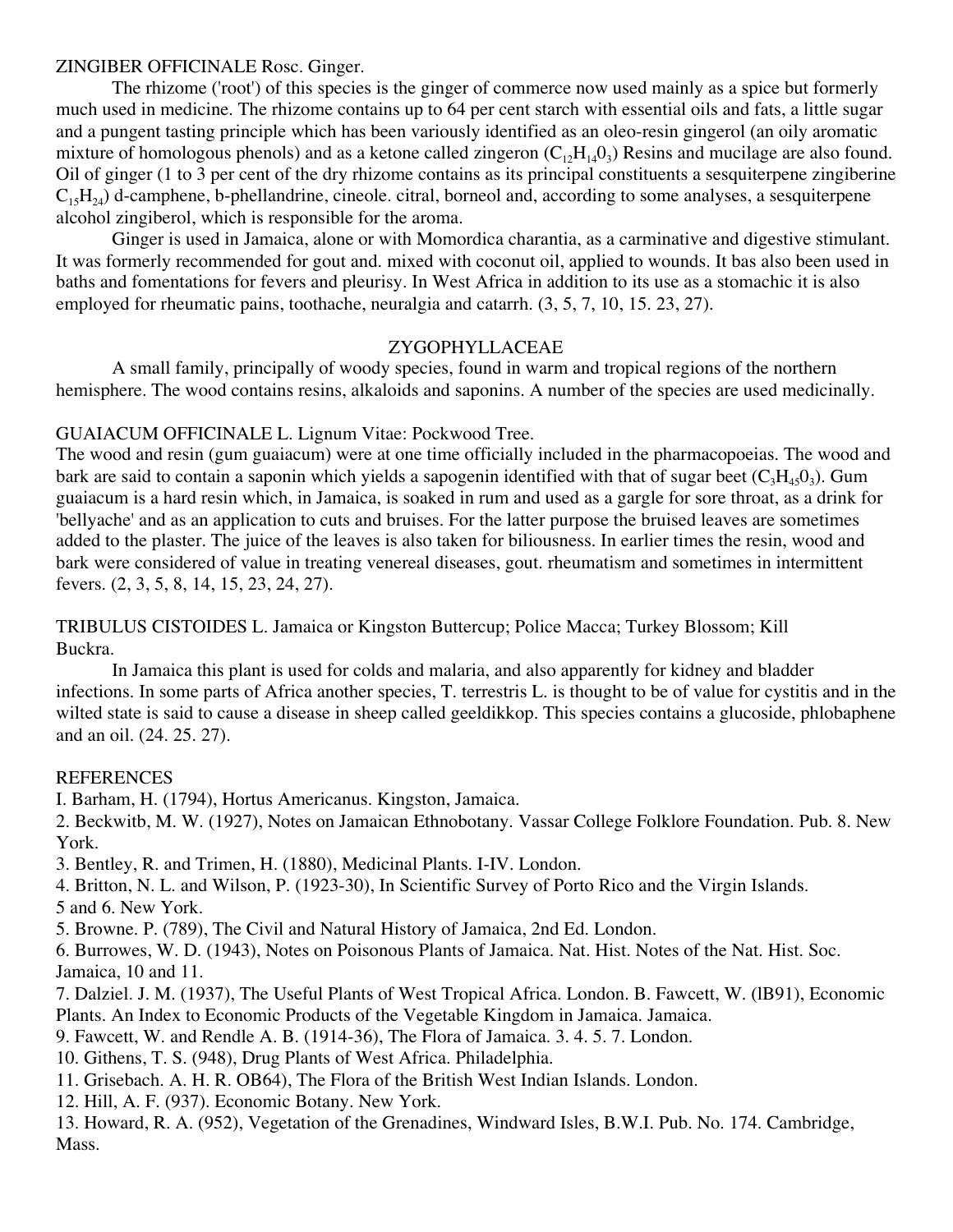- 14. Lindley. J. (1838). Flora Medica. London.
- 15. Lunan. J. (1814), Hortus Jamaicensis, 2 Vols. Jamaica.
- 16. MacFayden, J. (1837-50). The Flora of Jamaica, 2 Vols. London.
- 17. MacMillan, H. F. (1952), Tropical Planting and Gardening. 5th Ed. London.
- 18. Muenscher. W. C. (1945), Poisonous Plants of the United States. New York.
- ] 9. Paul. B. H. (1887). In Report on the Sections of the Colonial and Indian Exhibition London 1886. London.
- 20. The British Pharmacopoeia (1948), London.
- 21. The Pharmacopoeia of the United States of America (1950), Philadelphia.
- 22. The Pharmaceutical Pocketbook (1949), London.
- 23. Trease. G. E. (1949). A Textbook of Pharmacognosy. London.
- 24. Sloane. H. (1714-1725), Voyage to . . . . Jamaica, with the Natural History. 2 Vols. London.
- 25. Steggerda, M. (929). Amer. Anthrop. 31. 431-434.

26. Watt. 1. M. and Breyer-Brandwijk. M.D. (1932), The Medicinal and Poisonous Plants of Southern Africa, Edinburgh.

27. Wehmer, C. (1931-35), Die Pflanzenstoffe. Jena.

28. Williams, R. O. and Williams. R. O. Jnr. (1951), The Useful and Ornamental Plants in Trinidad and Tobago, 4th Ed. Trinidad.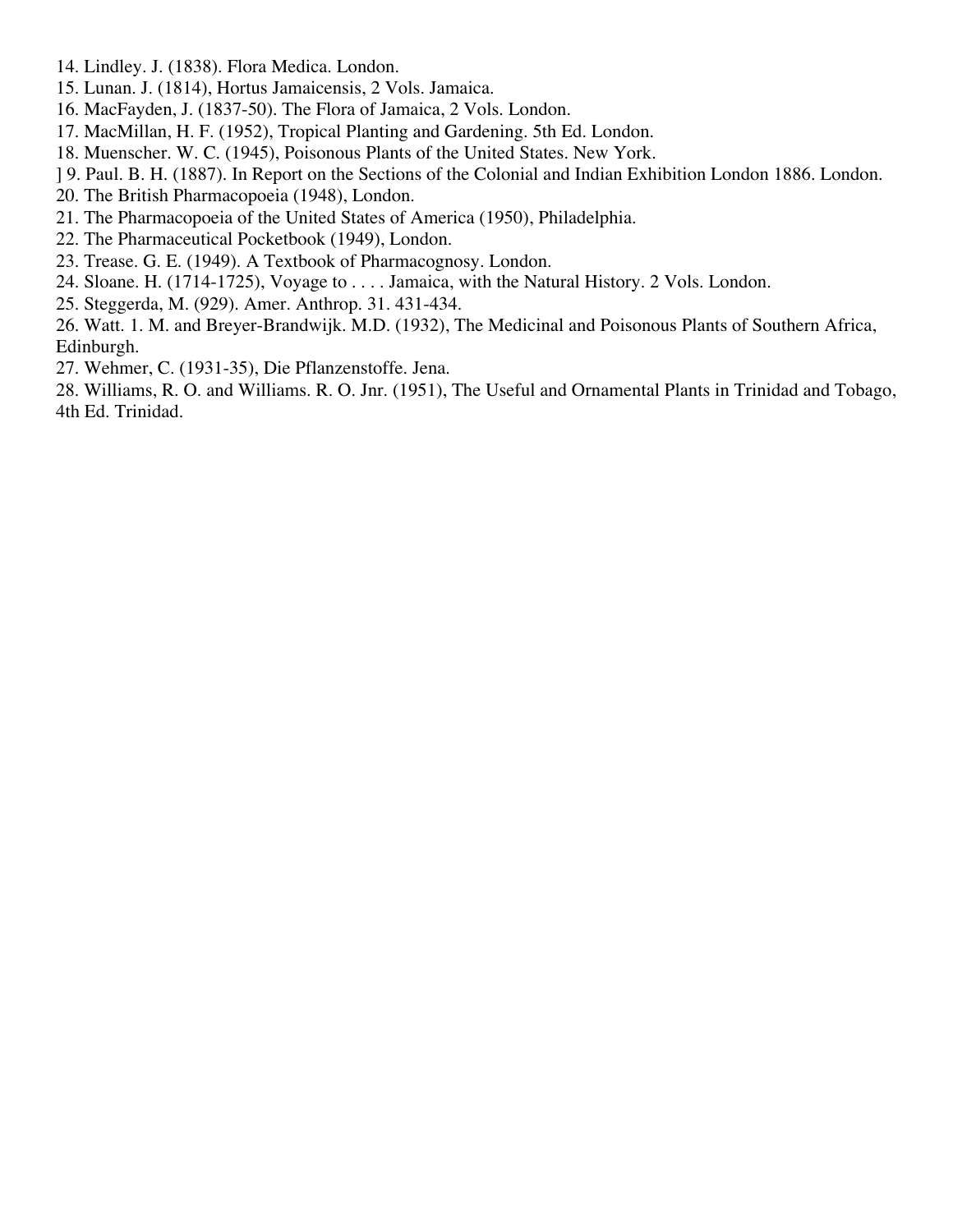# APPENDIX I

# Index of Botanical Names of Plants cited in the Text

|     | <b>Botanical Name</b>                | Family          | Common Name(s)                                   |
|-----|--------------------------------------|-----------------|--------------------------------------------------|
| 1.  | Abrus precatorius                    | L.Papilionateae | Red Bead Vine; Crabs' Eyes; Lick Weed; Liquorice |
|     |                                      |                 | Vine; John Crow Beads; Wild Liquorice.           |
| 2.  | Achyranthes indica Mill.             | Amarantaceae    | Devil's Horsewhip; Devil's Riding Whip; Devil's  |
|     |                                      |                 | Backbone; Colic Weed; Hug-me-close.              |
| 3.  | Allium sativum L.                    | Liliaceae       | Garlic.                                          |
| 4.  | Aloe vulgaris Lam.                   | Liliaceae       | Aloes; Sinkle or Simple Bible (Semper Vivum).    |
| 5.  | Amarantus spinosus L.                | Amarantaceae    | Prickly Calalu; Spinach.                         |
| 6.  | A. tristis L.                        | Amarantaceae    | Spanish Calalu; Spinach.                         |
| 7.  | A. viridis L.                        | Amarantaceae    | Green or Garden Calalu; ('Caruru'); Spinach.     |
| 8.  | Anacardium occidentale L.            | Anacardiaceae   | Cashew.                                          |
| 9.  | Andira inermis H. B. K.              | Papilionateae   | Cabbage (Bark) Tree; Bastard Cabbage; Worm       |
|     |                                      |                 | Wood; Angeleen Tree.                             |
|     | 10. Andrographis paniculata Ns.      | Acanthaceae     | Rice Bitters; Wild Rice.                         |
| 11. | Annona muricata L.                   | Annonaceae      | Soursop.                                         |
| 12. | A. reticulata L.                     | Annonaceae      | Custard Apple.                                   |
|     | 13. A. squamosa L.                   | Annonaceae      | Sweetsop.                                        |
|     | 14. Aralia guilfoylei Cogn and March | Araliaceae      | Aralia.                                          |
|     | 15. Argemone mexicana L.             | Papaveraceae    | Mexican Poppy; Mexican Thistle; Prickly Poppy;   |
|     |                                      |                 | Yellow or Gamboge Thistle.                       |
| 16. | Artemisia absinthium L.              | Compositae      | Absinth; Worm Weed.                              |
| 17. | Artemisia sp.                        | Compositae      | Garden Bitters.                                  |
|     | 18. Artocarpus incisa L.             | Moraceae        | Breadfruit.                                      |
|     | 19. Asclepias curassavica L.         | Asclepiadaceae  | Redhead; Bastard, Wild, Ipecacuanha; Blood       |
|     |                                      |                 | Flower.                                          |
| 20. | A. nivea L.                          | Asclepiadaceae  | Whitehead.                                       |
|     | 21. Bidens pilosa L.                 | Compositae      | Spanish Needle or Nettle.                        |
|     | 22. B. reptans (L.) G. Don           | Compositae      | Marigold; Goldenrod; Honeysuckle; McKitty or     |
|     |                                      |                 | McKathy Weed.                                    |
| 23. | Blechum brownei Juss.                | Acanthaceae     | Wild Hops; John Bush.                            |
| 24. | Blighia sapida Koenig.               | Sapindaceae     | Akee.                                            |
|     | 25. Borreria laevis (Lam.) Gr.       | Rubiaceae       | Button Weed or Bush.                             |
|     | 26. B. verticillata (L.) Meyer.      | Rubiaceae       | Button Weed or Bush.                             |
| 27. | Bryophyllum pinnatum Kurz.           | Crassulaceae    | Leaf of Life.                                    |
| 28. | Caesalpinia bonduc Roxb.             | Caesalpinoideae | Yellow Nicker; Bonduc.                           |
| 29. | C. bonducella Flem.                  | Caesalpinoideae | Grey Nicker; Bonduc.                             |
| 30. | C. coriaria Willd.                   | Caesalpinoideae | Divi-divi; Libi-dibi.                            |
| 31. | Cajanus cajan Mill sp.               | Papilionateae   | Gungo (Congo) Pea; Pigeon Pea; No-eye Pea.       |
| 32. | Calea jamaicensis 1.                 | Compositae      | Bee-bee.                                         |
| 33. | Capsicum frutescens L.               | Solanaceae      | Bird Pepper.                                     |
| 34. | Capsicum spp.                        | Solanaceae      | Pepper.                                          |
| 35. | Carica papaya L.                     | Caricaceae      | Papaw.                                           |
| 36. | Cassia ligustrina L.                 | Caesalpinoideae | Dandelion.                                       |
| 37. | C. obovata Collado                   | Caesalpinoideae | Jamaica Senna; Senegal Cassia; Port Royal,       |
|     |                                      |                 | Senegal, Tripoli, Wild, Italian or Dog Senna.    |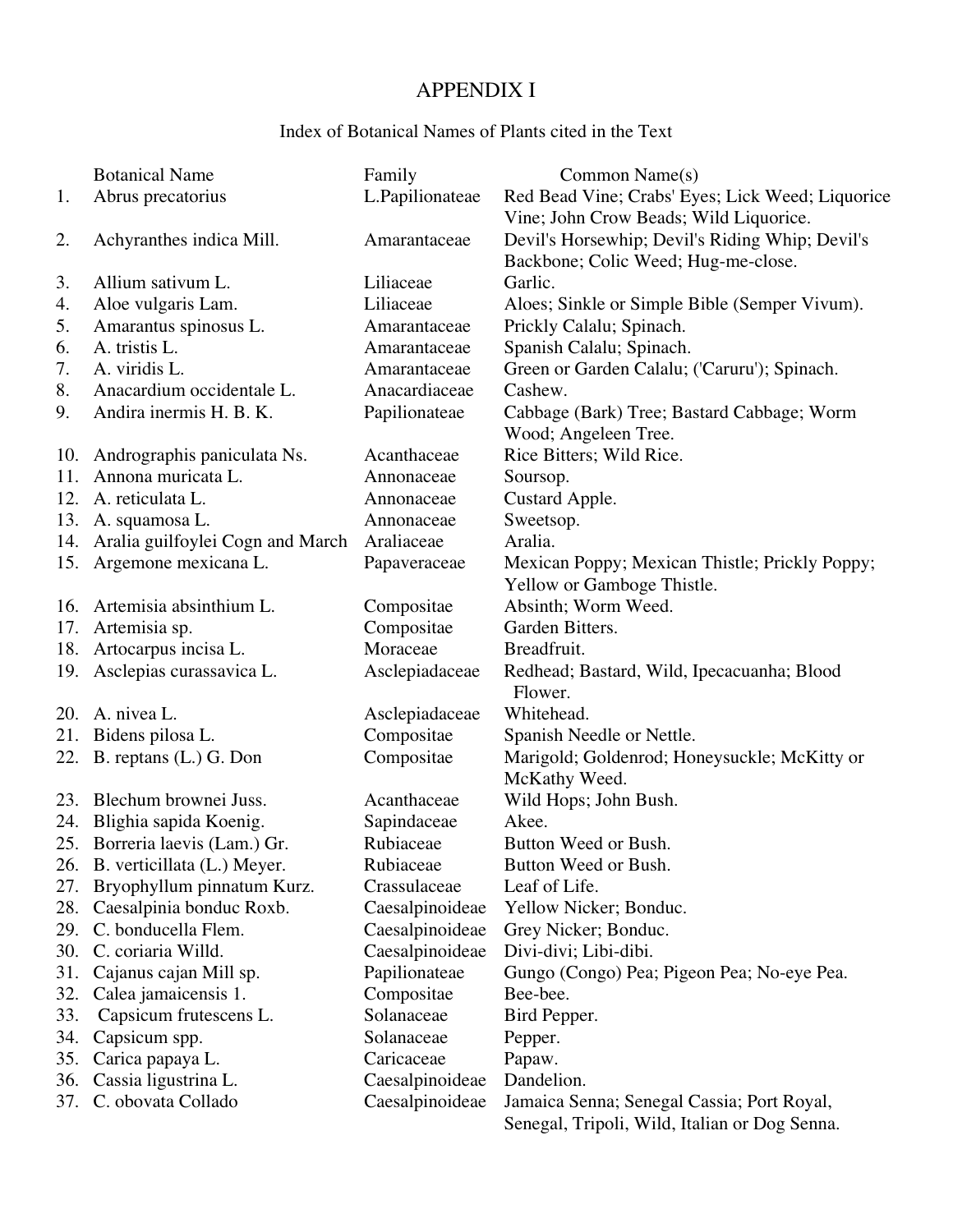|     | <b>Botanical Name</b>                        | Family          | Common Name(s)                                                                                                             |
|-----|----------------------------------------------|-----------------|----------------------------------------------------------------------------------------------------------------------------|
|     | 38. C. occidentalis L.                       | Caesalpinoideae | Wild Senna; Dandelion; Stinking Weed; Wild<br>Coffee, John Crow Pea; Stinking Wood.                                        |
|     | 39. Cecropia peltata L.                      | Moraceae        | Trumpet Tree; Snake Wood.                                                                                                  |
|     | 40. Cenchrus spp.                            | Gramtneae       | Bur Grass.                                                                                                                 |
|     | 41. Chaptalia nutans (L.) Polak.             | Compositae      | Kema Weed: Whiteback; Heal-1 and-Draw; Lion's<br>Tail; Dandelion.                                                          |
|     | 42. Chenopodium ambrosioides L.              | Chenopodiaceae  | Semi-contra (Semen Contra); Worm Weed or Seed;<br>Mexican Tea; Bitter Weed; Hedge Mustard.                                 |
|     | 43. Chrysanthellum americanum (L.)<br>Vatke  | Compositae      | Strong Back.                                                                                                               |
|     | 44. Cinnamomum zeylanicum Breyn.             | Lauraceae       | Cinnamon.                                                                                                                  |
|     | 45. Cissampelos pareira L.                   | Menispermaceae  | Velvet Bush or Leaf: False Pareira brava.                                                                                  |
|     | 46. Cissus sicyoides L.                      | Vitaceae        | Pudding Wys (Withe): Snake Wys (Withe) or Bush;<br>Wild Yam; Mary Bush; Yaws Bush; Bastard<br>Bryony; Scratch Wys (Withe). |
|     | 47. Citrus aurantilolia Swingle              | Rutaceae        | Lime.                                                                                                                      |
|     | 48. C. vulgaris Risso                        | Rutaceae        | Sour, Bitter or Seville Orange: Bigarade Orange                                                                            |
|     | $(=C.$ aurantium L. in part)                 |                 |                                                                                                                            |
|     | 49. C. aurantium L.<br>$(=C.$ sinensis Osb.) | Rutaceae        | Sweet Orange.                                                                                                              |
| 50. | Clibadium surinamense L.                     | Compositae      | Jackass Breadnut.                                                                                                          |
| 51. | Clidemia hirta D. Don                        | Melastomaceae   | Indian Currant Bush: Soap Bush.                                                                                            |
| 52. | Cocos nucilera L.                            | Palmae          | Coconut Palm.                                                                                                              |
| 53. | Cola acuminata Schott and Endl.              | Sterculiaceae   | Kola (Cola): Bissy (Bichy).                                                                                                |
| 54. | Commelina elegans H.B.K.                     | Commelinaceae   | Water Gralls.                                                                                                              |
| 55. | C. longicaulis Jacq.                         | Commelinaceae   | Water Grass: French Weed.                                                                                                  |
| 56. | Corchorus siliquosus L.                      | Tiliaceae       | Broom Weed: Slippery Bur.                                                                                                  |
| 57. | Cordia globosa H.B.K.                        | Boraginaceae    | Black Sage: John Charles or Charlie; Gout Tea.                                                                             |
| 58. | Crescentia cujete L.                         | Bignoniaceae    | Calabash.                                                                                                                  |
|     | 59. Croton wilsonii Gr.                      | Euphorbiaceae   | Pepper Rod: Doctor John; ? John Charles or<br>Charlie.                                                                     |
|     | 60. Cucurbita pepo L.                        | Cucurbitaceae   | Pumpkin.                                                                                                                   |
|     | 61. Cuphea parsonia R. Br.                   | Lythraceae      | Milk Weed: Strong Back.                                                                                                    |
|     | 62. Cuscuta spp.                             | Convolvulaceae  | Love Weed or Bush: Dodder; Hell Weed; Devil's<br>Guts.                                                                     |
|     | 63. Cymbopogon citratus (DC.) Stapf.         | Gramineae       | Fever Grass: Lemon Grass.                                                                                                  |
|     | 64. Cynodon dactylon Pers.                   | Gramineae       | Bahama Grass: Bermuda or Dog's tooth Grass.                                                                                |
|     | 65. Cyperus articulatus L.                   | Cyperaceae      | Adrue (Madrow).                                                                                                            |
|     | 66. Datura stramonium L.                     | Solanaceae      | Thorn Apple: Devil's Trumpet; Trimona;<br>Jamestown (Jimson Weed).                                                         |
|     | 67. Desmodium spp.                           | Papilionateae   | Wild Pinder: Strong Back; Man Back; Bee Bust, or<br>Bur.                                                                   |
|     | 68. Dianthera pectoralis Murr.               | Acanthaceae     | Fresh-cut: Garden Balsam.                                                                                                  |
| 69. | Dryopteris sp.                               | Filicineae      | ? Whitestick.                                                                                                              |
|     | 70. Echites umbellata Jacq.                  | Apocynaceae     | Maroon Weed: Savannah Flower.                                                                                              |
|     | 71. Emilia sagittata (Vahl) DC.              | Compositae      | Consumption Weed: Grease Bush.                                                                                             |
| 72. | Erigeron bonariensis L.                      | Compositae      | Asthma Weed.                                                                                                               |
| 73. | E. canadensis L.                             | Compositae      | Canada Fleabane: Dead Weed.                                                                                                |
|     | 74. Eryngium foetidum L.                     | Umbelliferae    | Fit Weed: Spirit Weed; Fit Bush.                                                                                           |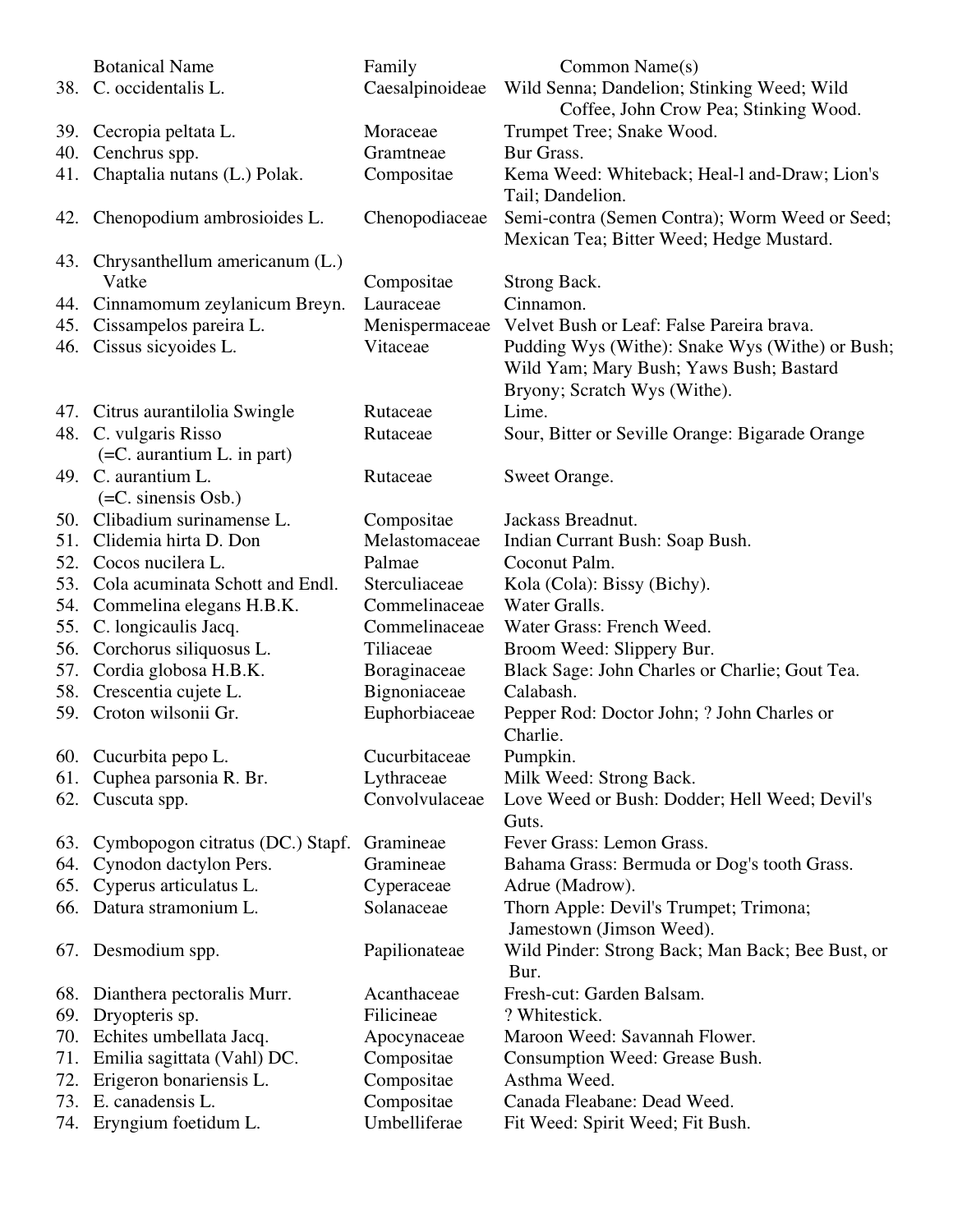|     | <b>Botanical Name</b>                                          | Family          | Common Name(s)                                                              |
|-----|----------------------------------------------------------------|-----------------|-----------------------------------------------------------------------------|
| 75. | Eupatorium macrophyllum L.                                     | Compositae      | Hemp Agrimony: ? Musk Melon; Herbe Chat (<br>(Trinidad).                    |
|     | 76. E. odoratum L.                                             | Compositae      | Jack-in-the-Bush: Bitter Bush; Archangel; Hemp<br>Agrimony; Christmas Rose. |
|     | 77. E. triste DC.                                              | Compositae      | Bitter Bush: Old Woman. Bitter Bush; Hemp<br>Agrimony.                      |
|     | 78. E. villosum Sw.                                            | Compositae      | Bitter Bush: Hemp Agrimony, Old Woman Bitter<br>Bush.                       |
|     | 79. Euphorbia hirta L.                                         | Euphorbiaceae   | Spurge: Milk Weed or Tea; Pempe; Mapempe.                                   |
| 80. | E. hypericifolia L.                                            |                 |                                                                             |
|     | 81. E. hyssopifolia L.                                         | 66              |                                                                             |
|     | 82. E. lasiocarpa Klotzsh.                                     | $\epsilon$      |                                                                             |
|     | 83. Fevillea cordifolia L.                                     | Cucurbitaceae   | Antidote Cocoon: Segra Seed; Nhandiroba.                                    |
|     | 84. Funastrum clausum (Jacq). Schleder Asclepiadaceae          |                 | Milk Wys (Withe).                                                           |
|     | 85. Gesneria sp.                                               | Gesneriaceae    | Rock Bush.                                                                  |
| 86. | Gossypium spp.                                                 | Malvaceae       | Cotton: White Cotton Bush.                                                  |
| 87. | Gouania lupuloides Urb.                                        | Rhamnaceae      | Chew or Chaw Stick.                                                         |
|     | 88. Guaiacum officinale L.                                     | Zygophyllaceae  | Lignum Vitae: Pockwood Tree.                                                |
|     | 89. Haematoxylum campechianum L.                               | Caesalpinoideae | Logwood: Campeachy Logwood; Campeachy<br>Wood.                              |
|     | 90. Helicteres jamaicensis Jacq.                               | Sterculiaceae   | Corkscrew: Screw Tree.                                                      |
|     | 91. Heliotropium parviflorum L.                                | Boraginaceae    | Wild Clary: Dog's Tail; Sage.                                               |
| 92. | Hibiscus elatus Sw.                                            | Malvaceae       | Blueor Mountain Mahoe: Cuba Bark.                                           |
|     | 93. H. sabdarilfa L.                                           | Malvaceae       | Red, French or Indian Sorrel: African Mallow.                               |
|     | 94. Hippeastrum puniceum (Lam.) Urb. Amaryllidaceae            |                 | Red or Maroon Lily.                                                         |
|     | 95. Hyptis pectinata (L.) Poit.                                | Labiatae        | Piaba.                                                                      |
|     | 96. H. suaveolens (L.) Poit.                                   | Labiatae        | Spikenard: Pig Nut.                                                         |
|     | 97. Ipomoea dissecta (Jacq.) Pursh.                            | Convolvulaceae  | Know-you.                                                                   |
|     | 98. Iresinapaniculata Kuntze.                                  | Amaramtaceae    | Juba's Bush                                                                 |
|     | 99. Jatropha curcas L.                                         | Euphorbiaceae   | Physic Nut                                                                  |
|     | 100. J. gossypifolia L.                                        | Euphorbiaceae   | WildCassada; Bellyache Bush; Cassada Marble.                                |
|     | 101. Lantana camara L.                                         | Verbenaceae     | Wild Sage: White Sage.                                                      |
|     | 102. L. croce a Jacq.                                          | Verbenaceae     | Wild Sage: Black Sage.                                                      |
|     | 103. L. involucrata L.                                         | Verbenaceae     | Wild Sage: Wild Mint.                                                       |
|     | 104. L. trifoliata L.                                          | Verbenaceae     | Wild Sage: Goat Weed.                                                       |
|     | 105. Lippia geminata Kunth.<br>106. Malvastrum coromandelianum | Verbenaceae     | Colic Mint: Guinea Mint; Cullen Mint; ? Cat Mint.                           |
|     | Garcke                                                         | Malvaceae       | ? Broomweed: Mallow.                                                        |
|     | 107. Mangifera indica L.                                       | Anacardiaceae   | Mango.                                                                      |
|     | 108. Melochia tomentosa L.                                     | Sterculiaceae   | Tea Bush; Raichie.                                                          |
|     | 109. Mentha viridis L.                                         | Labiatae        | Garden Mint: Black or Sweet Mint.                                           |
|     | 110. Miconia laevigata DC.                                     | Melastomaceae   | Chicken Net: Johnny Berry; Indian Currant Bush.                             |
|     | 111. Micromeria brownei (Sw.) Benth.                           | Labiatae        | Pennyroyal.                                                                 |
|     | 112. M. viminea (L.) Urb.                                      | Labiatae        | Peppermint.                                                                 |
|     | 113. Mikania spp.                                              | Compositae      | Guaco Bush (variable spelling).                                             |
|     | 114. Mimosa pudica L.                                          | Mimosoideae     | Shame Weed; Sensitive Plant. Shama; Shame-a-                                |
|     |                                                                |                 | Lady; Shut Weed, Dead and Awake.                                            |
|     | 115. Momordica charantia L.                                    | Cucurbitaceae   | Cerasee.                                                                    |
|     | 116. Morinda Royoc L.                                          | Rubiaceae       | Red Gal: Strong Back; Yaw Weed Duppy Poison;<br>Yellow Ginger.              |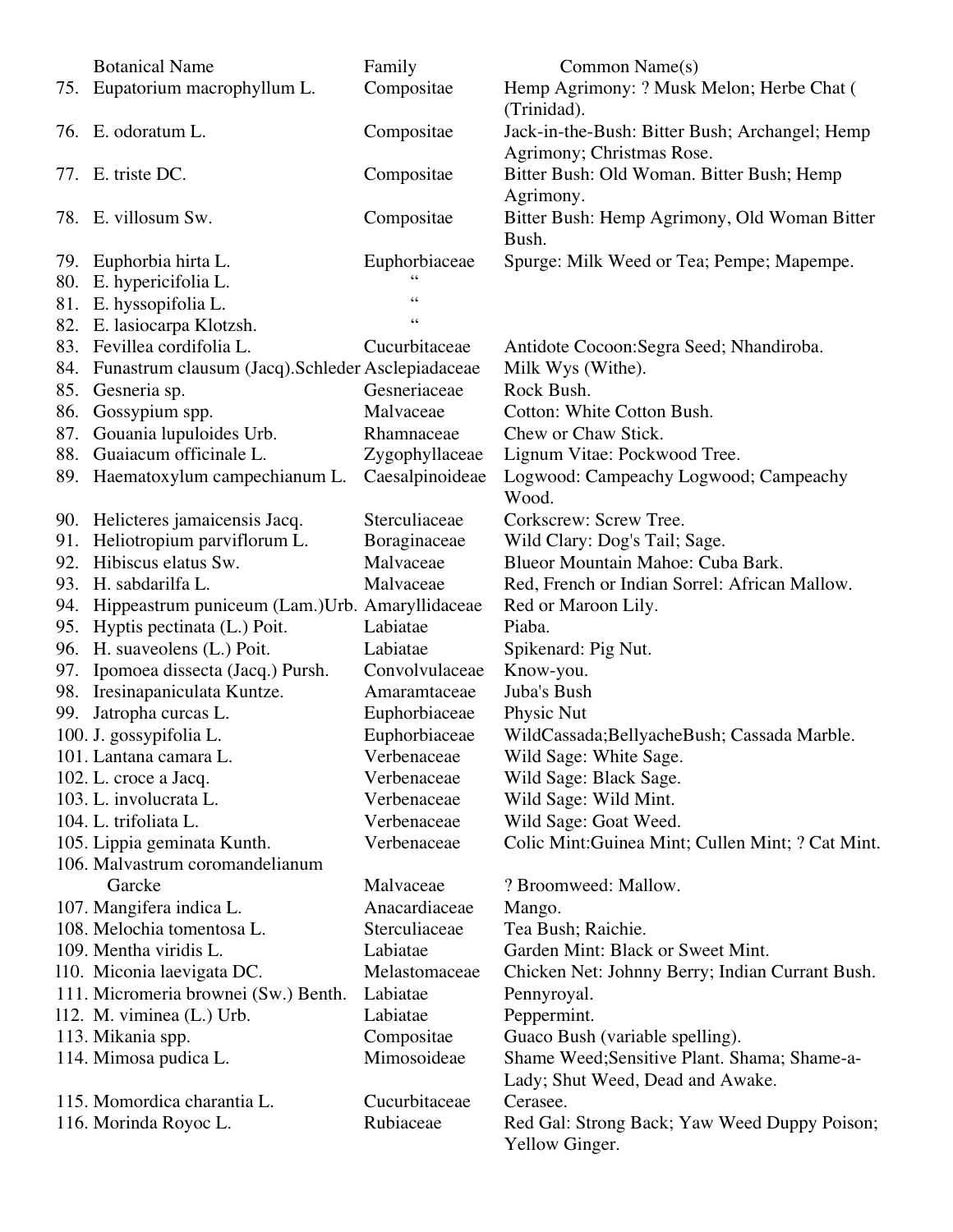| 117. Myristica fragrans Houtt         | Myristicaceae  | Nutmeg.                                                                   |
|---------------------------------------|----------------|---------------------------------------------------------------------------|
| 118. Ocimum basilicum L.              | Labiateae      | Barsley.                                                                  |
| 119. O. micrantham Willd.             | Labiateae      | WildBarsley(WildBasil); Mosquito Bush.                                    |
| 120. Opuntia tuna Miller              | Cactaceae      | Tuna: Prickly Pear; Indian Fig.                                           |
| 121. Oryctanthus occidentalis Eichl.  | Loranthaceae   | Godbush; Scorn-the-Earth; Mistletoe.                                      |
| 122. Parthenium hysterophorus L.      | Compositae     | Wild Wormwood: Bastard Feverfew; Mugwort;                                 |
|                                       |                | Whitehead; Dog Flea Weed.                                                 |
| 123. Passillora foetida L.            | Passifloraceae | Love-in-a-mist; Granadilla.                                               |
| 124. P. sexflora Juss.                | Passifloraceae | Duppy Pumpkin; Passion Flower, Bat Wing; Goat<br>or Duck Foot.            |
| 125. Pectis spp.                      | Compositae     | Stink Weed.                                                               |
| 126. Peperomia pellucida Kunth.       | Piperaceae     | Pepper Elder (Helda); Rat Ears; Ratta Temper;<br>Silver Bush; Shiny Bush. |
| 127. Persea americana Mill.           | Lauraceae      | Avocado or Alligator Pear.                                                |
| 128. Petiveria alliacea L.            | Phytolaccaceae | Guinea Hen Weed; Strong Man's Weed.                                       |
| 129. Phthirusa pauciflora Eichl.      | Loranthaceae   | Mistletoe; Scorn-the-Earth.                                               |
| 130. Phyllantrus niruri L.            | Euphorbiaceae  | Carry-me-seed; Seed-underleaf; Quinine Weed.                              |
| 131. Physalis angulata L.             | Solanaceae     | Poisonous Cape Gooseberry; Winter Cherry; Hog<br>Weed.                    |
| 132. Picraena excelsa Lindl.          | Simarubaceae   | Jamaica Quassia; Bitter Wood; Bitter Ash.                                 |
| 133. Picramnia antidesma Sw.          | Simarubaceae   | Majoe or Macary Bitters; Old Woman's Bitter;                              |
|                                       |                | Bitter Wood; Tom Bontrin's Bush.                                          |
| 134. Pilea microphylla Liebm.         | Urticaceae     | Wild Thyme (Tim); Lace or Artillery Plant; Baby<br>puzzle.                |
| 135. Pimenta officinalis Lindl.       | Myrtaceae      | Pimento; Allspice.                                                        |
| 136. Piper Amalgo L.                  | Piperaceae     | Joint Wood; Pepper Elder (Helda).                                         |
| 137. P. nigrinodum C. DC.             | Piperaceae     | Jointer Bush; Black Jointer or Joint (Giant).                             |
| 138. P. umbellatum L.                 | Piperaceae     | Cow or Colt's Foot.                                                       |
| 139. Plantago major L.                | Plantaginaceae | English Plantain.                                                         |
| 140. Pluchea odorata L. Casso         | Compositae     | Riverside Tobacco; Wild Tobacco; Sweet-scented<br>Fleabane; Cure-for-all. |
| 141. Polypodium exiguum Hew.          | Filicineae     | ?Hug-me-tight.                                                            |
| 142. Priva lappulaceae L.             | Verbenaceae    | Clammy Bur; Rattleweed; Styptic Bur; Velvet Bur.                          |
| 143. Ricinus communis L.              | Euphorbiaceae  | Castor Oil Plant.                                                         |
| 144. Rytidophyllum tomentosum Mart.   | Gesneriaceae   | Search.my-heart.                                                          |
| 145. Saccharum officinarum L.         | Gramineae      | Sugar Cane.                                                               |
| 146. Salvia serotina L.               | Labiatae       | Chicken Weed or Bitters; Wild Sage.                                       |
| 147. Sambucus simpsonii Rehder.       | Caprifolicaeae | Elder.                                                                    |
| 148. Sapota achras Mill.              | Sapotaceae     | Naseberry: Sapodilla.                                                     |
| 149. Sauvagesia brownei Planch.       | Ochnaceae      | Strong Back; Iron Shrub.                                                  |
| 150. Smilax balbisiana Kth.           | Lilaceae       | China Root.                                                               |
| 151. S. ornata Hook.                  | Liliaceae      | Jamaican Sarsaparilla.                                                    |
| 152. Solanum aculeatissimum Jacq.     | Solanaceae     | Cockroach poison.                                                         |
| 153. S. mammosum L.                   | Solanaceae     | Sousumba; Turkey Berry; Mackaw Bush.                                      |
| 154. S. torvum Sw.                    | Solanaceae     | Sousumba; Turkey Berry.                                                   |
| 155. S. nigrum L.                     | Solanaceae     | Branched Calalu: Guma; Black Nightshade.                                  |
| 156. Spigelia anthelmia L.            | Loganiaceae    | Pink Root; Worm Grass; Pink Weed; Indian Pink.                            |
| 157. Spondias monbin L.               | Anacardiaceae  | Hog Plum.                                                                 |
| 158. Stachytarpheta jamaicensis Varl. | Verbenaceae    | Vervain (Vervine, Verryvine).                                             |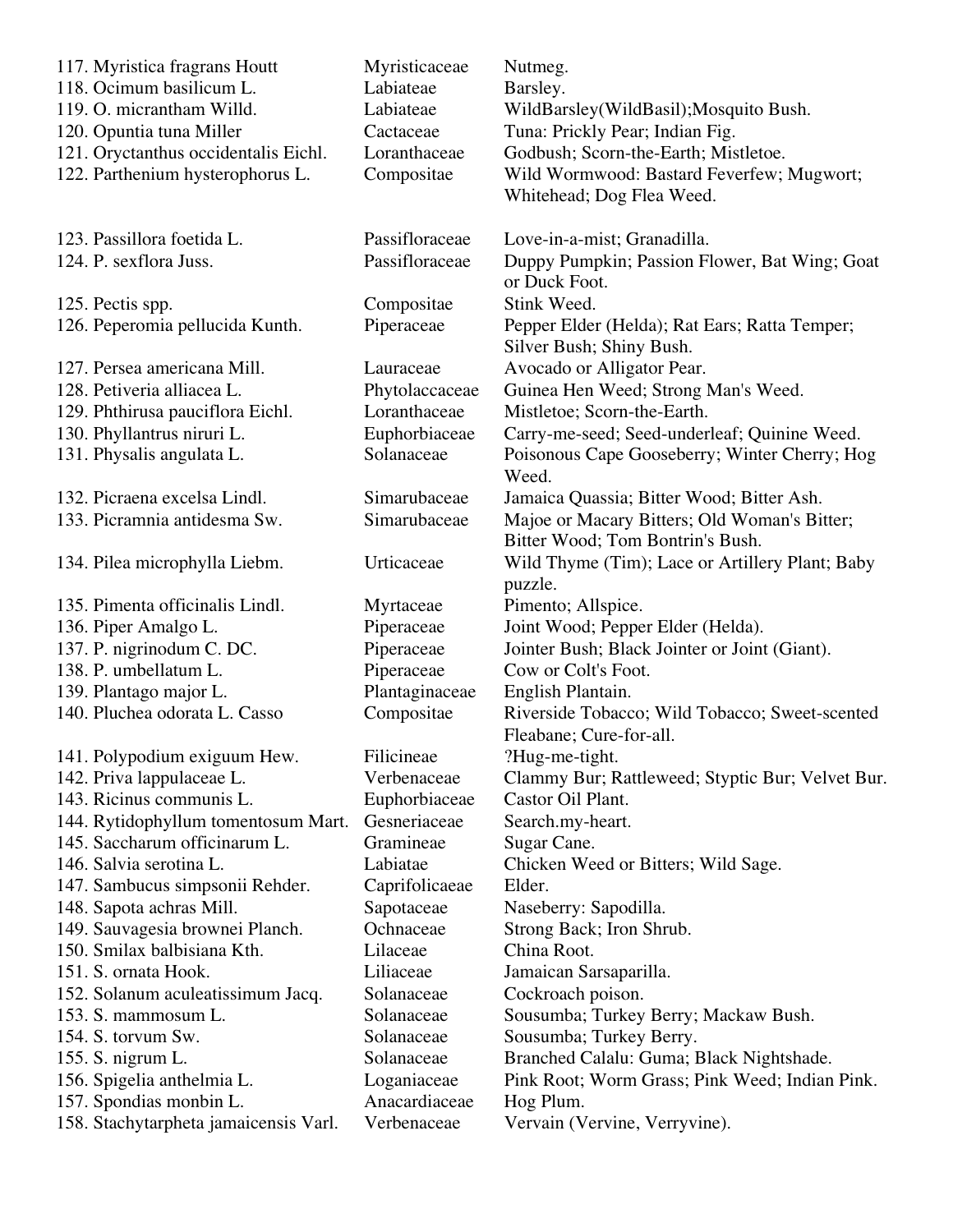| 159. Stylosanthes hamata Taub.      | Papilionateae   | Donkey Weed; Lady's Fingers; Cheesy Toes; Pencil<br>Flower. |
|-------------------------------------|-----------------|-------------------------------------------------------------|
| 160. S. viscosa Sw.                 | Papilionateae   | Poor Man's Friend.                                          |
| 161. Swietenia mahagoni Jacq.       | Meliaceae       | Mahogany.                                                   |
| 162. Tamarindus indica L.           | Caesalpinotdeae | Tamarind.                                                   |
| 163. Tournefortia hirsutissima L.   | Boraginaceae    | Chigger Nut: Crocus Bush; ?Hog Hook.                        |
| 164. Tribulus cistoides L.          | Zygophyllaceae  | Jamaica or Kingston Buttercup; Police Macca; Kill           |
|                                     |                 | Buckra; Turkey Blossom.                                     |
| 165. Triumfetta spp.                | Tiliaceae       | Bur Weed or Bush.                                           |
| 166. Turnera ulmifolia L.           | Turneraceae     | Ram-goat Dash Along (R-g Nationa) or Rational);             |
|                                     |                 | Dash Along; Sage or Holly Rose.                             |
| 167. Vernonia divaricata Sw.        | Compositae      | Old Man Bitter Bush: Fleabane.                              |
| 168. Vinca rosea L. (Lochnera rosea | Apocynaceae     | Periwinkle; Ram-goat Rose; Brown Man's Fancy;               |
| $(L.)$ Reicheub.)                   |                 | Old Maid                                                    |
| 169. Waltheria americana L,         | Sterculiaceae   | Raichie.                                                    |
| 170. Wedelia trilobata (L.) Hitchc  | Compositae.     | Wild or Running Marigold: Mary gold; Creeping               |
|                                     |                 | Ox-eye; Water Weed.                                         |
| 171. Zebrina pendula Schnitzl       | Commelinaceae   | Red Water Grass: Creeping Jenny; Wandering Jew;             |
|                                     |                 | Rolling Calf Bed.                                           |
| 172. Zingiber officinale Rose.      | Zingiberaceae   | Ginger.                                                     |

# APPENDIX II

Index of Common Names of Jamaican Medicinal Plants, with cross reference by number to the botanical name in Appendix I

| Absinth                 | 16             | <b>Black Joint (Giant)</b> | 137          |
|-------------------------|----------------|----------------------------|--------------|
| Adrue (Hadrow)          | 65             | <b>Black Jointer</b>       | 137          |
| Akee                    | 24             | <b>Black Mint</b>          | 109          |
| <b>Alligator Pear</b>   | 127            | <b>Black Nightshade</b>    | 155          |
| Allspice                | 135            | <b>Black Sage</b>          | 57.102       |
| Aloes                   | $\overline{4}$ | <b>Blood Flower</b>        | 19           |
| Angeleen Tree           | 9              | <b>Blue Mahoe</b>          | 92           |
| Antidote Cocoon         | 83             | <b>Bonduc</b>              | 28, 29       |
| Aralia                  | 14             | <b>Branched Calalu</b>     | 155          |
| Archange                | 176            | <b>Breadfruit</b>          | 18           |
| <b>Artillery Plant</b>  | 134            | <b>Broomweed</b>           | 56, ?106     |
| Asthma Weed             | 72             | <b>Brown Man's Fancy</b>   | 168          |
| Avocado Pear            | 127            | <b>Bur Bush</b>            | 165          |
| <b>Baby Puzzle</b>      | 134            | <b>Bur Grass</b>           | 40           |
| <b>Bahama Grass</b>     | 64             | <b>Bur Weed</b>            | 165          |
| <b>Barsley</b>          | 118            | <b>Button Bush</b>         | 25, 26       |
| <b>Bastard Bryony</b>   | 46             | <b>Button Weed</b>         | 25, 26       |
| <b>Bastard Cabbage</b>  | 9              | Cabbage (Bark) Tree        | 9            |
| <b>Bastard Feverfew</b> | 122            | Calabash                   | 58           |
| Bastard Ipecacuanha     | 19             | Calalu                     | 5, 6, 7, 155 |
| <b>Bat Wing</b>         | 124            | Campeachy Logwood          | 89           |
| Bee-bee                 | 32             | Campeachy Wood             | 89           |
| Bee Bur                 | 67             | Canada Fleabane            | 73           |
| Bee Bush                | 67             | Carry-me-seed              | 130          |
|                         |                | Cashew                     | 8            |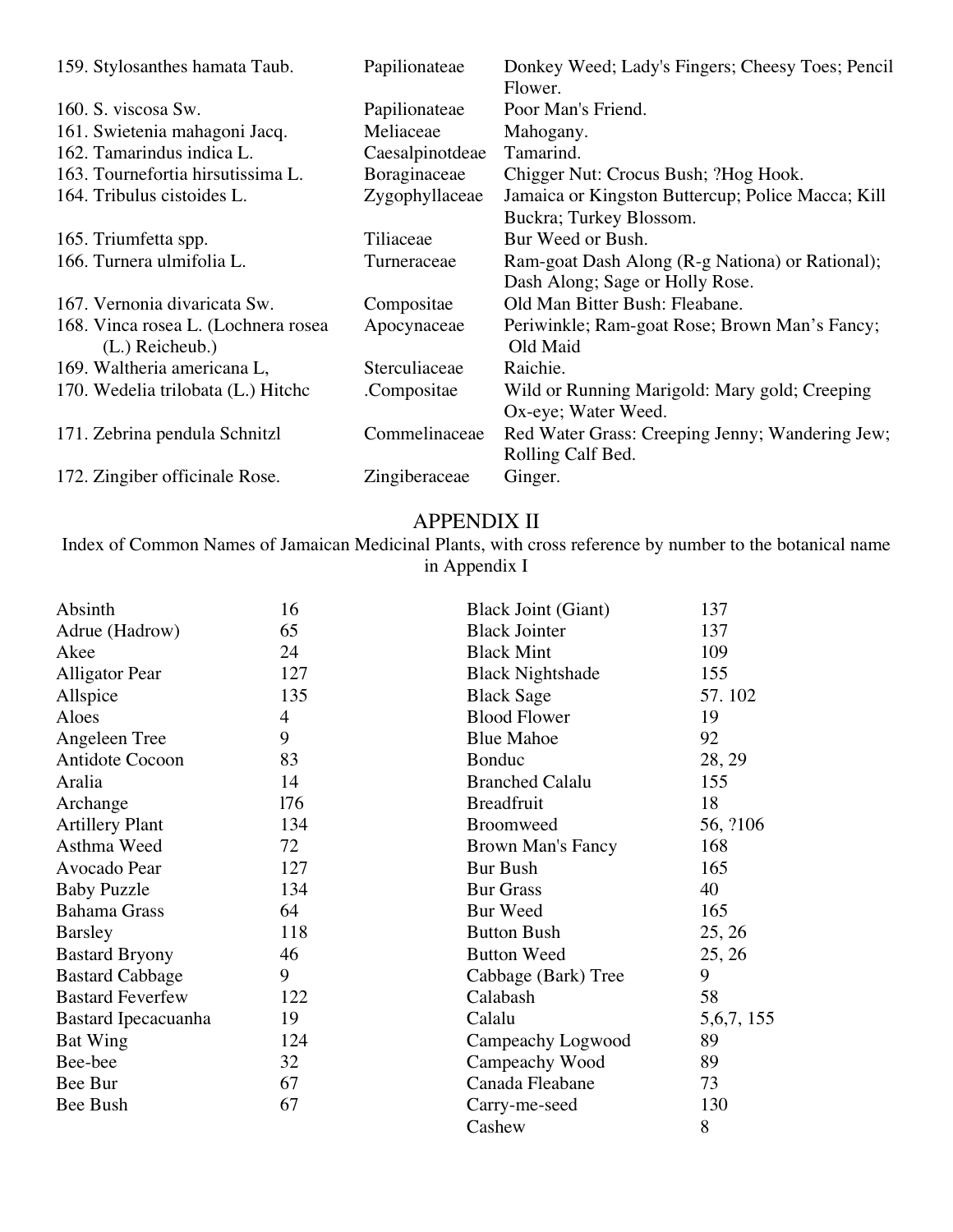| <b>Belly-ache Bush</b>  | 100            | Cassada Marble          | 100            |
|-------------------------|----------------|-------------------------|----------------|
| Bermuda Grass           | 64             | <b>Castor Oil Plant</b> | 143            |
| <b>Bichy</b>            | 53             | Cat Mint                | ?105           |
| <b>Bird Pepper</b>      | 33             | Cerasee                 | 115            |
| <b>Bissy</b>            | 53             | Chaw Stick              | 87             |
| <b>Bitter Ash</b>       | 132            | <b>Cheesy Toes</b>      | 159            |
| <b>Bitter Bush</b>      | 76, 77, 78     | <b>Chew Stick</b>       | 87             |
| <b>Bitter Weed</b>      | 42             | <b>Chicken Bitters</b>  | 146            |
| <b>Bitter Wood</b>      | 132, 133       |                         |                |
| Chicken Net             | 110            | <b>Goat Foot</b>        | 124            |
| Chicken Weed            | 146            | Goat Weed               | 104            |
| <b>Chigger Nut</b>      | 163            | God Bush                | 121            |
| China Root              | 150            | Goldenrod               | 22             |
| Christmas Rose          | 76             | Gout Tea                | 57             |
| Cinnamon                | 44             | Granadilla              | 123            |
| <b>Clammy Bur</b>       | 142            | Grease Bush             | 71             |
| Cockroach Poison        | 152            | Green Calalu            | $\tau$         |
| Coconut Palm            | 52             | Grey Nicker             | 29             |
| Cola                    | 53             | <b>Guaco Bush</b>       | 113            |
| Colic Mint              | 105            | Guinea Hen Weed         | 128            |
| Colic Weed              | $\overline{2}$ | Guinea Mint             | 105            |
| Coin Foot               | 138            | Guma                    | 155            |
| Congo Pea               | 131            | Gungo Pea               | 31             |
| <b>Consumption Weed</b> | 71             | Hadrow (Adrue)          | 65             |
| Corkscrew               | 90             | Heal-I-and-Draw         | 41             |
| Cotton                  | 86             | <b>Hedge Mustard</b>    | 42             |
| <b>Cow Foot</b>         | 138            | Hell Weed               | 62             |
| Crab's Eyes             | 1              | Hemp Agrimony           | 75, 76, 77, 78 |
| Creeping Jenny          | 171            | Herbe Chat (Trinidad)   | 75             |
| Creeping Ox-eye         | 170            | <b>Hog Hook</b>         | ?163           |
| Crocus Bush             | 163            | Hog Plum                | 157            |
| Cuba Bark               | 92             | Hog Weed                | 131            |
| <b>Cullen Mint</b>      | 105            | <b>Holly Rose</b>       | 166            |
| Cure-for-all            | 140            | Honeysuckle             | 22             |
| <b>Custard Apple</b>    | 12             | Hug-me-close            | $\overline{2}$ |
| Dandelion               | 36, 38, 41     | Hug-me-tight            | ?141           |
| Dash Along              | 166            | <b>Indian Currant</b>   |                |
| Dead and Awake          | 114            | <b>Bush</b>             | 51, 110        |
| Dead Weed               | 73             | Indian Fig              | 120            |
| Devil's Backbone        | $\overline{2}$ | <b>Indian Pink</b>      | 156            |
| Devil's Guts            | 62             | <b>Indian Sorrel</b>    | 93             |
| Devil's Horsewhip       | $\overline{2}$ | Iron Shub               | 149            |
| Devil's Riding Whip     | $\overline{2}$ | Italian Senna           | 37             |
| Devil's Trumpet         | 66             | Jackass Breadnut        | 50             |
| Divi-divi               | 30             | Jack-in-the-Bush        | 76             |
| Doctor John             | 59             | Jamaica Buttercup       | 164            |
| Dodder                  | 62             | Jamaica Quassia         | 132            |
| Dog-flea Weed           | 122            | Jamaica                 |                |
| Dog Senna               | 37             | Sarsaparilla            | 151            |
| Dog's Tail              | 91             | Jamaica Senna           | 37             |
| Dog's Tooth Grass       | 64             | Jamestown Weed          | 66             |
|                         |                |                         |                |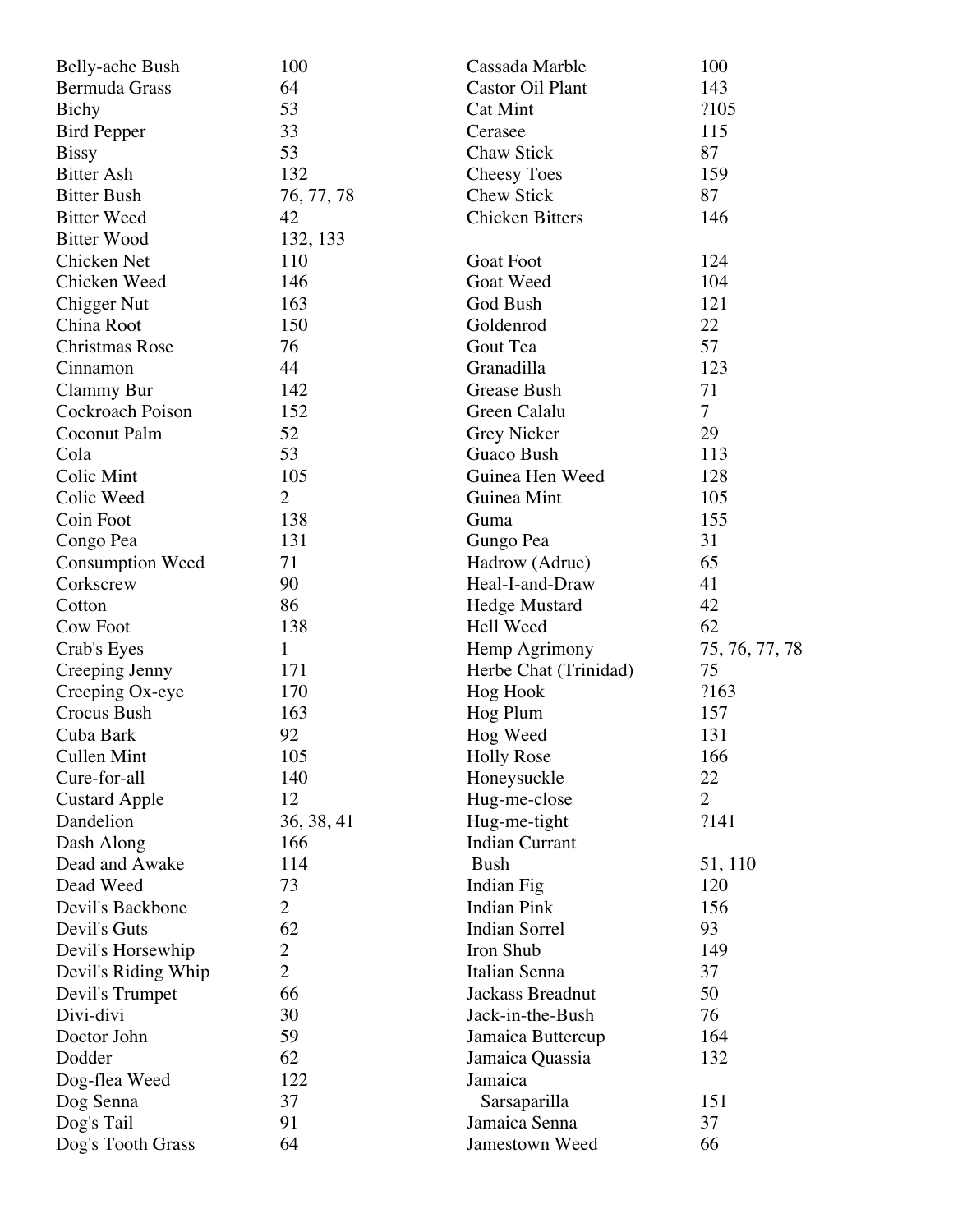| Donkey Weed             | 159                | Jimson Weed         | 66           |
|-------------------------|--------------------|---------------------|--------------|
| Duck Foot               | 124                | John Bush           | 23           |
| Duppy Poison            | 116                | John Charles (or    |              |
| Duppy Pumpkin           | 124                | Charlie)            | 57, ?59      |
| Elder                   | 147                | John Crow Beads     | 1            |
| <b>English Plantain</b> | 139                | John Crow Pea       | 38           |
| False Pareira-brava     | 45                 | Johnny Berry        | 110          |
| <b>Fever Grass</b>      | 63                 | Jointer Bush        | 137          |
| Fit Bush                | 74                 | Joint Wood          | 136          |
| Fit Weed                | 74                 | Juba's Bush         | 98           |
| Fleabane                | 167                | Kema Weed           | 41           |
| French Sorrel           | 93                 | Kill Buckra         | 164          |
| French Weed             | 55                 | Kingston Buttercup  | 164          |
| Fresh Cut               | 68                 | Know-you            | 97           |
| Gamboge Thistle         | 15                 | Kola                | 53           |
| Garden Balsam           | 68                 | Lace Plant          | 134          |
| <b>Garden Bitters</b>   | 17                 | Lady's Fingers      | 159          |
| Garden Calalu           | $\tau$             | Leaf of Life        | 27           |
| Garden Mint             | 109                | <b>Lemon Grass</b>  | 63           |
| Garlic                  | 3                  | Libi-dibi           | 30           |
| Ginger                  | 172                |                     |              |
| Lick Weed               | $\mathbf{1}$       | Piaba               | 95           |
| Lignum Vitae            | 88                 | Pigeon Pea          | 31           |
| Lime                    | 47                 | Pig Nut             | 96           |
| Lion's Tail             | 41                 | Pimento             | 135          |
| Liquorice Vine          | $\mathbf{1}$       | <b>Pink Root</b>    | 156          |
| Logwood                 | 89                 | Pink Weed           | 156          |
| Love Buah               | 62                 | Pockwood Tree       | 88           |
| Love-in-a-Mist          | 123                | Poisonous Cape      |              |
| Love Weed               | 62                 | Gooseberry          | 131          |
| <b>Macary Bitters</b>   | 133                | Police Macca        | 164          |
| Mackaw Bush             | 153                | Poor Man's Friend   | 160          |
| Mahogany                | 161                | Port Royal Senna    | 37           |
| Majoe Bitters           | 133                | Prickly Calalu      | 5            |
| Mallow                  | 106                | Prickly Pear        | 120          |
| Man Back                | 67                 | Prickly Poppy       | 15           |
| Mango                   | 107                | Pumpkin             | 60           |
| Mapempe                 | 79, 80, 81, 82     | Pudding Wys (Withe) | 46           |
| Marigold                | 22, 170            | Quassia             | 132          |
| Maroon Lily             | 94                 | Quinine Weed        | 130          |
| Maroon Weed             | 70                 | Raichie             | 108, 169     |
| Mary Bush               | 46                 | Ram-goat Dash Along | 166          |
| Marygold                | 170                | Ram-goat National   | 166          |
| McKathy Weed            | 22                 | Ram-goat Rational   | 166          |
| McKitty Weed            | 22                 | Ram-goat Rose       | 168          |
| <b>Mexican Poppy</b>    | 15                 | Ratta Temper        | 126          |
| Mexican Tea             | 42                 | <b>Rat Ears</b>     | 126          |
| <b>Mexican Thistle</b>  | 15                 | <b>Rattle Weed</b>  | 142          |
| Milk Tea                | 79, 80, 81, 82     | Red-Bead Vine       | $\mathbf{1}$ |
| Milk Weed               | 61, 79, 80, 81, 82 | Red Gal             | 116          |
| Milk Witl:-e (Wys)      | 84                 | Redhead             | 19           |
|                         |                    |                     |              |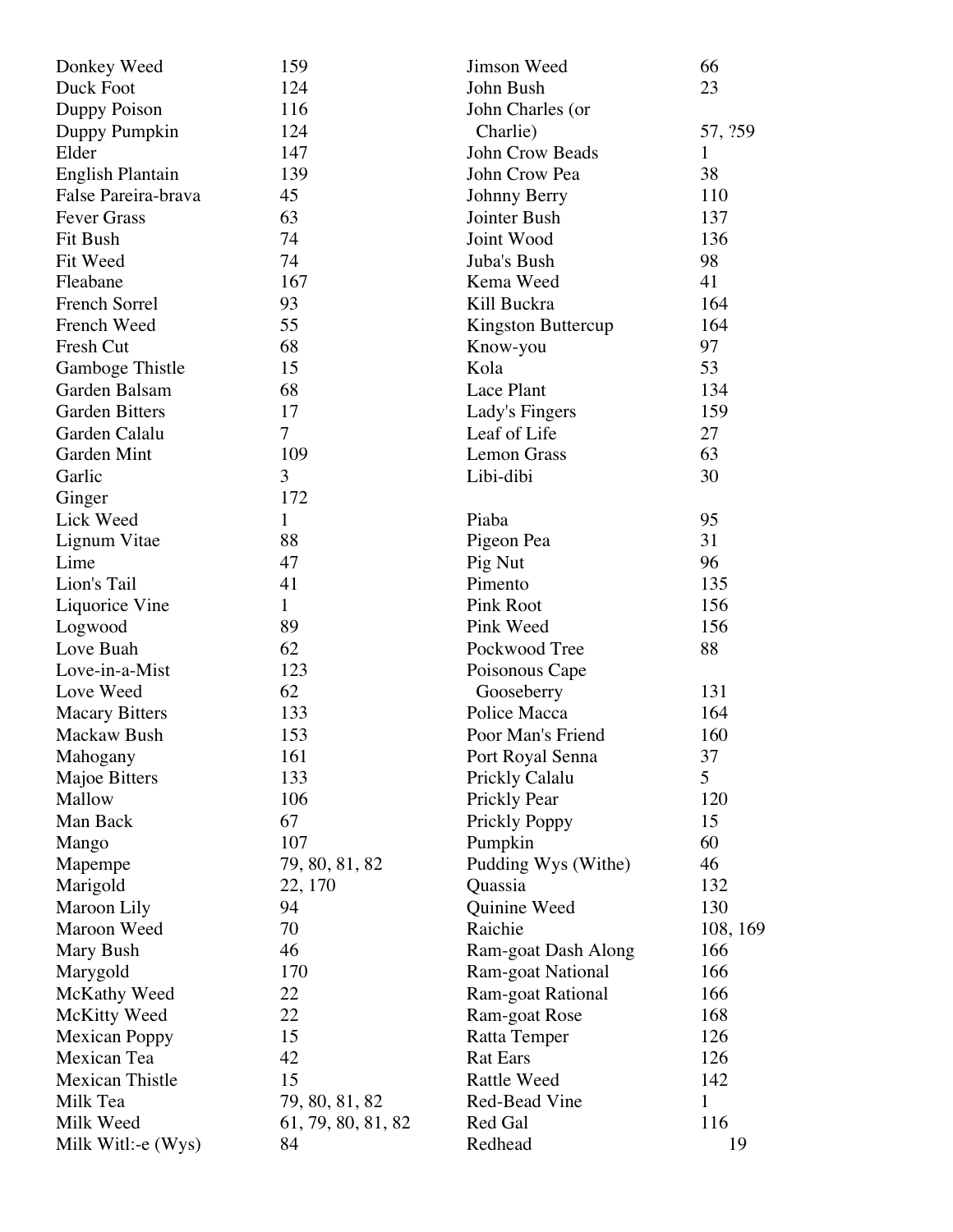| Mint                   | 103, 105, 109  | Red Lily                 | 94                     |
|------------------------|----------------|--------------------------|------------------------|
| Mistletoe              | 121, 129       | Red Sorrel               | 93                     |
| Mosquito Bush          | 119            | <b>Red Water Grass</b>   | 171                    |
| <b>Mountain Mahoe</b>  | 92             | <b>Rice Bitters</b>      | 10                     |
| Mugwort                | 122            | Riverside Tobacco        | 140                    |
| Musk Melon             | 175            | <b>Rock Bush</b>         | 85                     |
| Naseberry              | 148            | Rolling Calf Bed         | 171                    |
| Nhandiroba             | 83             | <b>Running Marigold</b>  | 170                    |
| Nicker                 | 28, 29         | Sage                     | 57, 91, 101, 102, 103. |
| No-eye Pea             | 31             |                          | 104, 146               |
| Nutmeg                 | 117            | Sage Rose                | 166                    |
| Old Maid               | 168            | Sapodilla                | 148                    |
| Old Man Bitter Bush    | 167            | Sarsaparilla             | 151                    |
| Old Woman Bitter       |                | Savannah Flower          | 70                     |
| <b>Bush</b>            | 77,78          | Scorn-the-Earth          | 121, 129               |
| Old Woman's Bitter     | 133            | Scratch Withe (Wys)      | 46                     |
| Orange - Bitter, Biga- |                | <b>Screw Tree</b>        | 90                     |
| rade, Seville or       |                |                          |                        |
| Sour                   | 48             | Search-my-Heart          | 144                    |
| Orange - Sweet         | 49             | Seed-under-leaf          | 130                    |
| Papaw                  | 35             | Segra Seed               | 83                     |
|                        |                | Semicontra (Semen        |                        |
| Passion Flower         | 124            |                          | 42                     |
|                        |                | contra)                  | $\overline{4}$         |
| Pempe<br>Pencil Flower | 79, 80, 81, 82 | Semper vivum             | 37                     |
|                        | 159<br>111     | Senegal Cassia           | 37                     |
| Pennyroyal             | 34             | Senegal Senna<br>Senna   |                        |
| Pepper                 |                |                          | 37, 38                 |
| Pepper Elder (Helda)   | 126, 136       | <b>Sensitive Plant</b>   | 114                    |
| Peppermint             | 112            | Shama                    | 114                    |
| Pepper Rod             | 59             | Shame-a-Lady             | 114                    |
| Periwinkle             | 168            | Shame Weed               | 114                    |
| Physic Nut             | 99             | <b>Shiny Bush</b>        | 126                    |
| Shut Weed              | 114            | Velvet Bur               | 142                    |
| Silver Bush            | 126            | Velvet Bush              | 45                     |
| Simple Bible           | $\overline{4}$ | Velvet Leaf              | 45                     |
| Sinkle Bible           | $\overline{4}$ | Vervain (Vervine or      |                        |
| Slippery Bur           | 56             | Verryvine)               | 158                    |
| <b>Snake Bush</b>      | 46             | Wandering Jew            | 171                    |
| Snake Withe (Wys)      | 46             | <b>Water Grass</b>       | 54, 55, 171            |
| Snake Wood             | 39             | Water Weed               | 170                    |
| Soap Bush              | 51             | Whiteback                | 41                     |
| Sorrel                 | 93             | <b>White Cotton Bush</b> | 86                     |
| Soursop                | 11             | Whitehead                | 20, 122                |
| Sousumber              | 153, 154       | White Sage               | 101                    |
| Spanish Calalu         | 6              | Whitestick               | ?69                    |
| <b>Spanish Nettle</b>  | 21             | Wild Bars1ey (Basil)     | 119                    |
| Spanish Needle         | 21             | Wild Cassada             | 100                    |
| Spikenard              | 96             | Wild Clary               | 91                     |
| Spinach                | 5,6,7          | Wild Coffee              | 38                     |
| Spirit Weed            | 74             | Wild Hops                | 23                     |
| Spurge                 | 79, 80, 81. 82 | Wild Ipecacuanha         | 19                     |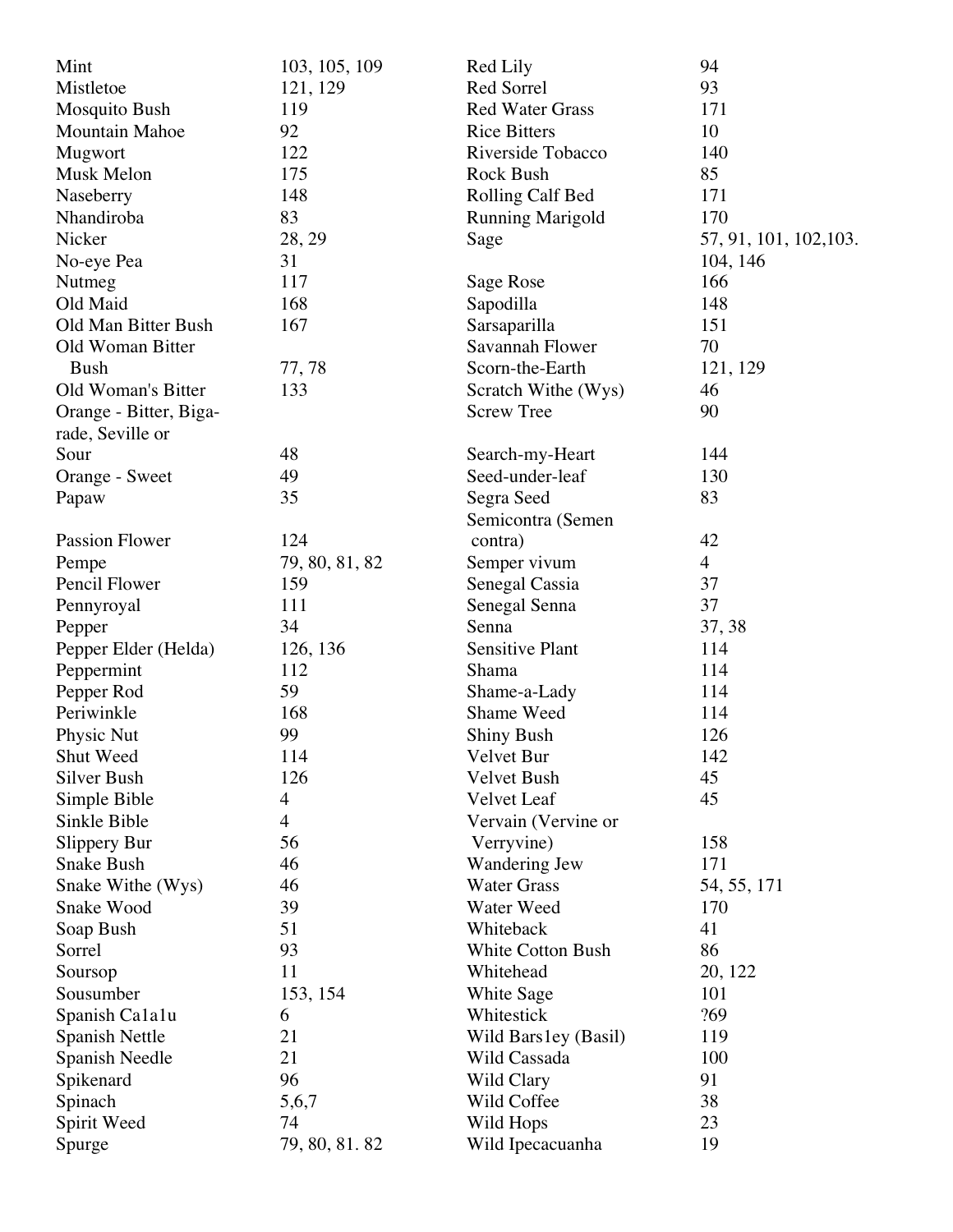| <b>Stinking Weed</b>     | 38                   | Wild Liquorice        | 1                       |
|--------------------------|----------------------|-----------------------|-------------------------|
| Stinking Wood            | 38                   | Wild Marigold         | 170                     |
| <b>Stink Weed</b>        | 125                  | Wild Mint             | 103                     |
| <b>Strong Back</b>       | 43, 61, 67, 116, 149 | Wild Pinder           | 67                      |
| <b>Strong Man's Weed</b> | 128                  | Wild Rice             | 10                      |
| Styptic Bur              | 142                  | Wild Sage             | 101. 102, 103, 104. 146 |
| <b>Sugar Cane</b>        | 145                  | Wild Senna            | 37, 38                  |
| <b>Sweet Mint</b>        | 109                  | Wild Thyme (Tim)      | 134                     |
| Sweet-scented            |                      | Wild Tobacco          | 140                     |
| Fleabane                 | 140                  | Wild Wormwood         | 122                     |
| Sweetsop                 | 13                   | Wild Yam              | 46                      |
| Tamarind                 | 162                  | Winter Cherry         | 131                     |
| Tea Bush                 | 108                  | <b>Worm Grass</b>     | 156                     |
| Thorn Apple              | 66                   | Worm Seed             | 42                      |
| Tom Bontrin's Bush       | 133                  | Worm Weed             | 16, 42                  |
| Trimona                  | 66                   | Worm Wood             | 9                       |
| Tripoli Senna            | 37                   | <b>Yaws Bush</b>      | 46                      |
| <b>Trumpet Tree</b>      | 39                   | Yaw Weed              | 116                     |
| Tuna                     | 120                  | <b>Yellow Ginger</b>  | 116                     |
| Turkey Berry             | 153, 154             | <b>Yellow Nicker</b>  | 28                      |
| Turkey Blossom           | 164                  | <b>Yellow Thistle</b> | 15                      |

# APPENDIX III

Index of Disorders with the Plants stated to be used as remedies.

# ABSCESSES AND ULCERS

| Cocos nucifera L.                        |  |
|------------------------------------------|--|
| Crescentia cujete L.                     |  |
| Datura stramonium L.                     |  |
| Eryngium foetidum L.                     |  |
| <b>†Hippeastrum puniceum (Lam.)</b> Urb. |  |
| Ipomoea sp.                              |  |
| Miconia laeyigata DC.                    |  |
| <b>+Opuntia tuna Miller</b>              |  |
| Polak Passiflora sexflora Juss.          |  |
| Picramnia antidesma Sw.                  |  |
| Piper umbellatum L.                      |  |
| Plantago major L.                        |  |
| Pluchea odorata (Desv.) Casso            |  |
| <b>TRicinus communis L.</b>              |  |
| Tamarindus indica L.                     |  |
|                                          |  |

# ASTHMA AND BRONCHITIS

Corchorus siliquosus L.<br>+Datura stramonium L.

Allium sativum L.<br>
Corchorus siliquosus L.<br>
Euphorbia hirta L.<br>
Euphorbia hirta L. tDatura stramonium L.<br>
Erigeron bonariensis L.<br> **Existence** Communication in the Communication of the Communication of the Communication of the Communication of the Communication of the Communication of the Communication +Pilea microphylla Liebm.

✝Known to be used in Jamaica at the present time.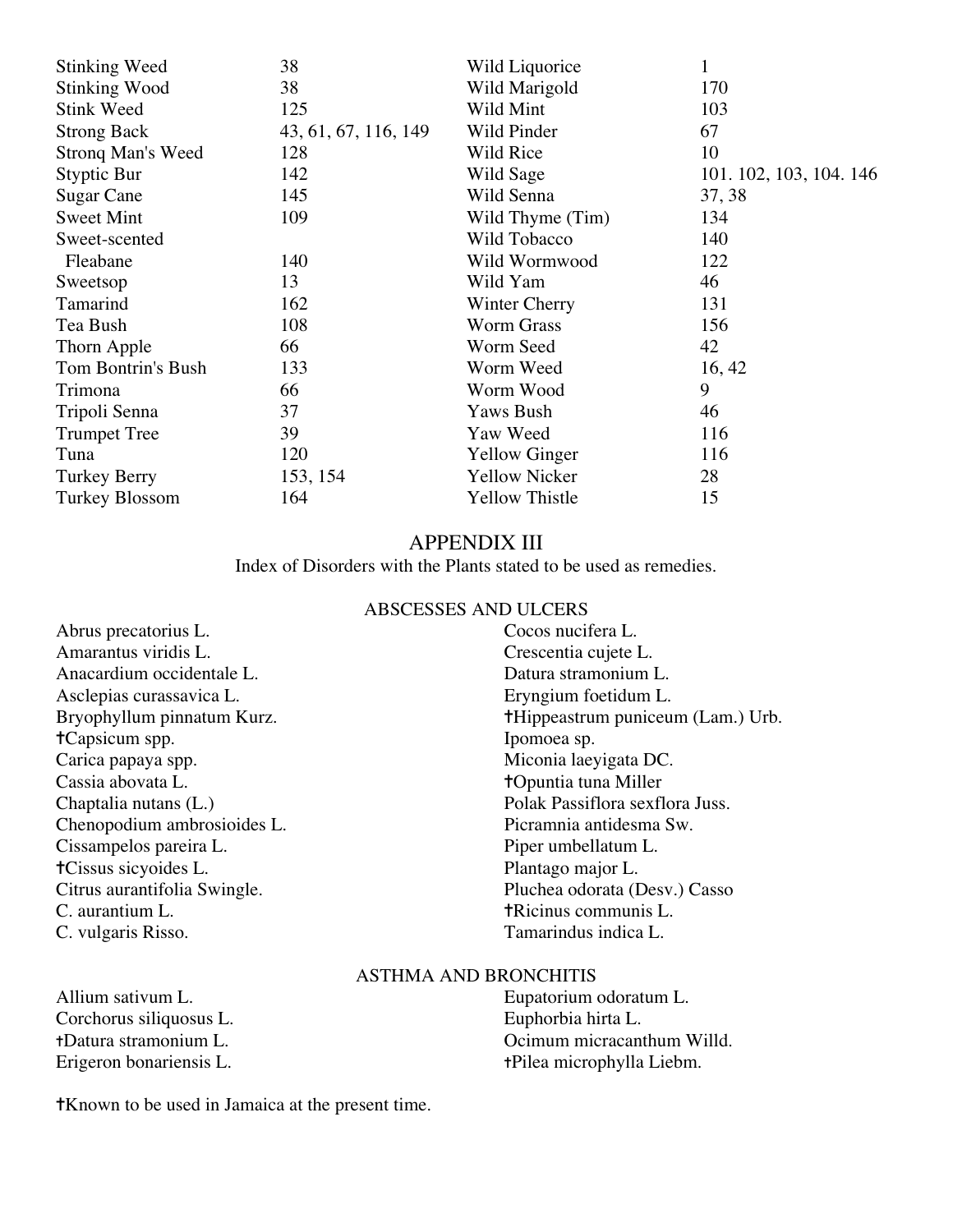#### BLOOD PRESSURE

✝Atocarpus incisa L. ✝E. hyssopifolia L. ✝Caesalpinia bonduc.Roxb. ✝E. lasiocarpa Klotzsh. ✝Cassia occidentalis L. ✝Persea americana Mill. ✝Euphorbia hirta L. ✝Pthirusa parvillora Eichl. ✝E. hypericifolia L. ✝Vinca rosea L.

Cassia obovata L.Datura stramonium L.

Abrus precatorius L. Hyptis suaveolens (L.) Poit. ✝Achyranthesindica Mill Iresine paniculata Kuntze. Asclepias curassavica L. ✝Lippia geminata Ktr.. Bidens pilosa L. **the that is the the set of the the three terms** of the terms of the terms of the terms of the terms of the terms of the terms of the terms of the terms of the terms of the terms of the terms of the terms Capsicum spp. Picramnia antidesma Sw. Chaptalia nutans (L.) Polak. Piper amalgo L. Cinnamomum zeylandicum Breyn. ✝Salvia serotina L. ✝Cuscuta spp. Vernonia divaricata Sw. Dianthera pectoralis Murr. ✝Zingiber officinale Rose.

✝Abrus preccttorius L. ✝Dianthera pectoralis Murr. ✝Achyranthes indica Mill. Dryopteris sp. ✝Aloe vulgaris Lam. ✝Emilia sagittata (Vahl.) DC. Anacardium occidentale L. ✝Eryngium foetidum L. ✝Andrographis paniculata Ns. ✝Eupatorium odoratum L. Annona muricata L. **the transfer of the transfer of the transfer of the transfer of the transfer of the transfer of the transfer of the transfer of the transfer of the transfer of the transfer of the transfer of the transf** ✝Aralia guilfoylei Cogn and Marcb Gossypium spp. Bidens pilosa L. ✝Heliotropium parviflorum L. tB. reptans (L.) G. Don Hibiscus elatus Sw. ✝Blighia sapida HoenigH. sabdariffa L. ✝Bryophyllum pinnatum Kurz. Hyptis pectinata (L.) Poit. ✝Cajanus cajan Millsp. Iresine paniculata Kuntze. Calea jamaicensis L. ✝Lantana camara L. Cassia occidentalis L.  $\qquad \qquad$  L. involucrata L. ✝Cecropia peltata L. L. trifoliata L. ✝Cenchrus spp.Lippia sp. Chaptalia nutans (L.) Polakt Melochia tomentosa L. ✝Cissampelos pareira L. Micromeria brownei (Sw.) Benth. ✝Cissus sicyoides L. ✝Mikania spp. ✝Citrus aurantifolia Swingle ✝Mimosa pudica L. ✝C. vulgaris Risso. Momordica charantia L. Clibadium surinamense L. ✝Ocimum micranthum Willd. ✝Commelina elegans H.B.K. ✝Parthenium hysterophorus L. ✝C. longicaulis Jacq. ✝Persea americana Mill. Corchorus siliquosus L. ✝Piper nigrinodum C.D.C.

✝Known to be used in Jamaica at the present time.

✝C. bonducella Flem. ✝Oryctanthus occidentalis Eiche.

# BURNS

# COLIC

# COUGHS AND COLDS

A. squamosa L. ✝Funastrum clausum (Jacq.) ScheIder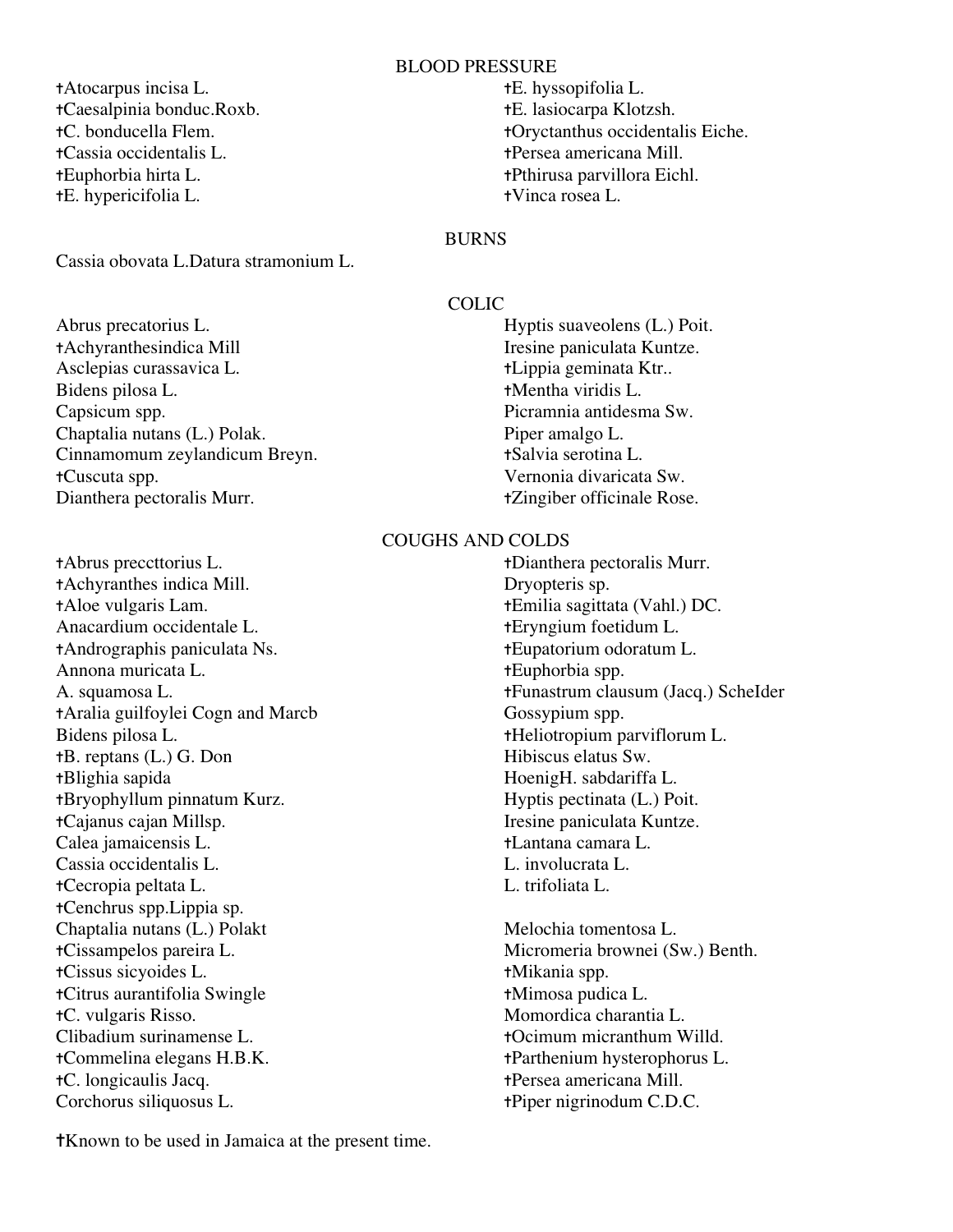# COUGHS AND COLDS (Contd.)

✝Cordia globosa H.B.K. ✝P. umbellatum L. ✝Crescentia cujete L. Priva lappulacea L. Cyperus articulatus L. **the example of the Cyperus** articulatus L. the theorem Sw.

Spondias mombin L. **the set of the set of the set of the set of the set of the set of the set of the set of the set of the set of the set of the set of the set of the set of the set of the set of the set of the set of the** ✝Stachutarpheta jamaicensis Vahl. Vinca rosea L. ✝Stylosanthes hamata Taub. ✝Waltheria americana L. S. viscosa Sw. Wedelia trilobata (1.) Hitchc. ✝Tournefortia hirsutissima L. ✝Zebrina pendula Schnitzl. ✝Tribulus cistoides L.

Aloe vulgaris Lam. Erigeron canadensis L. Allium sativum L. Jatropha curcas L. Capsicum spp. ✝Mikania spp. Carica papaya L. **the server of the Carica server of the Carica server of the Carica server of the Carica server of the Carica server of the Carica server of the Carica server of the Carica server of the Carica server of t** Cissampelos pareira L. S. nigrum L. ✝Citrus curantifolia Swingle

✝Caesalpinia bonducella Roxb. ✝Vinca rosea L. ✝C. bonduc. Flem.

Anacardium occidentale L. Gossypium spp. A. muricata L. Haematoxylum campechianum L. Annona reticulata L. Hibiscus elatus Sw. Argemone mexicana L. Contract to the Lippia spp. Artemisia absintbum L. Mikania spp. Cajanus cajan Millsp.<br>
Cinnamomum zeylandicum Breyn.<br>
Phyllanthus niruri L. Cinnamomum zeylandicum Breyn. Cyperus articulatus L. Pilea microphylla Liebm. Erigeron canadensis L. Sauvagesia brownei Planch. Eupatorium sp. Sweitenia mahagoni Jacq. Euphorbia hirta L. Triumfetta spp. E. prostrata Alt.

Anacardium occidentale L. Phyllantkus niruri L. Asclepias curassavica L.<br>
Erigeron canadensis L.<br>
Spondias monbin L.<br>
Spondias monbin L. Erigeron canadensis L. Gouania lupuloides Urb.

# Crdton wilsonii Gr. Rytidophyllum tomentosum Mart. ✝Cymbopogon citratus (DC.) Stapf.Sambucus simpsonii Rehder

#### **DERMATITIS**

Cassia occidentalis L. **the example of the example of the example of the example of the example of the example of the example of the example of the example of the example of the example of the example of the example of the** 

#### DIABETES

# DIARRHOEA AND DYSENTERY

# DROPSY AND OEDEMA

Allium sativum L. **Italy 1986** Iresine paniculata Kuntze.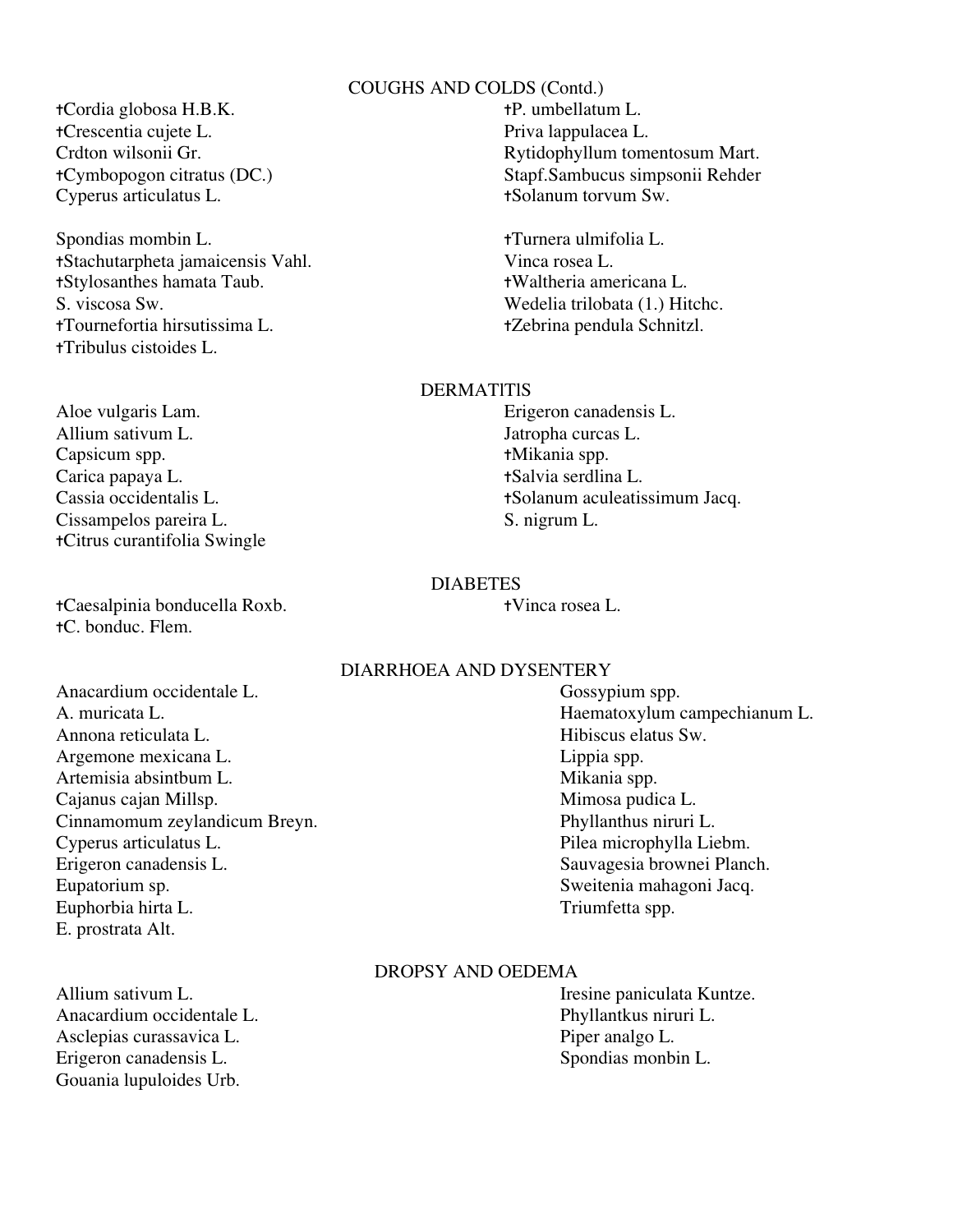✝Known to be used in Jamaica at the present time.

# EAR-ACHE

Abrus precatorius L. ✝Citrus aurantilolia Swingle Achyranthes indica Mill. Commelina elegans H.B.K. ✝Anacardium occidentale L. C. longicaulis Jacq. Annona muricata L. Eupatorium odoratum L. Borreria verticillata (L). Meyer E. triste DC. Caesalpinia bonduc. Roxz. E. villosum Sw. C. bonducella Flem. Gesneria sp. C. coriaria Willd. Hyptis pectinata (L) Poit. Capsicum spp. **H. suaveolenSl (L.)** Poit. ✝Cassia occidentalis L. Lantana camara L. ✝Cenchrus spp. Lippia sp.

✝Momordica charantia L. Ricinus communis L. †Ocimum mlcranthum Willd. Salvia serotina L. ✝Optunia tuna Miller Sambucus simpsonii Rebder Peclis spp. Sapota achras Mill. Petiveria allicaea L. Spondias mombin L. Phyllanthus niruri L.<br>
Flicraena excelsa Lind!.<br>
Tamarindus indica L.<br>
Tamarindus indica L. tPicraena excelsa Lind!. ✝Piper nigrinodum C.D.C. ✝Tribulus cistoides L. P. umbelldtum L. ✝Turnera ulmifolia L.

**FEVERS** 

✝Andrographis paniculata N s. ✝Cymbopogon citratus (DC.) Stapf.

Picramnla antidesma Sw. ✝Tournefortia hirsulissima L. Plantago major L. ✝Wedelia trilobata (L.) Hitchc.

# FITS AND CONVULSIONS

Abrus precatorius L. Ocimum micranthum Willd. Chaptalia nutans (L.) Polak Peperomia pellucid a Kth. ✝Eryngium foelidum L. Peliveria alliacea L.

# GOUT, RHEUMATISM AND GENERAL PAINS

Allium salivum L. Salis et al. Section 1. Section 1. Section 1. Section 1. Section 1. Section 1. Section 1. Section 1. Section 1. Section 1. Section 1. Section 1. Section 1. Section 1. Section 1. Section 1. Section 1. Sect Achyranthese indica Mill. E. hyssopifolia L. ✝Blighia sapida Koenig. Guaiacum officinale L. Capsicum spp.  $\blacksquare$  Mikania spp. Cassia occidentalis L. ✝Ocimum micranthum Willd. Chrysanthellum americanum (L.) Vatke. Opuntia tuna Miller ✝Cissus sicyoides L. ✝Persea americana Mill. Euphorbia hirta L. Zingiber oUicinale Rosc.

✝Desmodium spp. ✝Smilax ornata Hook.

# **HEADACHES**

✝Aloe vulgaris Lam. Eryingium foelidum L. tAralia guilfoylei Cogn and March Gossypium spp. †Bryophyllum pinnatum Kurz. → Hyplis peclinata (L.) Poil.

Bidens pilosa L. Bryophyllum pinnatum Kurz.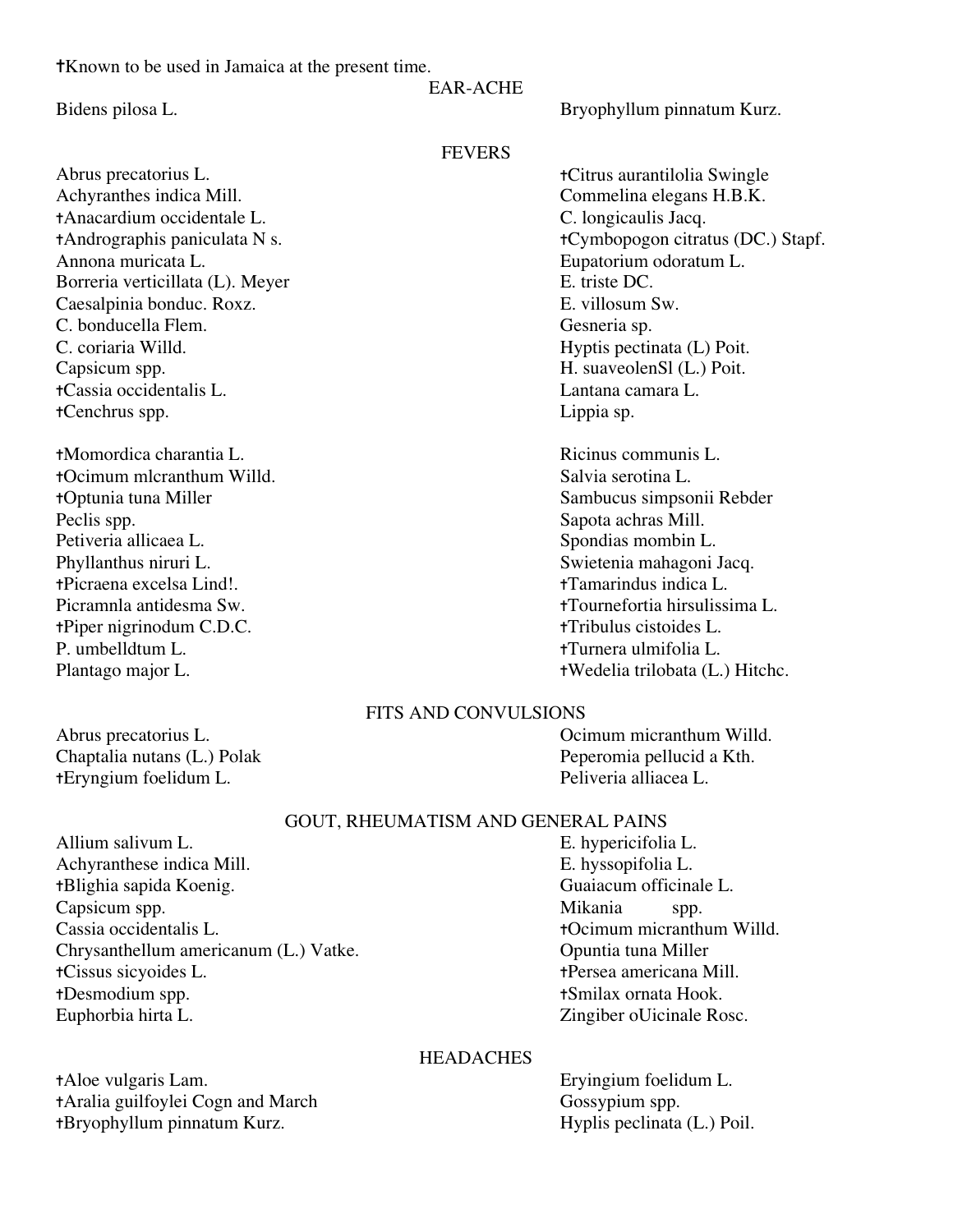✝Known to be used in Jamaica at the present time. Cissus sicyoides L. H. suaveolens (L.) Poil. Cymbopogon cilratus (DC.) Stapf. ✝Opunlia tuna Miller Cyperus arliculatus L. ✝Petiveria alliacea L. Datura stramonium L. Solution Company Piper umbellatum L. Desmodium spp.  $\qquad \qquad \text{+Ricinus communis L.}$ 

# INDIGESTION AND CONSTIPATION

Abrus precatorlus L. E. villosum Sw. ✝Aloe vulgaris Lam. Fevillea cordifolia L. ✝Amarantus sp. ✝Guaiacum officinale L. Artemisia sp. the intervalse of the theorem of the theorem is a the the term of the term is a the term of the term of the term is a term of the term of the term of the term is a term of the term of the term of the term is Asclepsia curassavica L. ✝Heliotropium parviflorum L. ✝Bidens pilosa L. ✝Hyplis peclinata (L.) Poil. Borreria laevis (Lam.) Gr. (Equation 1: 1) H. suaveolens (L.) Poil. B. verticillata (L.) Meyer Ipomea dissecta (Jacq.) Pursh. Capsicum spp. Idtropha curcas L. ✝Caesalpinia coriaria Willd. J. gossypifolia L. ✝Cassia obovata Collard. ✝Lippia geminata Kth. C. occidentalis L. Mangifera indica L. ✝Citrus aurantifolia Swingle ✝Mentha viridis L. C. vulgaris Risso. ✝Momordica charantia L. Cola acuminata Scr.ott and End!. Ocimum micranthum Willd. ✝Crescenlia cujete L. ✝Opuntia tuna Miller Cuscuta spp. ✝Pimenta officinalis Lindl. Cyperus articulatus L. Pluchea ordorata (Desv.) Casso Eupatorium triste DC. <br>  $\bullet$  +Riclnus communis L.

Salvisserotina L. ✝Tamarindus indicCl L. ✝Solanum nigrum L. Tumera ulmifolia L. Spondias mombin L. **takes** the state of the spondial control of the state of the state of the state of the state of the state of the state of the state of the state of the state of the state of the state of the state of th ✝Stachytarpheta jamaicensis Vahl.

Phyllanthis niruri L.

Anacardium occidentale L. **the example of the example of the example of the example of the example of the example of the example of the example of the example of the example of the example of the example of the example of** ✝Capsicum frutescens L. Desmodium spp. ✝Cassia occidentalis L. Hibiscus sabdariffa L. Cissampelos pareira L. **the existence** the transition of the transition of the transition of the transition of the transition of the transition of the transition of the transition of the transition of the transition of the ✝Cocos nucifera L. Stylosanthes viscosa Sw. Cucurbita pepo L. Tribulus cistoides L.

✝Tamarindus indica L.

Anacardium occidentale L. Aselepias curassavica L.

C. auranlium L. **the authorization** of the theorem is a the three terms of the terms of the terms of the terms of the terms of the terms of the terms of the terms of the terms of the terms of the terms of the terms of the

# JAUNDICE

# KIDNEY DISORDERS

# **MEASLES**

PILES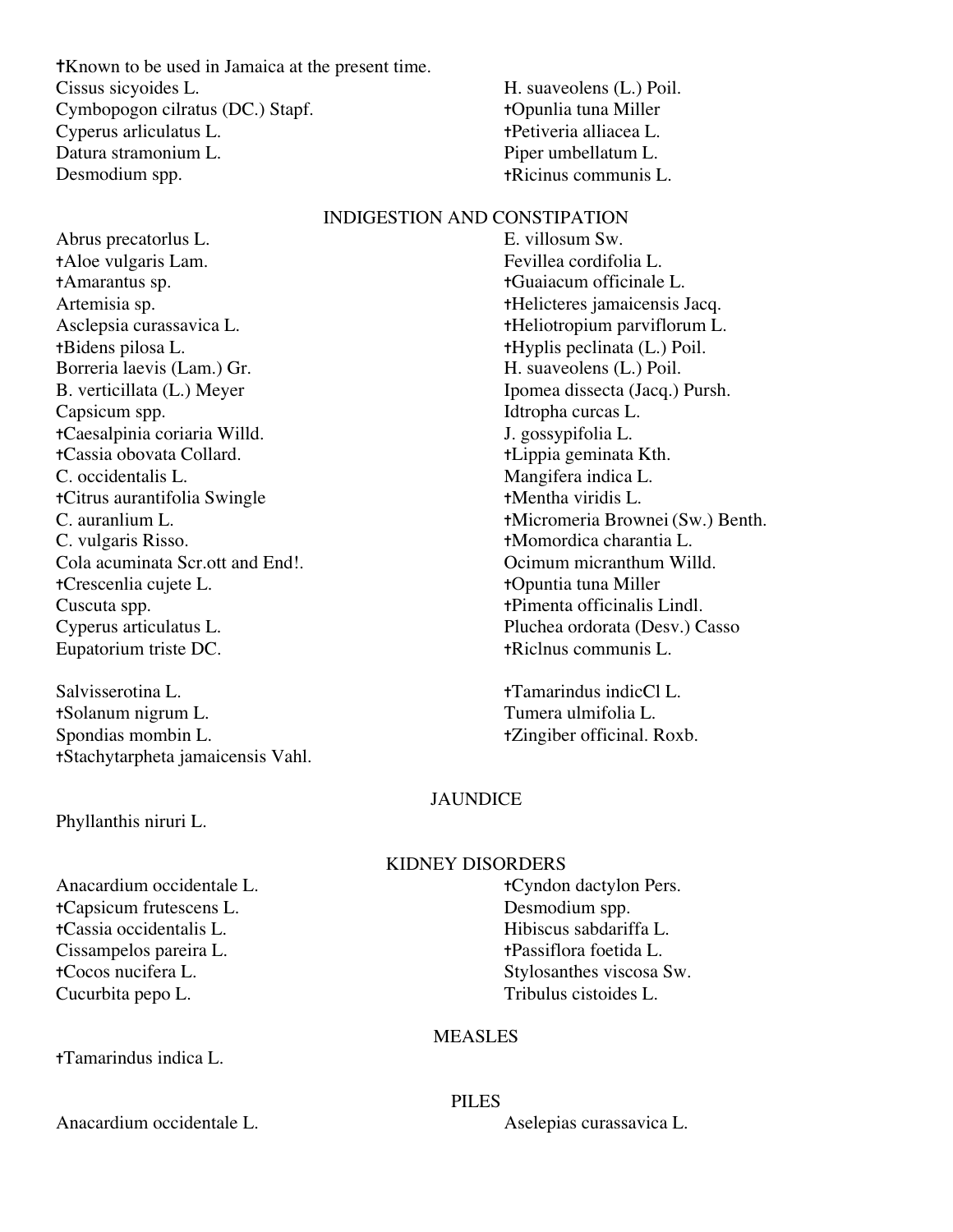✝Known to be used in Jamaica at the present time.

Argemone mexicana L. Mikania spp. Bidens pilosa L. Physalis angulata L. Bryophyllum pinnatum Kurz. Plantago major L. Commelina longicaulis Jacq. Ricinus communis L.

Anacardium occidentale L. ✝Gouania lupuloieles Urb.

✝Caesalpinia coraria Willd. ✝C. vulgaris Risso. Capsicum spp. Guaiacum officinal. L. ✝Cecropia peHata L. Tamarindus indica L. ✝Citrus aurantifolia Swingle

Citrus aurantifolia Swingle

Anacardium occidentale L. **Ricinus communi.** L. Cyperus articlatus L. Zingiber officinale Rosc.

✝Aloe vulgaris Lam. ✝Cissus sicyoides L. ✝Andrographis paniculata Neest Desmodium spp. Caesalpinia bonduc. Roxb. Euphorbia spp. C. bonducella Flem. Gouania lupuloides Urb. C. coriaria Willd. Hyptis pectinata (L.) Poit. Chysanthellum americanum (L.) Vatke. <br> **tLippia geminata Kunth.**<br>
Cissampelos pareira L. Mimosa pudica L. Cissampelos pareira L.

✝Momordica charantia L. ✝Sapota achras Mill. ✝Morinda royoc. L. ✝Smilax balbisiana Kth. ✝Picraena excelsa Lindl. ✝Smilax ornata Hook Piper amalgo L.

Anacardium occidentale Jacq.  $+*$ Momordica charantia L. Aloe vulgaris Lam.  $\qquad \qquad \text{+Pimenta officialis Lindl.}$ Bidens reptans (L.) G. Don Polypodium exigum Hew<br>
Chaptalia nutans (L.) Polak Ricinus communis L. Chaptalia nutans (L.) Polak

# 'SORE-EYES'

Abrus precatorius L. ✝Heliotropium parviflorum L. Emilia sagittata (Vahl.) DC. Sauvagesia brownei Planch.

# SORE-GUMS

# SORE-THROAT

# SNAKE-BITE Abrus precatorius L. Mikania Spp.

# THRUSH

# TOOTH-ACHE

# **TONICS**

# TUBERCULOSIS

Crescentia cujete L. Dianthera pectoralis Murr.

# UTERINE DISORDERS

Annona squamosa L.  $\bullet$  \*Ocimum micranthum Willd.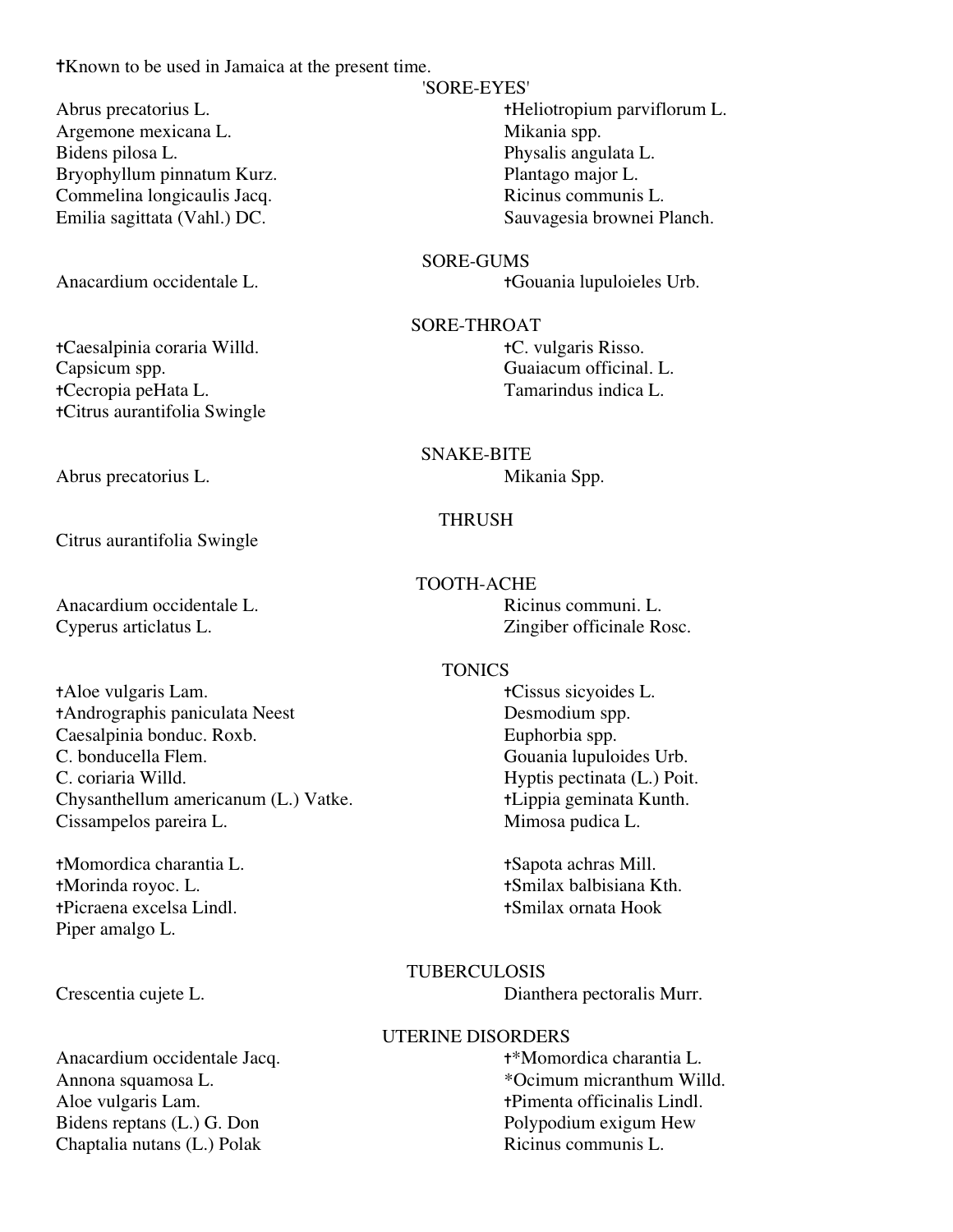\*Gossypium spp. \*Turnera ulmifolia L.

#### \* ? Abortifacient

Cissampelos pariera L. Mikania spp. Cissus sicyoides L. Mimosa pudica L. Commelina sp. Phyllanthus niruri L. Euphorbia hirta L. Physalis angulata L. E. hyssopifolia L. Spondias mombln L.

Carica papaya L.  $\qquad \qquad \text{tE. }$  hyssoplfolia L. ✝Euphorbia hirta L.

†Andira inermis H.B.K. Cucurbita pepo L.<br>←Annona muricata L. Kura Hyptis pectinata (I A. reticulata L. Ipomoea sp. Asclepias curassavica L. Piper umbellatum L. A. nivea L. **the set of the set of the set of the set of the set of the set of the set of the set of the set of the set of the set of the set of the set of the set of the set of the set of the set of the set of the set of** ✝Bidens pilosa L. Spondias Mombin L. Carica papaya L.

✝Aloe vulgaris Lam. Eupatorium odoratum L. Andira inermis H.B.K. Euphorbia hirta L. Asclepias curassavica L. E. hypericifolia L. Bidens pilosa L. E. hyssopifolio L. Capsicum spp. E. lasiocarpa Klotzsh. Citrus aurantifolia Swingle Fevillea cordifolia L. Cynodon dactylon Pers. ✝Guaiacum officinale L. ✝Dianthera pectoralis Murr. ✝Hyptis pectinata (L.) Poil

Momordica charantia L. Triumfella spp. Parthenium hysterophorous L. Zingiber officinal. Rose. Plantago major L.

# YAWS

Capsicum spp.Picramnia antidesma Sw. Citrus vulgaris RissoSpondias mombin L.

✝Known to be used in Jamaica at the present time.

tCrescentia cujete L. Solanum aculeatissimum Jacq. Cuphea parsonia R. Br. ✝Stachytarpheta jamaicensis Vahl. Lantana camara L. ✝Waltheria americana L.

#### VENEREAL DISEASES

E. hypericifolia L. Picramnia antidesma L. E. lasiocarpa Klotzsh. Stachytarpheta jamaicensis Vahl. Guaiacum officinale L. Tournefortia hirsutissima L. Mangifera indica L. Waltheria americana L.

#### WARTS

Anacardium occidentale L. *tEuphorbia hypericifolia* L.

#### WORMS

Aloe vulgaris Lam.  $\bullet$  +Chenopodium ambrosioides L. Hyptis pectinata (L.) Poit. Artemisia absinthium L. ✝Picraena excelsa Lindl.

# WOUNDS AND CUTS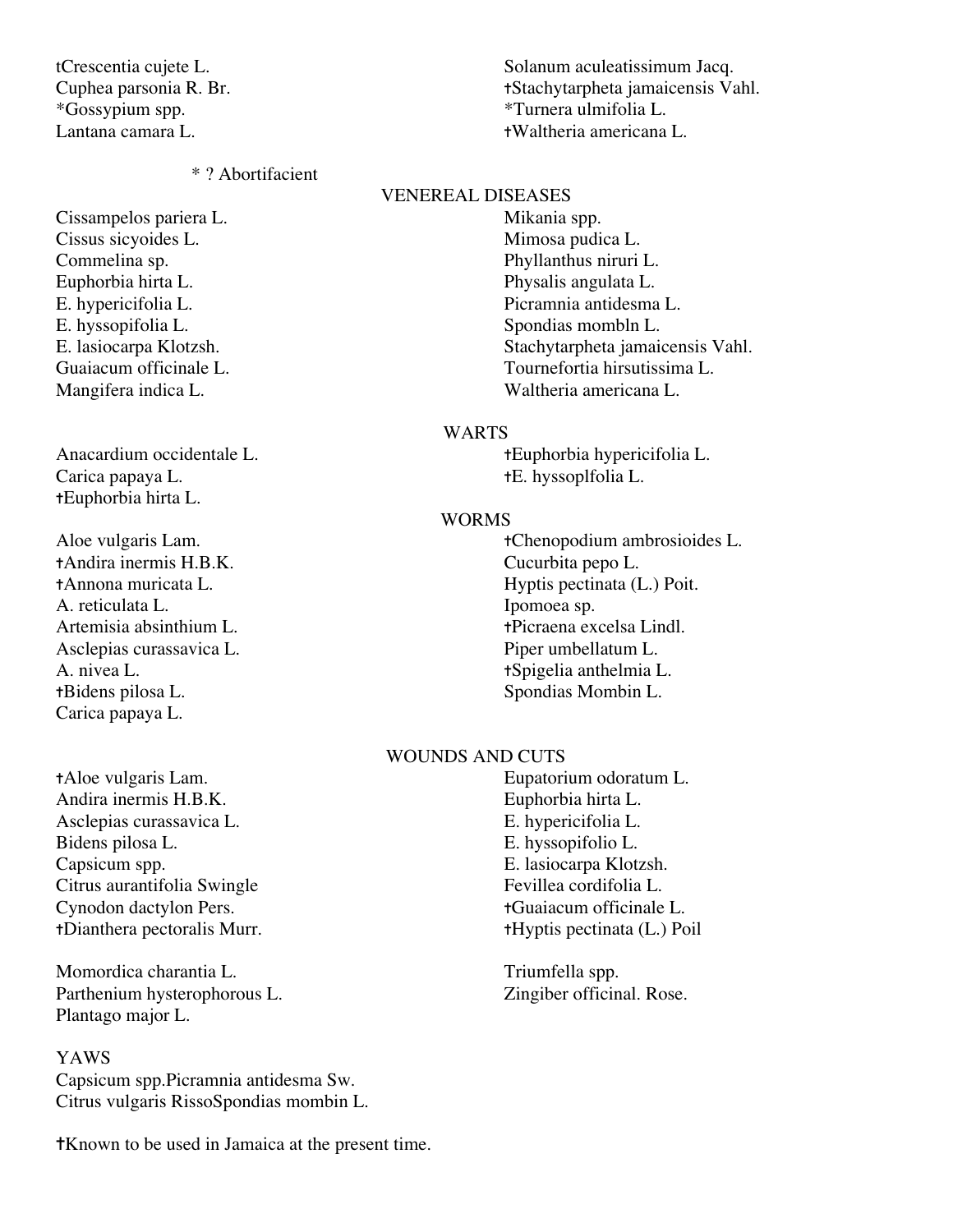# **MEDICINAL PL.ANTS OF JAMAICA. PARTS III & IV.**

By

G. F. Asprey, M.Sc., Ph.D. (B'ham.), Professor of Botany and Phyllis Thornton, B.Sc. (L'pool), Research Assistant, Botany Department, U.CW.1.

Reprinted from The West Indian Medical Journal Vol. 4, No.2, June, 1955 and Vol. 4, No.3, September, 1955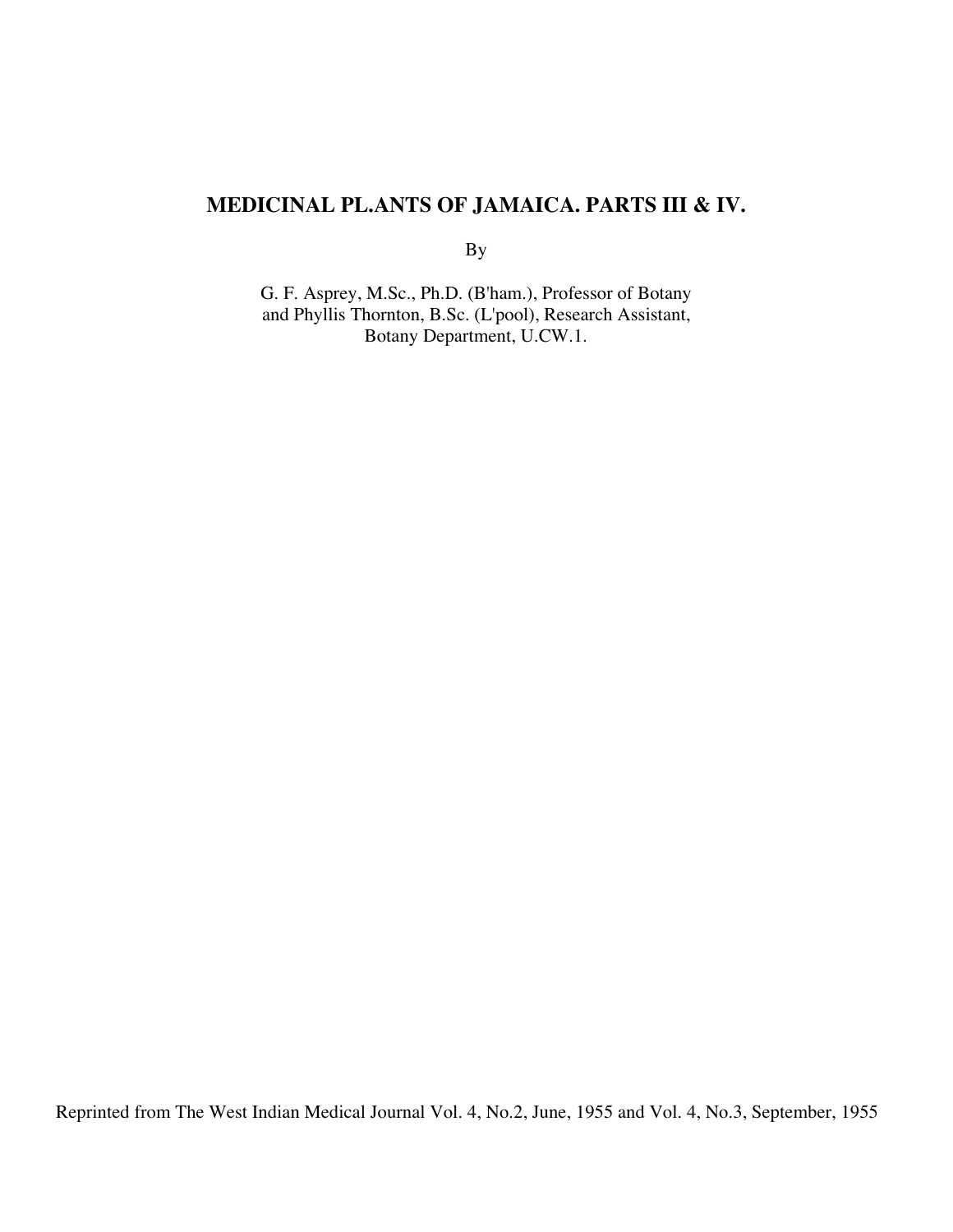# **MEDICINAL PLANTS OF JAMAICA**

# G. F. ASPREY and PHYLLIS THORNTON

# PART III

The authors have continued their investigations, already reported in this Journal (31, 32), into the use of local plants for medicinal remedies in Jamaica. More information has been accumulated on some of the plants already mentioned in Parts I and II as well as on additional species. This has necessitated the present work which will appear as Parts III and IV and which will include only plants known to be still in use. General description of the family to which a plant belongs will be given only if the family is introduced here for the first time, otherwise it will be found in Parts I and II.

Plants which have already appeared in the previous papers will be marked  $\mathcal I$  and only those common names which are new, together with the previously recommended common name, will be given.

At the end of Part IV there will be issued similar appendices to those appearing at the end of Part II. It will thus be possible to obtain information on a plant from a knowledge of either its botanical or common name. In dealing with references, the same procedure has been adopted as in Parts I and II. New references are numbered in continuity with those already published but for convenience the latter have been reprinted.

# ACANTHACEAE

# UANDROGRAPHIS PANICULATA Nees. Rice Bitters.

The drug Andrographis or Kalmegh was in the Indian Pharmacopoeia 1946 and was used to improve the appetite in dyspepsia cases. It has been esteemed as a bitter stomachic for more than a hundred years and is still used in Jamaica as such in the form of tea and gin or sherry bitters. The latter is also used as a malaria specific. The tea made from the plant is considered by some Jamaicans to be a remedy for diabetes. The plant has also been considered alexipharmac, anthelmintic and of use in cases of cholera and dysentery. (3, 4, 27. 34. 39. 45. 53. 59. 61).

#### IBLECHUM BROWNEI Juss. Wild Hops; Mother Look-up.

Under the name of Mother Look-up this plant is reported to be used to make tea for colds: the seeds are to be excluded in preparing the tea.In Wright's time the leaf juice was mixed with gum guaiacum in the treatment of erosion of the palate resulting from venereal disease. (25, 36, 62).

# AMARANTACEAE

#### CHAMISSOA ALTISSIMA H.B.K. Cooper's Hoop; Basket Withe.

The young parts of this plant are sometimes used for the same purpose as calalu. (62).

#### ¶IRESINE PANICULATA Kuntze. Juba's Bush: Red Dandelion; Bitter Weed.

Boiled with Desmodium and Borreria laevis this plant is said. to provide an excellent tea described by one informant as diuretic-"flushes out all poison from the kidneys" (hence the name "red dandelion"?)-and by another as purgative. Wright states that it was used in the treatment of gonorrhoea. (25).

# ANACARDIACEAE

¶SPONDIAS MONBIN L. Hog Plum.

According to one informant the leaves of this species and the red-coat plum (S. purpurea) are boiled together to make a cold remedy. (1,2, 7, 10, IS, 16, 27, 62).

\*Supported by a Grant made to the University of Pennsylvania by the Nutrition Foundation of New York.

W.I. med. J. (1955), 4, 69.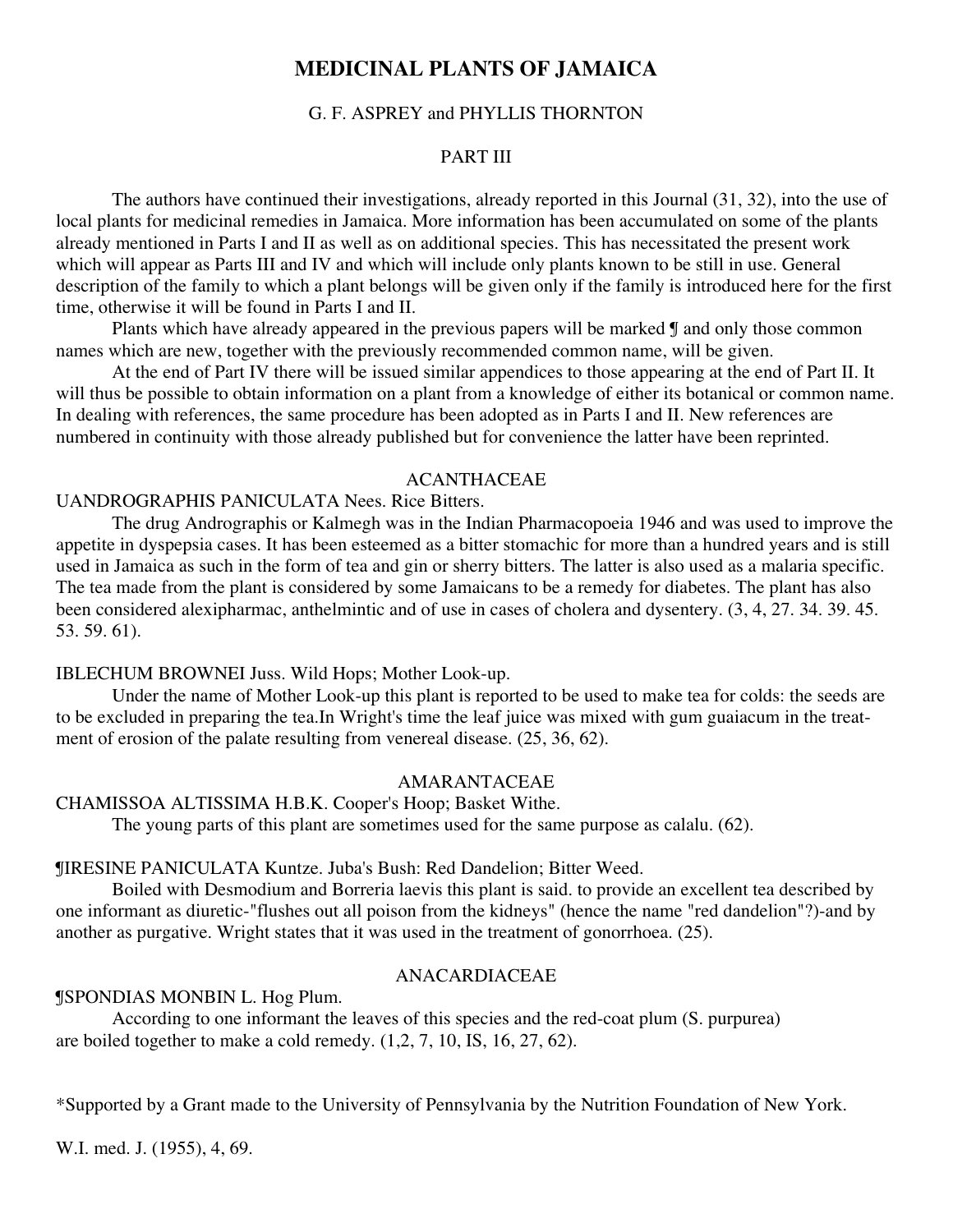SPONDIAS PURPUREA L. Red.coat Plum: Brazilian or Spanish Plum.

The leaves are sometimes boiled with those of hog plum (S. monbin) to make a cold remedy. In Maya medicine they have been used in baths for skin diseases. The Mayas also utilised the tender shoots to treat gum infections and the bark as a remedy for dysentery. The latter contains tannin and gum.resin. (27, 56).

# ANNONACEAE

#### ¶ANNONA MURICATA L. Soursop.

In addition to the uses already recorded, the heart of a ripe soursop is sometimes given to children as a remedy for worms. As an alternative treatment tea made with the leaves may be given for nine mornings followed by a dose of castor oil on the eleventh morning. The leaves of Stachytarpheta jamaicensis and Chenopodium ambrosioides are sometimes used in conjunction with those of soursop for the preparation of a tea for the treatment of worms. Soursop leaves are used in baths for the treatment of fever and pains. In Cuba the fruit pulp has been used in poultices for chigoes. An infusion of the flowers is said to be pectoral and the leaves antispasmodic and stomachic. Lunan says that the fruit taken on an empty stomach is a cure for intermittent fevers: it has also been considered diuretic. Infused or burnt, and mixed with oil. the leaves were applied to boils and a root decoction was thought efficacious in treating fish poisoning. More recent information indicates the use of soursop leaves in Jamaica for the preparation of a general beverage. as a lactagogue and, rubbed up in the hands, as an application to the head and nostrils for fainting. (5. 7, 8. 9. 10, 13, 15. 25, 27, 37, 38. 47. 54, 62).

#### ¶ANNONA SQUAMOSA L. Sweetsop: Sugar Apple.

In Jamaica the bruised leaves. like those of soursop, are considered of use in cases of fainting. Lunan and other early writers considered the ripe fruit cooling, laxative and anthelmintic. The leaves. crushed and often mixed with salt, have been used in Jamaica. Cuba and the East as a maturing plaster for tumors. Descourtilz described the buds, roots and fruit rind as astringent. The bark provides a tonic in Malaya and China. In Cuba the shoots are employed in infusions for diarrhoea and indigestion. (2, 5, 7, 10, 13, 15, 27, 38, 39, 47, 51, 61, 62).

#### ARACEAE

About one thousand eight hundred chiefly herbaceous tropical species which have been little investigated chemically. The occurrence of saponin. a conicine-like alkaloid and isolated instances of hydrocyanic acid, fat. volatile oil, hesperidine. phytosterine and choline are reported.

# COLOCASIA ESCULENTA Schott. Coco (Yam); Eddo; Tanya; Dasheen; Taro.

We are informed that the milk from grated white cocoes is sometimes mixed with coconut milk and taken for biliousness. Lunan speaks of the use of the "roots" (tubers) in the treatment of asthma and consumption. Fawcett records that the juice of the tubers is laxative. In the main, however. writers record the value of the tubers and leaf juice as a dressing for ulcers. swellings. burns and as an excellent styptic. The tubers are said to contain some 20 per cent starch together with mucilage which is probably a polyanhydrite of dglucose. They are much used in tropical countries as food. (8, 15, 27, 37, 38, 60. 61).

#### ARALIACEAE

¶ARALIA GUILFOYLE I Cogn and March. Aralia.

The leaves of this species are used in Jamaica as a poultice for headaches.

#### ASCLEPIADACEAE

#### ¶ASCLEPIAS CURASSA VICA L. Red Head.

In Jamaica this species is still in use as an application for boils and warts. The juice may be employed alone or the leaf may be used with vaseline or castor oil as a dressing. A worm remedy prepared from this plant is still known but our informant considered it dangerous. In Honduras it is still so used.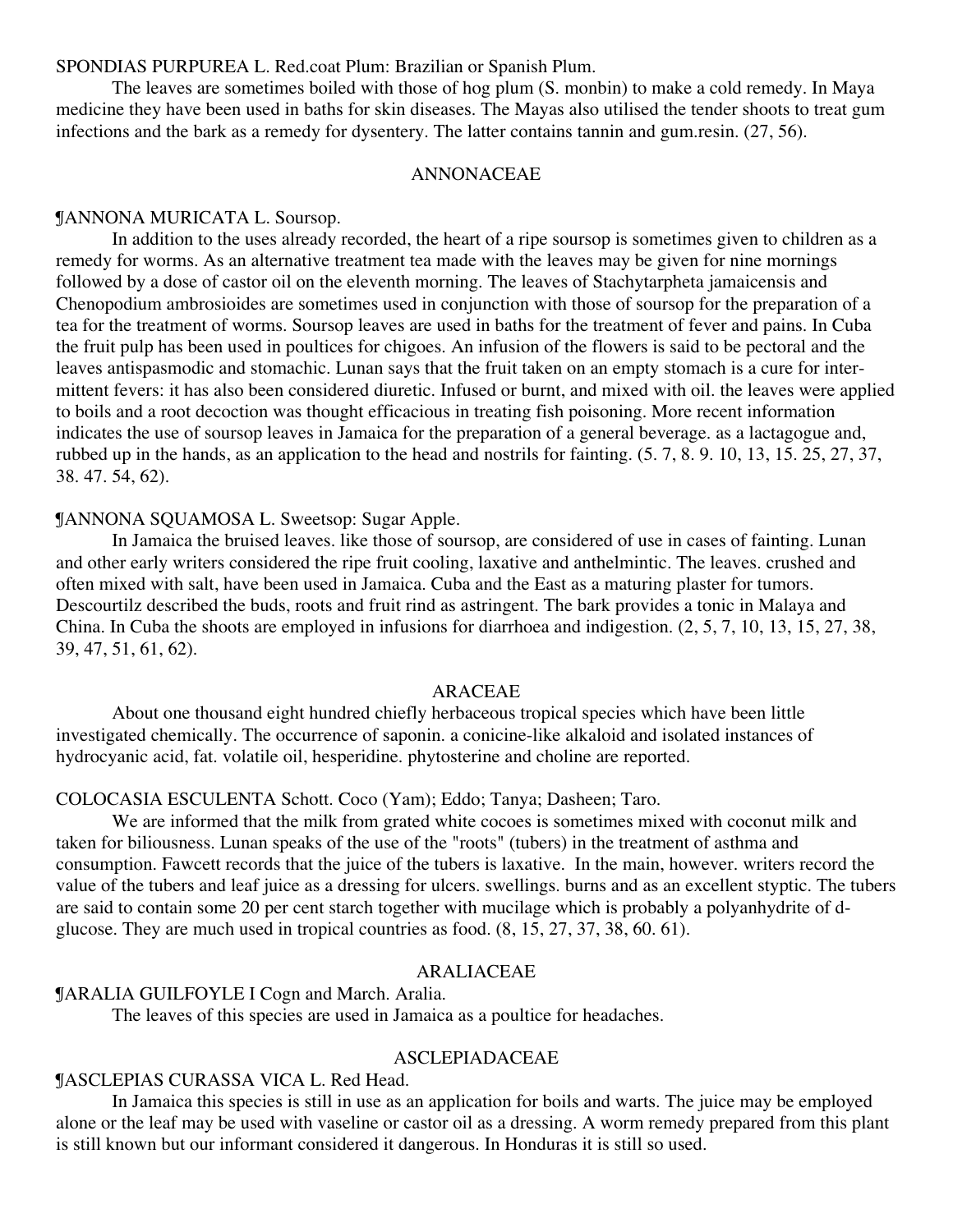In Maya medicine it found use in poultices for abscesses. ulcers, sore throat and swelling of the breast. The plant is also known in the West Indies as a treatment for piles and gonorrhoea. (1, 2, 5, 8, 14, 15, 17, 18, 24, 26, 27, 37, 48, 50, 56, 58, 62).

# BORAGINACEAE

# CORDIA CYLINDRISTACHY A R.S. Sage: Black Sage.

In some parts of Jamaica this species appears to replace C. globosa as black sage and is used in the treatment of colds and indigestion. It has also been mentioned as good for high blood pressure.

# ¶CORDIA GLOBOSA H.B.K. Black Sage.

We find that in addition to the use of this sage to prepare tea for colds it is "used by females for griping in the stomach" (painful menstruation?). With fever grass and bamboo it is included in baths for fever and is often regarded as a panacea. (2. 11. 13, 25).

# HELIOTROPIUM INDICUM L. Clary: Wild Clary; Turnsoles, Scorpion Weed; Erysipelas Plant.

This species is occasionally used in Jamaica in the same way as H. parviflorum. Lunan claimed that a decoction is diuretic; that the plant makes a cleansing and healing dressing for wounds and ulcers; and that it may be boiled with coconut oil to make a plaster for scorpion stings and dog bites. In Africa and India it has been employed in the treatment of fevers. skin complaints. boils. sores. ophthalmia. head lice and insect bites. (1, 7. 10, 15. 37, 35, 57. 61).

# ¶TOURNEFORTIA HIRSUTISSIMA L. Chigger Nut: Cold Withe; Horse (Harsh?) Bark (Bath?).

In addition to uses already recorded chigger nut has been given as an ingredient of a remedy for "nervous trouble" (see Mimosa pudicaJ and as a plaster for a lame foot. It is further employed as a tea for the treatment of pains in the chest and stomach-ache. (2, 25. 36).

#### BROMELIACEAE

A tropical family of some one thousand species. Apart from the fruit of the pineapple little is known of the family chemically.

#### BROMELIA PINGUIN L. Pinguin.

The fruit provides a remedy for worms in children. It may be roasted, sliced. and given with salt. In Browne's day the fruit pulp was sliced and soaked in syrup or sugar over. night before being administered. The juice of the fruit is used by dye workers to remove logwood stains from the skin. Lunan says that a small amount of the fruit juice in water makes a cooling drink for fever patients: the juice is also said to be diuretic, useful for thrush and other ulcerations of the mouth and throat and in large doses abortifacient. (5, 15, 16, 37. 50, 60, 62).

#### BURSERACEAE

A tropical family of about four hundred resinous woody plants. Many species are sources of valuable aromatic resins and balsams some of which have been known and used for centuries. No alkaloids or glycosides are knownto occur.

BURSERA SIMARUBA Sarg. Red or West Indian Birch; Turpentine Tree; Mastic Tree; Incense Tree.

This tree yields dark green, transparent gum-resin called budge gum. According to early work this contains 5 per cent camphene. Lunan stated that the gum is vulnerary and healing and the root decoction binding and astringent. Macfadyen considered that the gum would provide a substitute for copaiba in the treatment of "diseased discharges from the mucous membranes".

In Cuba the root. bark and leaves are said to be efficacious in the treatment of colds and diarrhoea; for bruises, wounds and catarrh; and as a diuretic, sudorific and purge. Similar remedies appear in Maya medicine.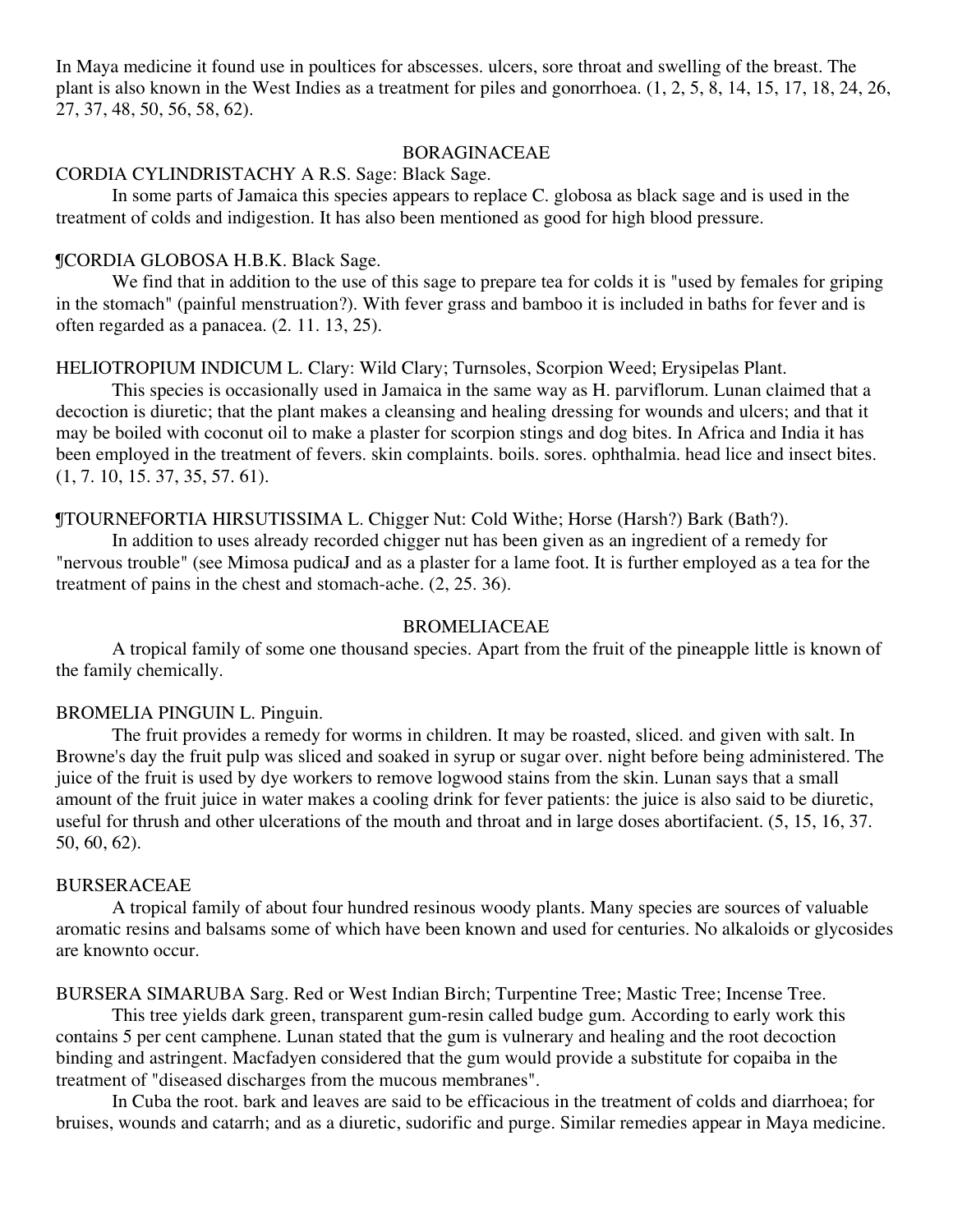Red birch appears to find little application in Jamaican domestic medicine though it may, on occasions, be used, perhaps with Argemone mexicana, as a treatment for high blood pressure. (1, 15, 16, 24, 27, 28, 37, 38, 47, 56).

#### CAESALPINOIDEAE

¶CAESALPINEA BONDUC Roxb. i (Nicker); Nichol (Yellow and Grey).

# ¶C. BONDUCELLA Flem.('

Since our previous account of these species it has become apparent that the generally accepted common name in Jamaica is nichol (nickel) rather than nicker. A recent communication indicates that the use of the seeds by diabetics is fraught with danger owing to the fact that they contain a principle which suppresses urinary sugar while leaving the blood sugar unaffected. We have so far been unable to locate an account of the investigations on which this statement is based.

We further find that the seeds have been used tn the treatment of venereal diseases, being regarded as astringent. Both leaves and seeds have been used as an external application for hydrocoele while the leaves, which are said to be rubefacient, have been applied to aching teeth and used in cases of rheumatismand palsy and to prepare a gargle. The seeds have also been thought of value in the treatment of convulsions. The root, and especially its bark, was also considered of value in the treatment of intermittent fever. (3, 5, 7, 8, 9, 10, 11, 15, 16, 17, 19, 24, 26, 27, 29, 37, 38, 39, 47, 50, 53, 61, 62).

CASSIA FISTULA L. Indian Laburnum; Cassia Stick Tree; Purging Cassia.

Small doses of the fruit pulp, which is rich in sugar, tannin and citric acid, is a well-known gentle laxative. The pulp is also said to contain about one per cent of an anthraquinone derivative, gum and traces of volatile oil. It was an ingredient of confection of senna. Dancer gave the dose as a portion the size of a small nutmeg. In larger doses it is purgative. In Jamaica the pulp is still sometimes used with a senna as a purge. The seeds also are said to be purgative. In Rhodesia the plant is used by the natives in the treatment of malaria, black-water fever, blood poisoning, dysentery and anthrax. Cassia pulp has found some use in India as an external application in cases of gout and rheumatism. It was, in the past, included in the pharmacopoeias. The bitter root is said to be febrifuge and diuretic and in Ceylon the bark is used as a treatment for rheumatism. A confection of the flowers is also considered febrifuge. The bark and leaves have been used in the East as an external application for skin diseases. (3,5, 8, 9, 10, 11, 14, 15, 16, 17, 22, 23, 26, 27, 37, 39, 47, 61. 62).

¶CASSIA LlGUSTRINA L. Dandelion: Piss-a-bed.

¶C. OCCIDENTALIS L.Dandelion: Piss-a-bed.

CASSIA SP.Dandelion.

Considerable confusion appears to exist among Jamaicans who use "tea bushes" as to the identity and respective merits of the plants called dandelion and piss-a-bed. It is certain that some informants who claim that the plants are different distinguish them on characteristics of so slight a botanical nature that they have presented to us specimens of C. occidentalis under both names: we have, moreover, been assured that, while piss-a-bed is given to children (and adults) with weak bladders, dandelion is "good for the kidneys" which seems to imply a diuretic character. Both Dancer and Wright give the name piss-a-bed to C. occidentalis which they describe as diuretic and aperient. Other writers describe the root only, as diuretic. We have had similar confused accounts of C. ligustrina. At Bath an informant identified C. occidentalis as piss-a-bed and attributed to it antidiuretic properties: the plant presented as dandelion was a further unidentified Cassia sp. which was described as "good for" the kidneys, back pains, the stomach and shortness of breath. C. ligustrina-The leaves of this species are employed in Cuba as a purge.

C. occidentalis-In addition to uses already recorded the leaves of this species are described in the literature as providing a drink and wash for skin diseases; the seeds as an application for ringworm; and the leaves and roots a3 a medicine for jaundice, dropsy, dysentery, diarrhoea, liver troubles and gonorrhoea. We have also been told that the plant (with soil still adhering to the roots) soaked in proof rum makes an excellent medicine for the prevention of an attack of malaria. (2, 3, 5. 8. 9, 10. 14, 15.16. 19, 24, 25, 26, 27, 37, 39, 47, 48, 51, 58, 60, 61, 62).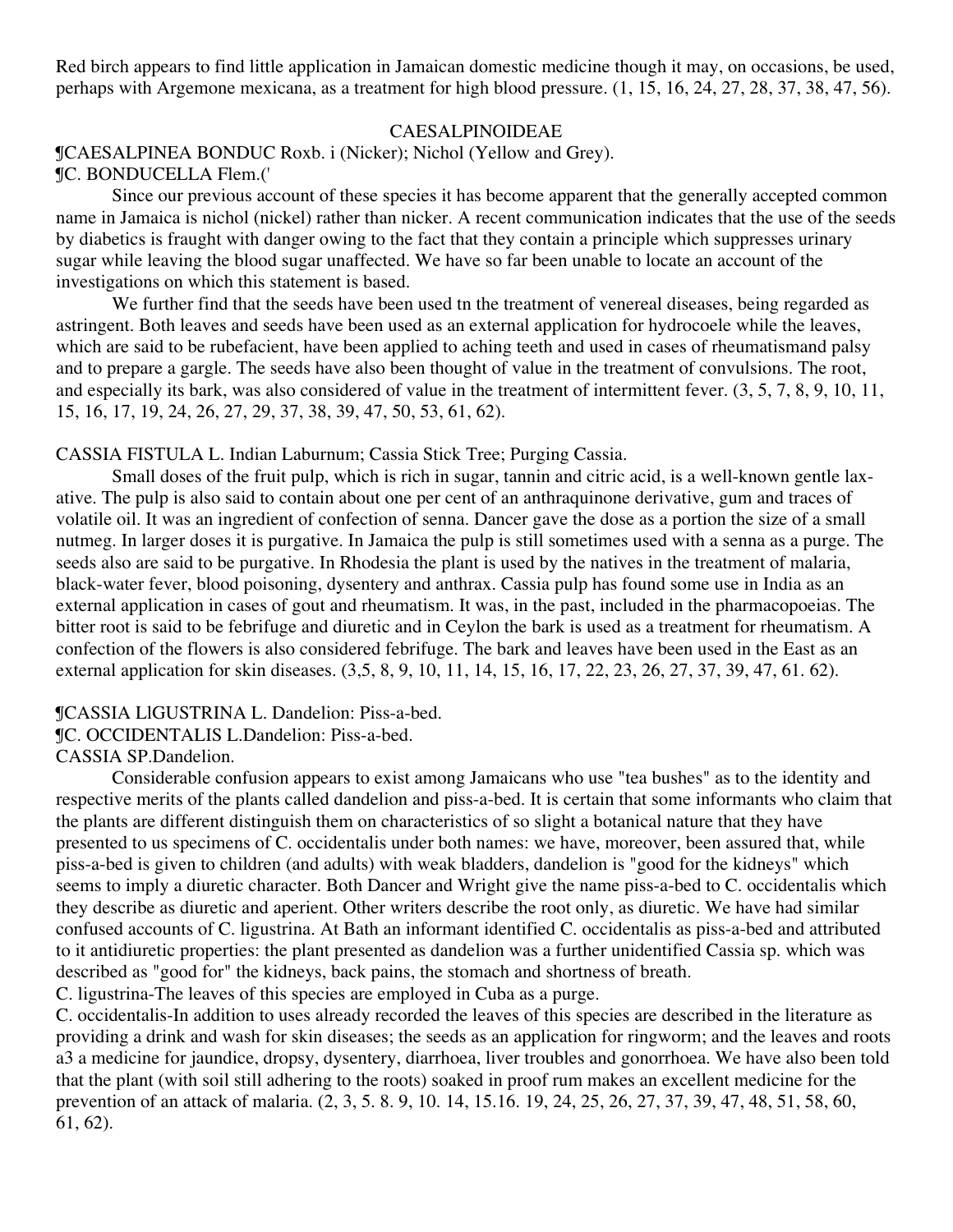#### ¶TAMARINDUS INDICA L. Tamarind.

The leaves of tamarind are used in Jamaica as an ingredient of baths for fever and pains. In Cuba a root decoction is employed in the treatment of haemorrhages and "enfermedades del hidago" (liver disorders). (3, 5. 7, 8, 9, 10, 11, 14, IS, 16, 17, 22, 23, 25, 27, 37, 39, 47, 50, 62).

# CAMPANULACEAE

A family of about fifteen hundred widely distributed. mostly herbaceous, plants with lactiferous elements. On the whole the family is of little chemical importance though alkaloids such as lobelin and isotomin occur in some species.

# ISOTOMA LONGIFLORA (L) Presl. Madam Fate: Star Flower; Horse Poison.

In Jamaica this plant appears to have a reputation not unconnected with magic. "When looking for it do not call its name or you will not find it" and again "It will keep away harm-anything that threatens you". Soaked in white rum it is commonly used as a lotion for pains and a little may be drunk. Despite its poisonous nature-it is said to contain an amorphous tonic alkaloid called isotomin-it is also sometimes used to make tea for colds. Beckwith said it was boiled with "tall Bahama grass" and "Apimpe" for a bath. (2, 9, 14, 27, 28).

#### CANNABINACEAE

A family containing only two genera-Humulus and Cannabis. The plants are aromatic and bear glandular hairs.

#### CANNABIS SATIVA L. Gania: Indian hemp.

Cannabis sativa, which is a source of hemp and bird seed, produces also the ganja, hashish or bhang, and the charas or churrus of commerce. The latter is the crude resin, ganja consists of the short-stemmed female tope, while bhang is made up of the larger leaves and stems of both male and female plants. The use of hemp for its intoxicating and medical pro perties is widespread in the Orient. Africa and Middle East and dates back to very early times. Its antispasmodic and anodyne properties have been employed in Western medicine in the treatment of neuralgia. asthma. tetanus and mania cases but it is now chiefly notorious for the deleterious effects produced on those who become addicted to the drug. Its use in the treatment of asthma is known and practised in Jamaica where the dried herb is infused in hot water to make tea. This may also be used in cases of fever and colds. In Southern Rhodesia the plant is used by the native population in cases of malaria, anthrax, blackwater fever, blood poisoning and child-birth. The resin is said to contain several active constituents including cannabinol. cannabidiol. cannin. cannabol. Also present are a volatile oil containing terpenes and a sesquiterpene, cholin, and trigonelline. According to some authorities the male and female plants differ in composition and it has also been claimed that hemp grown in temperate climates differs in composition from that grown in the tropics. Ganja has been included in the pharmacopoeias of Britain, United States of America and India. (3, 10. 17. l8. 23. 26. 27. 39. 61).

#### CANELLACEAE

The family comprises a few woody tropical species with aromatic bark. Essential oils, mannitol. galactan, xylan and araban occur.

CANELLA WINTERANA Gaertin. (= G. alba Sw.) Wild Cinnamon: White Cinnamon; Whitewood Bark; Canella; False Winter's Bark.

The bark of Canella winterana is commonly sold in the markets of Jamaica and, soaked in rum. it provides a favourite embrocation for pains. A little of the liquid may be drunk in cases of stomach pains. It has been known in Europe as a spice since the seventeenth century and was used as aromatic bitter and stimulant. It is an ingredient of Riera Picra. The drug Canella was at one time included in the pharmacopoeias. It has been used in the treatment of dyspepsia. dysentery. rheumatism. gout and syphilis and in the West Indies had some reputation as a cephalic( in the form of snuff) and antiscorbutic. Canella contains 0.75 to 1.25% volatile oil with loa-pinene, eugenol, cineole. caryophyllene; about 8 % resin and 8 % mannitol.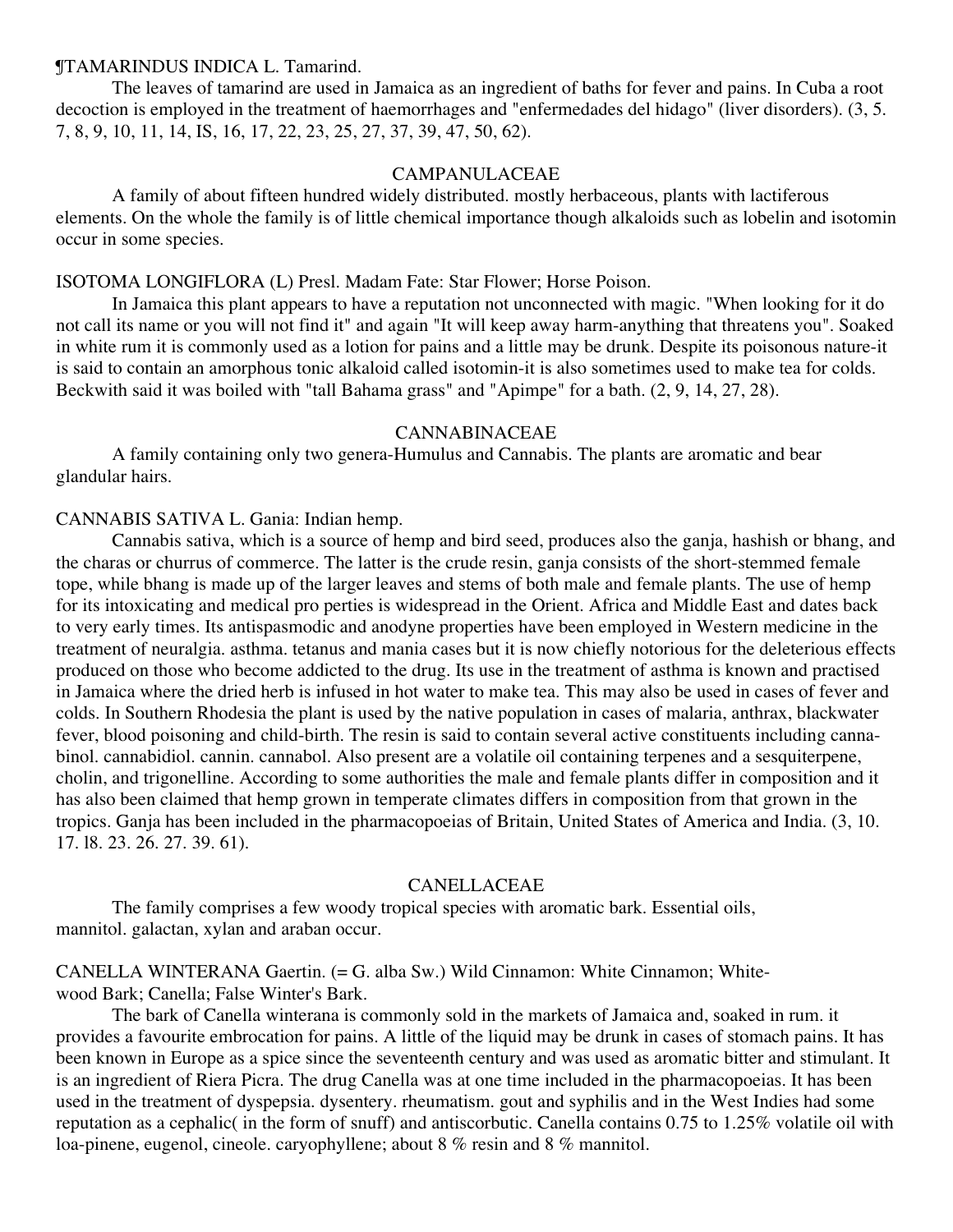#### CARICACEAE

#### ¶CARICA PAPAYA L. Papaw.

The use of the juice of this plant as an application for boils, warts and ringworm still continues. It is also used for toothache. In Maya medicine it appears in several prescriptions for sores and eruptions. The milky juice of the fruit is used in Trinidad for dyspepsia. Locally the fruit is said to be "good for the blood". Among more recent uses of papain are the following:- to dissolve the membranes commonly formed in diphtheria, as a nasal spray (patented) for the treatment of some allergies to treat peritoneal adhesions resulting from abdominal surgery and in the treatment of carbuncles and burn scars. (2. 5. 7. 9, 10. 19. 27. 2B. 37, 38, 39, 49, 56, 61).

#### COMMELINACEAE

#### ¶COMMELINA LONGICAULIS Jacq. Water Grass.

Beckwith has recorded the use of this species in the treatment of gonorrhoea: we are now able to confirm its continued use for this purpose. When crushed, it is applied as a dressing for "fresh cuts" and is used in baths for ulcers. In Africa the juice has been used as an eye lotion and the pounded leaves mixed with Piper nigrum and other plants is applied as a poultice to swelling in the groin. (2, 7, 10, 25).

# ¶ZEBRINA PENDULA Schnitz1. Red Water Grass.

This favourite Jamaican cold cure also has some reputation in the treatment of high blood pressure. "A patient with hypertension. which is quite labile. claims good results from red water grass infusion made as follows:- 50gm. (stem, root and leaves) in 1 pt. water boiled down to 1/2 pt. and drunk once or twice a week." With Cuscuta and Barreria laevis it is sometimes boiled to make tea for amenorrhoea. The plant is also said to be used for consumption. (25, 35).

#### COMPOSITAE

#### ¶BIDENS REPTANS (L.) G. Don. Marlqold.

The continued use of this species in cases of menstrual difficulties is confirmed. It may be used with Desmodlum sp., Eupatorium odoratum and coconut milk to prepare tea for colds. (2).

### ¶CALEA JAMAICENSIS L. Camphor Bush or Weed: (Bee-Bee); Halbert Weed.

For fever and colds the patient is steamed over a bath prepared by boiling this plant. The species does not appear to be in common use. Dancer refers to it, under the common name of Halbert Weed, as a good bitter. (2, 5, 14, 36, 37).

#### ¶CHAPTALIA NUTANS (L.) Polak. Kema Weed.

This plant (usually called "whiteback") is still used to make tea. Application of the juice to wounds is an old remedy. (2, 5, 9, 15. 24, 25, 58).

#### ELEPHANTOPUS MOLLIS H.B.K. Elephant's Foot; Iron Weed.

This plant appears to be fairly commonly termed "iron weed" in the Irish Town area. It is said to be used to make tea for colds and back pains: in the latter case the tea is drunk with rum or the plant is combined with Desmodium spp. and water grass (Commelina sp.) to prepare the drink. Old writers say that it is a good vulnerary and that the leaves were commonly used in the French islands as a tonic and diaphoretic. (5, 9, 15, 24).

#### ERIGERON KARVINSKYANUS DC. Daisy.

This species is used to some extent to make tea for colds. (36).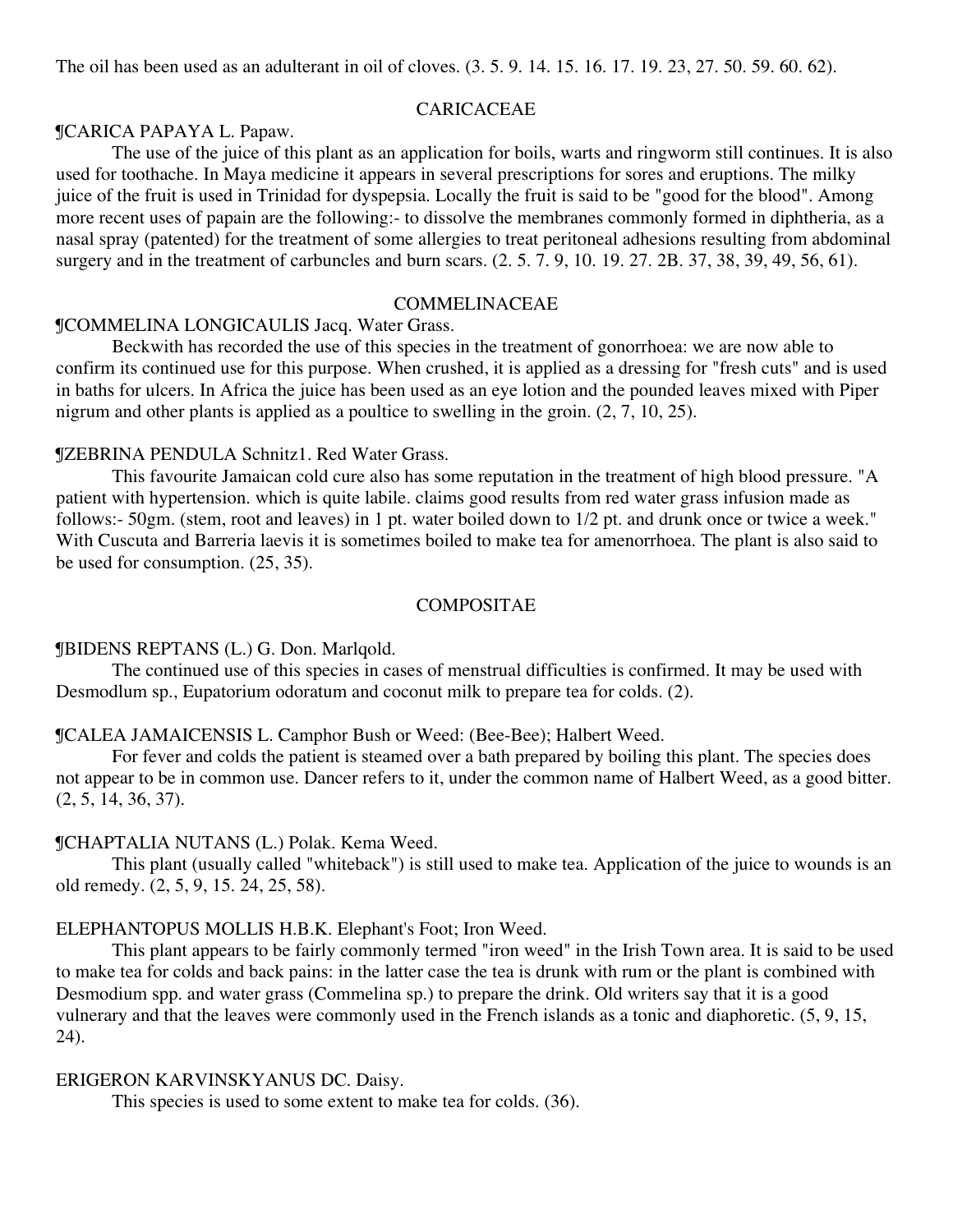# ¶EUPATORIUM ODORATUM L. Jack-in-the-Bush.

Like other "cold bushes" this species is often combined with other ingredients to make tea. One such recipe includes Desmodium sp.. Bidens reptans and coconut milk, while another comprises Jack-in-the-Bush. pimento and rosemary. Leaves of Eupatorium sp. are used in Maya medicine as a wound dressing in the same way as the leaves of this species were at one time used in Jamaica. The plant has also been used, in Jamaica. as an emmenagogue. (2, 9, 11, 13. 24, 25, 28, 56, 58).

# ¶EUPATORIUM VILLOSUM Sw. Bitter Bush.

The use of this plant as a tea and in baths for the treatment of colds and fever is confirmed. Alone or with Salvia serotina it is made into a tea for stomach pains and fever. Country midwives sometimes use it with Hyptis pectinata and Leonotis nepataefolia to make a bath for a woman after childbirth. In Maya medicine various Eupatorium spp. are used for digestive troubles and asthma. (2, 3. 9, 11. 56).

# NEUROLAENA LOBATA (Sw.) R. Br. Cow Gall Bitter: Halbert Weed; Bitter Wood; Bitter Bush; Goldenrod.

In Jamaica Neurolaena lobata is thought to be useful for treating stomach disorders. Early writers speak of its use as a bitter and also as a dressing for sores. wounds and ulcers. Barham thought it to be diuretic. In Honduras it has a reputation as a malaria remedy. (1, 5, 9, 11, 15).

# PECTIS CILIARIS L. Consumption Weed.

Under the above vernacular name this species was described by one informant as a remedy for colds and consumption. In Mexico and Central America other species are employeed as remedies for fever and catarrh. (41. 51).

# ¶PLUCHEA ODORATA L. Casso Riverside Tobacco; Bitter Tobacco; Fox-leaf.

The use of this plant to make a general beverage is confirmed. In Maya medicine the plant is a frequent ingredient in baths and lotions for pains. pulmonary tuberculosis. chills and fever. convulsions and fainting. The decoction is also drunk to hasten the afterbirth. The plant is also used in Maya remedies for jaundice and biliousness. (9. 25. 27. 38. 56. 62).

# PLUCHEA PURPURASCENS (Sw.) DC. Bitter Tobacco; Wild Tobacco.

This Pluchea sp. is used to some extent to make a beverage which is thought useful in treating colds and fevers.

# PSEUDELEPHANTOPUS SPICATUS (B. Juss). Rohr. Iron Weed; Packy Weed; Dog's Tongue.

"For a tonic boil together a bundle of each of the following in 2 qts. water with 1/4 lb. sugar until reduced to 1 qt: Iron weed (P. spicatus); Chainy root (Smilax balbisiana); Sarsaparilla (Smilax regelii); Bryal wys (Smilax sp.); Strong back root (Morinda royoc); Wild pinder (Desmodium sp.); Coconut root or tiny coconuts (Cocos nudiera); Irish moss (Chondrus crispus - imported or Gracilaria sp.-local). Cool and strain. Add 1 bottle of port or sherry. 1 small bottle of "Phospherine" and 1/4 pt. of proof rum. Take 1 tablespoonful 3 times a day. The tonic may be sweetened with honey instead of sugar."

This is the most complex recipe for a tonic which has come to our notice and there are numerous variations. Needless to say the expensive ingredients are often omitted but it may be of interest to note that the recipe was given to us by a domestic servant. In Panama P. spicatus is used to make a syrup for coughs. (58).

# SENECIO DISCOLOR (Sw.) DC. White.back.

Although we have been unable to trace analyses of this Senecio sp. several of them are said to be toxic. Despite the possibility of its toxic nature. the plant is used in Jamaica fairly commonly not only in the preparation of baths for colds and fever but also to make tea for colds. fever and biliousness. Quantities used in the preparation of the beverage are very variable. One informant gave the recipe as about 50 gm. of stem and leaf and boiled in about 1/2 pt. water but the more general practice seems to be the use of 4 or 5 leaves in 1/2 pt. water.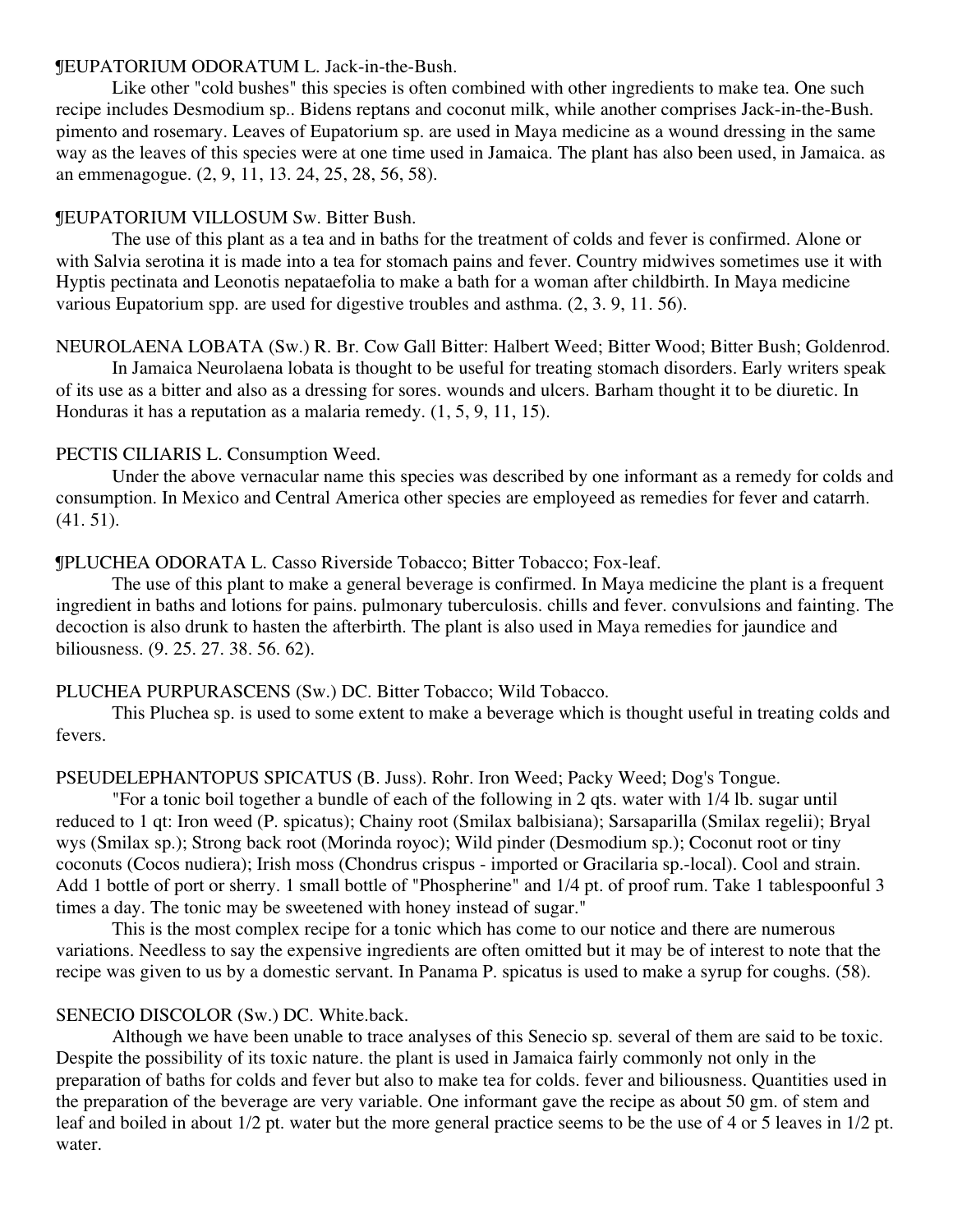One prescription for a disordered stomach combined this species with Vernonia divaricata to make tea. The bruised leaves are said to make a useful dressing for a lame foot. (10, 26, 36).

# ¶VERNONIA DIVARICATA Sw. (Old) Man Bitter Bush; Wild Gungo.

The use of this plant to make tea for stomach upsets is confirmed (see also Senecio discolor) and a new common name is recorded. (2. 9. 24).

#### WEDELIA GRACILIS L. Marigold; Consumption Weed.

A species of Wedelia less common than W. trilobata which is used in the same way.

# CONVOLVULACEAE

# ¶CUSCUTA Sp. Love Bush.

With button weed (Borreria laevis) and Zebrina pendula this species is sometimes boiled to make tea for amenorrhoea. Some people consider it useful to make tea for children's colds and to be of value in marasmus ("mirasmy") cases. In Indiex. Cuscuta spp. are used by the natives to "purify the blood" and especially for bilious conditions. Maya medicine made use of C. americana in the preparation of baths for tuberculosis and high fever. (1, 2, 5, 7, 15, 39, 56).

# EVOLVULUS ARBUSCULA Poir. Sea (side) Thyme.

This plant. a tea bush in its own right, is sometimes sold in the markets to the unwary as Poor Man's Friend (Stylosanthes viscosa). It is said to make a very pleasant beverage which is "good for the heart. wind and belly-ache". (36).

#### CRASSULACEAE

# ¶BRYOPHYLLUM PINNATUM Kurz. Leaf of Life.

The use of this plant in Jamaica as an application for headaches and pains, including sprains, is confirmed. Similar uses to those already recorded are made of the species in Cuba and in Maya medicine. The Maya also considered it of value in the treatment of dysentery and failure of menstruation. (2. 7, 8. 10. 25. 27. 47. 56. 61).

# **CRUCIFERAE**

An important family. economically. consisting of about two thousand species which are mostly herbaceous plants of temperate and cold regions. They are characterised by the occurrence of myrosin and of glycosides rich in sulphur. The family provided a number of our vegetables including the cabbage tribe.

# NASTURTIUM FONTANUM Aschers. Water Cress (Water Cushie or Crishes).

This well-known salad plant is rich in vitamins A and C and also contains some vitamin D. The dried plant contains 0.448 mgm. iodine per kgm. The tops are also said to contain the glycoside glyconasturtiin and volatile oil. The plant is antiscorbutic. slightly stimulant. diuretic and expectorant. In Jamaica it is used as a salad. in soup and as tea: it is thought to be good for the heart. The Flora of Cuba records that it is of value for constipation. chronic catarrh and pyorrhoea. (15, 16, 27, 47. 48).

# CUCURBITACEAE

# CITRULLUS VULGARIS Schrad. Water Melon.

The fruit of the water melon is regarded as cooling. "It is good for anyone whose skin comes up in weals when the time is hot". The fruit contains 92 to 96 per cent water. sugar and traces of citric acid. It is easily digested and early writers considered it useful for fever patients. Browne reported the use of the seeds in cooling and nutritive preparations: they contain about 27 per cent fat. In native African medicine. the fruit and seed are credited with diuretic properties and the juice of the roasted fruit is thought to be vermifuge. The seeds are used as a masticatory. (5, 7, 9, 15, 16, 26, 27, 61).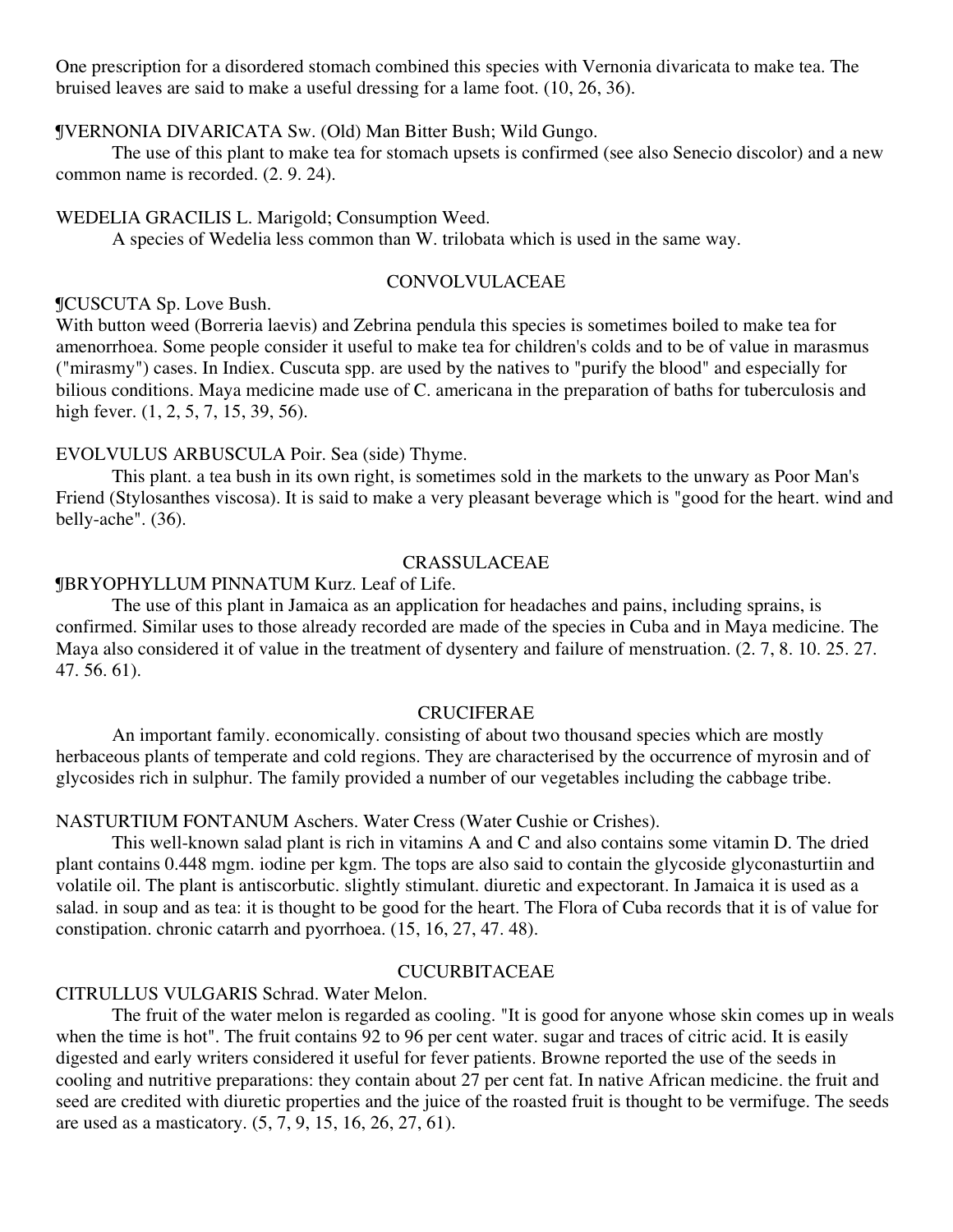#### CUCUMIS SATIVUS L. Cucumber.

The fruit of the cucumber is also regarded as cooling. Its composition is similar to that of the preceding species. The seeds which contain about 25 per cent oil are used by the Europeans of the Transvaal as an anthelmintic. The oil contains vitamin A.Watt considered the seeds cooling and diuretic. (10, 16, 26, 27, 61).

# ¶FEVILLEA CORDIFOLIA L. Antidote (Cocoon).

We find that the use of the seeds (pounded with sugar and soap) as a dressing for wounds such as those made by rusty nails persists in Jamaica. The seed is also a common antidote for poisoning. (2, 5, 8, 11, 14, 15, 16, 24, 27, 37, 50, 60, 61).

# SECHIUM EDULE Sw. Chocho.

Though there appears to be considerable difference of opinion as to the variety of chocho (white or greenskinned) to be used there is a general opinion in Jamaica that it has some effect upon high blood pressure. The juice of the grated fruit is taken and doses have been variously stated as 1 teaspoon three times a week or (no quantity defined) every eight days. (35).

# EUPHORBIACEAE

# ACALYPHA WILKESIANA (Muell.) Arg. Copper Leaf; Red Hedge; Headache Bush; Croton.

Both in Jamaica and in other West Indian islands the leaf of this ornamental is used as a headache poultice. Sometimes the leaves are moistened with bay rum but they may be used alone. Tea made with the leaves is sometimes used in the Grenadines as an internal treatment. A. indica L. is said to contain an alkaloid "acalyphin". (13, 37).

# ALCHORNEA LATIFOLIA Sw. Loblob; Dove Wood; Jimmy Wood.

The leaves of the loblob are utilised by some as a tooth-ache cure: the leaf is chewed and the extracted juice held for a while in the mouth to "soak the tooth". A pipe is then smoked and the pain is said to be relieved. The leaves are also applied to other local pains. Githens and Dalziel report a number of other uses for related species in Africa where they are employed as vermifuges, wound dressings. cathartics, expectorants, and in the treatment of gonorrhoea. urinary infections, diarrhoea, dysentery and ophthalmia. The plants are said to contain tannins and simple amaroid bitters. (7, 10).

# CROTON HUMILIS L. Pepper Rod; Small Seaside Balsam.

Early Jamaican medical authors say that this pungent plant was much used in baths and fomentations for nervous weakness. Maya medicine men used it to treat venereal sores. The only use we are able to record in Jamaica today is as an insecticide which is said to kill bed-bugs. (5, 15, 56).

# CROTON LINEARIS Jacq. (Wild or Spanish) Rosemary.

This plant, which has a pleasant aromatic odour. is much used by Jamaican peasants as a hair wash. As in Browne's day it is still used in baths for fever and colds, for the treatment of which a tea made with the plant may also be taken. Barham considered the plant to have all the virtues of rosemary and used the powdered leaf as a specific for colic. (1. 5, 15, 36, 37, 50).

# EUPHORBIA BRASILIENSIS Lam. Spurqe; Wart Weed.

This plant should be included in the list of small herbaceous spurges the juice of which is used in the removal of warts and to make tea for colds. (37).

# ¶EUPHORBIA HIRTA L. Spurqe; Checkweed (Grenadines) Wart Weed; Creeping Hairy Spurge; Australian or Queensland Asthma Weed.

In Fiji this species boiled in seawater is reputed to be a cure for dysentery and, as in Jamaica, is also used as a poultice for boils.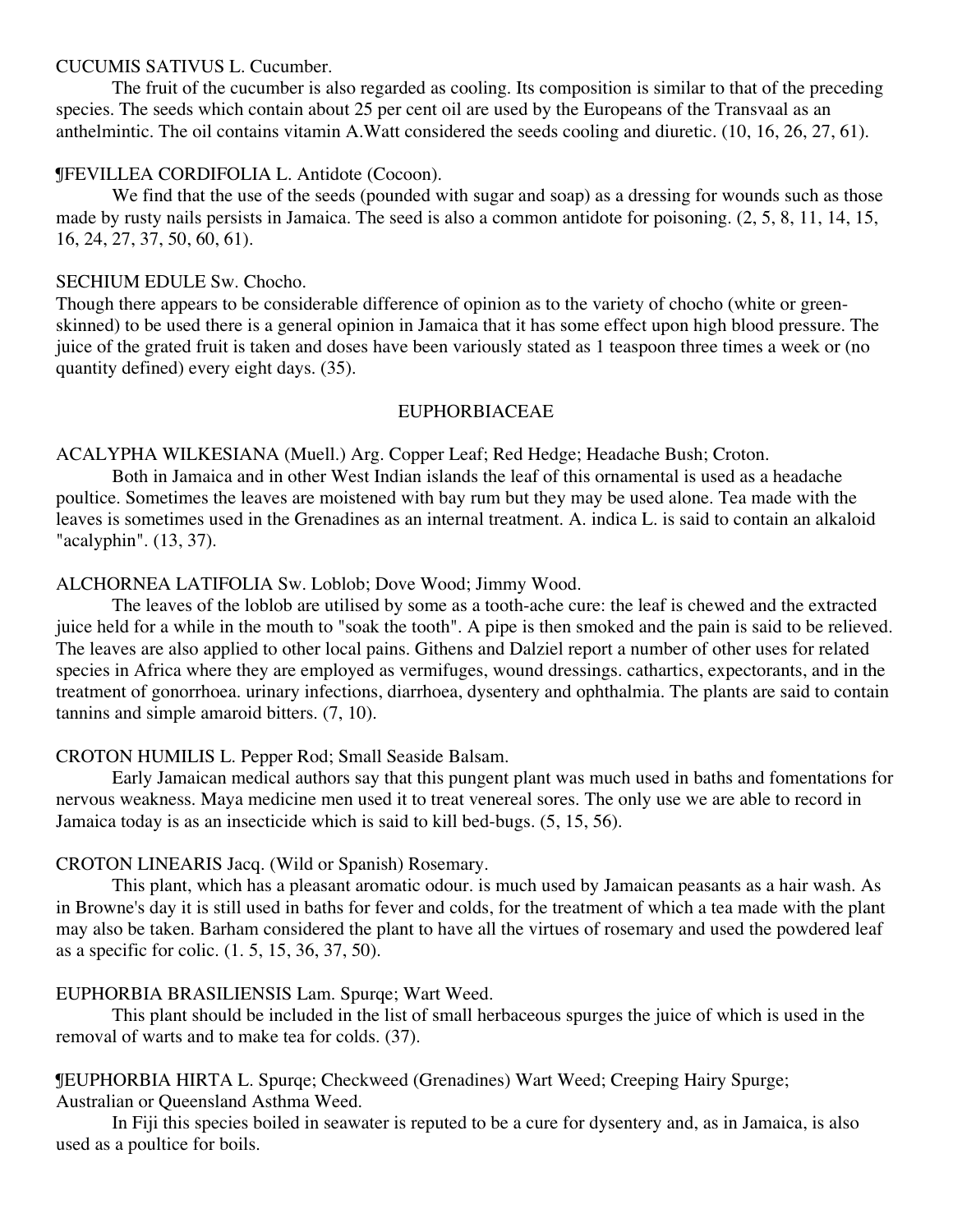Similar uses of the plant are described in Maya medicine and in addition the laex was used for sore eyes. In parts of Mexico other small Euphorbia spp. are used for this purpose. The B.P.C. 1934 described this species. which has been used with lobelia or senega to treat chronic bronchitis, asthma, hay fever and other respiratory troubles, as having a depressant action on the heart and on respiration. The plant has been considered laxative. (1, 2, 5, 7, 13, 15. 17, 19, 27, 37, 55, 56, 59).

# ¶EUPHORBIA HYPERICIFOLIA L. Spurqe; Wart Weed.

In Jamaica tea made by boiling this plant is regarded as useful in the treatment of marasmus in infanls. Githens states that the latex contains resins and euphorbon. The latter is said to be toxic. According to Wehmer a phenol-like substance, volatile oil, and a little alkaloid and glycoside are found in the shoots. (2, 7, 9, 10, 13, 15, 24, 27, 37, 61, 62).

# EUPHORBIA THYMIFOLIA L. Spurqe; Wart Weed; Eyebright.

Another small herbaceous spurge which is used in a similar way to those already mentioned. The plant has also been used as a vermifuge, as an astringent, to remove films from the eyes and as a laxative. (I, 9, 14, 15, 24, 37, 39, 61).

# ¶JATROPHIA GOSSYPIFOLIA 1.. Wild Cassada.

A tea made with the leaves of the wild cassada is still used as a laxative. In Trinidad oil from the seeds provides a purge and the plant is also used by the Brazilian Indians to treat stomach upsets. (1, 2, 5, 7, 9, 15. 24, 27. 28, 37, 48, 50, 62).

# MANIHOT UTILISSIMA Pohl. Cassava (Cassada); Manioc; Tapioca.

In addition to the use of the bitter cassava for the preparation of starch. the grated tuber is said to make an excellent poultice for sores. This use, which persists, is recorded by the early writers such as Browne who says that in the case of very foul sores the cassava flour, still containing some of the juice, should be mixed up with pounded tobacco leaves. Barham recommends a poultice made with cassava bread, milk and sweet oil to ripen boils. The tubers are used in a similar manner in Africa. They contain phaseolunatin accompanied by an emulsin-like enzyme. The young leaves are sometimes boiled as greens. (I, 3, 5, 7, 15, 27, 37, 39, 50, 60, 61).

# ¶PHYLLANTHUS NIRURI L. Carry-me-seed; Chamber Bitters; Chickweed; (Grenadines).

In Jamaica the use of this species for the treatment of stomach disorders, is confirmed. In some parts of the West Indies it has a reputation as a malaria remedy.  $(2, 7, 9, 14, 27, 39, 61)$ .

# ¶RICINUS COMMUNIS L. Castor Oil Plant; Oil Nut.

The leaves of the white-stemmed variety of Ricjnus communis are reported to make a bath which is efficacious in reducing pain and swelling in the joints. Hot ashes wrapped in a leaf of the castor oil plant were used by the Maya in the treatment of syphilitic sores and the crushed seeds provided a dressing for scabs on the arm or head. In India castor oil has been used as a dressing for skin diseases; it has also been recommended in cases of lumbago, rheumatism. piles and worms. (3, 5, 7, 8, 10, 15, 18, 22, 23, 24, 26, 27, 37, 38, 39, 50, 56, 61, 62).

#### FILICINEAE

# ADIANTUM TENERUM Sw. Maidenhair Fern; Black-stick Maidenhair.

This species of maidenhair fern (and, perhaps. others) is used to make tea for colds. Beckwith recorded its use with a number of other plants for this purpose (see Anarcardium occidentale). A. villosum Land A. trapeziforme L. were thought demulcent and pectoral by old writers. Browne considered all Adiantum spp. to be light astringent vulneraries useful in pulmonary and cutaneous disorders. The tea is also thought to be "good for the heart". It may be of interest to note that A. capillus-veneris L. had a reputation in Europe as a remedy for the treatment of pulmonary catarrh. Some African tribes smoke the leaf for head and chest colds. The plant has also been used as an emmenagogue.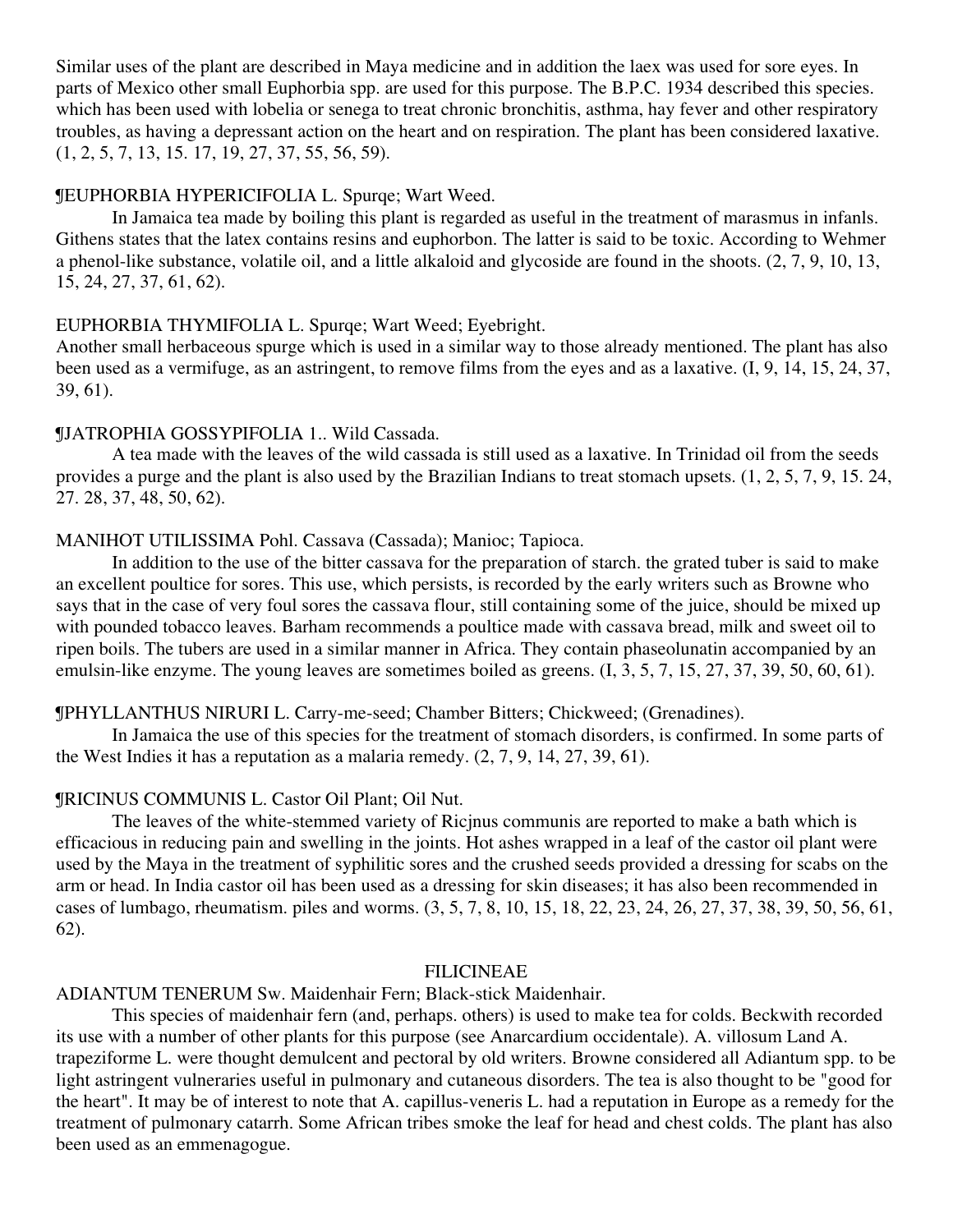The rhizome is slightly astringent and aromatic and a strong decoction is said to be emetic. Lunan reports that Piso recommends the use of A. villosum L. to get rid of tough phlegm and that a syrup of A. trapeziforme L. can be used like European Maidenhair. (2, 5, 14, 15, 26, 37, 61).

#### POL YPODIUM PHYLLITIDIS L. Cow Tongue.

Tea made from the fronds of this fern is used as a cold cure and to some extent as a general beverage. In India and parts of South America. other species are thought sudorific, febrifuge and astringent. (14, 36, 48, 61).

#### GESNERIACEAE

# ¶RYTIDOPHYLLUM TOMENTOSUM Mart. Search-my-Heart.

Tea prepared from the plant is considered a general stomachic: coc;onut milk is often added to it. (30).

# GRAMINEAE

#### BAMBUSA VULGARIS Schrad. Bamboo.

Bamboo leaves are used to prepare tea and baths for fever patients. Boiled with Guinea grass and white rum added to the brew. it is said to be an excellent medicine for malaria and other fevers. A siliceous concretion called tabasheer found in the stems of B. arundinacea has been used in the East for treating paralytic complaints and poisoning. The native population also considers it stimulant and aphrodisiac. (27, 39, 54, 61).

### ¶CYNODON DACTYLON Pers. Bahama Grass.

This species has, in the past, been substituted for couch grass (Agropyron repens Beauvois) which was at one time official in the pharmacopoeias: it was used as a demulcent diuretic. The Cuban Flora states that bahama grass is diuretic and in both India and Jamaica the plant is considered to be a cold and fever remedy. We have also been told that the whole plant including the soil clinging to the roots makes an "acclimatisation" tea" which should be drunk on moving to a new part of the island. This seems to be an extension of the fairly common practice on removal to a strange place of taking a small quantity of soil from below the surface, mixing it with water, leaving to settle and drinking the water. (10, 23, 26, 27. 39, 46, 59, 61).

#### PANICUM MAXIMUM Jacq. Guinea Grass.

Alone, or with other species including Bambusa, Guinea grass is used to make tea for fevers. (7, 26).

### LABIATAE

# COLEUS AROMATICUS Benth. French or Spa..ish Thyme. Country Borage.

This species, a native of Java, is cultivated to some extent in the West Indies where it is used for seasoning. In Jamaica it is sometimes used in decoctions employed as cold remedies. The fresh leaves contain a high proportion of water and about 0.55 per cent volatile oil which has a considerable carvacrol content. In the East it is used in native medicine in the treatment of asthma, chronic coughs, colic, dyspepsia, epilepsy and other convulsive affections. It is said to have an intoxicating effect. (17, 27, 28, 39, 61).

#### HYPTIS CAPITATA Jacq. (Wild) Batchelor's Button; Caesar Obeah; Iron Wort; Wild Hops.

Boiled to make tea, this species is said to be "good medicine" and is used in the treatment of colds, "hot belly" and perhaps constipation. It is regarded as valuable medicine for "heavy chest" and asthmatical breathing in babies. According to early writers this plant heals wounds and ulcers and in decoction with honey and a little alum makes an excellent gargle and mouth wash. The juice was used on sore eyes. (1, 11, 37, 62).

# ¶HYPTIS PECTIN AT A (L.) Poit. Piaba.

Instead of tea made with the whole plant, the extracted juice, with salt, may be drunk for stomach pains. The leaves are boiled with those of Eupatorium odoratum and Leonotis nepetaefolia to make a bath for a woman after childbirth. The juice, extracted by rubbing up the leaves, is sometimes snuffed up the nose to relieve catarrhal conditions, (2, 7, 10, 11, 27).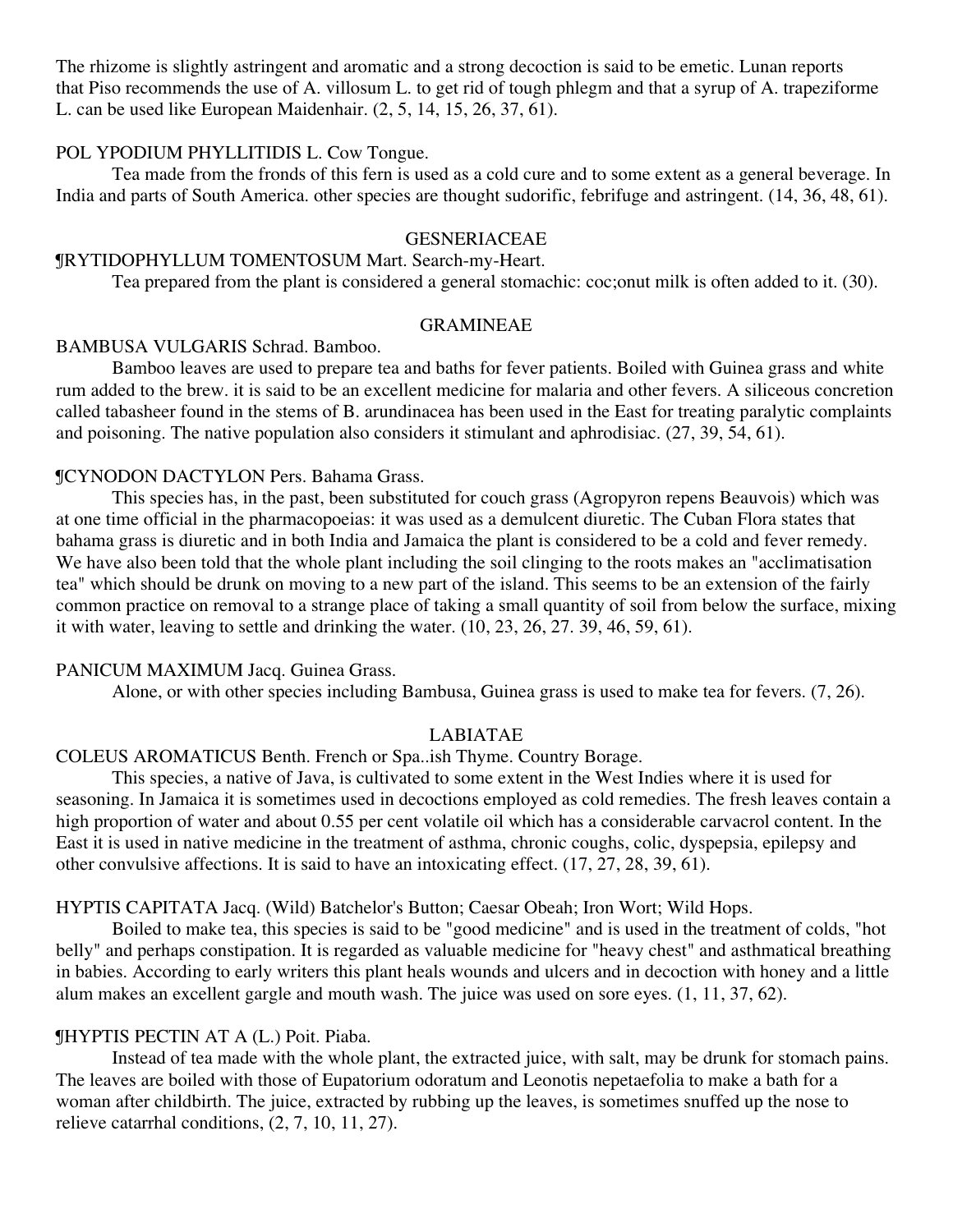# ¶HYPTIS SUAVEOLENS (L.) Poit. Spikenard; Noisy Bur.

This plant is still in use, to some extent, for the preparation of "bush tea". Barham and other early writers speak of it as diuretic (used in cases of dropsy, etc.), alexipharmic and useful in baths to relieve pain and heal ulcers. The seeds are used by some Mexican Indians both medicinally and as food. (1, 2, 5, 7, 11. 15, 27, 37, 41. 50).

# HYPTIS VERTICILLATA Jacq. John Charles.

This is the plant usually meant by the designation "John Charles". It is a favourite cold bush used alone or with others which include Solanum torvum and Gossypium spp. The tea is said to be more pleasant and effective if the leaves are dried. It has been stated that the tea will prevent marasmus in infants. The leaves are olso utilised in bush baths. (11, 51).

# LEONOTIS NEPETAEFOLIA R.Br. Pick Nut; Christmas Candlesticks; Ball Head; Bald Head or Bush. (Male) Bas'cedar.

It is doubtful if this species is much used in Jamaica but one country "midwife" mentioned it under the name of "pick nut" as an ingredient of a bath for use, after labour and also in baths for fever patients. In Trinidad the leaves are used to make tea for stomach. ache and as a salve for eczema. Related species are used in South Africa in a similar way while some Leonotis spp. are said to be narcotic. In the Congo, Madagascar and Nigeria L. nepetaefolia is used as a purge, tonic, emmenagogue, febrifuge. as an application for syphilitic ulcers and as a dressing for headaches. The active principle appears to be a resin. (7, 10, 14, 26, 27).

# ¶MICROMERIA BROWNEI (Sw.) Benth. Pennyroyal.

The occasional use of this plant as an abortifacient. together with other species not known to the informant, is confirmed. Tea prepared from it is also used to treat diarrhoea. (2, 15).

# ¶MICROMERIA VIMINEA (L.) Urb. Peppermint: Wild Mint; All-Heal.

Despite the fact that country people with whom we have talked say that M. viminea as found wild is not the same as the peppermint which they cultivate we have not, so far, been able to separate them botanically. It is certain, however, that the plants smell quite differently, only the cultivated plant having the characteristic peppermint odour. Only one informant has said that the "wild mint" is used to make a cold remedy, the others saying that it is not used  $(2, 15)$ .

# ¶OCIMUM MICRANTHUM Willd. Wild Barsley; Nunn Balsam (Antigua).

In addition to uses already recorded the juice of wild barsley provides a wash for blood-shot eyes when the condition has been caused bya blow. In Maya medicine it forms part of a dysentery remedy and in conjunction with tobacco leaves and "Spanish oil" is used as a dressing for syphilitic sores. (2, 11, 13, 19, 27. 51, 56).

# SALVIA OCCIDENTALIS Sw. Wild Mint; American Field Basil.

Wright records the use of this plant in fomentations and its juice as a treatment for ophthalmia. It is fairly certain that this is the species which was reported to us as a sovereign cure for amenorrhoea. (10, 26, 62).

# ¶SALVIA SEROTINA L. Chicken Weed; Little Woman.

In the treament of somach disorders and fever this plant is sometimes used in conjunction with Eupatorium villosum. In former times it has been considered abortifacient and has also been used for a variety of female disorders. (2, 11, 26).

# LAURACEAE

#### CINNAMOMUM CAMPHORA Nees. Camphor Tree.

This tree, a native of Eastern Asia, is found occasionally in Jamaica in cultivation. The crushed leaves with proof rum are reported to make an excellent cooling application for headache. All parts of the tree yield an essential oil and some varieties also give solid camphor.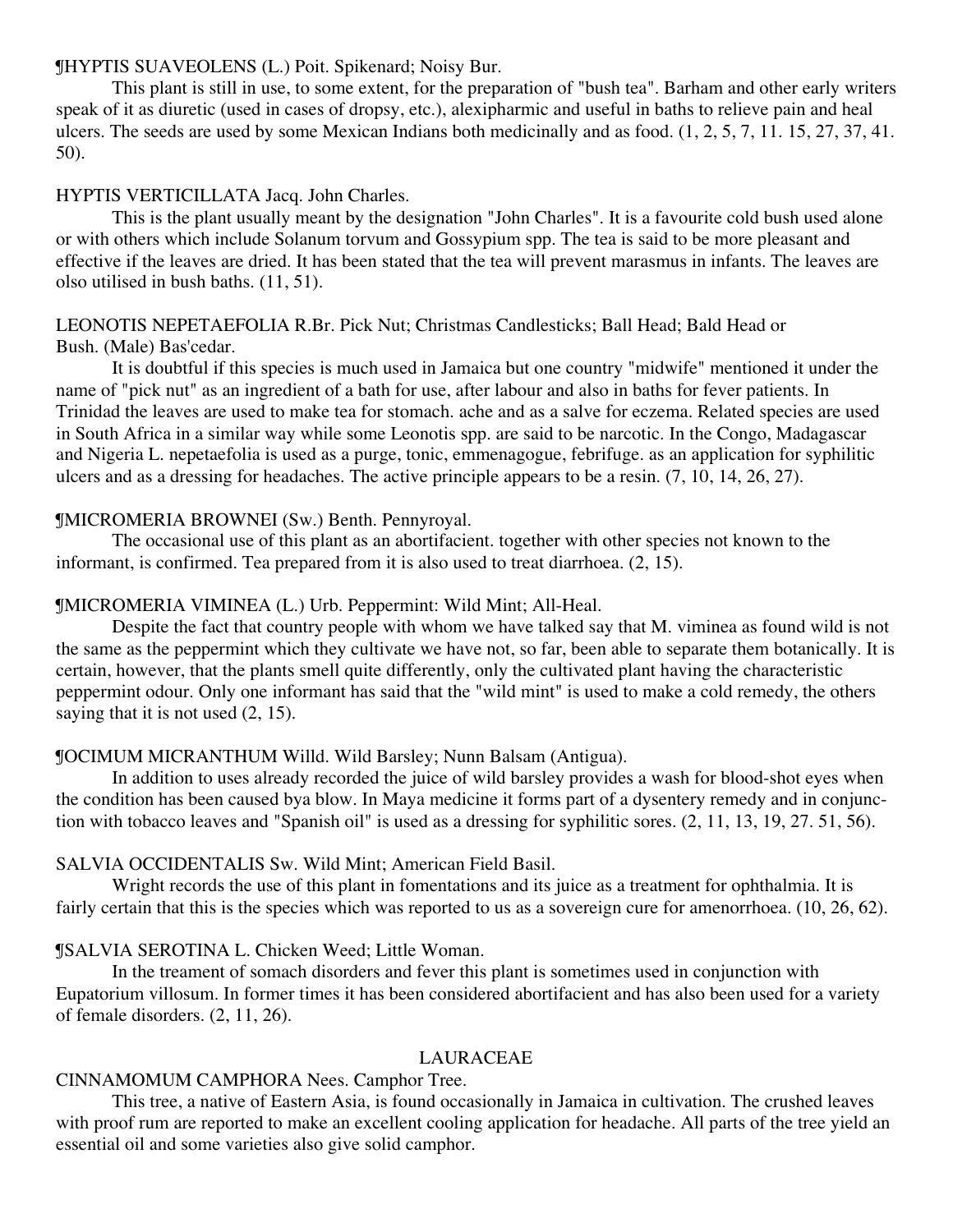The essential oil is of complex composition and contains alcohols, aldehydes, ketones, terpenes and sesquiterpenes. Camphor has been widely used both internally and externally. It is primarily stimulant and diaphoretic and secondarily sedative and anodyne. (3, 17, 27, 61).

# ¶PERSEA AMERICANA Mill. Avocado Pear.

In amplification of uses previously recorded it may be added that the leaves of the tree are used in baths lor fever and pain. Early writers such as Lunan say that they are "balsamic. pectoral and vulnerary" and that the buds have been used in the treatment vf venereal diseases. A recent informant assured us that the leaves 01 only the "green skinned" pear should be used for high blood pressure.

Hodgson records that the protein content of the lruit is two to three times that of the apple and citrus and little less than that 01 the olive; the mineral content is similarly high; there is 5.25 per cent 01 readily digestible fat. While the vitamin B complex content is high and that of A and E good. the content of vitamin D is fair and of C low. Long writes that the fruits were considered "great provocatives; and. for this reason it is said. the Spaniards do not like to see their wives indulge too much in them". (14, 15. 27. 44. 50. 56. 62).

#### LILIACEAE

#### ¶ALOE VULGARIS Lam. Aloes.

Uses of aloes already recorded for Jamaica are found in Cuba. Dominican Republic and among the Mayas. It has also been found 01 value in the treatment of X-ray burns. (1, 2, 3, 5, 10, 11, 12, 15, 22, 23, 24, 26, 27, 37, 39, 43, 47, 50, 56, 60, 61, 62).

#### SMILAX SP. (?balbisiana Kth.) Hog Head.

qLike other Smilax spp. this is said to be used in tonics. The root is described as shorter and latter than that of china root. though our specimen appears to be the same species.

#### SMILAX SP. Bryal Wys (Withe).

Like china root and sarsaparilla this Smilax sp. is used in tonics (see Pseudelephantopus and Passillora maliformis). (36).

# LYTHRACEAE

# ¶CUPHEA PARSONIA R. Br. Strong Back; Milk Weed.

This tiny herb. called "strong back" by our inlormant. is sometimes included in the ubiquitous sarsaparilla tonic. (see Pseudelephantopus). (2. 11).

#### PUNICA GRANATUM L. Pomegranate.

The fruit rind and root bark of pomegranate are well-known tapeworm remedies and are so used in Jamaica. In this connection the following remedy lor vomiting sickness is of some interest:. "Dry. parch and grind the fruit skin: mix it with ground dry fowl gizzard and white flour." The mixture is made into a porridge which is eaten. The fruit skin is also boiled to make tea which is taken lor stomach.ache. This may be correlated with its use in Africa for dysentery. diarrhoea. colitis and stomach-ache. The rind is very astringent. containing some 28 per cent tannin as glycosidal tannic acid. mucilage and perhaps some resin. It has in the past been used to treat leucorrhoea. Sloane gives the leaves beaten with oil of roses as a headache application.

The root bark contains about 0.3 to 0.9 per cent of alkaloids which are pelletierine, isopellatierine, methylpelletierine. pseudopelletierine and isomethylpelletierine; several glycosidal tannic acids; resin; starch. The stem bark contains similar alkaloids and tannins.

The flowers. which are used by the Hausas as a vermifuge and have been used as a tonic, astringent and gargle, contain an anthocyanin. "punicin" which is very similar to pelargonine.

The fruit contains reducing sugars. citric and malic acids and is rich in vitamin C. (3, 5, 7, 10, 12, 14, 15, 16, 23, 24, 26, 27, 30, 36, 37, 38, 39, 51, 56, 60, 61).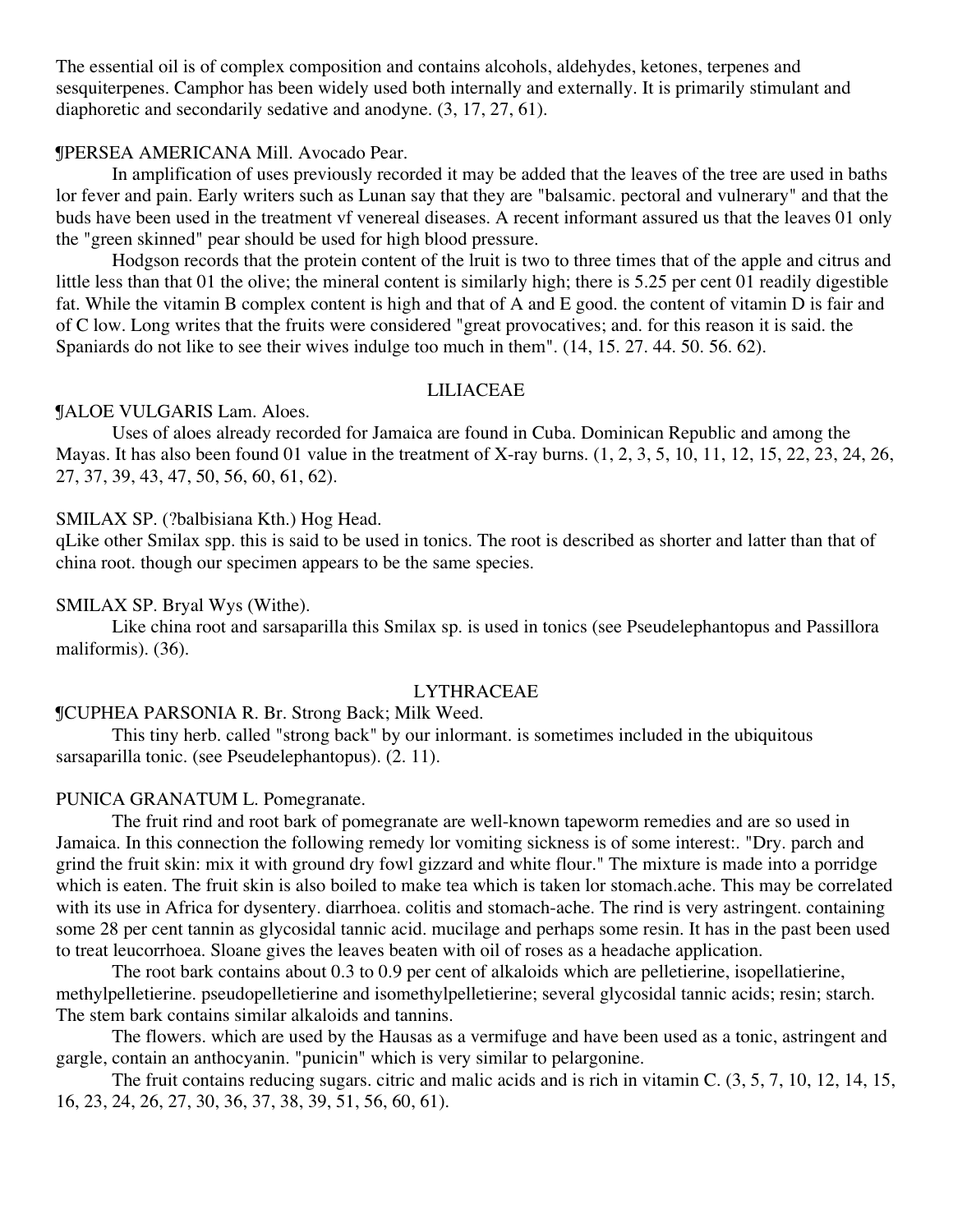# **MEDICINAL PLANTS OF JAMAICA**

# G. F. ASPREY and PHYLLIS THORNTON

# PART IV

# MALVACEAE

#### KOSTELETZKYA PENTASPERMA Griseb.

According to one informant the leaves of this plant, rubbed up, are used as a dressing for cuts.

#### MALACHRA ALCEAEFOLIA Jacq. Wild Broom; Wild Ochra.

Lunan remarks of this species that the tender buds and leaves are very mucilaginous but reports no medicinal use. It seems probable. however, that some slight use is made of the plant today in the treatment of fever and colds. (15).

# SIDA ACUTA Burm. Broom Weed.

It is doubtful if Sida spp. are much used medicinally in Jamaica but one informant told us that this species can be used to make tea for colic. Lindley said the root is bitter and considered a valuable stomachic. In Maya medicine it is included in remedies for pain in the bowels and heart, and for fainting: with Sesuvium portulacastrum and perhaps Asclepias sp. it is used as a poultice for ulcers. Similar uses are made of the species in India where the root infused with ginger is also considered efficacious in interimittent fevers, and the leaf juice is used in worm cases and for dysentery and chest pains. In Africa use is made of the mucilaginous nature of the leaves in midwifery and the treatment of gonorrhoea. (7, 14. 39, 56, 57, 61).

#### SIDA URENS L. Wind Bush.

Wind Bush is used to make tea for a baby with "gripe". (36).

# URENA LOBATA L. Ballard Bush.; Bur or Indian Mallow.

This plant is used to make tea for colds and is also employed by the poorer people for washing greasy dishes. Among the older writers we find Lindley speaking of the use of the flowers as an expectorant for "dry and inveterate coughs". Like other members of the Malvaceae it is mucilaginous and the seeds contain urease and fat. In tropical South America it provides a sedative and in Brazil a root and stem decoction is a treatment for colic. (7, 14, 27, 48).

#### MELASTOMACEAE

UMICONIA LAEVIGATA DC. Chicken Net: Fowl Bone; Sage; White Wattle; Long-leaf-Jointer

It seems unlikely that this plant finds very wide-spread use in Jamaica: most of our informants have been somewhat hesitant in naming it. However, they have all been consistent in describing it as used in bush baths for colds and fever. Some have said that it may be drunk as tea for the same complaints. (2, 25).

#### **MELIACEAE**

CEDRELA ODORATA L. (Jamaican, West Indian, Spanish or Honduras) Cedar.

The leaves and twigs of this well-known timber tree are sometimes used in baths for fever and pains. Macfadyen states that a gum resembling gum arabic in its properties may be obtained from incisions in the bark. Cedar wood yields about 0.3 percent aromatic oil. In India C. toona bark has been used in the treatment of fevers, diarrhoea, dysentery and ulcers. (16. 27, 39. 61).

\*Supported by a Grant made to the University of Pennsylvania by the Nutrition Foundation of New York.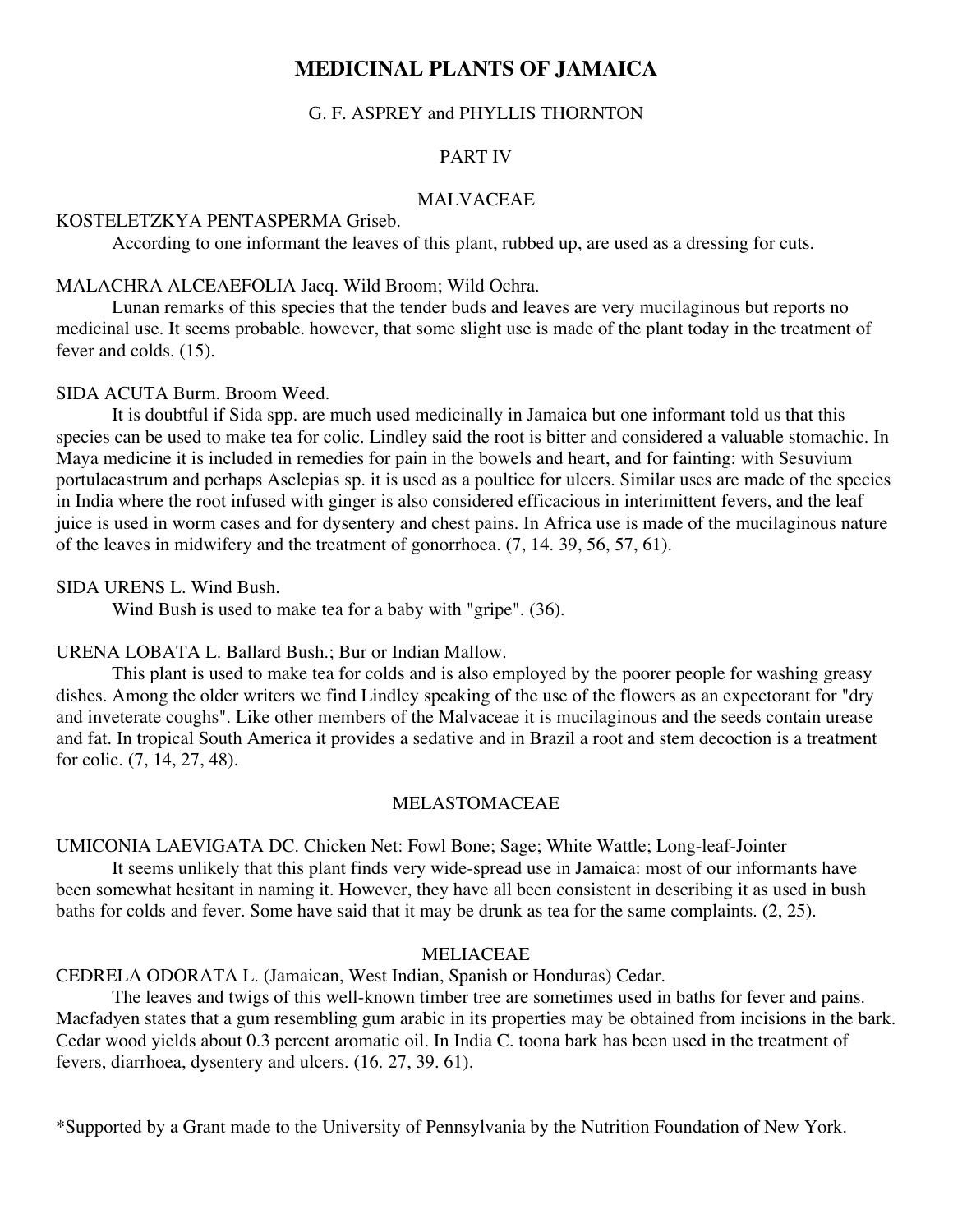#### MIMOSOIDEAE

# ¶MIMOSA PUDICA L. Shame Weed.

The following "prescription" has recently come to the notice of the authors. "For nervous trouble-Take 11/2d. or 1d. worth of each of the following:- Shame-a (M. pudica), Jig-a-nit (Tournefortia hirsutissuma?), Poor Man's Friend (Stylosanthes viscosa), Mistletoe (Loranthaceae sp.) and boil in a quart of water until reduced to 1 pt. Drink instead of water". It is perhaps of interest to note that Maya medicine included this plant as a remedy for lassitude and depression: its gum was used in treating white films on the eye. Shame weed is also used in Jamaica as a tea for the treatment of pains, especially those in the chest. Dancer considered it to be an antidote for poison and in India the leaves have been prescribed for cases of piles. (2, 7, 10, 27, 36, 56, 61).

# **MORACEAE**

# ¶ARTOCARPUS INCISA L. Breadfruit.

We are reliably informed that the gum of this tree makes an effective dressing for the contagious skin disease Tinea versicolor or liver spot. (30).

#### ¶CECROPIA PELT AT A L. Trumpet Tree.

An infusion of the dried leaves is used for colds. In Cuba the leaf decoction is also said to be of value in the treatment of coughs and the latex is used to destroy warts. callosities and herpes. In the early period of Jamaican medicine trumpet was credited with more numerous virtues. The leaves and pith were used as applications for wounds and old ulcers; the juice of the tops was thought astringent and of value in treating gonorrhoea and excessive menstrual flow; and the ashes of the plant were used in dropsical cases. (I, 2, 11, 15. 24, 27, 37, 38, 47, 50).

#### MORINGACEAE

A small family of woody tropical plants containing only the genus Moringa. The family resembles the Cruciferae in the presence of myrosin cells.

#### MORINGA OLEIFERA Lam. Horseradish Tree; Ben Nut Tree; Moringa (Maranga).

This species and the related M. aptera yield oil of ben which is used by watchmakers. The seed contains traces of an alkaloid. The stem yields a gum which contains dextrin. bassorin, and the enzymes emulsin and myrosin: it is also said to contain an alkaloid-moringenine. In Jamaica the bark steeped in alcohol is used as a counter-irritant in cases of pains and headache and a tea made with the leaves is used as a beverage. The Yorubas of Africa use the leaf as an application for headache. The root has been employed for its rubefacient properties in a number of countries including Ceylon, Trinidad and Africa. In Ceylon the bark is said to promote digestion and appetite and in Mauritius the plant is thought to have diuretic, purgative. vermifuge and antispasmodic properties. Among some African tribes the gum is used for diarrhoea. In Cuba the leaves are sometimes employed as a dressing for pimples.

Descourtilz reported that the Caribs considered the juice cleansing and antiscorbutic; that the seeds were purgative; a tincture of the root or stem bark "as antiscorbutic" and that warmed leaves were efficacious as a dressing for syphilitic ulcers. Numerous other virtues are ascribed to the plant in India. The tree is not native to Jamaica but is grown to some extent as an ornamental. (7. 10, 16, 17, 19, 22, 27, 28, 30. 38, 39, 47, 52, 61).

#### MUSACEAE

About seventy herbaceous tropical species make up the family. Apart from Musa spp. the plants have been little studied chemically. Organic acids such as gallic and malic acids occur.

#### MUSA PARADISIACA L. Plantain.

M. SAPIENTUM L. Banana.

The "bark" and "trash" of these two common species find some use in Jamaica domestic medicine. Tea made in the usual way is thought to be of some use for "stoppage of urine" and "sourness of the stomach".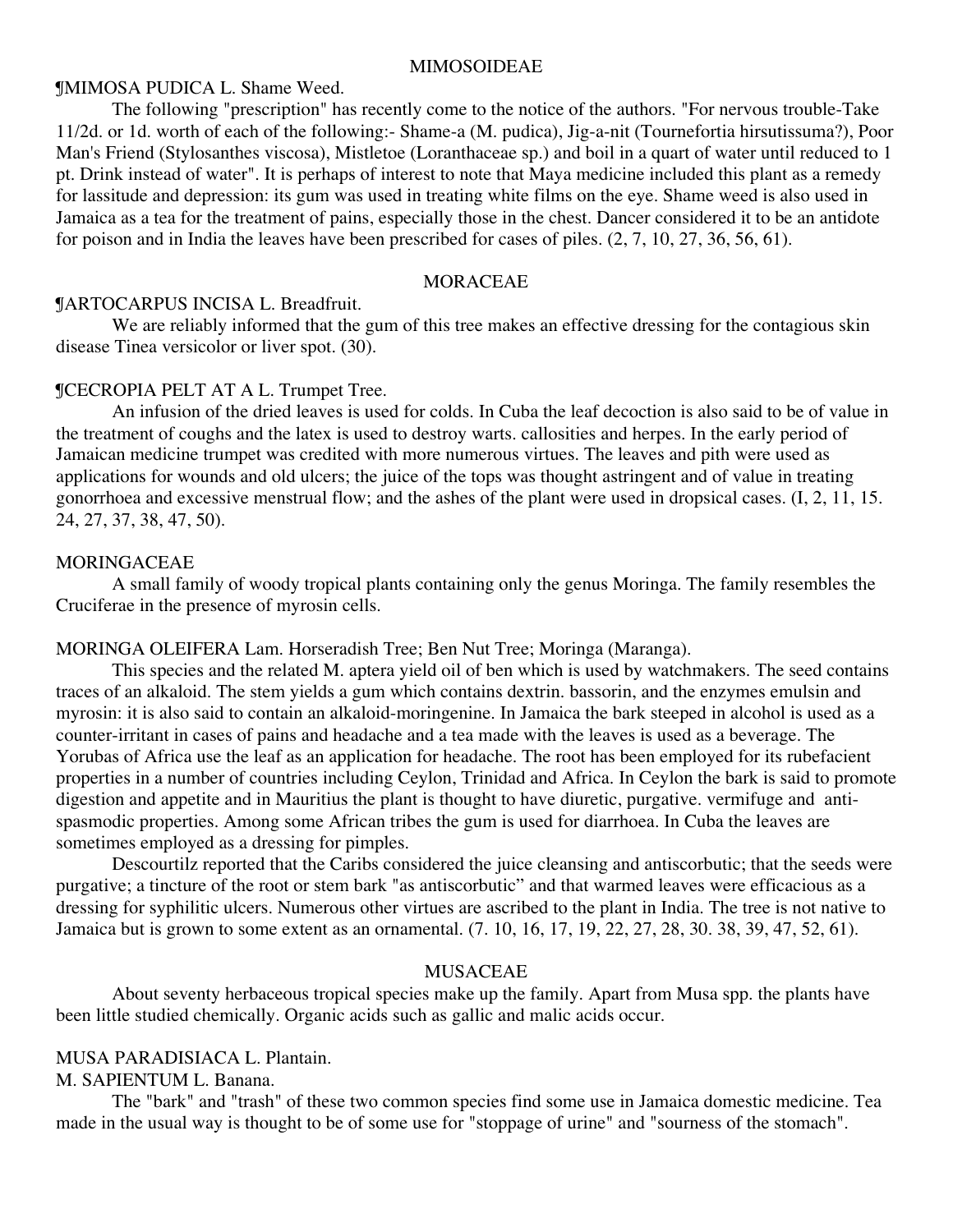Browne reported that the juice is a rough but cooling astringent and according to Boussingault's analysis it contains tannin, gallic acid and perhaps salts of acetic acid. The Jamaican uses find parallels in Maya medical practice; for "stoppage of urine" the juice of young shoots is recommended and this is also considered of use in constipation: for sudden diarrhoea the plant is boiled with calabash. In the Gold Coast the astringent sap is also used for diarrhoea and the sap and leaves are used in various ways as dressings for ulcers, cuts and burns. In Jamaica the juice of the plant is often drunk for "internal strains". Among uses mentioned by Barham are that of leaf juice for burns and of jam made with the fruit for coughs, hoarseness and to "allay the heat of urine". Thomson recommends roast plantain sucker as a poultice to be applied over a burn dressing of spirits, olive oil, lime water and turpentine. (1. 5, 7, 15, 17, 27, 37, 39, 50, 56, 60, 61. 62).

# MYRTACEAE

AMOMIS CARYOPHYLLATA Kr. and Urb. var. citrifolia. Lemon-scented Pimento.

= Pimento acris var. citrofolia.Lemon-scented Allspice.

This is a variety of the bay rum or bay berry tree the essential oil of which is used in the manufacture of bay rum. The lemon-scented variety. the leaves of which are termed citronella leaves. yields lemon-scented bay oil with a high citral content. Ordinary oil of bay contains eugenol as its principal constituent. In Jamaica the leaves of lemon-scented pimento are used to make a tea which is regarded as a cold and fever cure. The leaves of the bay rum tree have been used, in the Grenadines, to treat diarrhoea. Oil of bay has been used as a refreshing perfume for headaches, faintness and similar complaints. (3, 9, 13, 14, 17, 27).

#### EUCALYPTUS SPP. Eucalyptus; Gum Tree.

The following species have been introduced into Jamaica during the last ten years by the Forestry Department:- E. globulus Labil. (Blue Gum, Fever Tree); E. deglupta Blume; E. robusta Sm.; E. microcorys F. Muell.; E. saligna Sm.; E. kirtoniana F. Muell.; E. alba Reinw.; E. citriodora Hook.

Tea and baths made with eucalyptus leaves are taken by some Jamaicans in cases of colds and fever. The leaves may also be put into the patient's bed. Similar uses of the leaves are found in countries where Eucalyptus is indigenous or where it has been introduced. In Africa a leaf decoction or infusion is used as a remedy for influenza, while steam from the leaves boiling in water is used as a respiratory antiseptic. Australia the home of many Eucalyptus spp. finds similar uses for the leaves, those of E. globulus providing a favourite fever remedy. This species has been used in Europe to treat malaria: the presence of eucalyptus trees in marshy areas has been said to reduce the incidence of malaria. The leaves have been further used in various parts of the world as an antiseptic wound and ulcer dressing, to make an enema for the elimination of worms; and, in infusion as an insecticide and as a medicine for diabetes (negative results).

The chief requirement of medicinal oil of eucalyptus is a high cineole content. The oil from E. globulus is now of minor importance and that of E. citriodora is excluded on account of its high cineole content. The fresh leaf of E. globulus is said to contain about 2.75 per cent oil which has a high cineole (eucalyptol) content and also contains pinene, globulol, eudesmol and various aldehydes. Within the genus the principal constituents of eucalyptus oil, alcohols, hydrocarbons, aldehydes and so on are very irregularly distributed. Leaves of E. globulus, E. microcorys and E. saligna, for example, contain no phellandrene, though it occurs in some species; E. saligna and E. robusta contain cineole and pinene. (3, 10, 23, 26, 27, 28, 39, 40, 61).

#### ¶PIMENTA OFFICINALIS Lind. Pimento; Jamaica Pepper.

In addition to uses already recorded it should be noted that the aromatic leaves are among the ingredients of baths and fomentations for fever and pain, and that pimento is included in some cold remedies. Lindley recorded that the oil relieves toothache. In mulled port wine it was, at one time, used in the treatment of dysentery. (2, 3, 5, 9, 10, 11, 14, 16, 23, 24, 27, 50, 60).

# PSIDIUM GUAJAVA L. Guava.

The leaves of this species are sometimes included in bush baths. The leaves, bark, buds, roots and young fruits have been used in decoction for diarrhoea and dysentery: the leaves are still so used in the Grenadines and among the Mayas. Baths containing the leaves are a treatment for skin diseases.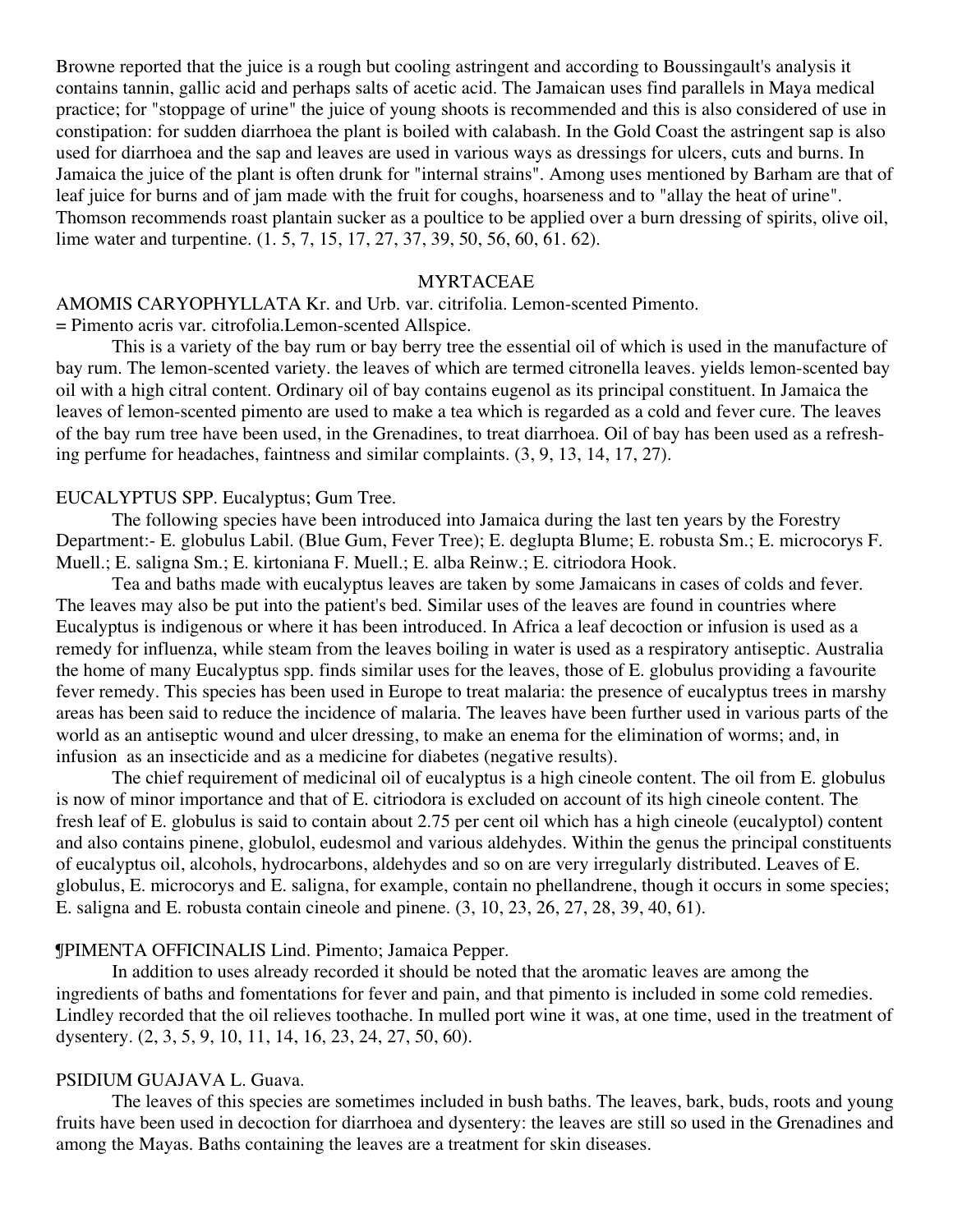The Mayas found the plant useful in treating asthma and sore tongue. The clarified fruit juice has been used for jaundice, gonorrhoea and diarrhoea.

The leaves contain about 6% fat. 0.365% volatile oil containing eugenol. 8 to 15% tannin, 3.15% resin and some malic acid. The bark has 12 to 30% tannin and the root is also rich in this substance. (9, 13, 15, 16, 27, 37, 38, 39, 56, 60, 61).

#### NYCTAGINACEAE

A small family of herbaceous and woody plants found mainly in America. Chemically they are little known.

# BOERHAVIA SCANDENS L. Rat Ears; Easy.to-Bruck.

This plant is used to make tea for colds and is also considered to be an excellent treatment for marasmus ("mirasmy") in children. In Africa and India various species of Boerhavia are considered useful as emetics, cathartics, diuretics, febrifuges, vermifuges, expectorants; astringents used in the treatment of dysentery, gonorrhoea and wounds; and as valuable in the treatment of asthma and dropsy. Boerhavia spp. are said to contain the alkaloid punarnavine. (7, 10, 14, 27, 39, 57, 61).

#### MIRABILIS JALAPA L. Four o'clock: Marvel of Peru; False Jalap.

This species probably finds little use in Jamaican home remedies but is used in baths for fever and colds. The root is said to have purgative properties: it contains carbohydrate and trigonellin. It was employed in earlier times in Jamaica as a laxative and is said to be so used in Cuba. In Antigua and India the leaves are said to be used as an application to ulcers and sores. The juice of the flowers is used in Cuba to treat freckles and herpes while the root is thought anthelmintic and useful in cases of dysentery and melancholia.  $(1, 5, 7, 15, 19, 19)$ 26, 27, 37, 47, 61).

#### OXALIDACEAE

A mostly herbaceous family of about three hundred and forty species, found mainly in the warmer regions of the world. Oxalic acid is commonly found in the plants both as calcium oxalate crystals and also in the form of dissolved potassium oxalate.

#### OXALIS CORNICULATA L. Sour Grass; (N) Edge-Teeth; (Yellow or Wood) Sorrel.

Oxalis spp. contain oxalic acid: they are commonly regarded as cooling. febrifuge. antiscorbutic and stomachic. O. corniculata is used in Jamaica to make tea which is regarded as antidiuretic (though Lunan reported it diuretic) and of value for the treatment of a "bad back". The species also finds use in Africa. Cuba. India. It has been much used in dysentery cases. to remove films from the cornea and. it is said. as an antidote to Datura poisoning. (5, 10, 14, 15, 26, 28, 39, 47, 48, 57, 61).

# PALMAE

#### ¶COCOS NUCIFERA L. Coconut Palm.

Coconut milk is often used in tea prepared from various "bush tea" plants. We find it so used with Rytidophyllum (Search-my-Heart). Bidens reptans (Marigold). Eupatorium odoratum {]ack-in-the-Bush}. The very small nuts which often fall from the treee are occasionally included in the popular Sarsaparilla tonics or the root may be used instead. Coconut leaf is sometimes used with bryal wys (Smilax sp.) and sweet cup (Passinora -malitormis) to prepare a tonic. The root is also included in a treatment for toothache (see Zanthoxyllum) and in India and Ceylon it is considered to strengthen the gums. In India the pulp of young fruits is given in cases of sunstroke: in Jamaica split young nuts boiled and with the addition of white rum are said to cure dysentery while the water of very small immature nuts is used to treat gonorrhoea. In Fiji the coconut oil is used as an application for rheumatism. stiffness of the joints. and strained muscles. To the husk and powdered woody shell of the nut Descourtlz ascribed tonic and astringent properties and he considered the oil to be purgative and vermifuge. Coconut water he described as antiscorbutic. (5, 7, 12, 14, 17, 36, 37, 38, 39, 50, 55, 56, 60, 61).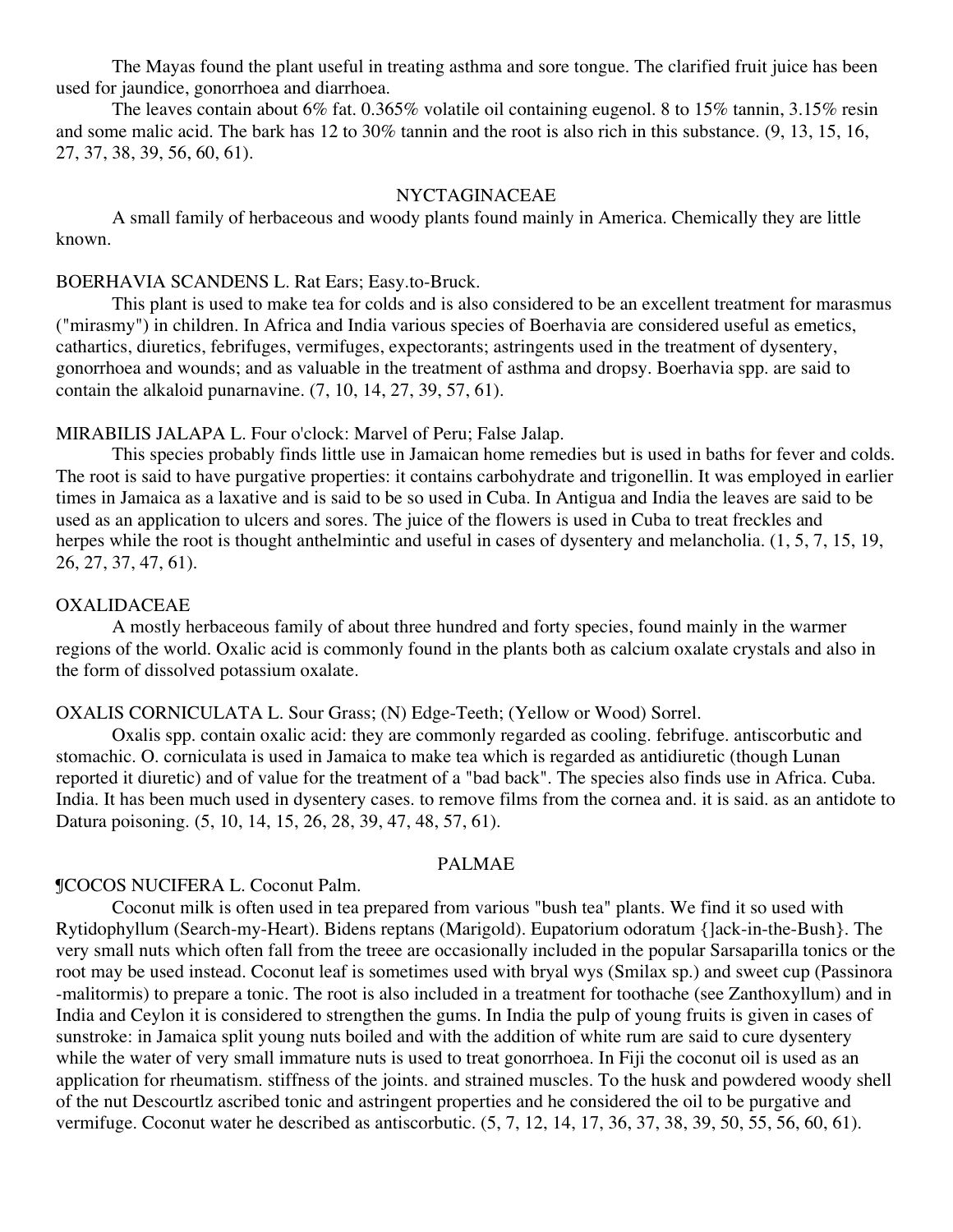# PAPAVERACEAE

# ¶ARGEMONE MEXICANA L. Mexican Poppy or Thistle.

The use of this species to make tea for colds and fever and perhaps as a general beverage is confirmed. It is also said to be boiled with chips from Bursera simaruba ("taken from the side of the tree where the sun rises") to make a drink for high blood pressure. The use of the latex in the treatment of eye com paints appears to be wide-spread being reported for Mexico. among the Mayas. in French Guiana and in India. It has also been used in various parts of the world to heal ulcers. to remove warts. as a cure for ringworm and in dropsy and jaundice cases. The root and shoot decoctions have also been considered diuretic and of use in bladder complaints. Thomson reported that 1 drachm of the seeds was a dose for worms in adults: the dose was followed by one composed of 1 tablespoon of spirits of turpentine. 2 tablespoons sweet oil (or aloes) with molasses. (5, 7, 8, 10, 14, 15, 16, l8, 25, 26, 27, 37, 39, 41, 47, 50, 51, 56, 60, 61, 62).

# PAPILIONATEAE

# ¶ABRUS PRECA TORIUS L. Red Bead Vine.

Commonly called liquorice or wild liquorice the shoots of this species are still used to prepare tea for colds in Jamaica. The root was at one time included in the Indian Pharmacopoeia. (1, 2, 3, 5, 7, 8, 9, 10, 11, 13, 14, 15, 16, 17, l8, 23, 24, 26, 27, 37, 39, 47, 50, 61, 62).

# ¶ANDIRA INERMIS H.B.X. Cabbaqe Bark Tree.

The use of the bark and fruit of this species as a vermifuge is confirmed for Jamaica. In Panama it is used in the same way and also in Cuba where it is also considered a febrifuge and where a leaf decoction has been used in the treatment of quick-lime burns. (2, 5, 7, 9, 10, 11, 14, 15, 16, 19, 27, 30, 37, 38, 47, 50, 58, 60, 62).

¶CAJANUS CAJAN MiIlsp. Gungo Pea; Christmas Pea; Angola Pea; 7 year Pea.

The leaves of this plant boiled with ashes, salt, and the roots of coconut and Zanthoxyllum (prickly yellows) provide a decoction which is held in the mouth to cure toothache. In Cuba, in addition to the use of shoots and flowers to prepare pectoral decoctions, poultices are made with the seeds. Lunan reports that Barham recommends the leaf juice as an eye lotion. Wright considered the leaf decoction useful in uterine haemorrhage and weakness. (1, 7, 8, 10, 15, 27, 47, 61, 62).

¶DESMODIUM SPP. Wild Pinder; Puss Gut.

D. AXILLARE DC. Wild Pinder.

¶D. PROCUMBENS Hitch. Wild Pinder.

D. SUPINUM DC. Wild Pinder; Fever Weed; French Honeysuckle.

D. axillare and D. procumbens are to be included among the Desmodium spp. known as wild pinder and strong back. The former, used in the usual way for the treatment of back pains, is sometimes used with lresine paniculata and Borreria laevis to make a drink which is said to "flush out all poison from the kidneys". In Cuba a root decoction is thought to be of value in the treatment of ulcers and buboes: in Brazil it has been used as a remedy for acne. D. procumbens like other species makes a tea for back pains and weakness. "

D. supinum is said to be an excellent haemostatic and was used in Cuban hospitals during the wars of independence: its root decoction is considered to be of some value in the treatment of dysentery. Wright recorded its use among poor people as a diaphoretic in cases of colds and slight fever: he considered it of no value.

Desmodium spp. are still used in Jamaica in the treatment of colds: one recipe recommends that it be boiled with Bidens reptans, Eupatorium odoratum and coconut milk. In Maya medicine the warm crushed plants were used as a headache poultice. (1, 2, 10, 15, 25, 47, 56, 62).

# FLEMINGIA STROBILIFERA R.Br. Wild Hops.

This plant is used in baths for fever patients. Other Flemingia spp. are described as containing resins. (27).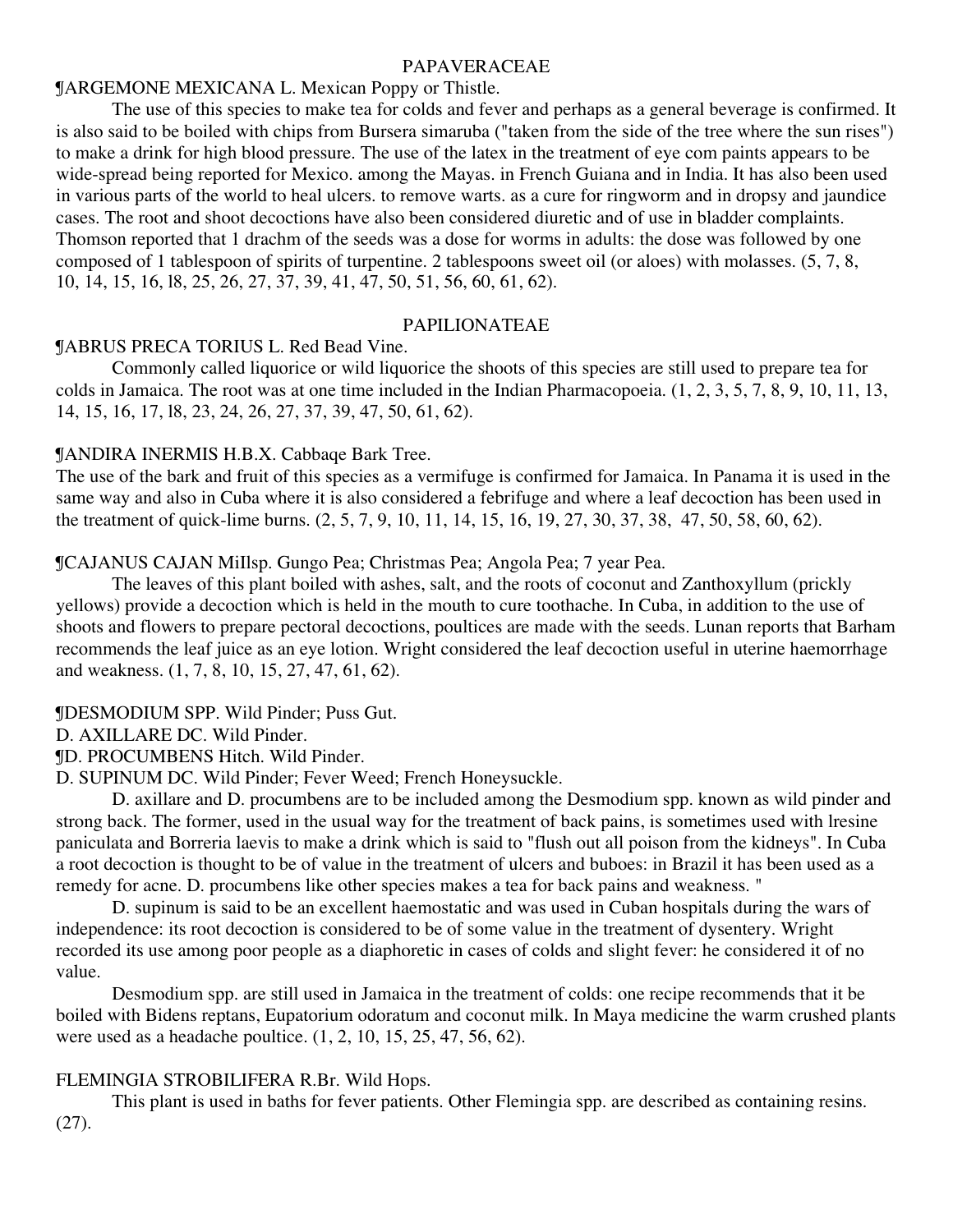# GLIRICIDIA SEPIUM Steud. Quick Stick; Grow Stick; Growing Stake; Maranga.

Under the name of Maranga, this species was pointed out to the authors as an ingredient of baths for fever and pain and of tea for colds. It seems possible that the common name used on this occasion was a corruption of Moringa transferred from M. oleifera. It was also said that the species is an excellent treatment for gonorrhoea. The same common name has been given on other occasions when it was said that the scraped root or the leaf is used in the treatment of kidney trouble, dropsy and jaundice. In this case it seems likely that not only the name but the uses had been transferred from Moringa. Under its usual vernacular name of quick stick it has been described to us as useful" as a cold cure. In Panama the leaves are applied as poultices to bruises, sores and erysipelas. (58).

# PISCIDIA PISCIPULA L. Jamaica Dogwood.

The common name of the species probably derives from the fact that it is said to cure mange. A decoction of the bark is used in Jamaica for the relief of backache and other pains and to bathe sores. The plant, and especially the bark of the roots, is sedative and has been much used, especially in the United States of America, in the treatment of neuralgia, toothache, headache, mental worry, mania, uterine disorders and ulcers. In 1948 it was reported that Piscidia preparations were potent uterine depressants in various laboratory animals. The nature of the narcotic principles present in the bark seems to be in some doubt. They were said, at one time, to include "piscidin" but some of the later work indicated that this was a mixture of two substances which were not the active principles. According to some workers a curare-like akaloid is present. It also seems likely that saponin is present. Analyses carried out in 1944 showed that the root bark contains rotenone and a new substance which was called ichthynone. (1, 8, 9, 14, 15, 16, 19, 27, 30, 33, 37. 47, 50, 59).

# ¶STYLOSANTHES VISCO SA Ws. Poor Man's Friend.

It is now known that this species is distinguished from S. hamata Taub., by those who use medicinal herbs, on account of its strong smell. Moreover, it dries a much darker colour. It has some reputation in the treatment of pains such as stomach-ache: tea may be made or the plant may be soaked in proof rum and a few drops of the liquid be taken in water. One informant quoted its use for "nervous trouble". (See Mimosa pudica). (2, 7, 36).

#### PASSIFLORACEAE

# PASSIFLORA MALIFORMIS L. Sweetcup.

This may be boiled with the root of bryal wys and coconut leaf to make a tonic which is said to be "good for dark eyes-it nourishes the blood". The leaves of some species of Passiflora contain hydrocyanic acid. (27, 36).

# PASSIFLORA RUBRA L. Goat Hoof: Goat Foot; Bull Hoof; Dutchman's Laudanum.

Tea made from the stem and leaves of this plant is used in the treatment of colds. In Browne's time a decoction or syrup was used as a substitute for syrup of poppies or laudanum and the flowers were infused or pounded in wine or spirits. (5, 10, 62).

# ¶PASSIFLORA SEXFLORA Juss. Duppy Pumpkin.

The use of a plaster made with the leaves of this plant for sores and a lame foot is confirmed. (2).

#### PHYTOLACCACEAE

# RIVINA HUMILIS L. Dog Blood; Bloodberry.

For the treatment of colds a decoction of this species is sometimes used. The tea is also thought to be of use in cases of marasmus in babies. In combination with spirit weed (probably Eryngium) it is said to have produced a remarkable cure in the case of a child with a diseased eye. In Cuba the pounded leaves are used as a wound dressing and to treat catarrh. The berries are included in Maya prescriptions for dysentery and amenorrhoea. (47, 56).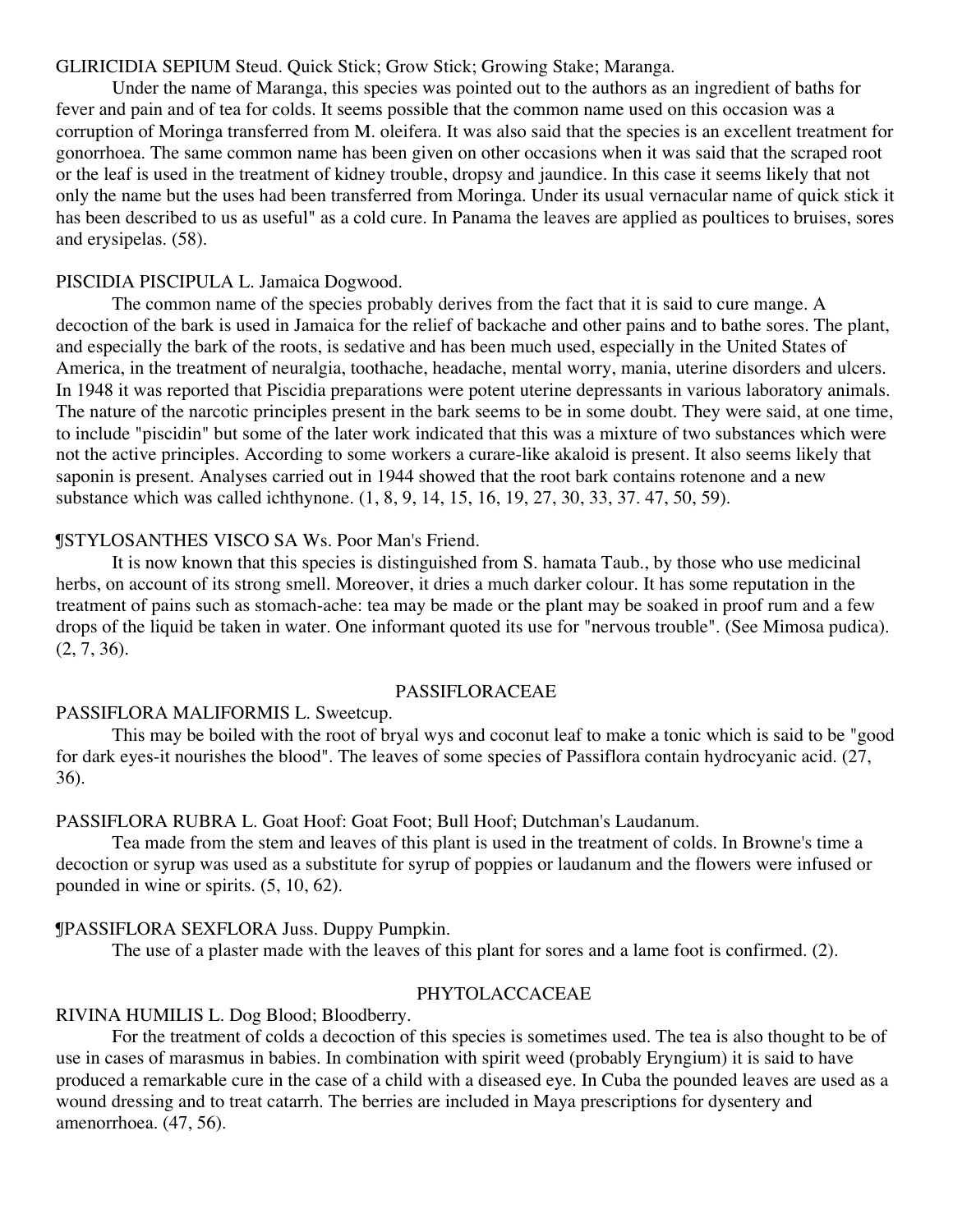#### PIPERACEAE

# ¶PEPEROMIA PELLUCIDA Kunth. Pepper Elder.

In Jamaica this plant is still included among the ubiquitous "cold bushes": it is considered especially valuable as a children's remedy. One informant who had resided in Cuba said that it is an excellent "blood cooler" and helps one to sleep. (2, 7, 13, 28).

#### ¶PIPER AMALGO L. Joint Wood; Jamaica Black Pepper.

The leaves and twigs of this and other Piper species are still used in baths for fever and pain and the tea may also be drunk for the same complaints and for dysmenorrhoea. Among the Brazilian Indians Piper spp. are used to treat. wounds and toothache. (5, 10, 15, 25, 26, 28, 37, 48, 62).

# PIPER JAMAICENSE C.DC. Jointer.

This Piper sp. is also used in the same way as other species. (10, 28, 48).

# PLANTAGINACEAE

#### ¶PLANTAGO MAJOR L. English Plantain; Wild Plantain.

This species is sometimes included in the Sarsaparilla tonics. Its use in the treatment of sore eyes is confirmed. According to recent information the decoction prepared for use as an eye lotion must be left out in the "dew water" all night before it is used. This decoction is also said to be used for "pain a' waist". In Lunan's time the root was considered to be effective in the treatment of intermittent fevers. Plantain seeds are used as demulcents and in chronic constipation. They are mucilaginous and contain fixed oil. Maya medicine makes use of them for dysentery and the leaf in vinegar is used as a burn dressing.  $(2, 5, 15, 23, 26, 27, 36, 52, 56, 61)$ .

#### PORTULACACEAE

A small family of some two hundred herbs and shrubs often with succulent leaves and found chiefly in the New World.

#### PORTULACA OLERACEAE L. Pussly (Purslane).

This is a well-known pot-herb used fairly commonly in Jamaica and in other parts of the world. It has been considered cooling, anti-scorbutic and diuretic. In Jamaica and also in the Gold Coast and among the Mayas it is considered to be a useful "heart tonic". It has also been used as a stomachic, vermifuge, medicine for skin diseases, as an application for swellings and bruises and as an ingredient of a syphilis remedy, as a lotion for inflammation of the eyes and with oil as a dressing for burns. The foliage is said to contain 92 to 95% water, 0.3 to 0.4% fat, and 1.0 to 1.6% ash. (1, 7, 8, 9, 11, 15, 16, 26, 27, 30, 39, 47, 56, 61).

#### RUBIACEAE

#### ¶BORRERIA LAEVIS (Lam.) Griseb. Button Weed.

¶B. VERTICILLATA (L.) Meyer Button Weed: Wild Scabious.

Button weed is used to make tea for colds and with Cuscula and Zebrina it provides a remedy for amenorrhoea: "however long the menses have been stopped this will start them again". Boiled with lresine and Desmodium it is used as a diuretic. Wright records the use of B. verticillala, which he calls wild scabious, in the preparation of a lotion for itch. (26, 51, 62).

#### RUTACEAE

#### ZANTHOXYLLUM MARTINICENSE L. Prickly Yellows: Yellow Hercules.

The B.P.C. 1934 describes this species as being one of those which provides the drug prickly ash bark or toothache bark. It is described as carminative and astringent to the digestive tract. diuretic and diaphoretic. It has been used with belladona and Hyoscyamus in the treatment of alcoholism. In Jamaica it has been employed in the treatment of rheumatism, paralysis of the tongue and as a febrifuge. The root bark was much used in the past as an ulcer dressing and is still in use for the treatment of toothache (See Cajanus). The infusion was thought anti-spasmodic and useful as an eye lotion.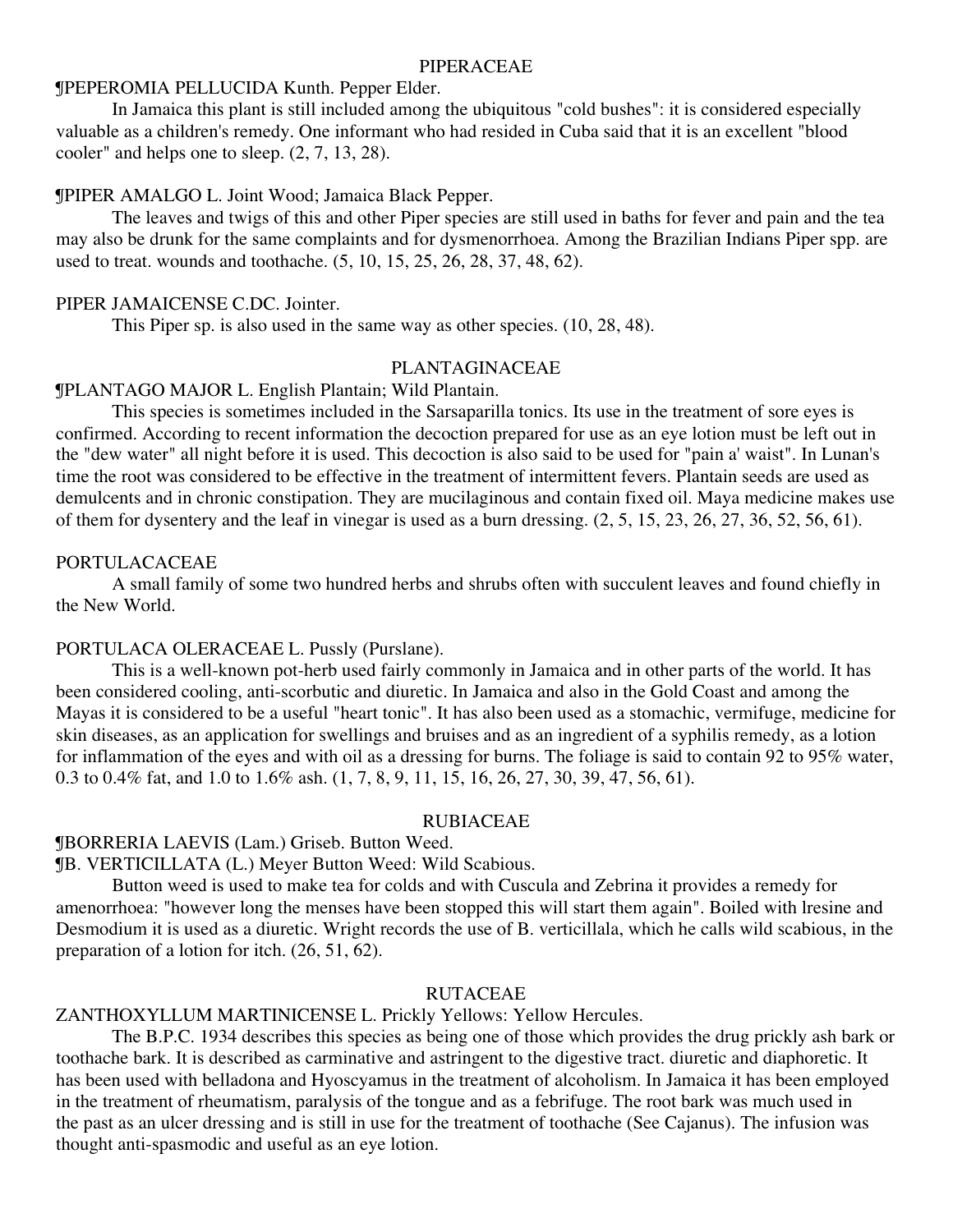A bark infusion was also used at one time as a syphilis treatment. The juice of the young roots was thought useful in cases of colic. Thomson considered it narcotic.

According to Githens Zanthoxyllum spp. contain tannins in the bark but other constituents including resin, bitters, alkaloids and glycosides vary considerably with the species. (8, 9, 10, 14, 15, 16, 22, 37, 50, 59, 60, 62).

#### SAPINDACEAE

#### ¶BLIGHIA SAPIDA Koenig. Akee.

The use of the leaves of akee to prepare a cold remedy is confirmed. The tea with salt added is used as a mouthwash for incipient pyorrheoa. (7, 27).

#### SCITAMINEAE

Nearly three hundred perennial herbs of tropical America and Africa. Little chemical investigation has been carried out; many species contain abundant starch.

#### MARANTA ARUNDINACEAE L. Arrowroot.

Arrowroot is included here by virtue of its continued use in Jamaica, as an invalid food. Beckwith says that for diarrhoea a thick pap is prepared with the grated fresh "root". In earlier times it was considered to be a powerful antidote to a variety of poisons including spider bites and arrow poisons and was commonly used in the later stages of dysentery. In the Grenadines it is still employed as an antidote for manchineel poisoning.

West Indian arrowroot contains about 68.5% water. 20.78% starch, 9.48% cellulose and 1.22% ash which is rich in potassium carbonate.

Barham considered that in powder form it caused sweating and was useful in cases of fever, measles, smallpox, and for a woman at childbirth. Maya medicine also includes the latter use. (I, 2, 3, 5, 13, 27, 37, 50, 56, 60, 62).

#### SOLANACEAE

#### ¶CAPSICUM SPP. including C. FRUTESCENS L. Bird Pepper.

Sweet peppers are reported to contain 150 to 180 mgm. of vitamin C per 100 gm. green weight. Hot peppers continue to be used in Jamaica to prepare a gargle for a sore throat. In Maya medicine peppers crushed with salt and the root of Mimosa sp. were used as a throat swab in cases of whooping cough and for the. same purpose they were smoked with black tobacco: use was also made of the fruits in the treatment of earache. (2, 3, 5, 7, 8, 10, 12, 15, 22, 23, 27, 37, 39, 42, 50, 51, 56, 60, 61, 62).

# NICOTIANA TABACUM L. Tobacco,

Only one minor medical use of tobacco has been reported to us for Jamaica-see Alchornea latifolia. Tobacco smoking for the relief of toothache is also practised elsewhere and in Africa the pulverized leaf has been used as a dressing for decaying teeth. The dried leaves of Virginia tobacco were at one time official in the pharamcopoeias: they are sedative and antispasmodic. Though little used as an internal remedy they were sometimes prescribed in cases of dropsy, dysuria. tetanus. colic and asthma. The leaves which contain nicotine have been smoked for "dry belly-ache", asthma. spasmodic coughs and nervous irritability.

As an external application tobacco was, at one time, much used on ulcers. sores. ringworm. skin parasites. Similar uses have been recorded more recently in Africa. It is said that toxic effects may result from the use of tobacco was a styptic dressing. (3, 5, 7, 12, 15, 26, 27, 37, 39, 50, 56, 60, 61).

# ¶PHYSALIS ANGULATA L. Poisonous Cape Gooseberry: Wild Tomato.

A peasant woman has recently told us that this species can be used to prepare tea to prevent an abortion after a fall during pregnancy. In Maya medicine the plant is found as an ingredient of a bath for fainting and used as a poultice for swellings. In Africa it finds some use in the treatment of scabies and smallpox though Githens considers it of doubtful value. (2, 5, 7, 10, 56).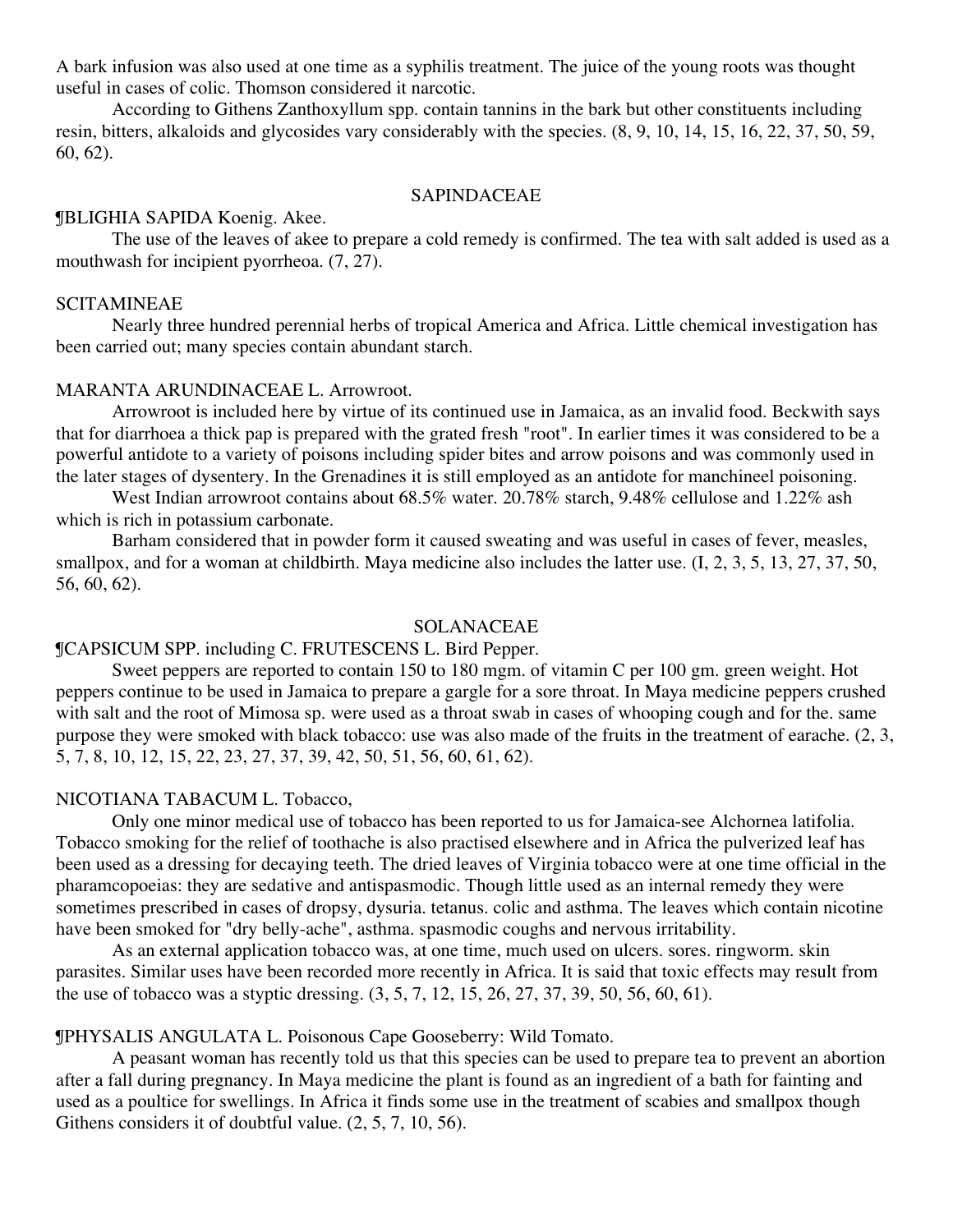#### ¶SOLANUM NIGRUM L. Guma.

The leaves are used in Jamaica, apparently with some success, in the treatment of chronic eczema. In India the berries were considered tonic and diuretic: they were prescribed in cases of dropsy. heart diseases and enlargement of the liver. The plant was also thought expectorant and diaphoretic. (I, 2, 5, 7, 10, 11, 15, 18, 25, 26, 27, 41, 54, 56, 58, 61, 62).

#### ¶SOLANUM TORVUM Sw. Sousumba.

The leaves me used by some Jamaicans to make tea to improve the appetite. In making tea for colds the leaves are often mixed with those of other "cold bushes" such as Gossypium and Hyptis (John Charles). (2, 7, 11, IS, 27).

#### STERCULIACEAE

# GUAZUMA ULMIFOLIA Lam. Bastard Cedar: West Indian Elm.

The leaves pounded with rum or the scraped young bark is in common use as a plaster for scratches, cuts and sores. The bark is similarly used in Trinidad. The young shoots are mucilaginous and when boiled are used as a remedy for coughs, colds and sore throat.

In earlier days a bark infusion or decoction found a variety of uses including the treatment of skin diseases, elephantiasis, bronchitis, "dirt eating", urinary complaints and leprosy. The seeds and fruits are edible and may be used with Irish moss to make porridge. They are mucilaginous and astringent according to Descourtilz who records the use of a decoction for the treatment of skin diseases. He also states that according to Chevalier an agreeable purgative drink can be made with buds and fruits. (4, 16, 28, 37, 38, 39, 41, 56).

# TILIACEAE

#### ¶TRIUMFETTA SPP. Bur Weed.

The scraped root is still employed in Jamaica as a dressing for cuts. The mucilaginous nature of the plant has, at various times and places, led to its employment as a cold, fever and gonorrhoea remedy.  $(2, 5, 7, 10, 14, 14)$ 26, 27, 37, 51. 56, 58).

# TURNERACEAE

#### ¶TURNERA ULMIFOLIA L. Ram.qoat Dash Alonq.

Tea made with the leaves of this plant, given as a general beverage to small children, is thought to prevent the onset of fever. The tea is also considered to correct "acid stomach". It is reported that at one time the sale of the plant in Kingston mc.~rkets was banned.  $(2, 23, 25, 27, 51)$ .

#### UMBELLIFERAE

# ¶ERYNGIUM FOETIDUM L. Fit Weed.

In Jamaica it has been used with Rivina humilis in treating eye diseases. Among the Brazilian Indians it is used as a febrifuge. In Jamaica it used to be considered emmenagogue and aphrodisiac. In Africa the leaves are used as an application for headaches and for boils. (2, 5, 7, 8, 10, 15, 16, 19, 24, 25, 27, 37, 48, 50, 51).

#### FOENICULUM VULGARE Mill. Fennel: Aniseed.

This plant with its yellow flowers, fine foliage and strong smell of aniseed is common in parts of Manchester as a roadside weed. It is an escape from cultivation and seems to be generally called aniseed. The seeds are used as a flavouring in sugar buns and a tea made with the leaves is given to babies, used as a cold cure and by some people as a bevarage. Beckwith identifies fennel as Anethum graveolens L. which is dill weed. It seems likely, however. that the plant with which she was concerned was F. vulgare and that this is the species used to prepare a tea given to a mother after childbirth. The fruits are aromatic and carminative and form an ingredient of compound powder of liquorice. They contain variable amounts of volatile oil with anethole, fenchone-a ketone- $C_0H_{16}0$ : fixed oil and calcium oxalate. The amount of volatile oil present and its composition vary considerably with the origin of the fruits. Oils containing little fenchone usually have large amounts of anethole.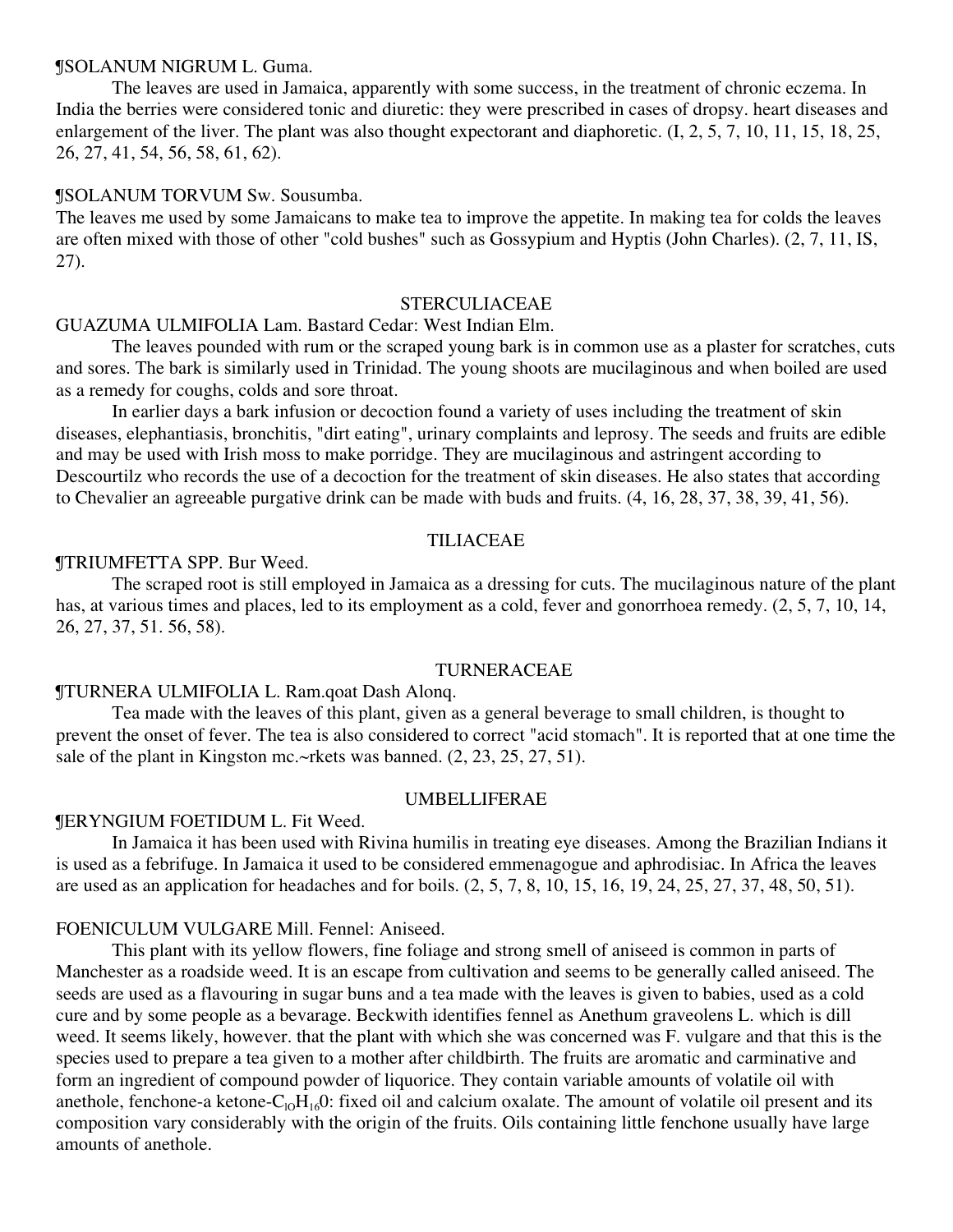Wild varieties from Spain and Algiers contain about 4 percent essential oil with d-a-phellandrine as its principal constituent. (2, 3, 5, 15. 23, 27, 51, 61).

# VERBENACEAE

¶PRIVA LAPPULACEA L. Clammy Bur: Bur Bush; Fasten.'pon-Coat; Rabbit Meat.

This species continues in use as a cold bush. It is said to be used among the Mayas as a remedy for gonorrhoeea. Browne considered it "a fine vulnerary and sub-astringent" and said that it was used as a dressing for wounds and sores. (2, 5, 13, 15, 26, 50).

# ¶STACHYTARPHETA JAMAICENSIS Vahl. Vervain: Porterweed.

The use of vervain in the treatment of worms in children dates back to the early periods of Jamaican medicine and continues today. In the time of Barham, Lunan and other early writers it was considered useful as a purgative drink after the administration of worm remedies such as Asclepias or Mucuna or in some cases was itself referred to as vermifuge. Some use is still made of the sweetened juice alone or in combination with other worm remedies such as Annona muricata and Chenopodium. Its use as an emmenagogue is mentioned by Dancer and other authors. The old use of vervain in the treatment of diarrhoea is paralleled by its use in dysentery and diarrhoea cases among the Brazilian Indians. Sloane recommended its use with "spikenard" in the treatment of dropsies.

West Indians of the Panama Canal Zone call the plant "porterweed" and employ it in domestic medicine. Tea made from it is said to foam like porter. In Brazil it appears to have been used to adulterate tea and to have been exported to Europe as "Brazilian tea". (1, 2, 5, 7, 11 13. 14, 15. 18, 19, 24, 27, 28, 37, 48, 50, 58, 60, 62).

# VITACEAE

# ¶CISSUS SICYOIDES L. Pudding Wys (Withe).

Commonly used as a general beverage with coconut milk or condensed milk. (2, 7, 8, 9, 11, 15, 16, 26, 61).

# CISSUS TRIFOLIATA L. Sorrel Vine: Rat Ears; Pudding Wys?; Wild Yam?

Only one informant has indicated uses for this vine: it was said to make tea for treating colds and the beaten leaves may be applied to sores and boils. Lunan claimed that all Cissus spp. made good poultices for ulcers and some species find a similar use in India and Africa. In Maya medicine this plant is crushed and used as a soothing poultice for headaches. (7, 11, 14, 15, 26, 56, 61).

# ALGAE

#### GRACILARIA SP. Irish Moss.

Irish Moss, sometimes the imported variet y (Chondrus crisp us) and sometimes a local alga sold by fishermen (Gracilaria sp.) is used in the preparation of tonics-see Pseudele. phantopus spicatus. Ceylon Moss which is also a species of Gracilaria has been official in the pharmacopoeias. Like Chondrus it has been used in pulmonary complaints. affections of the bladder and kidneys, dysentery and diarrhoea: it is considered nutritive, demulcent and emollient but it is not easily digested by invalids. Chondrus contains about 7% protein and 8- 15% ash containing some iodine: it is also said to contain a gum-like substance called carrageenin which, on hydrolysis, yields fructose, galactose and sulphates. (3, 14, 23, 57).

#### **REFERENCES**

Parts 1 to IV

- 1. Barham, H. (1794). Hortus Americanus. Kingston, Jamaica.
- 2. Beckwith, M. W. (1927), Notes on Jamaican Ethnobotany. Vassar College Folklore Foundation. Pub. 8. New York.
- 3. Bentley, R. and Trimen. H. (1880),. Medicinal Plants, I-IV. London.
- 4. Britton, N. L. and Wilson, P. (1923-30). In Scientific Survey of Porto Rico and the Virgin Islands, 5 and 6, New York.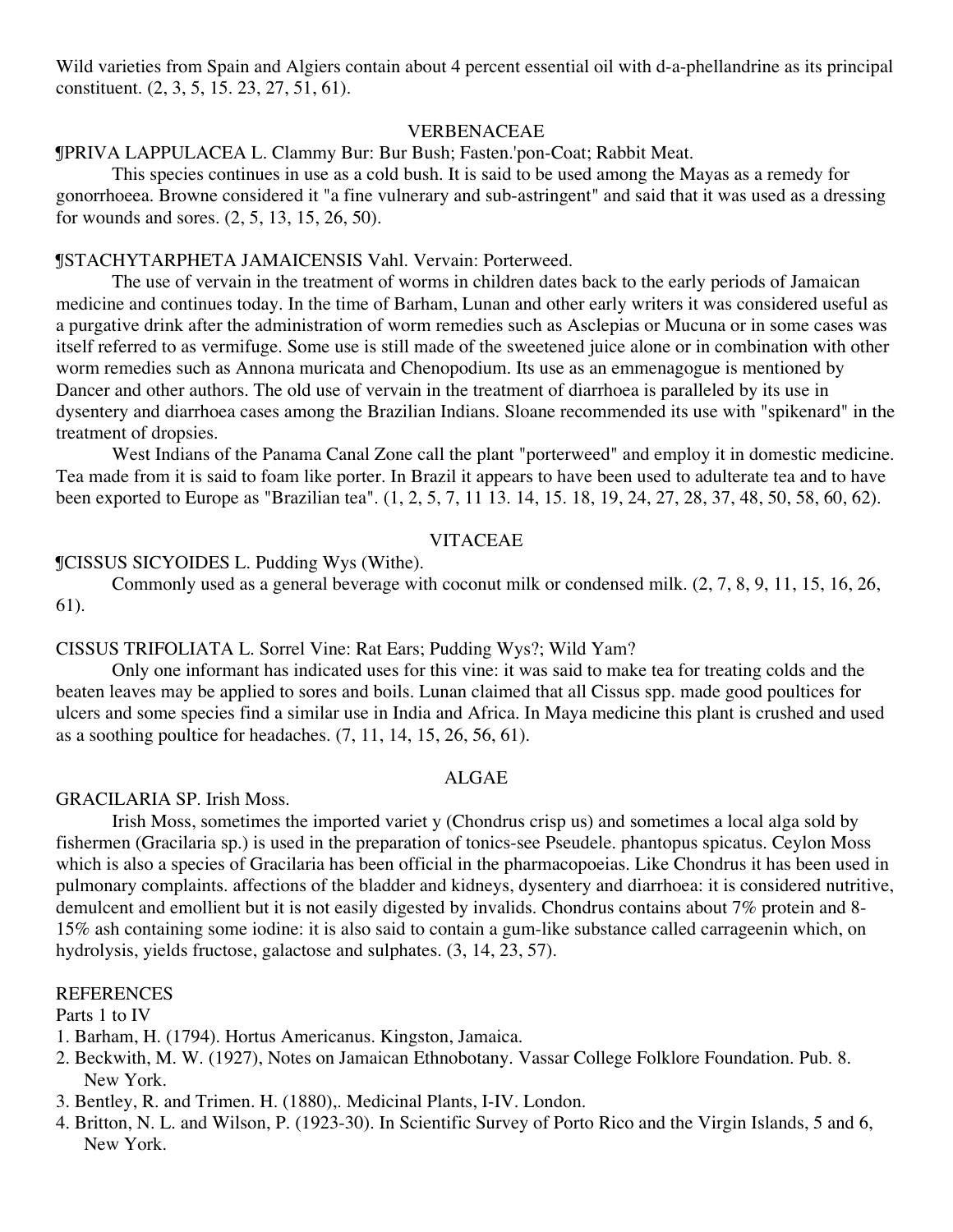- 5. Browne, P. (1789), The Civil and Natural History of Jamaica, 2nd Ed. London.
- 6. Burrowes, W. D. (1943). Notes on Poisonous Plants of Jamaica. Nat. Hist. Notes of the Nat. Hist. Soc. Jamaica, 10 and 11.
- 7. Dalziel. J. M. (1937). The Useful Plants of West Tropical Africa. London.
- 8. Fawcett, W. (1891), Economic Plants. An Index to Economic Products of the Vegetable Kingdom in Jamaica. Jamaica.
- 9. Fawcett, W. and Rendle, A. B. (1914-1936). The Flora of Jamaica, 3, 4, 5, 7. London.
- 10. Githens, T. S. (1948). Drug Plants of West Africa, Philadelphia.
- 11. Grisebach, A. H. R. (1864). The Flora of the British West Indian islands. London.
- 12. Hill. A. F. (1937). Economic Botany. New York.
- 13. Howard, R. A. (1952), Vegetation ot the Grenadines, Windward Isles, B.W.I.. Pub. No. 174. Cambridge, Mass.
- 14. Lindley, J. (1838). Flora Medica. London.
- 15. Lunan. 1. (1814), Hortus Jamaicensis, 2 Vo1s. Jamaica.
- 16. MacFadyen, J. (1837-50). The Flora of Jamaica, 2 Vols., London
- 17. MacMillan, H. F. (1952), Tropical Planting and Gardening, 5th Ed. London.
- 18. Muenscher, W. C. (1945), Poisonous Plants of the United States. New York.
- 19. Paul. B. H. (1887), In Report on the Sections ot the Colonial and Indian Exhibition, London 1886. London.
- 20. The British Pharmacopoeia (1948), London.
- 21. The Pharmacopoeia of the United States of America (1950), Philadelphia.
- 22. The Pharmaceutical Pocketbook (1949), London.
- 23. Trease, G. E. (1949). A Textbook of Pharmacognosy. London.
- 24. Sloane, H. (1714-1725), Voyage to.. Jamaica, with the Natural History, 2 Vols. London.
- 25. Steggerda, M. (1929), Amer. Anthrop., 31. 431-434.
- 26. Watt, J. M. and Breyer-Brandwijk, M.D. (1932). The Medicinal and Poisonous Plants Of Southern Africa, Edinburgh.
- 27. Wehmer. C. (1931-35). Die Ptlanzenstoffe. Jena.
- 28. Williams, R. O. and Williams, R. O. Jm. (1951). The Usefu1 and Ornamental Plants in Trinidad and Tobago, 4th Ed. Trinidad.

Parts III & IV only

- 29. Ailcheson, C. M. (1954), Personal Communication.
- 30. Aris, S. (1954), Verbal Communication
- 31. Asprey, G. F. and Thornton, P. (1953), This Journal, 2, 233.
- 32. Asprey, G. F. and Thornton, P. (1954), Ibid.. 3, 17.
- 33. Auxence, E. G. (1953). Economic Botany, 7, 270.
- 34. Bowman, G. A. H. (1954), Personal Communication.
- 35. Bunje. H. (1953), Personal Communication.
- 36. Clark, M. (1954), Personal Communication.
- 37. Dancer, T. (1819), The Medical Assistant, 3rd Ed. London.
- 38. Descourtilz, M. E. (1821), Flore Medicale des Antilles, 1 and 2. Paris.
- 39. Drury, H. (1873), The Useful Plants of India, 2nd Ed., London.
- 40. Forest Department, Jamaica (1955), Personal Communication.
- 41. Gentry, H. S. (1942), Rio Mayo Plants, Carnegie Inst. Pub. No 527, Washington.
- 42. Heiser, C. B. and Smith, P. G. (1953). Economic Botany, 7, 214.
- 43. Hodge, W. H. (1953), Ibid., 7. 99.
- 44. Hodgson, R. W. (1950), Ibid., 4. 253.
- 45. Hugh-Jones. P. (1954), Personal Communication.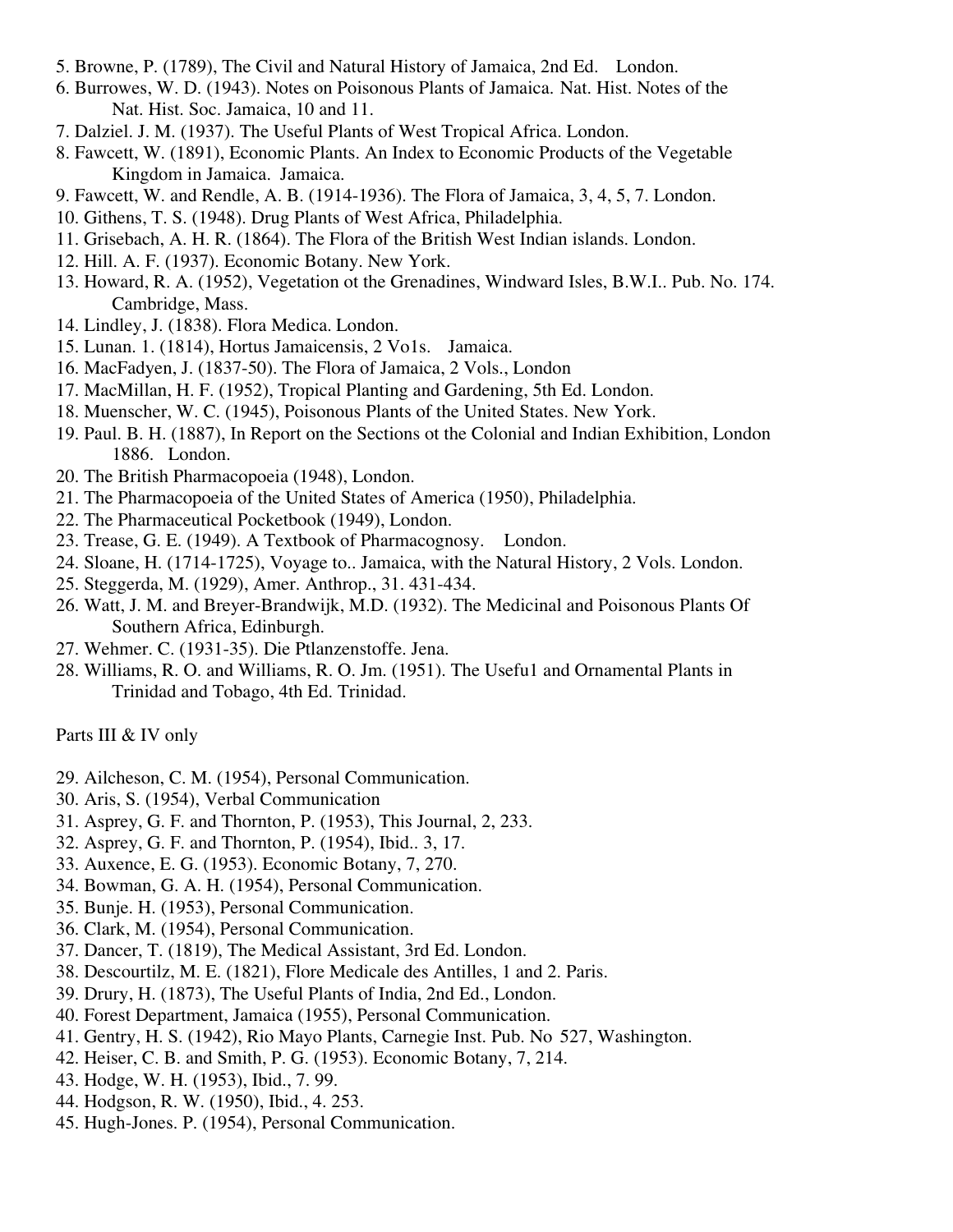- 46. Leon, H. (1946), Flora de Cuba, Part 1. Havana.
- 47. Leon. H. and Alain, H. (1951), Flora de Cuba, Part'. Havana.
- 48. Levi-Strauss, C. (1952), Economic Botany, 6, 3.
- 49. Lewis, T. and Woodward. E. F. (1950), Ibid.. 4, 192.
- 50. Long. E. (1774), The History of Jamaica, 3. London.
- 51. Lundell, C. 1.. (1937), The Vegetation of Peten. Carnegie Inst. Pub. No. 487. Washington
- 52. Mantell, C. L. (1949), Economy Botany, 3. 3.
- 53. McCulloch, W. (1954), Personal Communication.
- 54. Moody, L. (1955), Verbal Communication.
- 55. Parham, H. B. R. (1943), Fiji Native Plants. Polynesian Soc. Mem. 16. Wellinqton, N. Z.
- 56. Roys, R. L. (1931). The Ethnobotany of the Mava. The Tulane Univ. of Louisiana. Middle American Research Series No.2. New Orleans.
- 57. Safford, W. E. (1905), The Useful Plants of the Island of Guam. Contrib. U.S. Nut. Herb 9. Washington.
- 58. Standley, P. C. (1928), Flora of the Panama Canal Zone Ibid.. 27. Washington.
- 59. The British Pharmaceutical Codex (1934) and (1949), London.
- 60. Thomson, J. (1820), A Treatise on Diseases of Negroes, Jamaica.
- 61. Watt, G. (1883), Economic Products of India... Calcutta International Exhibition 1883-84, Part V Medicinal Products. Calcutta.
- 62. (1828), Memoir of the late William Wright. London.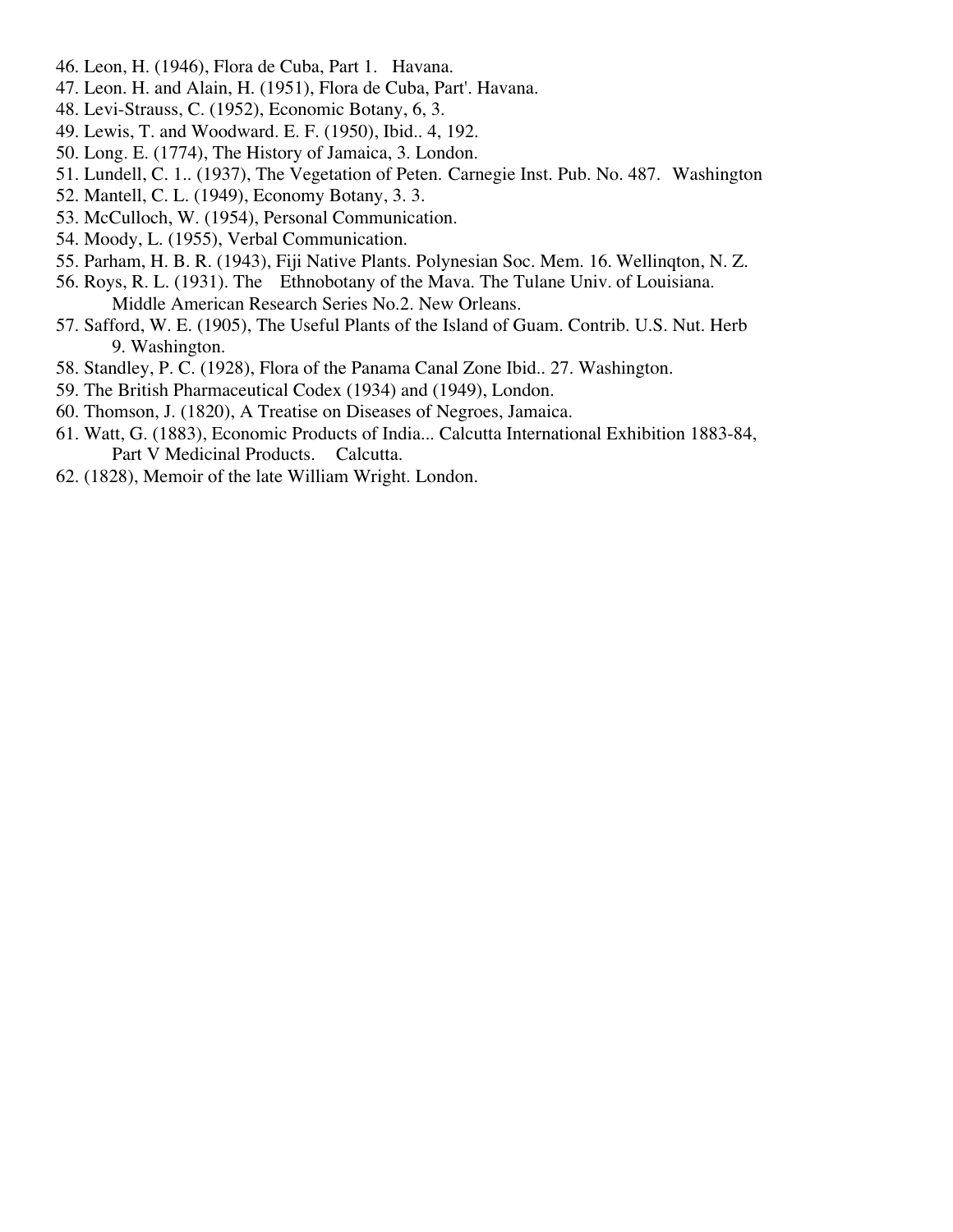# APPENDIX I

Index of Botanical Names of Plants cited in Text\*

| L.Papilionateae<br>Red Bead Vine.<br>Abrus precatorius<br>1.<br>173. Acalypha wilkesiana (Muell.)<br>Arg. Euphorbiaceae<br>Copper Leaf; Red Hedge; Croton; Headache<br><b>Bush</b><br>174. Adiantum tenerum Sw.<br>Filicineae<br>(Blacks lick) Maidenhair.<br>175. Alchornea latifolia Sw.<br>Euphorbiaceae<br>Loblob; Dove Wood; Jimmy Wood<br>Lam. Liliaceae<br>Aloe vulgaris<br>Aloes.<br>4.<br>176. Amomis caryophyllata Kr. and Myrtaceae<br>Bay Rum Tree; Bay Berry Tree;<br>Lemon-scented Pimento (var. cilrifolia<br>Urb. $(=$ Pimenta acris Kostel. $)$<br>Lemon-scented All-spice.<br>Cabbage Bark Tree.<br>9.<br>Andira inermis H. B. K.<br>Papilionateae<br>Andrographis paniculata Ns.<br>Acanthaceae<br>Rice Bitters.<br>10.<br>Annona muricata L.<br>11.<br>Annonaceae<br>Soursop.<br>Sweetsop; Sugar Apple.<br>13.<br>A. squamosa L.<br>Annonaceae<br>AraliaceaeAralia.<br>Araila guilfoy1ei<br>Cogn and March<br>14.<br>Argemone mexicana L.<br>15.<br>Papaveraceae<br>Mexican Poppy.<br>Moraceae<br>Breadfruit.<br>18.<br>Artocarpus incisa L.<br>Asclepias curassavica L.<br>Redhead.<br>Asclepiadaceae<br>19.<br>177. Bambusa vulgaris<br>Schrad.Gramineae<br>Bamboo.<br>22. Bidens reptans (L.) G. Don.<br>Compositae<br>Marigold.<br>23. Blechum brownei Juss.<br>Acanthaceae<br>Wild Hops: Mother Look-Up.<br>24. Blighia sapida Koenig.<br>Sapindaceae<br>Akee.<br>178. Boerhavia scandens L<br>Nyctaginaceae<br>Rat Ears; Easy-to-Bruck (Break).<br>Rubiaceae<br>25. Borreria 1 aevis (Lam.) Gr.<br>Button Weed.<br>26. B. verticillata (L.) Meyer<br>Rubiaceae<br>Button Weed; Wild Scabious.<br><b>Bromeliaceae</b><br>179. Bromelia pinguin L.<br>Pinguin.<br>27. Bryophyllum pinnatum Kurz.<br>Leaf of Life.<br>Crassulaceae<br>180. Bursera simaruba Sarg.<br>Red Birch; West Indian Birch;<br><b>Burseraceae</b><br>Turpentine Tree; Mastic Tree;<br>Incense Tree.<br>Caesalpinia bonduc Roxb.<br>Caesa1pinoideae<br>Yellow (Nicker) Nichol.<br>28.<br>29. C. bonducella Flem<br>Caesalpinoideae.<br>Grey (Nicker) Nichol.<br>Papilionateafe<br>31. Cajanus cajan Millsp.<br>Gungo Pea; Christmas Pea; Angola Pea;<br>Seven-year Pea.<br>Camphor Bush or Weed; Halbert Weed.<br>Calea jamaicensis L.<br>Compositae<br>32.<br>181. Canella winterana Gaertn.<br>Canellaceae<br>Wild Cinnamon; White Cinnamon;<br>Whitewood Bark; Canella; False Winter's<br>$(=C.$ alba Sw.)<br>Bark.<br>Cannabinaceae<br>182. Cannabis saliva L.<br>Gania: (Indian) Hemp.<br>34. Capsicum spp.<br>Solanaceae<br>Pepper (Bird Pepper).<br>35. Carica papaya L.<br>Caricaceae<br>Papaw.<br>183. Cassia fistula L.<br>Caesalpinoideae<br>Indian Laburnum: Cassia Stick Tree;<br>Purging Cassia.<br>Dandelion: Piss-a-bed.<br>36. C. ligustrina L.<br>Caesalpinoideae<br>38. C. accidentalis L.<br>Caesalpinoideae<br>Dandelion: Piss.a-bed.<br>Caesalpinoideae<br>Dandelion.<br>184. Cassia sp.<br>Moraceae<br>39. Cecropia peltata L.<br>Trumpet Tree.<br>* See note at end of Appendix. | <b>Botanical Name</b> | Family | Common Name(a) |
|-------------------------------------------------------------------------------------------------------------------------------------------------------------------------------------------------------------------------------------------------------------------------------------------------------------------------------------------------------------------------------------------------------------------------------------------------------------------------------------------------------------------------------------------------------------------------------------------------------------------------------------------------------------------------------------------------------------------------------------------------------------------------------------------------------------------------------------------------------------------------------------------------------------------------------------------------------------------------------------------------------------------------------------------------------------------------------------------------------------------------------------------------------------------------------------------------------------------------------------------------------------------------------------------------------------------------------------------------------------------------------------------------------------------------------------------------------------------------------------------------------------------------------------------------------------------------------------------------------------------------------------------------------------------------------------------------------------------------------------------------------------------------------------------------------------------------------------------------------------------------------------------------------------------------------------------------------------------------------------------------------------------------------------------------------------------------------------------------------------------------------------------------------------------------------------------------------------------------------------------------------------------------------------------------------------------------------------------------------------------------------------------------------------------------------------------------------------------------------------------------------------------------------------------------------------------------------------------------------------------------------------------------------------------------------------------------------------------------------------------------------------------------------------------------------------------------------------------------------------------------------------------------------------------------------------------------------------------------------------------------------|-----------------------|--------|----------------|
|                                                                                                                                                                                                                                                                                                                                                                                                                                                                                                                                                                                                                                                                                                                                                                                                                                                                                                                                                                                                                                                                                                                                                                                                                                                                                                                                                                                                                                                                                                                                                                                                                                                                                                                                                                                                                                                                                                                                                                                                                                                                                                                                                                                                                                                                                                                                                                                                                                                                                                                                                                                                                                                                                                                                                                                                                                                                                                                                                                                                       |                       |        |                |
|                                                                                                                                                                                                                                                                                                                                                                                                                                                                                                                                                                                                                                                                                                                                                                                                                                                                                                                                                                                                                                                                                                                                                                                                                                                                                                                                                                                                                                                                                                                                                                                                                                                                                                                                                                                                                                                                                                                                                                                                                                                                                                                                                                                                                                                                                                                                                                                                                                                                                                                                                                                                                                                                                                                                                                                                                                                                                                                                                                                                       |                       |        |                |
|                                                                                                                                                                                                                                                                                                                                                                                                                                                                                                                                                                                                                                                                                                                                                                                                                                                                                                                                                                                                                                                                                                                                                                                                                                                                                                                                                                                                                                                                                                                                                                                                                                                                                                                                                                                                                                                                                                                                                                                                                                                                                                                                                                                                                                                                                                                                                                                                                                                                                                                                                                                                                                                                                                                                                                                                                                                                                                                                                                                                       |                       |        |                |
|                                                                                                                                                                                                                                                                                                                                                                                                                                                                                                                                                                                                                                                                                                                                                                                                                                                                                                                                                                                                                                                                                                                                                                                                                                                                                                                                                                                                                                                                                                                                                                                                                                                                                                                                                                                                                                                                                                                                                                                                                                                                                                                                                                                                                                                                                                                                                                                                                                                                                                                                                                                                                                                                                                                                                                                                                                                                                                                                                                                                       |                       |        |                |
|                                                                                                                                                                                                                                                                                                                                                                                                                                                                                                                                                                                                                                                                                                                                                                                                                                                                                                                                                                                                                                                                                                                                                                                                                                                                                                                                                                                                                                                                                                                                                                                                                                                                                                                                                                                                                                                                                                                                                                                                                                                                                                                                                                                                                                                                                                                                                                                                                                                                                                                                                                                                                                                                                                                                                                                                                                                                                                                                                                                                       |                       |        |                |
|                                                                                                                                                                                                                                                                                                                                                                                                                                                                                                                                                                                                                                                                                                                                                                                                                                                                                                                                                                                                                                                                                                                                                                                                                                                                                                                                                                                                                                                                                                                                                                                                                                                                                                                                                                                                                                                                                                                                                                                                                                                                                                                                                                                                                                                                                                                                                                                                                                                                                                                                                                                                                                                                                                                                                                                                                                                                                                                                                                                                       |                       |        |                |
|                                                                                                                                                                                                                                                                                                                                                                                                                                                                                                                                                                                                                                                                                                                                                                                                                                                                                                                                                                                                                                                                                                                                                                                                                                                                                                                                                                                                                                                                                                                                                                                                                                                                                                                                                                                                                                                                                                                                                                                                                                                                                                                                                                                                                                                                                                                                                                                                                                                                                                                                                                                                                                                                                                                                                                                                                                                                                                                                                                                                       |                       |        |                |
|                                                                                                                                                                                                                                                                                                                                                                                                                                                                                                                                                                                                                                                                                                                                                                                                                                                                                                                                                                                                                                                                                                                                                                                                                                                                                                                                                                                                                                                                                                                                                                                                                                                                                                                                                                                                                                                                                                                                                                                                                                                                                                                                                                                                                                                                                                                                                                                                                                                                                                                                                                                                                                                                                                                                                                                                                                                                                                                                                                                                       |                       |        |                |
|                                                                                                                                                                                                                                                                                                                                                                                                                                                                                                                                                                                                                                                                                                                                                                                                                                                                                                                                                                                                                                                                                                                                                                                                                                                                                                                                                                                                                                                                                                                                                                                                                                                                                                                                                                                                                                                                                                                                                                                                                                                                                                                                                                                                                                                                                                                                                                                                                                                                                                                                                                                                                                                                                                                                                                                                                                                                                                                                                                                                       |                       |        |                |
|                                                                                                                                                                                                                                                                                                                                                                                                                                                                                                                                                                                                                                                                                                                                                                                                                                                                                                                                                                                                                                                                                                                                                                                                                                                                                                                                                                                                                                                                                                                                                                                                                                                                                                                                                                                                                                                                                                                                                                                                                                                                                                                                                                                                                                                                                                                                                                                                                                                                                                                                                                                                                                                                                                                                                                                                                                                                                                                                                                                                       |                       |        |                |
|                                                                                                                                                                                                                                                                                                                                                                                                                                                                                                                                                                                                                                                                                                                                                                                                                                                                                                                                                                                                                                                                                                                                                                                                                                                                                                                                                                                                                                                                                                                                                                                                                                                                                                                                                                                                                                                                                                                                                                                                                                                                                                                                                                                                                                                                                                                                                                                                                                                                                                                                                                                                                                                                                                                                                                                                                                                                                                                                                                                                       |                       |        |                |
|                                                                                                                                                                                                                                                                                                                                                                                                                                                                                                                                                                                                                                                                                                                                                                                                                                                                                                                                                                                                                                                                                                                                                                                                                                                                                                                                                                                                                                                                                                                                                                                                                                                                                                                                                                                                                                                                                                                                                                                                                                                                                                                                                                                                                                                                                                                                                                                                                                                                                                                                                                                                                                                                                                                                                                                                                                                                                                                                                                                                       |                       |        |                |
|                                                                                                                                                                                                                                                                                                                                                                                                                                                                                                                                                                                                                                                                                                                                                                                                                                                                                                                                                                                                                                                                                                                                                                                                                                                                                                                                                                                                                                                                                                                                                                                                                                                                                                                                                                                                                                                                                                                                                                                                                                                                                                                                                                                                                                                                                                                                                                                                                                                                                                                                                                                                                                                                                                                                                                                                                                                                                                                                                                                                       |                       |        |                |
|                                                                                                                                                                                                                                                                                                                                                                                                                                                                                                                                                                                                                                                                                                                                                                                                                                                                                                                                                                                                                                                                                                                                                                                                                                                                                                                                                                                                                                                                                                                                                                                                                                                                                                                                                                                                                                                                                                                                                                                                                                                                                                                                                                                                                                                                                                                                                                                                                                                                                                                                                                                                                                                                                                                                                                                                                                                                                                                                                                                                       |                       |        |                |
|                                                                                                                                                                                                                                                                                                                                                                                                                                                                                                                                                                                                                                                                                                                                                                                                                                                                                                                                                                                                                                                                                                                                                                                                                                                                                                                                                                                                                                                                                                                                                                                                                                                                                                                                                                                                                                                                                                                                                                                                                                                                                                                                                                                                                                                                                                                                                                                                                                                                                                                                                                                                                                                                                                                                                                                                                                                                                                                                                                                                       |                       |        |                |
|                                                                                                                                                                                                                                                                                                                                                                                                                                                                                                                                                                                                                                                                                                                                                                                                                                                                                                                                                                                                                                                                                                                                                                                                                                                                                                                                                                                                                                                                                                                                                                                                                                                                                                                                                                                                                                                                                                                                                                                                                                                                                                                                                                                                                                                                                                                                                                                                                                                                                                                                                                                                                                                                                                                                                                                                                                                                                                                                                                                                       |                       |        |                |
|                                                                                                                                                                                                                                                                                                                                                                                                                                                                                                                                                                                                                                                                                                                                                                                                                                                                                                                                                                                                                                                                                                                                                                                                                                                                                                                                                                                                                                                                                                                                                                                                                                                                                                                                                                                                                                                                                                                                                                                                                                                                                                                                                                                                                                                                                                                                                                                                                                                                                                                                                                                                                                                                                                                                                                                                                                                                                                                                                                                                       |                       |        |                |
|                                                                                                                                                                                                                                                                                                                                                                                                                                                                                                                                                                                                                                                                                                                                                                                                                                                                                                                                                                                                                                                                                                                                                                                                                                                                                                                                                                                                                                                                                                                                                                                                                                                                                                                                                                                                                                                                                                                                                                                                                                                                                                                                                                                                                                                                                                                                                                                                                                                                                                                                                                                                                                                                                                                                                                                                                                                                                                                                                                                                       |                       |        |                |
|                                                                                                                                                                                                                                                                                                                                                                                                                                                                                                                                                                                                                                                                                                                                                                                                                                                                                                                                                                                                                                                                                                                                                                                                                                                                                                                                                                                                                                                                                                                                                                                                                                                                                                                                                                                                                                                                                                                                                                                                                                                                                                                                                                                                                                                                                                                                                                                                                                                                                                                                                                                                                                                                                                                                                                                                                                                                                                                                                                                                       |                       |        |                |
|                                                                                                                                                                                                                                                                                                                                                                                                                                                                                                                                                                                                                                                                                                                                                                                                                                                                                                                                                                                                                                                                                                                                                                                                                                                                                                                                                                                                                                                                                                                                                                                                                                                                                                                                                                                                                                                                                                                                                                                                                                                                                                                                                                                                                                                                                                                                                                                                                                                                                                                                                                                                                                                                                                                                                                                                                                                                                                                                                                                                       |                       |        |                |
|                                                                                                                                                                                                                                                                                                                                                                                                                                                                                                                                                                                                                                                                                                                                                                                                                                                                                                                                                                                                                                                                                                                                                                                                                                                                                                                                                                                                                                                                                                                                                                                                                                                                                                                                                                                                                                                                                                                                                                                                                                                                                                                                                                                                                                                                                                                                                                                                                                                                                                                                                                                                                                                                                                                                                                                                                                                                                                                                                                                                       |                       |        |                |
|                                                                                                                                                                                                                                                                                                                                                                                                                                                                                                                                                                                                                                                                                                                                                                                                                                                                                                                                                                                                                                                                                                                                                                                                                                                                                                                                                                                                                                                                                                                                                                                                                                                                                                                                                                                                                                                                                                                                                                                                                                                                                                                                                                                                                                                                                                                                                                                                                                                                                                                                                                                                                                                                                                                                                                                                                                                                                                                                                                                                       |                       |        |                |
|                                                                                                                                                                                                                                                                                                                                                                                                                                                                                                                                                                                                                                                                                                                                                                                                                                                                                                                                                                                                                                                                                                                                                                                                                                                                                                                                                                                                                                                                                                                                                                                                                                                                                                                                                                                                                                                                                                                                                                                                                                                                                                                                                                                                                                                                                                                                                                                                                                                                                                                                                                                                                                                                                                                                                                                                                                                                                                                                                                                                       |                       |        |                |
|                                                                                                                                                                                                                                                                                                                                                                                                                                                                                                                                                                                                                                                                                                                                                                                                                                                                                                                                                                                                                                                                                                                                                                                                                                                                                                                                                                                                                                                                                                                                                                                                                                                                                                                                                                                                                                                                                                                                                                                                                                                                                                                                                                                                                                                                                                                                                                                                                                                                                                                                                                                                                                                                                                                                                                                                                                                                                                                                                                                                       |                       |        |                |
|                                                                                                                                                                                                                                                                                                                                                                                                                                                                                                                                                                                                                                                                                                                                                                                                                                                                                                                                                                                                                                                                                                                                                                                                                                                                                                                                                                                                                                                                                                                                                                                                                                                                                                                                                                                                                                                                                                                                                                                                                                                                                                                                                                                                                                                                                                                                                                                                                                                                                                                                                                                                                                                                                                                                                                                                                                                                                                                                                                                                       |                       |        |                |
|                                                                                                                                                                                                                                                                                                                                                                                                                                                                                                                                                                                                                                                                                                                                                                                                                                                                                                                                                                                                                                                                                                                                                                                                                                                                                                                                                                                                                                                                                                                                                                                                                                                                                                                                                                                                                                                                                                                                                                                                                                                                                                                                                                                                                                                                                                                                                                                                                                                                                                                                                                                                                                                                                                                                                                                                                                                                                                                                                                                                       |                       |        |                |
|                                                                                                                                                                                                                                                                                                                                                                                                                                                                                                                                                                                                                                                                                                                                                                                                                                                                                                                                                                                                                                                                                                                                                                                                                                                                                                                                                                                                                                                                                                                                                                                                                                                                                                                                                                                                                                                                                                                                                                                                                                                                                                                                                                                                                                                                                                                                                                                                                                                                                                                                                                                                                                                                                                                                                                                                                                                                                                                                                                                                       |                       |        |                |
|                                                                                                                                                                                                                                                                                                                                                                                                                                                                                                                                                                                                                                                                                                                                                                                                                                                                                                                                                                                                                                                                                                                                                                                                                                                                                                                                                                                                                                                                                                                                                                                                                                                                                                                                                                                                                                                                                                                                                                                                                                                                                                                                                                                                                                                                                                                                                                                                                                                                                                                                                                                                                                                                                                                                                                                                                                                                                                                                                                                                       |                       |        |                |
|                                                                                                                                                                                                                                                                                                                                                                                                                                                                                                                                                                                                                                                                                                                                                                                                                                                                                                                                                                                                                                                                                                                                                                                                                                                                                                                                                                                                                                                                                                                                                                                                                                                                                                                                                                                                                                                                                                                                                                                                                                                                                                                                                                                                                                                                                                                                                                                                                                                                                                                                                                                                                                                                                                                                                                                                                                                                                                                                                                                                       |                       |        |                |
|                                                                                                                                                                                                                                                                                                                                                                                                                                                                                                                                                                                                                                                                                                                                                                                                                                                                                                                                                                                                                                                                                                                                                                                                                                                                                                                                                                                                                                                                                                                                                                                                                                                                                                                                                                                                                                                                                                                                                                                                                                                                                                                                                                                                                                                                                                                                                                                                                                                                                                                                                                                                                                                                                                                                                                                                                                                                                                                                                                                                       |                       |        |                |
|                                                                                                                                                                                                                                                                                                                                                                                                                                                                                                                                                                                                                                                                                                                                                                                                                                                                                                                                                                                                                                                                                                                                                                                                                                                                                                                                                                                                                                                                                                                                                                                                                                                                                                                                                                                                                                                                                                                                                                                                                                                                                                                                                                                                                                                                                                                                                                                                                                                                                                                                                                                                                                                                                                                                                                                                                                                                                                                                                                                                       |                       |        |                |
|                                                                                                                                                                                                                                                                                                                                                                                                                                                                                                                                                                                                                                                                                                                                                                                                                                                                                                                                                                                                                                                                                                                                                                                                                                                                                                                                                                                                                                                                                                                                                                                                                                                                                                                                                                                                                                                                                                                                                                                                                                                                                                                                                                                                                                                                                                                                                                                                                                                                                                                                                                                                                                                                                                                                                                                                                                                                                                                                                                                                       |                       |        |                |
|                                                                                                                                                                                                                                                                                                                                                                                                                                                                                                                                                                                                                                                                                                                                                                                                                                                                                                                                                                                                                                                                                                                                                                                                                                                                                                                                                                                                                                                                                                                                                                                                                                                                                                                                                                                                                                                                                                                                                                                                                                                                                                                                                                                                                                                                                                                                                                                                                                                                                                                                                                                                                                                                                                                                                                                                                                                                                                                                                                                                       |                       |        |                |
|                                                                                                                                                                                                                                                                                                                                                                                                                                                                                                                                                                                                                                                                                                                                                                                                                                                                                                                                                                                                                                                                                                                                                                                                                                                                                                                                                                                                                                                                                                                                                                                                                                                                                                                                                                                                                                                                                                                                                                                                                                                                                                                                                                                                                                                                                                                                                                                                                                                                                                                                                                                                                                                                                                                                                                                                                                                                                                                                                                                                       |                       |        |                |
|                                                                                                                                                                                                                                                                                                                                                                                                                                                                                                                                                                                                                                                                                                                                                                                                                                                                                                                                                                                                                                                                                                                                                                                                                                                                                                                                                                                                                                                                                                                                                                                                                                                                                                                                                                                                                                                                                                                                                                                                                                                                                                                                                                                                                                                                                                                                                                                                                                                                                                                                                                                                                                                                                                                                                                                                                                                                                                                                                                                                       |                       |        |                |
|                                                                                                                                                                                                                                                                                                                                                                                                                                                                                                                                                                                                                                                                                                                                                                                                                                                                                                                                                                                                                                                                                                                                                                                                                                                                                                                                                                                                                                                                                                                                                                                                                                                                                                                                                                                                                                                                                                                                                                                                                                                                                                                                                                                                                                                                                                                                                                                                                                                                                                                                                                                                                                                                                                                                                                                                                                                                                                                                                                                                       |                       |        |                |
|                                                                                                                                                                                                                                                                                                                                                                                                                                                                                                                                                                                                                                                                                                                                                                                                                                                                                                                                                                                                                                                                                                                                                                                                                                                                                                                                                                                                                                                                                                                                                                                                                                                                                                                                                                                                                                                                                                                                                                                                                                                                                                                                                                                                                                                                                                                                                                                                                                                                                                                                                                                                                                                                                                                                                                                                                                                                                                                                                                                                       |                       |        |                |
|                                                                                                                                                                                                                                                                                                                                                                                                                                                                                                                                                                                                                                                                                                                                                                                                                                                                                                                                                                                                                                                                                                                                                                                                                                                                                                                                                                                                                                                                                                                                                                                                                                                                                                                                                                                                                                                                                                                                                                                                                                                                                                                                                                                                                                                                                                                                                                                                                                                                                                                                                                                                                                                                                                                                                                                                                                                                                                                                                                                                       |                       |        |                |
|                                                                                                                                                                                                                                                                                                                                                                                                                                                                                                                                                                                                                                                                                                                                                                                                                                                                                                                                                                                                                                                                                                                                                                                                                                                                                                                                                                                                                                                                                                                                                                                                                                                                                                                                                                                                                                                                                                                                                                                                                                                                                                                                                                                                                                                                                                                                                                                                                                                                                                                                                                                                                                                                                                                                                                                                                                                                                                                                                                                                       |                       |        |                |
|                                                                                                                                                                                                                                                                                                                                                                                                                                                                                                                                                                                                                                                                                                                                                                                                                                                                                                                                                                                                                                                                                                                                                                                                                                                                                                                                                                                                                                                                                                                                                                                                                                                                                                                                                                                                                                                                                                                                                                                                                                                                                                                                                                                                                                                                                                                                                                                                                                                                                                                                                                                                                                                                                                                                                                                                                                                                                                                                                                                                       |                       |        |                |
|                                                                                                                                                                                                                                                                                                                                                                                                                                                                                                                                                                                                                                                                                                                                                                                                                                                                                                                                                                                                                                                                                                                                                                                                                                                                                                                                                                                                                                                                                                                                                                                                                                                                                                                                                                                                                                                                                                                                                                                                                                                                                                                                                                                                                                                                                                                                                                                                                                                                                                                                                                                                                                                                                                                                                                                                                                                                                                                                                                                                       |                       |        |                |
|                                                                                                                                                                                                                                                                                                                                                                                                                                                                                                                                                                                                                                                                                                                                                                                                                                                                                                                                                                                                                                                                                                                                                                                                                                                                                                                                                                                                                                                                                                                                                                                                                                                                                                                                                                                                                                                                                                                                                                                                                                                                                                                                                                                                                                                                                                                                                                                                                                                                                                                                                                                                                                                                                                                                                                                                                                                                                                                                                                                                       |                       |        |                |
|                                                                                                                                                                                                                                                                                                                                                                                                                                                                                                                                                                                                                                                                                                                                                                                                                                                                                                                                                                                                                                                                                                                                                                                                                                                                                                                                                                                                                                                                                                                                                                                                                                                                                                                                                                                                                                                                                                                                                                                                                                                                                                                                                                                                                                                                                                                                                                                                                                                                                                                                                                                                                                                                                                                                                                                                                                                                                                                                                                                                       |                       |        |                |
|                                                                                                                                                                                                                                                                                                                                                                                                                                                                                                                                                                                                                                                                                                                                                                                                                                                                                                                                                                                                                                                                                                                                                                                                                                                                                                                                                                                                                                                                                                                                                                                                                                                                                                                                                                                                                                                                                                                                                                                                                                                                                                                                                                                                                                                                                                                                                                                                                                                                                                                                                                                                                                                                                                                                                                                                                                                                                                                                                                                                       |                       |        |                |
|                                                                                                                                                                                                                                                                                                                                                                                                                                                                                                                                                                                                                                                                                                                                                                                                                                                                                                                                                                                                                                                                                                                                                                                                                                                                                                                                                                                                                                                                                                                                                                                                                                                                                                                                                                                                                                                                                                                                                                                                                                                                                                                                                                                                                                                                                                                                                                                                                                                                                                                                                                                                                                                                                                                                                                                                                                                                                                                                                                                                       |                       |        |                |
|                                                                                                                                                                                                                                                                                                                                                                                                                                                                                                                                                                                                                                                                                                                                                                                                                                                                                                                                                                                                                                                                                                                                                                                                                                                                                                                                                                                                                                                                                                                                                                                                                                                                                                                                                                                                                                                                                                                                                                                                                                                                                                                                                                                                                                                                                                                                                                                                                                                                                                                                                                                                                                                                                                                                                                                                                                                                                                                                                                                                       |                       |        |                |
|                                                                                                                                                                                                                                                                                                                                                                                                                                                                                                                                                                                                                                                                                                                                                                                                                                                                                                                                                                                                                                                                                                                                                                                                                                                                                                                                                                                                                                                                                                                                                                                                                                                                                                                                                                                                                                                                                                                                                                                                                                                                                                                                                                                                                                                                                                                                                                                                                                                                                                                                                                                                                                                                                                                                                                                                                                                                                                                                                                                                       |                       |        |                |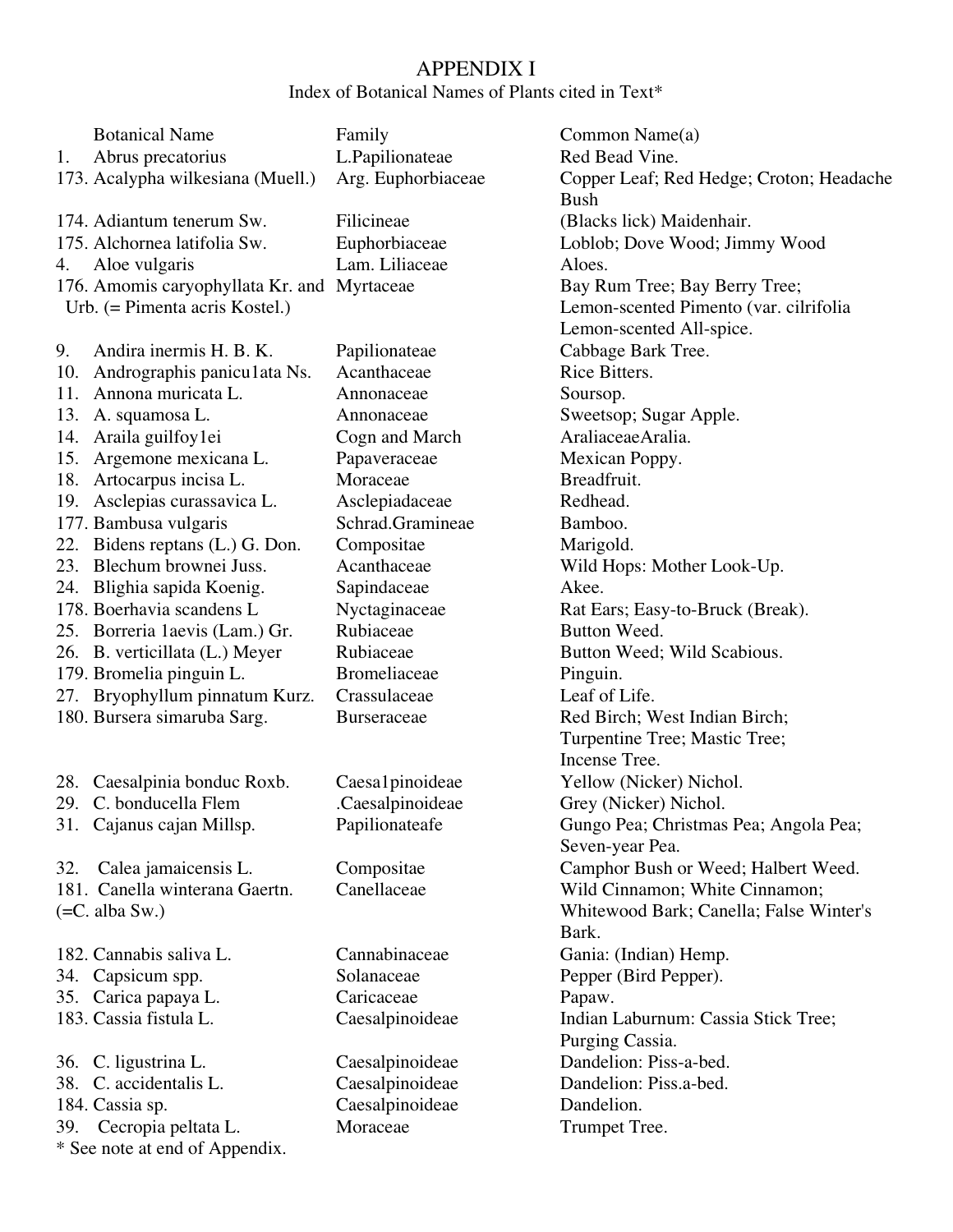| 185. Cedrela odorata L.            | Meliaceae      | Jamaica, West Indian, Spanish or         |
|------------------------------------|----------------|------------------------------------------|
|                                    |                | Honduras Cedar.                          |
| 186. Chamissoa altissima H. B. X.  | Amarantaceae   | Cooper's Hoop; Basket Withe.             |
| 41. Chaptalia nutans (L.) Polak.   | Compositae     | Kema Weed                                |
| 187. Chondrus crispus              | Algae          | Irish Moss; Carrageen.                   |
| 188. Cinnamomum camphora Ns.       | Lauraceae      | Camphor Tree.                            |
| 46. Cissus sicyoides L.            | Vitaceae       | Pudding Wys (Withe).                     |
| 189. C. trifolata L.               | Vitaceae       | Sorrel Vine; Rat Ears; Pudding Wys       |
|                                    |                | (Withe)?; Wild Yam.                      |
| 190. Citrullus vulgaris Schrad.    | Cucurbitaceae  | Water Melon.                             |
| 52. Cocos nucifera L.              | Palmae         | Coconut Palm.                            |
| 191. Coleus aromaticus Benth.      | Labiatae       | French or Spanish Thyme; Country Borage. |
| 192. Colocasia esculenta Schott    | Araceae        | Coco (Yam); Eddo; Tanya; Taro; Dasheen.  |
| 55. Commelina longicaulis Jacq.    | Commelinaceae  | Water Grass.                             |
| 193. Cordia cylindristachya R. S.  | Boraginaceae   | (Black) Sage.                            |
| 57. C. globosa H. B. K             | Boraginaceae   | Black Sage.                              |
| 194. Croton humills L.             | Buphorbiaceae  | Pepper Rod; Small Seaside Balsam         |
| 195. C. Unearis Jacq.              | Euphorbiaceae  | (Wild or Spanish) Rosemary.              |
| 196. Cucumis sativus L.            | Cucurbitaceae  | Cucumber.                                |
| 61. Cuphea parsonia R. Br.         | Lythraceae     | Strong Back.                             |
| 62. Cuscuta spp.                   | Convolvulaceae | Love Bush.                               |
| 64. Cynodon dactylon Pers.         | Gramineae      | Bahama Grass.                            |
| 197. Desmodium axillare DC.        | Papilionateae  | Wild Pinder.                             |
| 198. D. procumbens Hitch.          | Papilionateae  | Wild Pinder.                             |
| 199. D. supinum DC.                | Papilionateae  | Wild Pinder: Fever Weed; French          |
|                                    |                | Honeysuckle.                             |
| 67. Desmodlum spp.                 | Papilionateae  | Wild Pinder: Puss Gut.                   |
| 200. Elephantopus mollis H. B. K   | Compositae     | Elephant's Foot: Iron Weed.              |
| 201. Erigeron karvinskyanus DC.    | Compositae     | Daisy.                                   |
| 74. Eryngium foetidum L.           | Umbelliferae   | Fit Weed.                                |
| 202. Eucalyptus spp.               | Myrtaceae      | Eucalyptus; Gum Tree                     |
| 76. Eupatorium odoratum L.         | Compositae     | Jack-in-the-Bush.                        |
| 78. E. villosum Sw.                | Compositae     | Biller Bush.                             |
| 203. Euphorbia brasiliensis Lam.   | Euphorbiaceae  | Spurge; Wart Weed                        |
| 79. E. hirta L                     | .Euphorbiaceae | Spurge; Australian or Queensland Asthma  |
|                                    |                | Weed; Checkweed (Grenadines); Wart       |
|                                    |                | Weed; Creeping Hairy Spurge.             |
| 80. E. hypericifolia L.            | Euphorbiaceae  | Spurge; Wart Weed.                       |
| 204. E. thymifolia L.              | Euphorbiaceae  | Spurge; Wart Weed; Eyebright.            |
| 205. Evolvulus arbuscula Poit.     | Convolvuleae   | Sea (side) Thyme.                        |
| 83. Fevillea cordifolia L.         | Cucurbitaceae  | Antidote (Cocoon).                       |
| 206. Flemingia strobilifera R. Br. | Papilionateae  | Wild Hops.                               |
| 207. Foeniculum vulgare Mill.      | Umbelliferae   | Fennel; Aniseed.                         |
| 208. Gliricidia sepium Steud.      | Papilionateae  | Quick Stick; Grow Stick; Growing Stake;  |
|                                    |                | Maranga.                                 |
| 209. Gracilaria sp                 | Algae          | <b>Irish Moss</b>                        |
| 210. Guazuma ulmifolia Lam.        | Sterculiaceae  | Bastard Cedar: West Indian Elm.          |
| 211. Heliotropium indicum L.       | Boraginaceae   | (Wild) Clary: Turnsoles; Scorpion Weed;  |
|                                    |                | Erysipelas Plant.                        |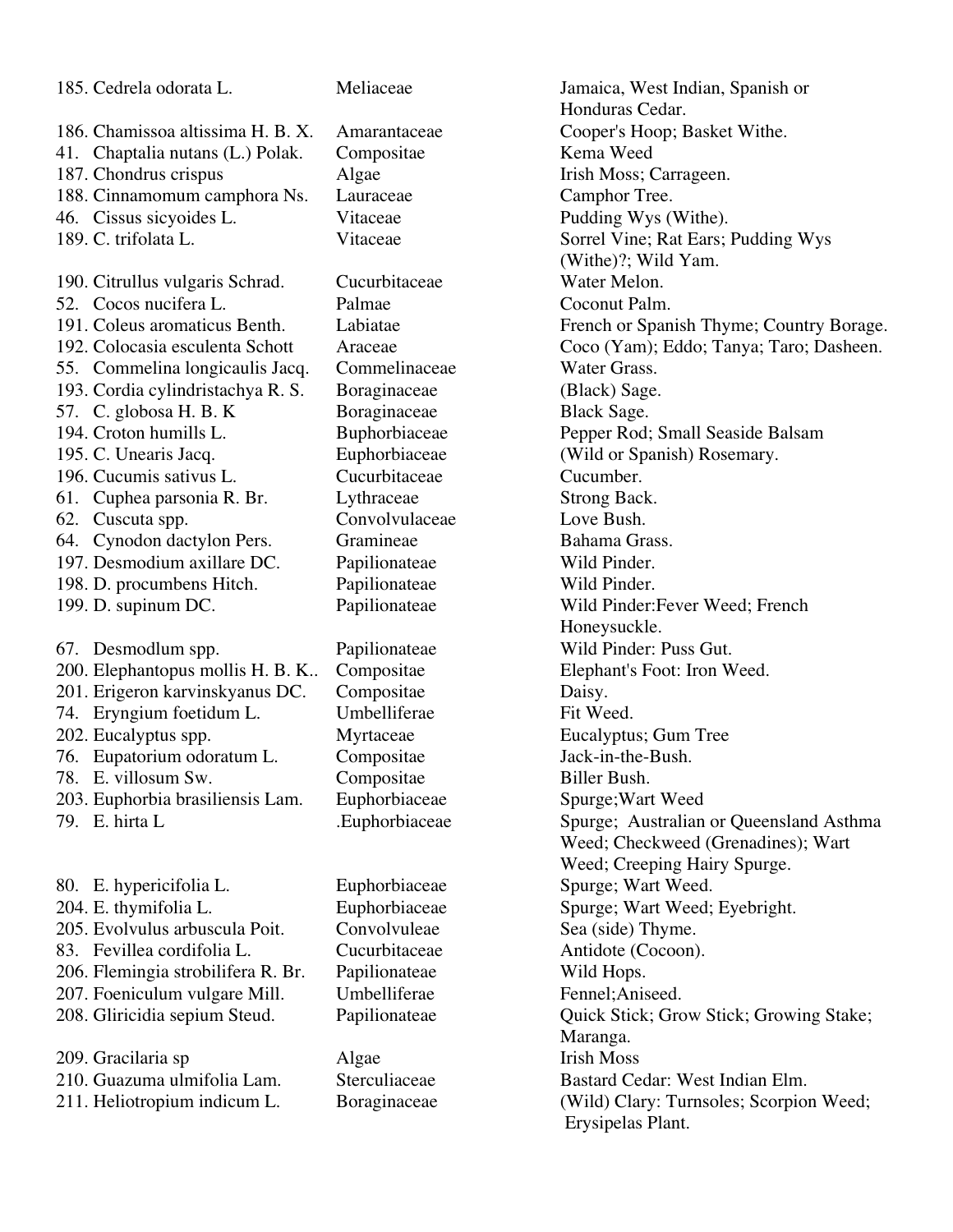| $. - -$                                        |                |                                                                   |
|------------------------------------------------|----------------|-------------------------------------------------------------------|
| 212. Hyptis capitata Jacq.                     | Labiatae       | (Wild) Batchelor's Button; Ceasar Obeah;<br>Wild Hops; Iron Wort. |
| 95. H. pectinata (L.) Poil.                    | Labiatae       | Piaba.                                                            |
| 96. H. suaveolens (L.) Poil.                   | Labiatae       | Spikenard: Noisy Bur.                                             |
| 213. H. verticillata Jacq.                     | Labiatae       | <b>John Charles</b>                                               |
| 98. Iresine paniculata Kuntze.                 | Amarantaceae   | Juba's Bush: Red Dandelion;                                       |
|                                                |                | Bitter Weed.                                                      |
| 213. Isotoma longiflora (L.) Presl.            | Campanulacoae  | Madam Fate: Horse Poison;                                         |
|                                                |                | Star Flower.                                                      |
| 100. Jatropha gossypifolia L.                  | Euphorbiaceae  | Wild Cassada.                                                     |
|                                                | Malvaceae      |                                                                   |
| 214. Kosteletzkya pentasperma Gr.              | Labiatae       |                                                                   |
| 215. Leonotis nepetaefolia R. Br.              |                | Pick Nut; Christmas Candlesticks; Ball                            |
|                                                |                | Head; Bald Head or Bush; (Male) Bas'                              |
|                                                |                | Cedar.                                                            |
| 216. Malachra alceaefolia Jacq.                | Malvaceae      | Wild Broom; Wild Ochra.                                           |
| 217. Manihot utilissima Pohl                   | Euphorbialleae | Cassava (Cassada): Manioc; Tapioca.                               |
| 218. Maranta arundinacea L.                    | Scitamineae    | Arrowroot.                                                        |
| 110. Miconia laevigata DC.                     | Melastomaceae  | Chicken Net: Fowl Bone; Sage; White                               |
|                                                |                | Wattle; Long-Leaf Jointer.                                        |
| 111. Micromeria brownei (Sw.)                  |                |                                                                   |
| Benth.                                         | Labiatae       | Pennyroyal.                                                       |
| 112. M. viminea (L.) Urb.                      | Labiatae       | Peppermint:<br>Wild Mint; All-Heal.                               |
| 114. Mimosa judica L.                          | Mimosoideae    | Shame Weed.                                                       |
| 219. Mirabilis jalapa L.                       | Nyctaginaceae  | Four O'clock: Marvel of Peru; False Jalap.                        |
| 220. Moringa oleifera Lam.                     | Moringaceae    | Horseradish Tree; Ben Nut Tree; Maranga                           |
|                                                |                | (Moringa).                                                        |
| 221. Musa paradisiaca L.                       | Musaceae       | Plantain.                                                         |
| 222. M. sapientum L.                           | Musaceae       | <b>Banana</b>                                                     |
| 223. Nasturtium fontanum Aschers. Cruciferae   |                | Water Cres.; (Water Cushie or Crishes).                           |
| 224. Neurolaena lobata (Sw.) R. Br. Compositae |                | Cow Gall Bitter: Halbert Weed; Bitter                             |
|                                                |                | Bush or Wood; Goldenrod.                                          |
| 225. Nicotiana tabacum L                       | Solanaceae     | Tobacco.                                                          |
| 119. Ocimum micranthum Willd.                  | Labiatae       | Wild Barsley: Nunn Balsam.                                        |
| 226. Oxalis Corniculata L.                     | Oxalidaceae    | Sour Grass: (N)edge Teeth; (Yellow or                             |
|                                                |                | Wood) Sorrel.                                                     |
| 227. Panicum maximum Jacq.                     | Gramineae      | Guinea Grass.                                                     |
| 228. Passiflora mallformis L.                  | Passifloraceae | Sweetcup.                                                         |
| 229. P. rubra L.                               | Passifloraceae | Goat Hoof: Goat Foot; Bull Hoof;                                  |
|                                                |                | Dutchman's Laudanum                                               |
| 124. P. sexflora Juss.                         | Passifloraceae | Duppy Pumpkin.                                                    |
| 230. Peclis cillaris L.                        | Compositae     | Consumption Weed.                                                 |
| 126. Peperomia pellucida Kth.                  | Piperaceae     | Pepper Elder.                                                     |
| 127. Persea americana Mill.                    | Lauraceae      | Avocado Pear.                                                     |
| 130. Phyllanthus niruri L.                     | Euphorbiaceae  | Carry.me.seed; Chamber Bitter; Chickweed                          |
|                                                |                | (Grenadines).                                                     |
| 131. Physalis angulata L.                      | Solanaceae     | Poisonous Cape Gooseberry: Wild Tomato.                           |
| 135. Pimenta officinalis Lindl.                | Myrtaceae      | Plmenlo; Jamaica Pepper.                                          |
| 136. Piper amalgo L.                           | Piperaceae     | Joint Wood: Jamaica Black Pepper.                                 |
|                                                |                |                                                                   |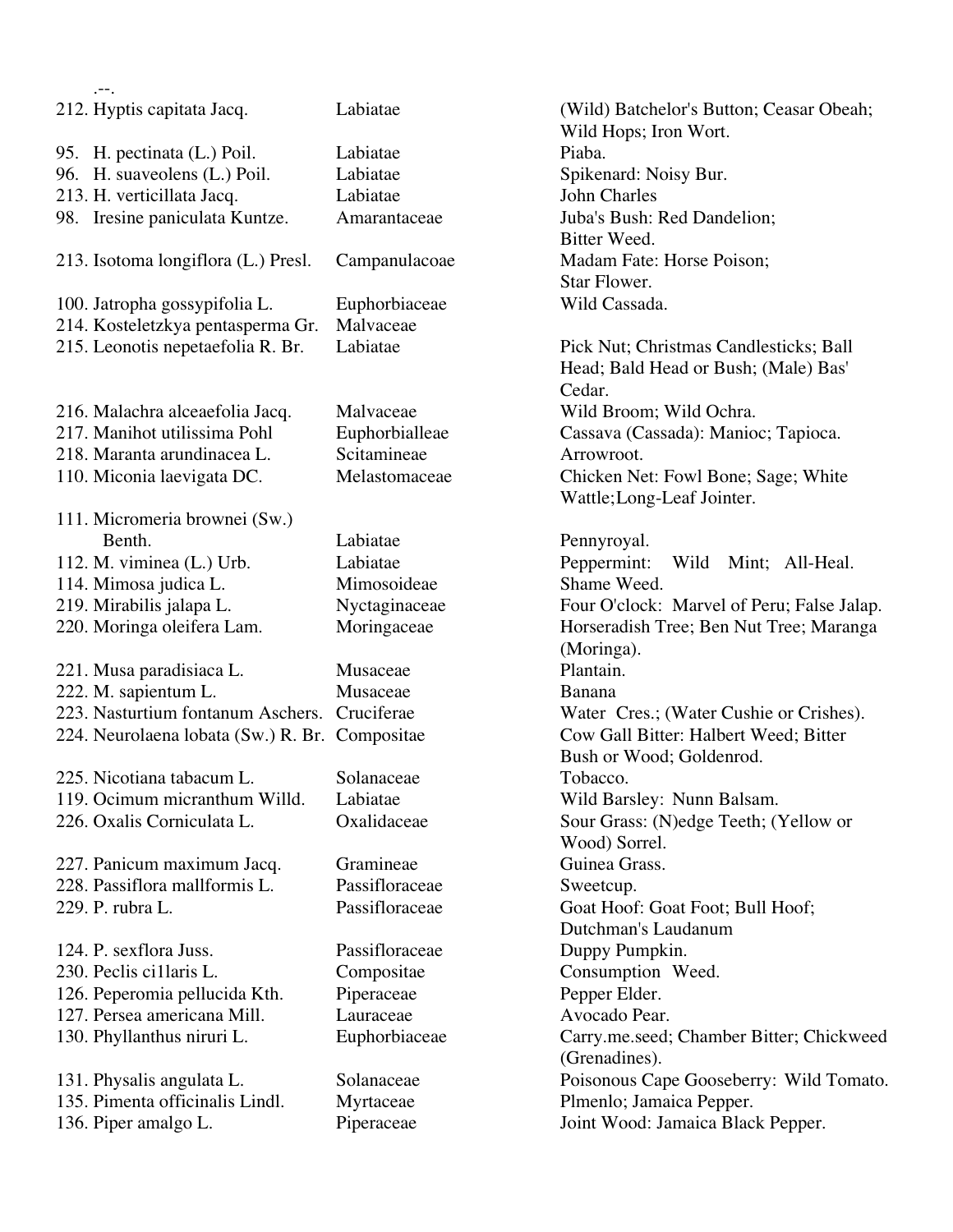| 231. P. jamaicense C. DC.         | Piperaceae      | Jointer.                                  |
|-----------------------------------|-----------------|-------------------------------------------|
| 232. Piscidia piscipula L.        | Papilionateae   | Jamaica Dogwood.                          |
| 139. Plantago major L.            | Plantaginaceae  | English Plantain: Wild Plantain.          |
| 140. Pluchea odorata (L.) Casso   | Compositae      | Riverside Tobacco: Bitter Tobacco;        |
|                                   |                 | Fox-leaf.                                 |
| 233. P. purpurascens (Sw.) DC.    | Compositae      | Bitter or Wild Tobacco.                   |
| 234. Polypodium phyllitidis L.    | Filicineae      | Cow Tongue.                               |
| 235. Portulaca oleracea L.        | Portulacaceae   | Pussly (Purslane).                        |
| 142. Priva lappulacea L.          | Verbenaceae     | Clammy Bur: Bur Bush; Fastenpon-Coat;     |
|                                   |                 | <b>Rabbit Meat (Grenadines)</b>           |
| 236. Pseudelephantopus spicatus   | Compositae      | Iron Weed: Packy Weed;                    |
| (B. Juss.) Rohr.                  |                 | Dog's Tongue.                             |
| 237. Psidium guajava L.           | Myrtaceae       | Guava.                                    |
| 238. Punica granatum L.           | Lythraceae      | Pomegranate.                              |
| 143. Ricinus communis L.          | Euphorbiacee    | Castor Oil Plant: Oil Nut.                |
| 239. Rivina humilis L.            | Phytolaccaceae  | Dog Blood: Bloodberry.                    |
| 144. Rytidophyllum tomentosum     |                 |                                           |
| Mart.                             | Gesneriaceae    | Search-my.Heart.                          |
| 240. Salvia occidentalis Sw.      | Labiatae        | Wild Mint: American Field Basil.          |
| 146. S. serotina L.               | Labiatae        | Chicken Weed: Little Woman.               |
| 241. Sechium edule Sw.            | Cucurbitaceae   | Chocho.                                   |
| 242. Senecio discolor (Sw.) DC.   | Compositae      | Whiteback.                                |
| 243. Sida acuta Burm.             | Malvaceae       | Broomweed.                                |
| 244. S. urens. L.                 | Malvaceae       | Wind Bush.                                |
| 245. Smilax (?balbisiana Kth.)    | Liliaceae       | Hog Head.                                 |
| 246. Smilax sp                    | Liliaceae       | Bryal Wys (Withe).                        |
| 155. Solanum nigrum L.            | Solanaceae      | Guma.                                     |
| 154. S. torvum Sw.                | Solanaceae      | Sousumba.                                 |
| 157. Spondias monbin L.           | Anacardiaceae   | Hog Plum.                                 |
| 247. S. purpurea L.               | Anacardiaceae   | Red-coat Plum: Spanish or Brazilian Plum  |
| 158. Stachytarpheta jamaicensis   |                 |                                           |
| Vahl.                             | Verbenaceae     | Vervain: Porterweed.                      |
| 160. Stylosanthes viscosa Sw.     | Papilionateae   | Poor Man's Friend.                        |
| 162. Tamarindus indica L.         | Caesalpinoideae | Tamarind.                                 |
| 163. Tourneforlia hirsutissima L. | Boranginaceae   | Chigger Nut: Horse (Harsh?) Bark (Bath?); |
|                                   |                 | Cold Withe.                               |
| 165. Triumfelta spp.              | Tiliaceae       | Bur Weed.                                 |
| 166. Turnera ulmifolia L.         | Turneraceae     | Ram-goat Dash Along                       |
| 248. Urena lobata L.              | Malvaceae       | Ballard Bush: Indian or Bur Mallow.       |
| 167. Vernonia divaricata Sw.      | Compositae      | (Old) Man Bitter Bush: Wild Gungo.        |
| 249. Wedelia gracilis L.          | Compositae      | Marigold: Consumption Weed.               |
| 250. Zanthoxyllum martinicense L. | Rutaceae        | Prickly Yellows: Yellow Hercules.         |
| 171. Zebrina pendula Schnitzl.    | Commelinaceae   | Red Wetter Grass.                         |
|                                   |                 |                                           |

\*Plants previously listed in Parts I and II have been included in this index under the same number as that in Appendix I. Part II: unless new vernacular names have come to light only one common name is given. others will be found in Appendix I Part II. Species first described in Parts III and IV have been given numbers following on from those of Appendix I Part II, and all known common names are recorded.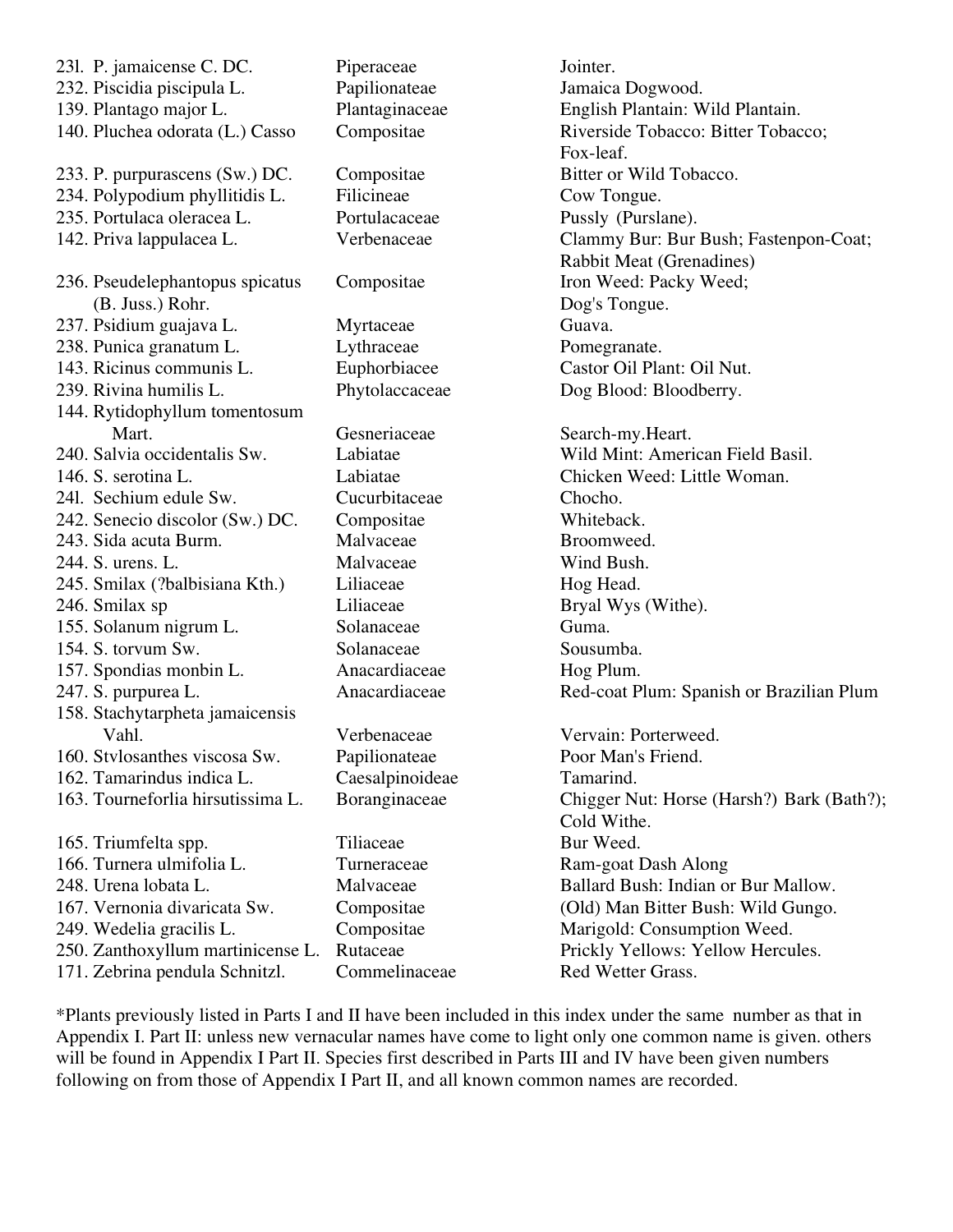### APPENDIX II

Index of new Common Names of Jamaican Medicinal Plants cited in Parts III and IV, with cross references by number to the botanical name in Appendix I.

| All-Heal                      | 112      | Croton                      | 173     |
|-------------------------------|----------|-----------------------------|---------|
| <b>American Field Basil</b>   | 240      | Cucumber                    | 196     |
| Angola Pea                    | 31       | Daisy                       | 201     |
| Aniseed                       | 207      | Dandelion                   | 184     |
| Arrowroot                     | 218      | Dasheen                     | 192     |
| Australian Asthma Weed        | 79       | Dog Blood                   | 239     |
| <b>Bald Bush</b>              | 215      | Dog's Tongue                | 236     |
| <b>Bald Head</b>              | 215      | Dogwood                     | 232     |
| <b>Ballard Bush</b>           | 248      | Dove Wood                   | 175     |
| <b>Ball Head</b>              | 215      | Dutchman's Laudanum         | 229     |
| <b>Bamboo</b>                 | 177      | Easy-to-Bruck (Break)       | 178     |
| Banana                        | 222      | Eddo                        | 192     |
| Basket Wys (Withe)            | 186      | Edge Teeth                  | 226     |
| <b>Bastard Cedar</b>          | 210      | Elephant's Foot             | 200     |
| <b>Batchelor's Button</b>     | 212      | Erysipelas Plant            | 211     |
| Bay Berry Tree                | 176      | Eucalyptus                  | 202     |
| Bay Rum Tree                  | 176      | Eyebright                   | 204     |
| <b>Ben Nut Tree</b>           | 220      | False Jalap                 | 219     |
| <b>Birch</b>                  | 180      | <b>False Winter's Bark</b>  | 181     |
| <b>Bitter Bush</b>            | 224      | Fasten-'pon-Coat            | 142     |
| <b>Bitter Tobacco</b>         | 140, 233 | Fennel                      | 207     |
| <b>Bitter Weed</b>            | 98       | Fever Weed                  | 199     |
| <b>Bitter Wood</b>            | 224      | Four O'clock                | 219     |
| <b>Black Sage</b>             | 193      | Fowl Bone                   | 110     |
| <b>Black-stick Maidenhair</b> | 174      | Fox-leaf                    | 140     |
| <b>Blood Berry</b>            | 239      | French Honeysuckle          | 199     |
| <b>Brazilian Plum</b>         | 247      | French Thyme                | 191     |
| <b>Broomweed</b>              | 243      | Ganja                       | 182     |
| Bryal Withe (Wys)             | 246      | <b>Goat Foot</b>            | 229     |
| <b>Bull Hoof</b>              | 229      | Goat Hoof                   | 229     |
| <b>Bur Bush</b>               | 142      | Goldenrod                   | 224     |
| <b>Bur Mallow</b>             | 248      | Grey Nichol (Nickel)        | 29      |
| Caesar Obeah                  | 212      | <b>Grow Stick</b>           | 208     |
| <b>Camphor Bush</b>           | 32       | <b>Growing Stake</b>        | 208     |
| <b>Camphor Tree</b>           | 188      | Guava                       | 237     |
| Camphor Weed                  | 32       | Guinea Grass                | 227     |
| Canella                       | 181      | <b>Gum Tree</b>             | 202     |
| Carrageen                     | 187      | Halbert Weed                | 32, 224 |
| Cassada                       | 217      | Headache Bush               | 173     |
| Cassava                       | 217      | Hemp                        | 182     |
| <b>Cassia Stick Tree</b>      | 183      | Hog Head                    | 245     |
| Cedar                         | 185      | Honduras Cedar              | 185     |
| <b>Chammber Bitter</b>        | 130      | Horse (Harsh?) Bark (Bath?) | 163     |
| Checkweed                     | 79       | Horse Poison                | 213     |
| Chickweed                     | 130      | Horseradish Tree            | 220     |
| Chocho                        | 241      | Incense Tree                | 180     |
|                               |          |                             |         |

¶Common names not recorded in this Appendix will be found in Appendix II, Part 11.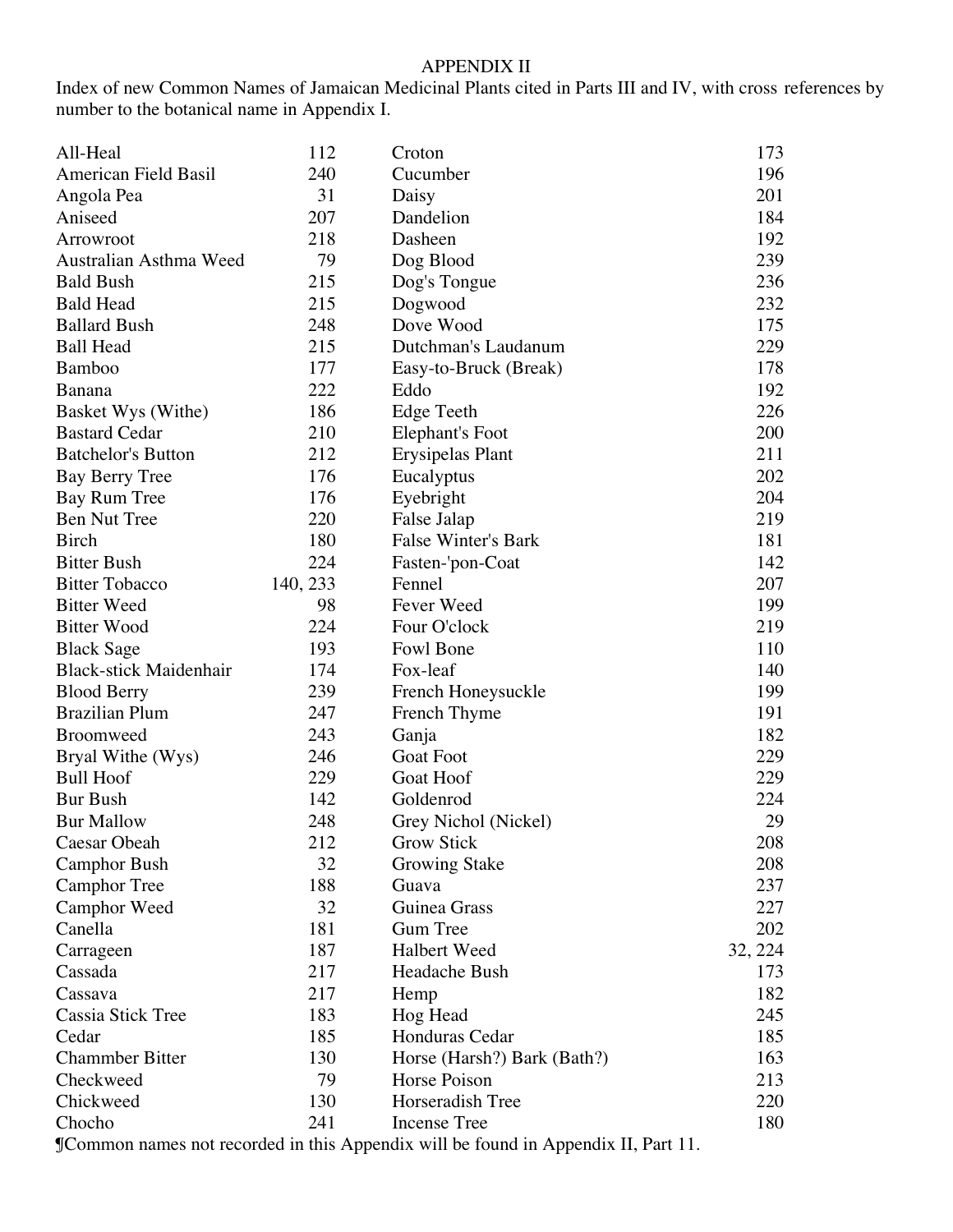| Indian Hemp                                                        | 182           |
|--------------------------------------------------------------------|---------------|
| 31<br>Christmas Pea<br><b>Indian Laburnum</b>                      | 183           |
| 211<br><b>Indian Mallow</b><br>Clary                               | 248           |
| 192<br><b>Irish Moss</b><br>Coco(Yam)                              | 187, 209      |
| 163<br>Iron Weed<br>Cold Wys (Withe)                               | 200, 236      |
| 230, 249<br>Iron Wort<br><b>Consumption Weed</b>                   | 212           |
| 186<br>Cooper's Hoop<br>Jamaica Black Pepper                       | 136           |
| 173<br>Copper Leaf<br>Jamaica Cedar                                | 185           |
| 191<br>Jamaica Dogwood<br><b>Country Borage</b>                    | 232           |
| <b>Cow Gall Bitter</b><br>224<br>Jamaica Pepper                    | 135           |
| 234<br>Cow Tongue<br>Jimmy Wood                                    | 175           |
| 79<br>John Charles<br>Creeping Hairy Spurge                        | 213           |
| 231<br>Jointer<br>Sea (side) Thyme                                 | 205           |
| 176<br>Seven-year Pea<br>Lemon-scented Allspice                    | 31            |
| 176<br><b>Lemon-scented Pimento</b><br><b>Small Seaside Balsam</b> | 194           |
| 146<br>Little Woman<br>Sorrel                                      | 226           |
|                                                                    |               |
| 175<br>Sorrel Vine<br>Loblob                                       | 189           |
| 110<br><b>Sour Grass</b><br>Long-leaf Jointer                      | 226           |
| 213<br><b>Madam Fate</b><br>Spanish Cedar                          | 185           |
| 174<br>Maidenhair<br>Spanish Plum                                  | 247           |
| Male Bas' Cedar<br>215<br>Spanish Rosemary                         | 195           |
| 217<br>Manioc<br>Spanish Thyme                                     | 191           |
| 203.204<br>Mapempe<br>Spurge                                       | 203, 204      |
| 208.220<br><b>Star Flower</b><br>Maranga                           | 213           |
| Marvel of Peru<br>219<br>Sugar Apple                               | 13            |
| 249<br>Marigold<br>Sweetcup                                        | 228           |
| <b>Mastic Tree</b><br>180<br>Tanya                                 | 192           |
| Milk Tree<br>203.204                                               |               |
| Milk Weed<br>203.204<br>Tapioca                                    | 217           |
| 220<br>Taro<br>Moringa                                             | 192           |
| 23<br>Tobacco<br>Mother-Look-Up                                    | 225           |
| 226<br>Turnsoles<br>(N) edge Teeth                                 | 211           |
| 28.29<br>Nichol<br><b>Turpentine Tree</b>                          | 180           |
| Nickel<br>28.29<br>Wart Weed                                       | 79.80.203.204 |
| Noisy Bur<br>96<br>Water Cress (Crishes or Cushie)                 | 223           |
| Nunn Balsam<br>119<br><b>Water Melon</b>                           | 190           |
| Oil Nut<br>143<br><b>West Indian Birch</b>                         | 180           |
| 236<br><b>West Indian Cedar</b><br>Packy Weed                      | 185           |
| 203.204<br>West Indian Elm<br>Pempe                                | 210           |
| 194<br>Pepper Rod<br>Whiteback                                     | 242           |
| 215<br>Pick Nut<br><b>White Cinnamon</b>                           | 181           |
| 179<br>White Wattle<br>Pinguin                                     | 110           |
| Piss-a-bed<br>36.38<br><b>Whitewood Bark</b>                       | 181           |
| Plantain<br>221<br>(Wild) Batchelor's Button                       | 212           |
| 238<br>Wild Broom<br>Pomegranate                                   | 216           |
| 158<br>Wild Cinnamon<br>Porterweed                                 | 181           |
| 250<br>Prickly Yellows<br>Wild Clary                               | 211           |
| 189?<br>Wild Gungo<br>Pudding Wys (Withe)                          | 167           |
| 183<br><b>Purging Cassia</b><br>Wild Hops                          | 206, 212      |
| Purslane<br>235<br>Wild Mini                                       | 112, 240      |
| 67<br>Puss Gut<br>Wild Ochra                                       | 216           |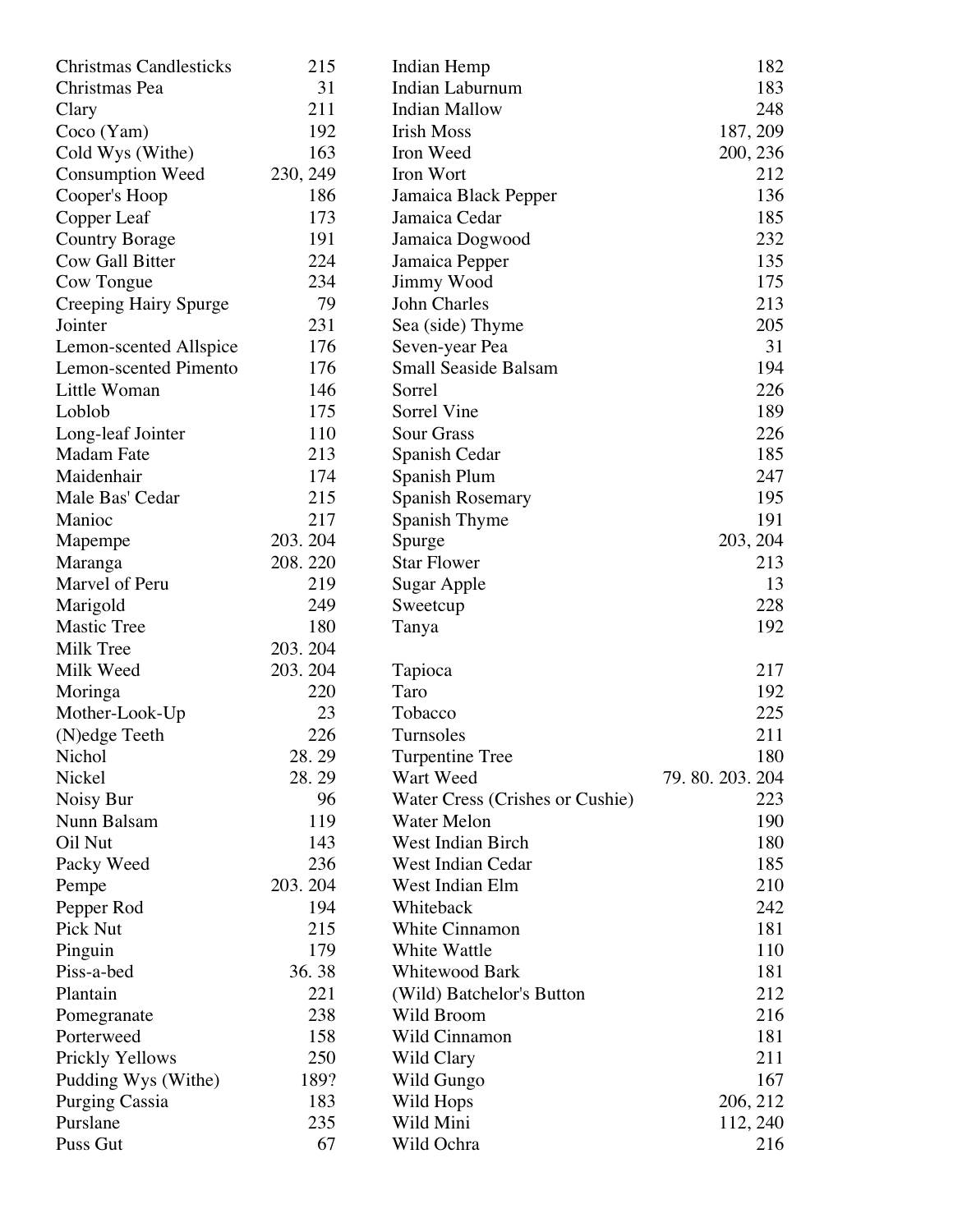| Pussly                 | 235      | Wild Pinder            | 197, 198, 199 |
|------------------------|----------|------------------------|---------------|
| Queensland Asthma Weed | 79       | Wild Plantain          | 139           |
| Quick Stick            | 208      | Wild Rosemary          | 195           |
| Rabbit Meat            | 142      | Wild Scabious          | 26            |
| <b>Rat Ears</b>        | 178, 189 | Wild Tobacco           | 233           |
| Red Birch              | 180      | Wild Tomato            | 131           |
| Red-coat Plum          | 257      | Wild Yam               | 189?          |
| <b>Red Dandelion</b>   | 98       | Wind Bush              | 244           |
| Red Hedge              | 173      | Wood Sorrel            | 226           |
| Rosemary               | 195      | <b>Yellow Hercules</b> | 250           |
| Sage                   | 110, 193 | Yellow Nichol (Nickei) | 28            |
| Scorpion Weed          | 211      | <b>Yellow Sorrel</b>   | 226           |

¶Common names not recorded in this Appendix will be found in Appendix II, Part II.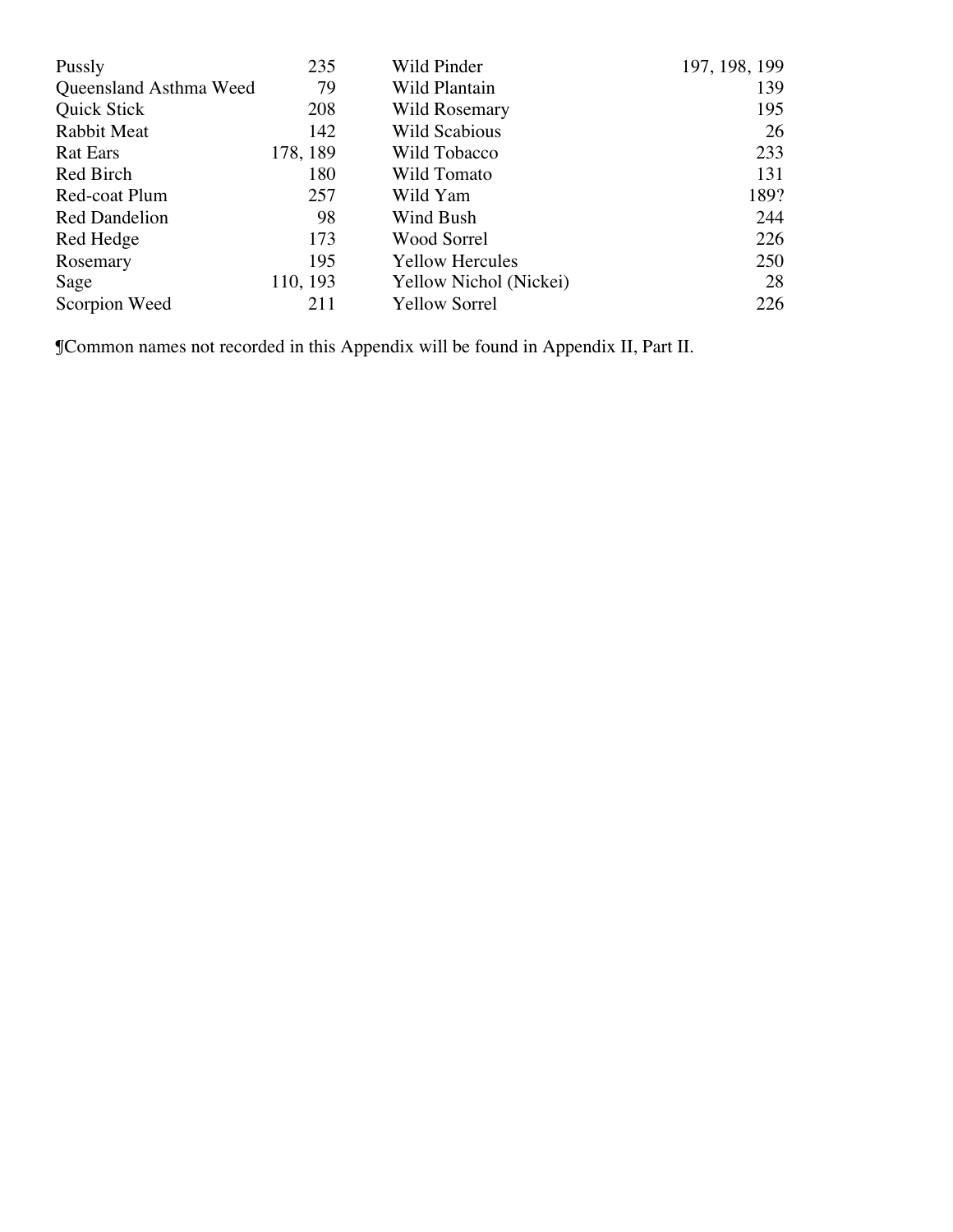# APPENDIX III

#### Index of Disorders with the Plants stated to be used as remedies.

(Names previously recorded in Appendix III Part II are included here only when their present day use has been confirmed.)

#### ABSCESSES AND ULCERS

A. squamosa L<br>Argemone mexicana L.<br>H. suaveolens (L.) Poit. Argemone mexicana L. Bursera simaruba Sarg. **†Manihot utilissima Poh!**. ✝Carica papaya L. Mirabilis jalapa L. Cecropia peltata L. Musa paradisiaca L. Cedrela odorata L. M. sapientum L. **†Colocasia esculenta Schott** Nicotiana tabacum L.<br>
Commelina longicaulis Jacq. **T the Example 1 T the Example 1 the Example 1 the Example 1 the Example 1 the Example 1 the Example 1 the Example 1 the E** Commelina longicaulis Jacq. Desmodium axillare DC. Physalis angulata L. Eucalyptus spp. Piscidia piscipula L. ✝Euphorbia hirta L. Portulaca oleracea L. Gliricidia sepium Steud. Sida acuta Burm.

✝Cannabis sativa L. ✝Hyptis capitata Jacq. Coleus aromaticus Benth .Nicotiana tabacum L. Colocasia esculenta Schott. Psidium guajava L.

Argemone mexicana L. **tSechium edule Sw.** tBursera simaruba Sarg. ✝Zebrina pendula Schnitz!. Cordia cylindristachya R. S.

Aloe vulgaris Lam. Nusa paradisiaca L. Carica papaya L. M. sapientum L. Colocasia esculenta Schott. Plantago major L. Portulaca oleracea L.

Coleus aromaticus Benth. ✝Sida acuta Burm. Croton linearis Jacq. Urena lobata L. Nicotiana tabacum L.

✝Adiantum tenerum Sw. ✝Heliotropium indicum L. ✝Amonis caryophyllata Kr. and Urb. ✝Hyptis capitata Jacq.  $( =$  Pimenta acris Kostel)  $\uparrow$   $\uparrow$   $\uparrow$   $\uparrow$   $\uparrow$   $\uparrow$   $\uparrow$   $\uparrow$   $\uparrow$   $\uparrow$   $\uparrow$   $\uparrow$   $\uparrow$   $\uparrow$   $\uparrow$   $\uparrow$   $\downarrow$   $\downarrow$   $\uparrow$   $\uparrow$   $\downarrow$   $\downarrow$   $\uparrow$   $\uparrow$   $\downarrow$   $\downarrow$   $\uparrow$   $\uparrow$   $\downarrow$   $\downarrow$   $\uparrow$   $\downarrow$   $\$ 

Annona muricata L. Heliotropium indicum L. ✝Asclepias curassavica L. Leonotis nepetaefolia R. Br. Cissus trifoliata L. Neurolaena lobata (Sw.) R. Br. Zanthoxyllum martinicense L.

# ASTHMA AND BRONCHITIS

#### BLOOD PRESSURE

#### BURNS

# COLIC

✝Micromeria viminea (L.) Urb. Zanthoxyllum martinicense L.

### COUGHS AND COLDS

✝Known to be used in Jamaica at the present time.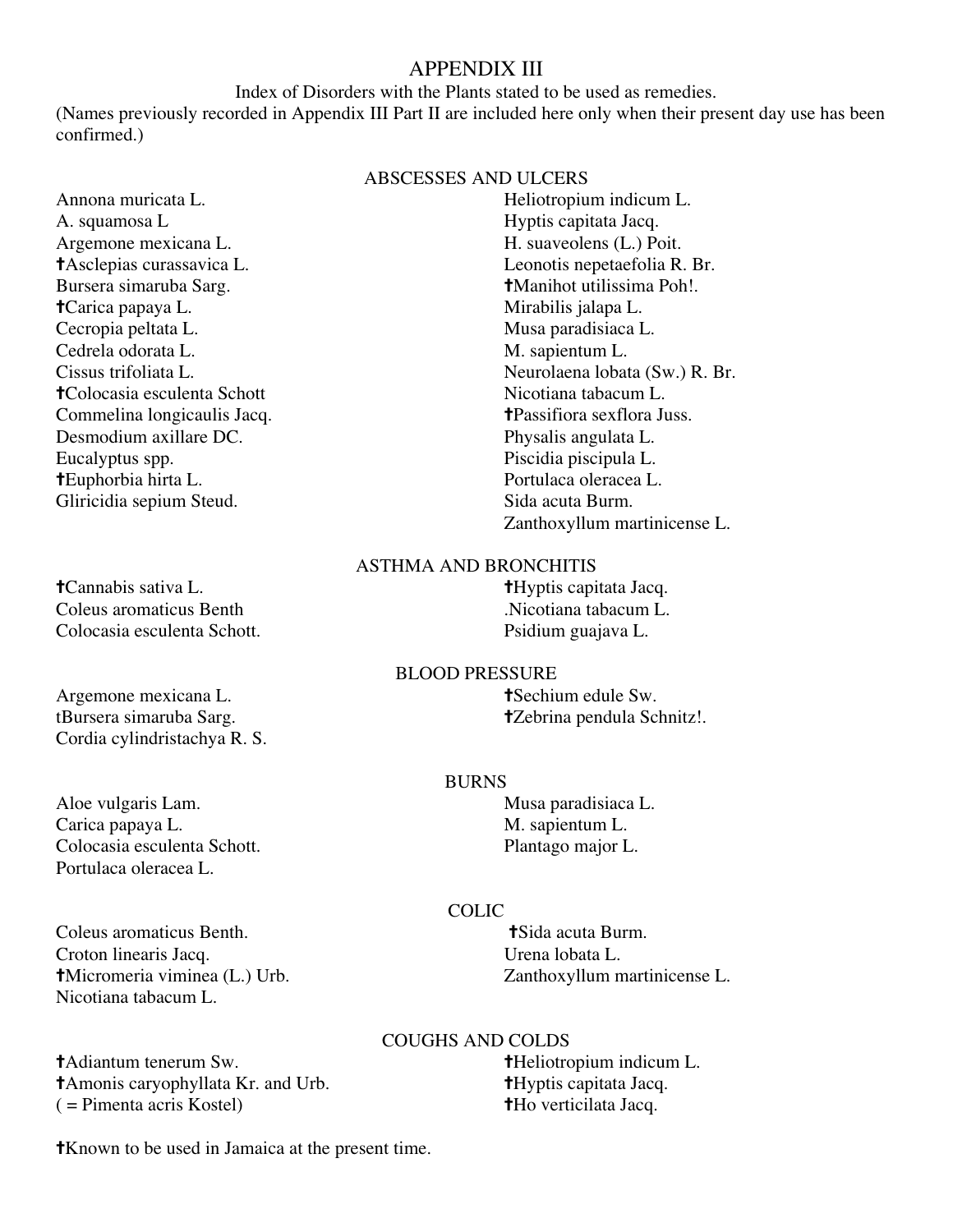✝Argemone maxicana L. ✝Isotoma longiflora (L.) Presl. **†Blechum brownei Juss.** Malachra aceaefolia Jacq. ✝Borreria laevis (Lam.) Gr. ✝Miconia laevigata DC. **†B.** verticillata (L.) Meyer Micromeria viminea (L.) Urb Bursera simaruba Sarg. ✝Mirabilis jalapa L. ✝Calea jamaicensis L. ✝Cannabis sativa L. **†Chaptalia nutans (L.) Polak M. sapientum L.** Cissus trifoliata L. ✝Passiflora rubra L. ✝Coleus aromaticus Benth. Pectis eiliaris L. ✝Cordia cylindristachya R. S. ✝Perperomia pellucida Kth. ✝Croton linearis Jaeq. ✝Pimenta offieinalis Lindl. ✝Cuscuta spp. ✝Piper jamaieense C. DC. ✝Desmodium spp. ✝Polypodium phyllitidis L. **†Elephantopus mollis H. B. X.** ← †Priva lappulaeea L. ✝Erigeron karvinsltyanus DC. Pseudoelephantopus spicatus **†Euealyptus spp.** (B. Juss.) Rohr.<br> **†Eupatorium villosum Sw. †Rivina humilis L. †Eupatorium villosum Sw.** ✝Euphorbia brasiliensis Lam. ✝Senecio diseolr (Sw) DC **†E.** thymifolia L. ← ↓ ↓ the state of the state of the state of the state of the state of the state of the state of the state of the state of the state of the state of the state of the state of the state of the state of **†**Foenieulum vulgare Mill. ★S. purpurea L. ✝Gliricidia sepium Steud. Triumfetta spp. ✝Guazuma ulmifolia Lam. ✝Urena lobata L. Musa paradisiaca L. ✝Wedelia gracilis L.

✝Artocarpus incisa L. Heliotropium indicum L. Borreria vertieillata (t.) Meyer Mirabilis jalapa L. Cassia fistula L. Moringa oleifera Lam. ✝Cassia occidentalis L. Portulaca oleracea L. Cecropia peltata L. Psidium guajava L. Desmodium axillare DC. Ricinus communis L. Guazuma ulmifolia Lam. ✝Solanum nigrum L.

✝Cynodon daetylon Pers. ✝Plusehea purpuraseens (Sw.) DC.

#### DERMATITIS

Spondias purpurea L.

#### DIABETES

✝Andrographis paniculata Ns. Eucalyptus spp.

DIARRHOEAAND DYSENTERY

**†Micromeria brownei (Sw.) Benth.** Mirabilis jalapa L. Moringa oleifera Lam. Musa paradisiaca L. M. sapientum L. Ocimum mieranthum Willd. Oxalis cornieulata L. Pimenta officinalis Lindl. Plantago major L. Psidium guajava L.

✝ Known to be used in Jamaica at the present time.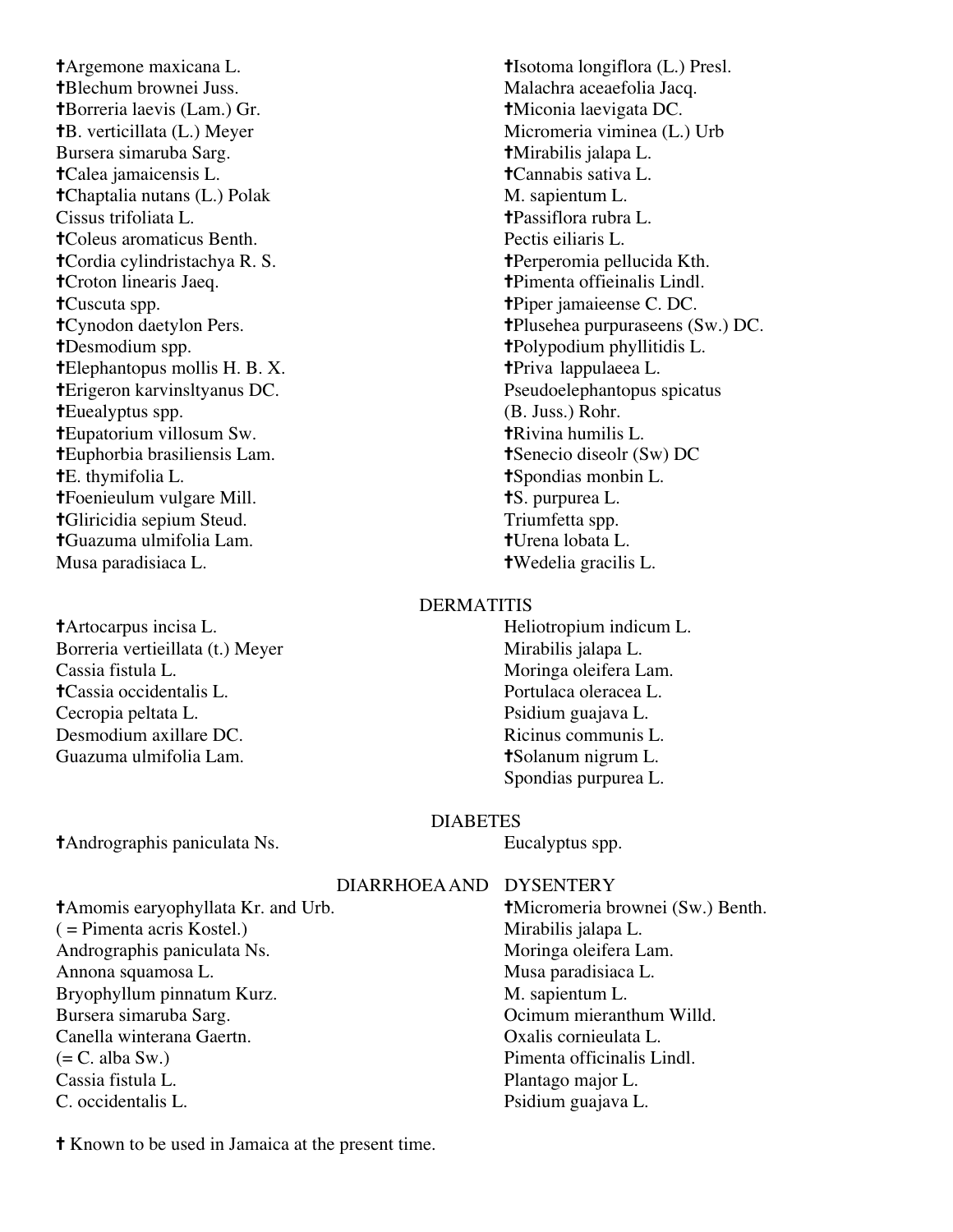Cedrela odorata L. Punica granatum L. **†**Cocos nucifera 1. Rivina humilis L. Desmodium supinum DC. Sida acuta Burm. Gracilaria sp. Spondias purpurea L.

Cassia occidentalis L. Nicotiana tabaeum L. Cecropia peltata L. Solanum nigrum L.

Capsicum spp.

( = Pimenta acris Kostel.) Maranta arundinacea L. Andira inermis H. B. K. **†Miconia laevigata DC.** ✝Argemone mexicana L. ✝MirabWs jalapa L. ✝Bambusa vulgaris Schrad. Nuerolaena lobata (Sw.) B. Ir. Bromelia pinguin L.<br>Bursera simaruba Sarg. (and a base of the comiculata L. Bursera simaruba Sarg. (b) a comiculate the transition ✝Calea jamaicensis L. ✝Persea americana Mill. Cassia fistula L. **the term** of the term of the term of the term of the term of the term of the term of the term of the term of the term of the term of the term of the term of the term of the term of the term of the term o Cedrela odorata L. ✝P. jamaicense C.D.C. ✝Croton linearis Jacq. Pluchea odorata (L.) Can. Cuscuta spp. ✝P. purpurascens (Sw.) DC. Cynodon dactylon Pers. Polypodium phylutidis L. Desmodium supinum DC. Psidium guajava L. Elephantopus mollis H. B. K. **†Salvia serotina L.** ↑ Eryngium foetidum L. **the transfer is the set of the transfer in the transfer is the transfer in the transfer is the transfer in the transfer in the transfer in the transfer in the transfer in the transfer in the transfer** ✝Eucalyptus spp. Sida acuta Burro. **†Eupatorium villosum Sw.** Solanum niqrum L. ✝Flemingia strobilifera B. Br. Triumletta app. ✝Gliricidia sepium Steud. ✝Wedelia gracilis L. Heliotropium indicum L. Zanthoxyllum martinicense L. ✝Leonotis nepetaefolia B. Br.

Maranta arundinacea L. Stachytarpheta jamaicensis Vahl.

# DROPSY AND OEDEMA

Argemone mexlcana L. Hyptis suaveolens (L.) Poit. Gliricldia seplum Steud. Stachytarphetajamaicensis Vahl.

# EARACHE

#### FEVERS

**†Amomis caryophyllata Kr. and Urb.** Malachra a1ceaefolia Jacq. **†Panicum maximum Jacq.**  $\dagger$ Pimenta officinalis Lindl.

#### FITS AND CONVULSIONS

Caesalpinia bonduc Rosb. Moringa oleifera Lam. C. bonducella Flem.<br>
Coleus aromaticus Benth.<br>
2anthoxyllum martinicens Zanthoxyllum martinicense L.

# GOUT, RHEUMATISM AND GENERAL PAINS

✝Bryophyllum pinnatum Kurz. Hyptis suaveolens (L.) Polt. Caesalpinia bonduc Roxb.<br>
C. bonducella Flem.<br> **†Isotoma lonqiflora (L.) Presl.**<br> **†Isotoma lonqiflora (L.) Presl.**<br> **†Isotoma lonqiflora (L.) Presl.** ✝Canella winterana Gaertn. ✝Moringa oleifera Lam.  $( = C. \text{ alba Sw.})$   $\dagger$   $\ddagger$   $\ddagger$   $\ddagger$   $\ddagger$   $\ddagger$   $\ddagger$   $\ddagger$   $\ddagger$   $\ddagger$   $\ddagger$   $\ddagger$   $\ddagger$   $\ddagger$ 

**†Mimosa pudica L.**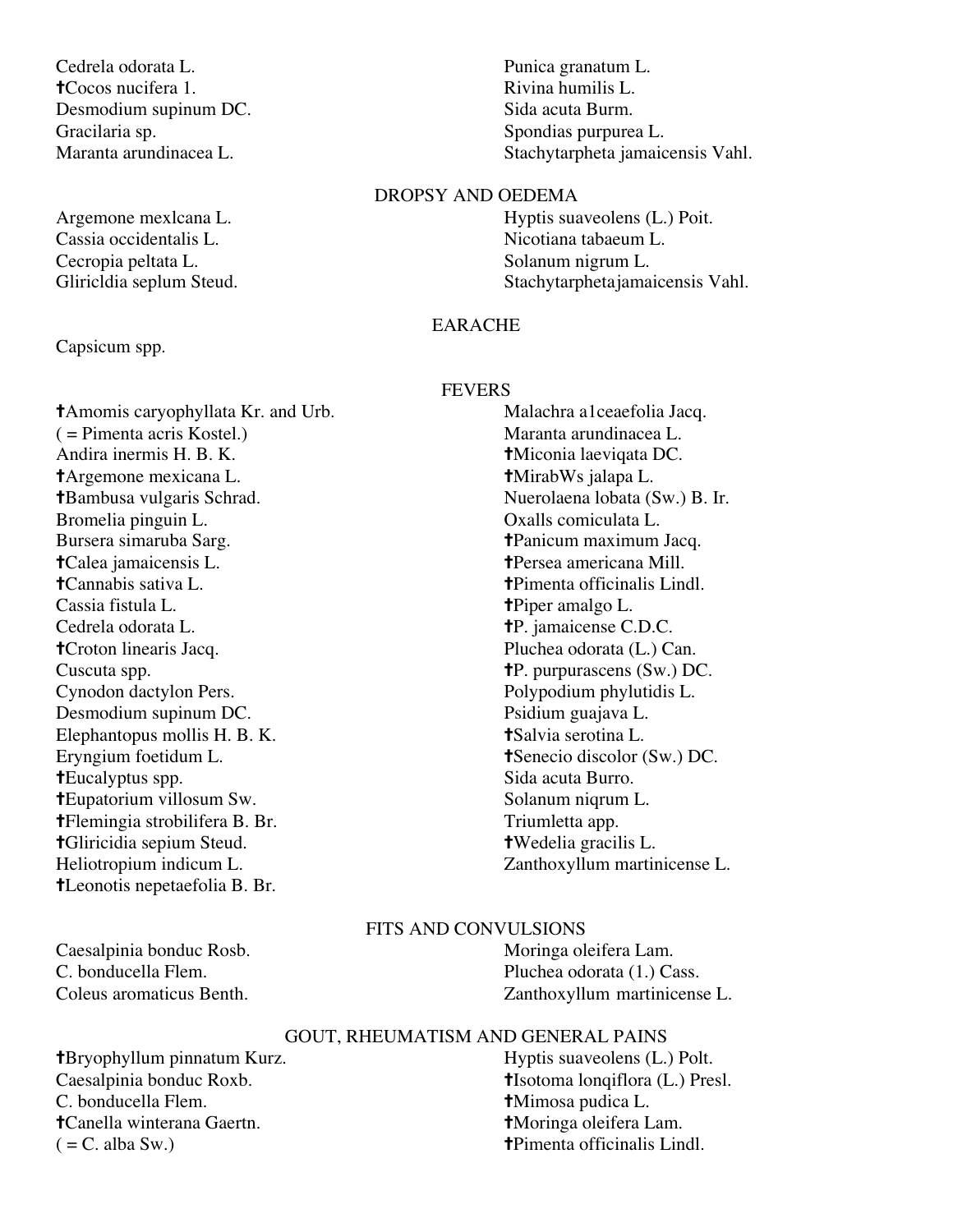- Cassia fistula L. **the term** of the term of the term of the term of the term of the term of the term of the term of the term of the term of the term of the term of the term of the term of the term of the term of the term o ✝Cassia sp. ✝P. jamaicense C. DC. ✝Cedrela odorata L. ✝Piscidia piscipula L. Cocos nucifera L. Pluchea odorata (L.) Can. ✝Desmodium axillare DC. ✝Psidium guajava L. ✝D. procumbens Hitch. ✝Ricinus communis L. ✝Gliricidia sepium Steud.
- ✝Acalypha wilkesiana (Muell.) Cissus trifoliata L. Amomis caryophyllata Kr. & Urb. Leonotis nepetaefoUa B. Ir. ✝Canella winterana Gaerin. ✝Moringa oleifera Lam. ( = C. alba Sw.) Piscidia piscipula L. Cinnamomum camphora Ns. Punica granatum L.

# INDIGESTION AND CONSTIPATION

A. squamosa L. Mirabus jalapa L. Bursera simaruba Sarg. Canella winterana Gaertn. ✝Musa paradisiaca L.  $( = C$ . alba Sw.)

Elephantopus mollis H. B. K. Zanthoxyllum martinicense L.

# **HEADACHES**

Andrographis paniculata Leonotis nepetaefolia & Br. Annona muricata L. **†Micromeria viminea (L.)** Urb.

### INDIGESTION AND CONSTIPATION (Contd.)

Carica papaya L. **the set of the set of the set of the set of the set of the set of the set of the set of the set of the set of the set of the set of the set of the set of the set of the set of the set of the set of the se** ✝Cassia sp. Oxalis corniculata L. Cocos nucifera L. **the transfer a** the transfer that the transfer that the transfer that the transfer that the transfer that the transfer that the transfer that the transfer that the transfer that the transfer that the tra Coleus aromaticus Benth. Plantago major L. ✝Colocasia esculenta Schott. ✝Portulaca oleracea L. ✝Cordia cylindristachya R. S. ✝Punica granatum L. Euphorbia hJrta L. ✝Salvia serotina L. ✝Evolvulus arbuscula Poit. Sida acuta Burm. Foeniculum vulgare Mill. **tS.** urens L. Guazuma ulmifolia Lam.  $\bullet$  **t**Stylosanthes viscosa Sw. ✝Hyptis capitata Jacq. ✝Turnera ulmifolia L. ✝Iresine paniculata Kuntze. ✝Vernonia divaricata Sw. Jatropha gossypifolia L.

Cassia occidentalis L. Psidium guajava L. Gliricidia sepium Steud.

✝Cassia fistula L. Nasturtium fontanum Aschers. C. ligustrina L. (C. ligustrina L. the contract of the contract of the the contract of the contract of the contract of the contract of the contract of the contract of the contract of the contract of the contract of the con Eupatorium villosum Sw. **tracklum** tomentosum Mart. ✝E. thymifolia L. ✝Senecio discolor (Sw.) DC. ✝Heliotropium indicum L. ✝Tournefortia hirsutissima L.

#### JAUNDICE

Argemone mexicana L. Pluchea odorata (L.) Cas.,

KIDNEY DISORDERS Annona muricata L. Guazuma ulmifolia Lam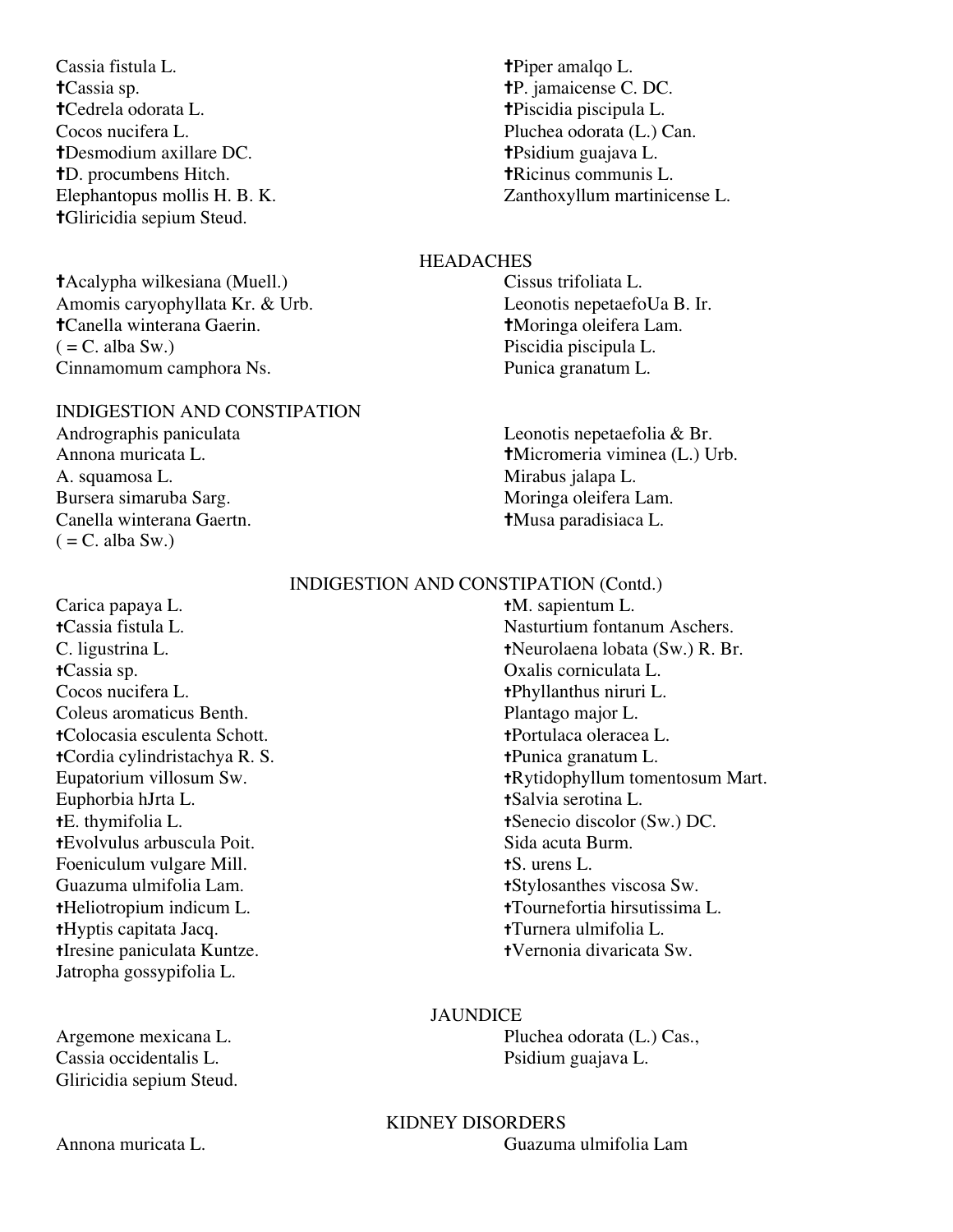Argemone mexicana L. Heliotropium indicum L. Bromelia pinguin L. Moringa oleifera Lam. Bursera simaruba Sarg. ✝Musa paradisiaca L. Cassia fistula L. ✝M. sapientum L. Citrullus vulgaris Schrad. ✝Oxalis Corniculata Cucumis sativus L. Portulaca oleracea L. Desmodium axillare DC. Solanum nigrum L. Gracillaria sp.

Andrographis paniculata Ns. Hyptis suaveleons (L.) Poit. Annona muricata L. (2002) anno 2003. Maranta arundinacea L. ✝Fevillea cordifolia L. Mimosa pudica L.

Argemone mexicana L. Cassia occidentalis L. ✝Carica papaya L. Nicotiana tabacum L.

Cajanus cajan Millsp.  $\bullet$  **+Plantago major L.** ✝Eryngium foetidum L. Potulaca oleracea L. Euphorbia hirta L. ✝Rivinia humilis L. ✝Heliotropium indicum L. Salvia occidentalis Sw.

tBlighia sapida Koenig. **Hyptis capitata Jacq.** Hyptis capitata Jacq. Bromelia pinguin L. Spondias purpurea L.

Asclepias curassavica L. ✝Capsicum lip. Caesalpinia bonduc Roxb. Hyptis capitata Jacq. C. bonducella Flem. Punica granatum L.

Annona squamosa L. Plantago major L. ✝Cocos nucifera L. ✝Portulaca oleracea L. Elephantopus mollis H. B. K. (B. Juss.) Rohr. ✝Gracilaria sp. Punica granatum L. Leonotis nepetaefolia R. Br. **t**Smilax sp.

**tBorreria levis (Lam.) Gr.** Hyptis suaveolens (L) Poit. the the settle verticillata (L.) Meyer the settle settlement of the settlement of the settlement of the settlement of the settlement of the settlement of the settlement of the settlement of the settlement of the settlement ✝C. ligustrina L. Nasturium fontanum Aschers. ✝Cassia sp. Neurolaena lobata (Sw.) R. Br. Gliricidia sepium Steud. Zanthoxyllum martincense L.

# PILES

Mimosa pudica L. **Ricinus** communis L.

#### POISONING

Oxalis corniculata L.

#### RINGWORM

#### "SORE-EYES"

Hyptis capitata Jacq. Zanthoxyllum martinicense L.

#### SORE GUMS

### SORE THROAT

Bromelia pinguin L. **the actual transference the set of the set of the set of the set of the set of the set of the set of the set of the set of the set of the set of the set of the set of the set of the set of the set of** 

### **TONICS**

✝Cuphea pasonia R. Br. ✝Pseudelephantopus spicatus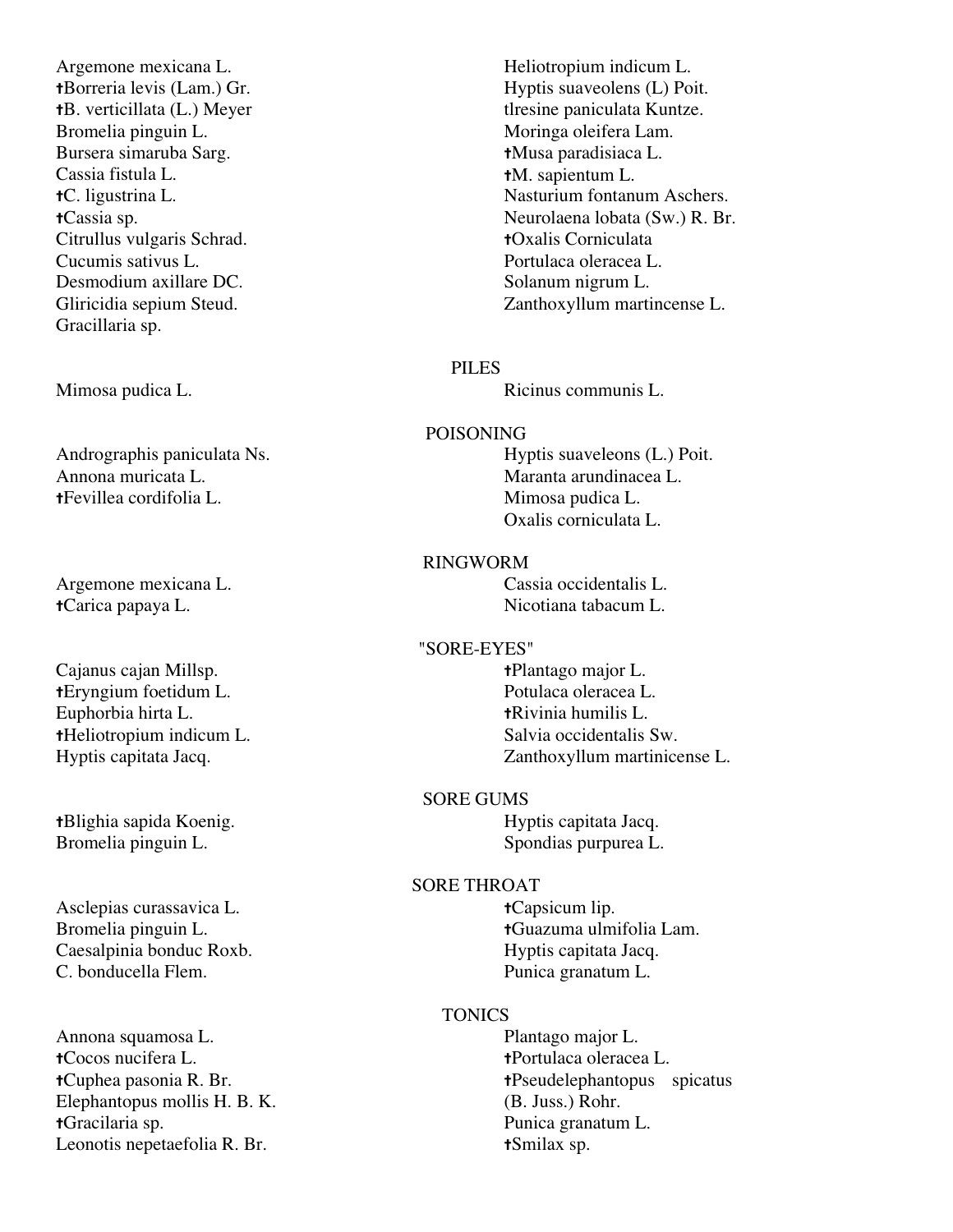# Passiflora maliformis L. Solanum nigrum L.

✝Alchornea latifolia Sw. ✝Cocos nucifera L. Caesalpinia bonduc Roxb. Nicotiana. tabacum L. C. bonducella Flem. Pimenta officinalis Lindl. Cajanus cajan Millsp. Piscidia piscipula L.

Pectis ciliaris L.

**tBidens reptans (L.) G. Don** Leonotis nepetaefolia R. Br.<br>Borreria laevis (Lam.) Gr. \*\*\*Micromeria brownei (Sw.) B. verticillata (L.) Meyer **the term the term the term the term th t h**  $\alpha$  **t h**  $\alpha$  **t h**  $\alpha$  **the term th**  $\alpha$  **h**  $\beta$  **the term th**  $\alpha$  **h**  $\beta$  **h**  $\alpha$  **h**  $\beta$  **h**  $\alpha$  **h**  $\beta$  **h**  $\alpha$  **h** \*Bromelia pinguin L. ✝Piper amaIgo L. Bryophyllum pinnatum Kurz.<br>
Cajanus cajan Millsp.<br>
Cajanus cajan Millsp.<br>
Piscidia piscipula L. Cajanus cajan Millsp. Cecropia pellata L.<br> **Cordia gobosa H. B. K.** Punica granatum L.<br> **Cordia gobosa H. B. K.** Rivina humilis L. tCordia gobosa H. B. K. **†Cuscuta spp.** ★Salvia occidentalis Sw.<br>Ervngium foetidum L. S. serotina L. S. serotina L. Eryngium foetidum L. Eupatorium odoratum L. **tzebrina pendula Schnitzl.** \* ? Abortifacient

Asclepias curassavica L. Leonotis nepetaefolia R. Br. Blechum brownie Juss. Moringa oleifera Lam. Caesalpinia bonduc Roxb. Ocimum micranthum Willd. C. bonducella Flem. Persea americana Mill. Canella winterana Gaertn. Portulaca oleracea L. Cassia occidentalis L. Priva lapullacea L. Cecropia peHata L. Psidium guajava L. ✝Cocos nucifera L. Ricinus communis L. ✝Commelina longicaulis Jacq. Sida acuta Burm. Croton humilis L. Triumfetta spp. Iresine paniculata Kuntze.

Argemone mexicana L. **the example of the example of the example of the example of the example of the example of the example of the example of the example of the example of the example of the example of the example of the e** ✝Carica papaya L.

Andrographis paniculata Ns. **the anti-manufature of the set of the set of the set of the set of the set of the set of the set of the set of the set of the set of the set of the set of the set of the set of the set of the s** Annona squamosa L. Mirabilis jalapa L. ✝Asclepias curassavica L. Moringa oeifera Lam.

#### TOOTHACHE

✝Carica papaya L. ✝Zanthoxyllum martinicease L.

### TUBERCULOSIS

Colocasia esculenta Schott. Pluchea odorata (L.) Casso Cascuta spp. Zebrina pendula Schnitzl.

# UTERINE DISORDERS

\*tMicromeria brownei (Sw.) Bent

# VENEREAL DISEASES

Gliricidia sepium Steud. Zanthoxyllum martinicense L.

# WARTS

✝Asclepias curassavica L. ✝Euphorbia brasiliensis Lam.

# WORMS